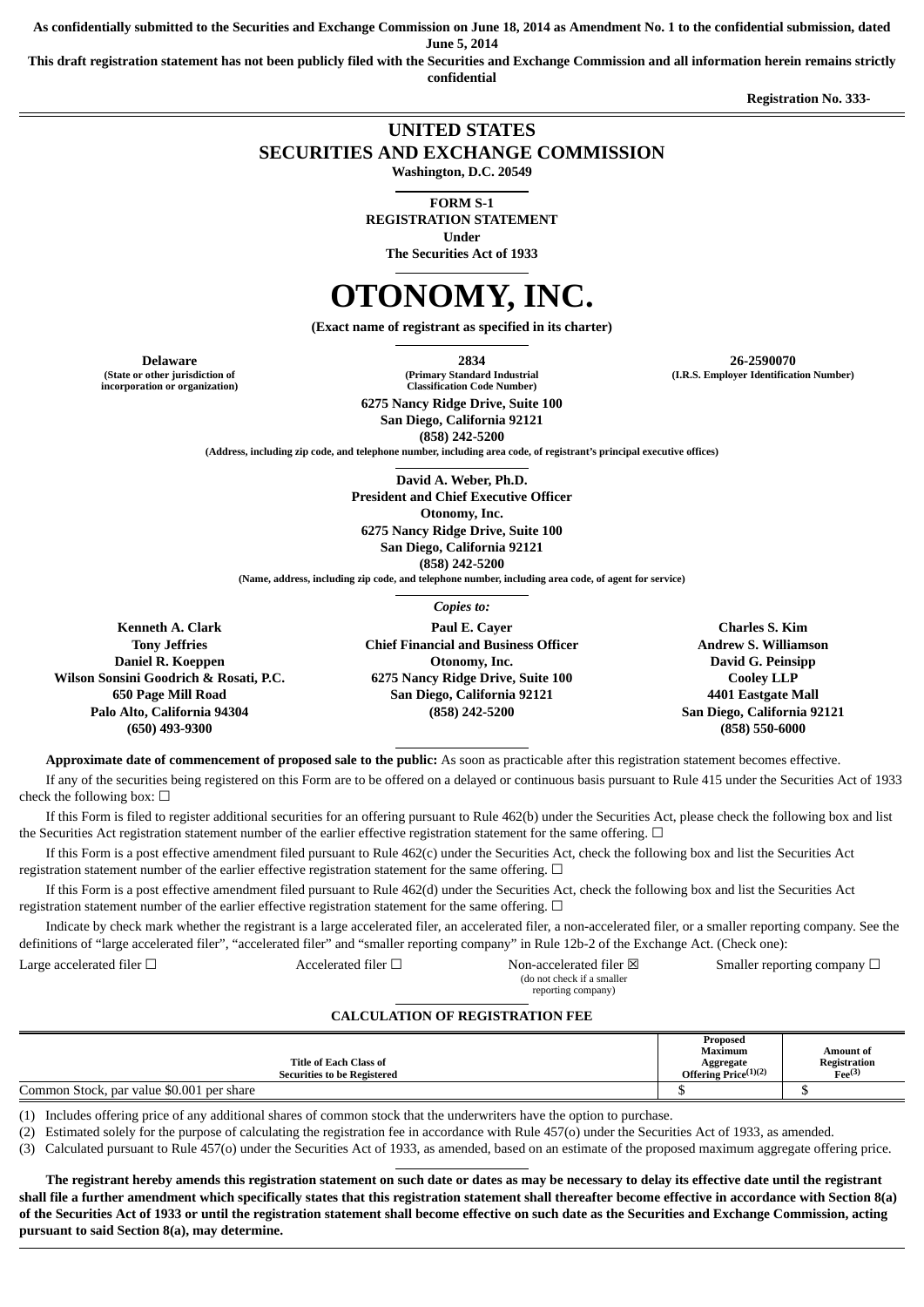#### **EXPLANATORY NOTE**

This Amendment No. 1 (Amendment No. 1) to the Draft Registration Statement on Form S-1 of Otonomy, Inc. (Draft Registration Statement) is being submitted solely for the purpose of submitting certain exhibits as indicated in Part II of this Amendment No. 1. This Amendment No. 1 does not modify any provision of the prospectus that forms a part of the Draft Registration Statement or Items 13, 14, 15 or 17 of Part II of the Draft Registration Statement. Accordingly, a preliminary prospectus has been omitted.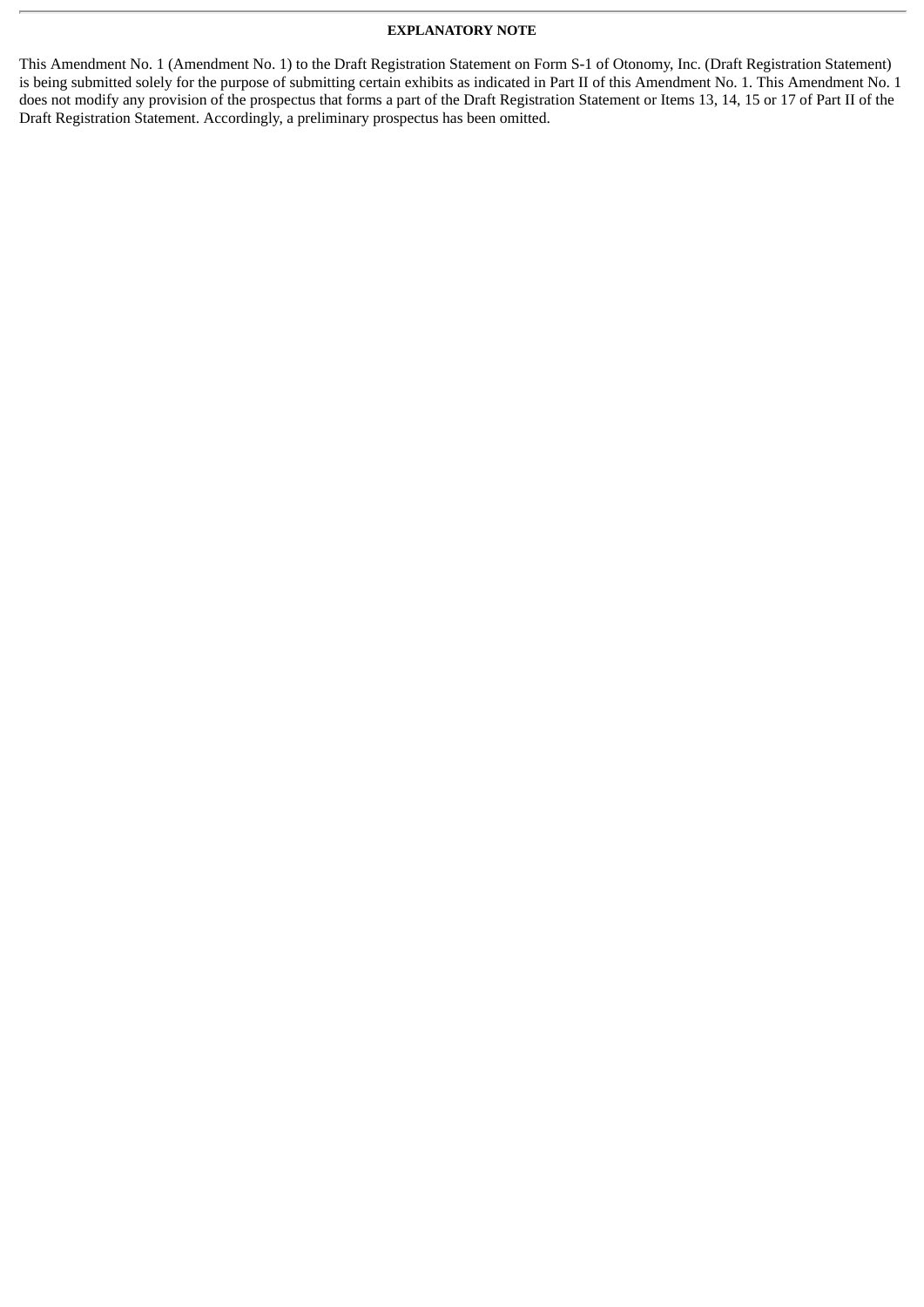## **PART II INFORMATION NOT REQUIRED IN THE PROSPECTUS**

#### **Item 13. Other Expenses of Issuance and Distribution.**

Estimated expenses, other than underwriting discounts and commissions, payable by the Registrant in connection with the sale of the common stock being registered under this registration statement are as follows:

|                                                   | <b>Amount</b> |        |
|---------------------------------------------------|---------------|--------|
|                                                   | to Be Paid    |        |
| <b>SEC</b> registration fee                       | D             | ∗      |
| FINRA filing fee                                  |               | $\ast$ |
| listing fee                                       |               | $\ast$ |
| Printing and engraving expenses                   |               | $\ast$ |
| Legal fees and expenses                           |               | $*$    |
| Accounting fees and expenses                      |               | $\ast$ |
| Blue Sky fees and expenses (including legal fees) |               | $\ast$ |
| Transfer agent and registrar fees and expenses    |               | $\ast$ |
| Miscellaneous expenses                            |               | $\ast$ |
| Total                                             |               | $\ast$ |

To be filed by amendment.

#### **Item 14. Indemnification of Directors and Officers.**

On completion of this offering, the Registrant's amended and restated certificate of incorporation will contain provisions that eliminate, to the maximum extent permitted by the General Corporation Law of the State of Delaware, the personal liability of the Registrant's directors and executive officers for monetary damages for breach of their fiduciary duties as directors or officers. The Registrant's amended and restated certificate of incorporation and bylaws will provide that the Registrant must indemnify its directors and executive officers and may indemnify its employees and other agents to the fullest extent permitted by the General Corporation Law of the State of Delaware.

Sections 145 and 102(b)(7) of the General Corporation Law of the State of Delaware provide that a corporation may indemnify any person made a party to an action by reason of the fact that he or she was a director, executive officer, employee or agent of the corporation or is or was serving at the request of a corporation against expenses (including attorneys' fees), judgments, fines and amounts paid in settlement actually and reasonably incurred by him or her in connection with such action if he or she acted in good faith and in a manner he or she reasonably believed to be in, or not opposed to, the best interests of the corporation and, with respect to any criminal action or proceeding, had no reasonable cause to believe his or her conduct was unlawful, except that, in the case of an action by or in right of the corporation, no indemnification may generally be made in respect of any claim as to which such person is adjudged to be liable to the corporation.

The Registrant has entered into indemnification agreements with its directors and executive officers, in addition to the indemnification provided for in its amended and restated certificate of incorporation and bylaws, and intends to enter into indemnification agreements with any new directors and executive officers in the future.

The Registrant has purchased and currently intends to maintain insurance on behalf of each and any person who is or was a director or officer of the Registrant against any loss arising from any claim asserted against him or her and incurred by him or her in any such capacity, subject to certain exclusions.

II-1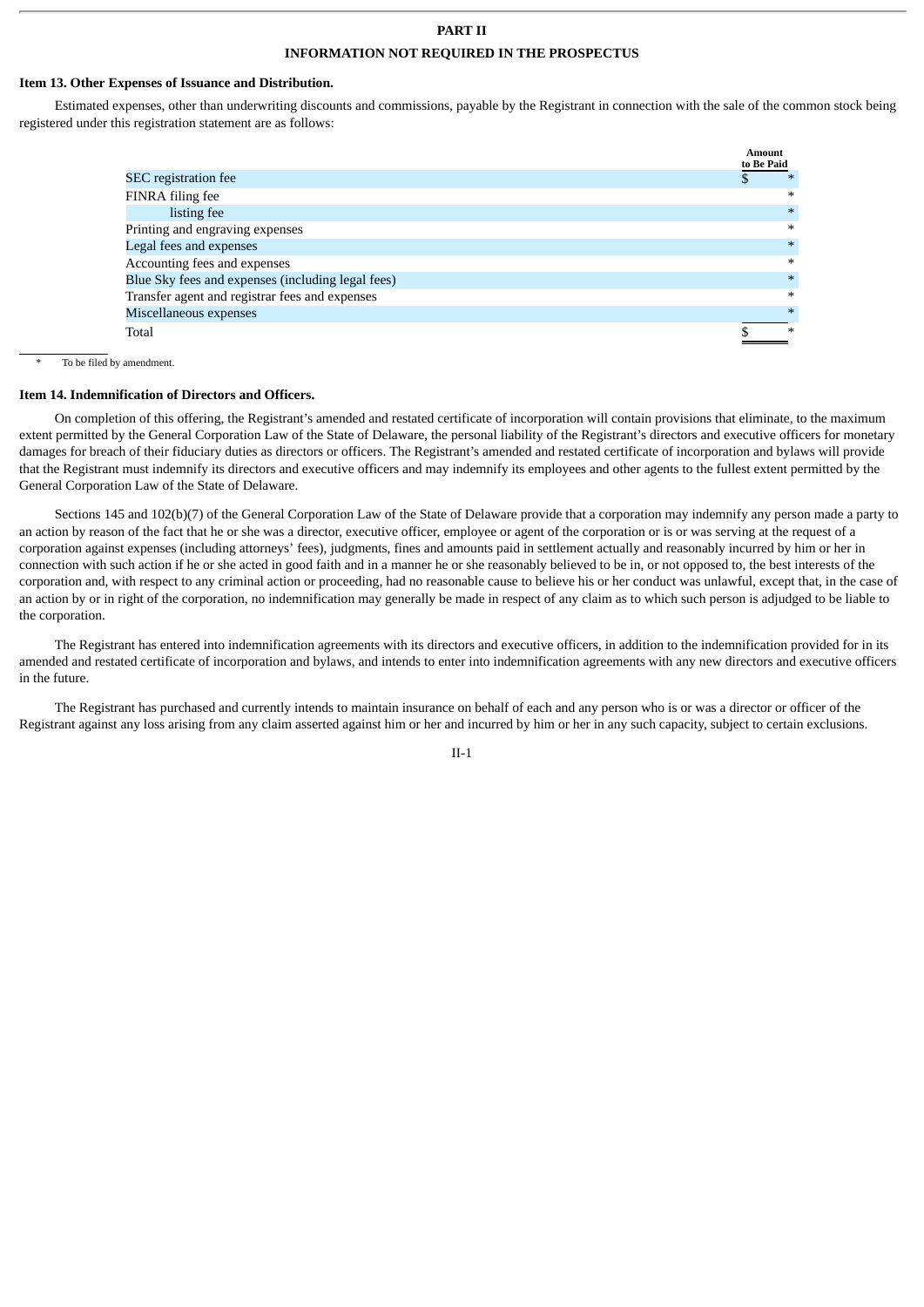The Underwriting Agreement (Exhibit 1.1 hereto) provides for indemnification by the underwriters of the Registrant and its executive officers and directors, and by the Registrant of the underwriters, for certain liabilities, including liabilities arising under the Securities Act.

See also the undertakings set out in response to Item 17 herein.

#### **Item 15. Recent Sales of Unregistered Securities.**

Since January 1, 2011, the Registrant has issued and sold the following securities:

- (1) On April 23, 2014, the Registrant issued and sold 145,073,529 shares of its series D convertible preferred stock in a private placement to accredited investors at a purchase price per share of \$0.34 for gross proceeds of approximately \$49.3 million.
- (2) Between August 26, 2013 and December 17, 2013, the Registrant issued and sold an aggregate of 247,527,782 shares of its series C convertible preferred stock in a private placement to accredited investors at a purchase price per share of \$0.25, for aggregate consideration of approximately \$61.9 million. Of this amount, \$16.0 million was paid for by cancellation of principal and accrued interest under the secured convertible promissory notes described in paragraph (5) below.
- (3) In July 31, 2013, the Registrant issued and sold a warrant to purchase up to a maximum of 840,000 shares of series C convertible preferred stock with an exercise price per share of \$0.25 to Square 1 Bank in connection with a credit facility.
- (4) Between August 23, 2012 and January 22, 2013, the Registrant issued and sold warrants to purchase an aggregate of 12,003,999 shares of its series C convertible preferred stock at an exercise price per share of \$0.25 to certain of its series C investors. These warrants were issued in connection with the sale and issuance of the secured convertible promissory notes described in paragraph (5) below.
- (5) Between August 23, 2012 and January 22, 2013, the Registrant issued secured convertible promissory notes in the aggregate principal amount of \$15.0 million. These notes converted into 63,927,783 shares of the Registrant's series C convertible preferred stock in August 26, 2013 as described in paragraph (2) above.
- (6) Between January 1, 2011 and June 3, 2014, the Registrant granted to its directors, employees, consultants and other service providers options to purchase an aggregate of 67,599,671 shares of common stock under the Registrant's 2010 Stock Plan (2010 Plan) at exercise prices per share ranging from \$0.03 to \$0.18, for an aggregate exercise price of approximately \$6.7 million.
- (7) Between January 1, 2011 and June 3, 2014, the Registrant issued and sold to its directors, employees, consultants and other service providers an aggregate of 1,835,025 shares of common stock upon the exercise of options under the 2010 Plan at exercise prices per share ranging from \$0.03 to \$0.09, for an aggregate exercise price of approximately \$0.1 million.

None of the foregoing transactions involved any underwriters, underwriting discounts or commissions, or any public offering. The Registrant believes these transactions were exempt from registration under the Securities Act in reliance upon Section 4(a)(2) of the Securities Act or Regulation D, Regulation S or Rule 701 promulgated under the Securities Act as transactions by an issuer not involving any public offering, outside the United States, or pursuant to benefit plans and contracts relating to compensation as provided under Rule 701. The recipients of the securities in each of these transactions represented their intentions to acquire the securities for investment only and not with a view to or for sale in connection with any distribution thereof, and appropriate legends were placed upon the stock certificates issued in these transactions. All recipients had adequate access, through their relationships with us or otherwise, to information about the Registrant.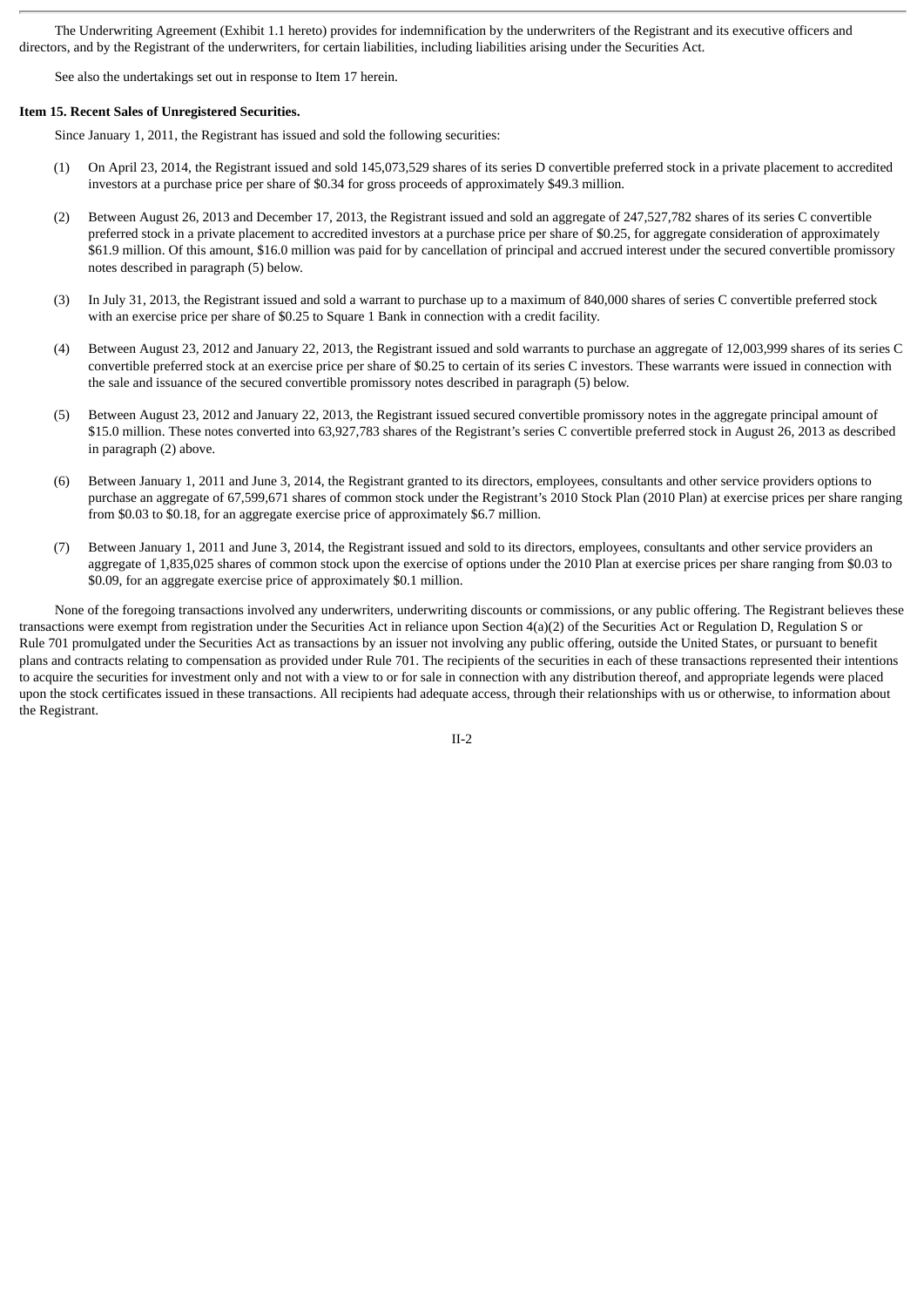#### **Item 16. Exhibits and Financial Statement Schedules.**

(a) Exhibits:

See the Exhibit Index immediately following the Signature Pages.

(b) Financial Statement Schedules.

All other schedules have been omitted because the information required to be presented in them is not applicable or is shown in the financials statements or related notes.

#### **Item 17. Undertakings.**

The Registrant hereby undertakes to provide to the underwriters at the closing as specified in the underwriting agreement certificates in such denominations and registered in such names as required by the underwriters to permit prompt delivery to each purchaser.

Insofar as indemnification for liabilities arising under the Securities Act of 1933, as amended, may be permitted to directors, officers and controlling persons of the Registrant pursuant to the foregoing provisions, or otherwise, the Registrant has been advised that in the opinion of the Securities and Exchange Commission such indemnification is against public policy as expressed in the Securities Act of 1933, as amended, and is, therefore, unenforceable. In the event that a claim for indemnification against such liabilities (other than the payment by the Registrant of expenses incurred or paid by a director, officer or controlling person of the Registrant in the successful defense of any action, suit or proceeding) is asserted by such director, officer or controlling person in connection with the securities being registered, the Registrant will, unless in the opinion of its counsel the matter has been settled by controlling precedent, submit to a court of appropriate jurisdiction the question whether such indemnification by it is against public policy as expressed in the Securities Act of 1933, as amended, and will be governed by the final adjudication of such issue.

The Registrant hereby undertakes that:

(1) For purposes of determining any liability under the Securities Act of 1933, the information omitted from the form of prospectus filed as part of this registration statement in reliance upon Rule 430A and contained in a form of prospectus filed by the registrant pursuant to Rule 424(b)(1) or (4) or 497(h) under the Securities Act shall be deemed to be part of this registration statement as of the time it was declared effective.

(2) For the purpose of determining any liability under the Securities Act of 1933, each post-effective amendment that contains a form of prospectus shall be deemed to be a new registration statement relating to the securities offered therein, and the offering of such securities at that time shall be deemed to be the initial bona fide offering thereof.

II-3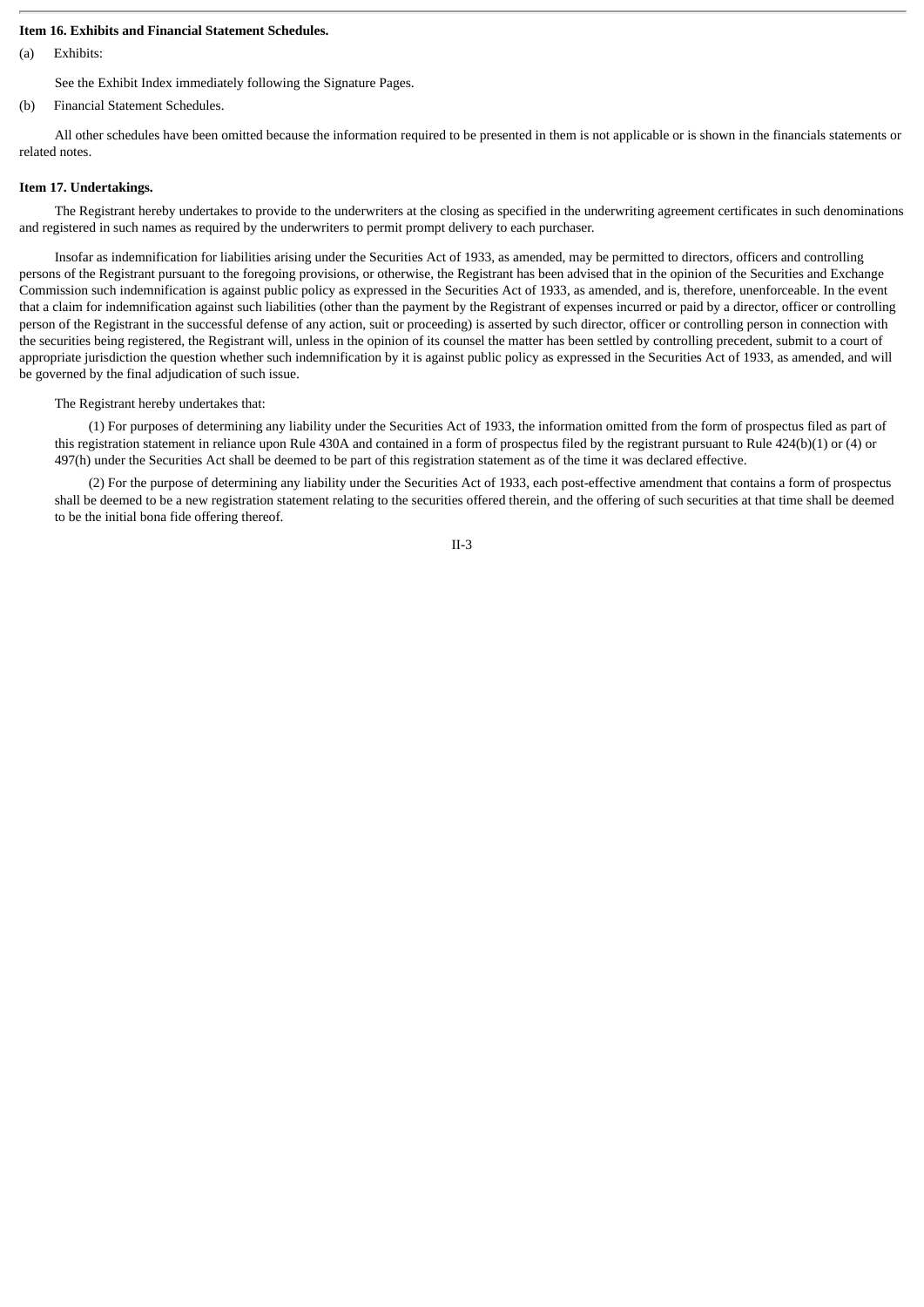**SIGNATURES**

Pursuant to the requirements of the Securities Act of 1933, the registrant has duly caused this amendment to registration statement to be signed on its behalf by the undersigned, thereunto duly authorized, in the City of San Diego, State of California, on , 2014.

#### **OTONOMY, INC.**

By:

David A. Weber, Ph.D. *President and Chief Executive Officer*

#### **POWER OF ATTORNEY**

KNOW ALL PERSONS BY THESE PRESENTS, that each person whose signature appears below hereby constitutes and appoints David A. Weber, Ph.D. and Paul E. Cayer and each of them acting individually, as his attorneys-in-fact, each with full power of substitution, for him in any and all capacities, to sign any and all amendments to this Registration Statement and any subsequent registration statement relating to the same offering as this Registration Statement that is to be effective upon filing pursuant to Rule 462(b) under the Securities Act of 1933, as amended, and to file the same, with exhibits thereto and other documents in connection therewith, with the Securities and Exchange Commission, hereby ratifying and confirming our signatures as they may be signed by our said attorney to any and all amendments to said Registration Statement or related registration statements.

Pursuant to the requirements of the Securities Act of 1933, this amendment to registration statement has been signed by the following persons in the capacities indicated below:

| Signature             | Title                                                                                               | Date   |
|-----------------------|-----------------------------------------------------------------------------------------------------|--------|
| David A. Weber, Ph.D. | President, Chief Executive Officer and Director<br>(Principal Executive Officer)                    | , 2014 |
| Paul E. Cayer         | Chief Financial and Business Officer, and Secretary<br>(Principal Financial and Accounting Officer) | , 2014 |
| Peter Bisgaard        | Chairman of the Board of Directors                                                                  | , 2014 |
| <b>Vickie Capps</b>   | Director                                                                                            | , 2014 |
| <b>Brian Dovey</b>    | Director                                                                                            | , 2014 |
| Chau Q. Khuong        | Director                                                                                            | , 2014 |

II-4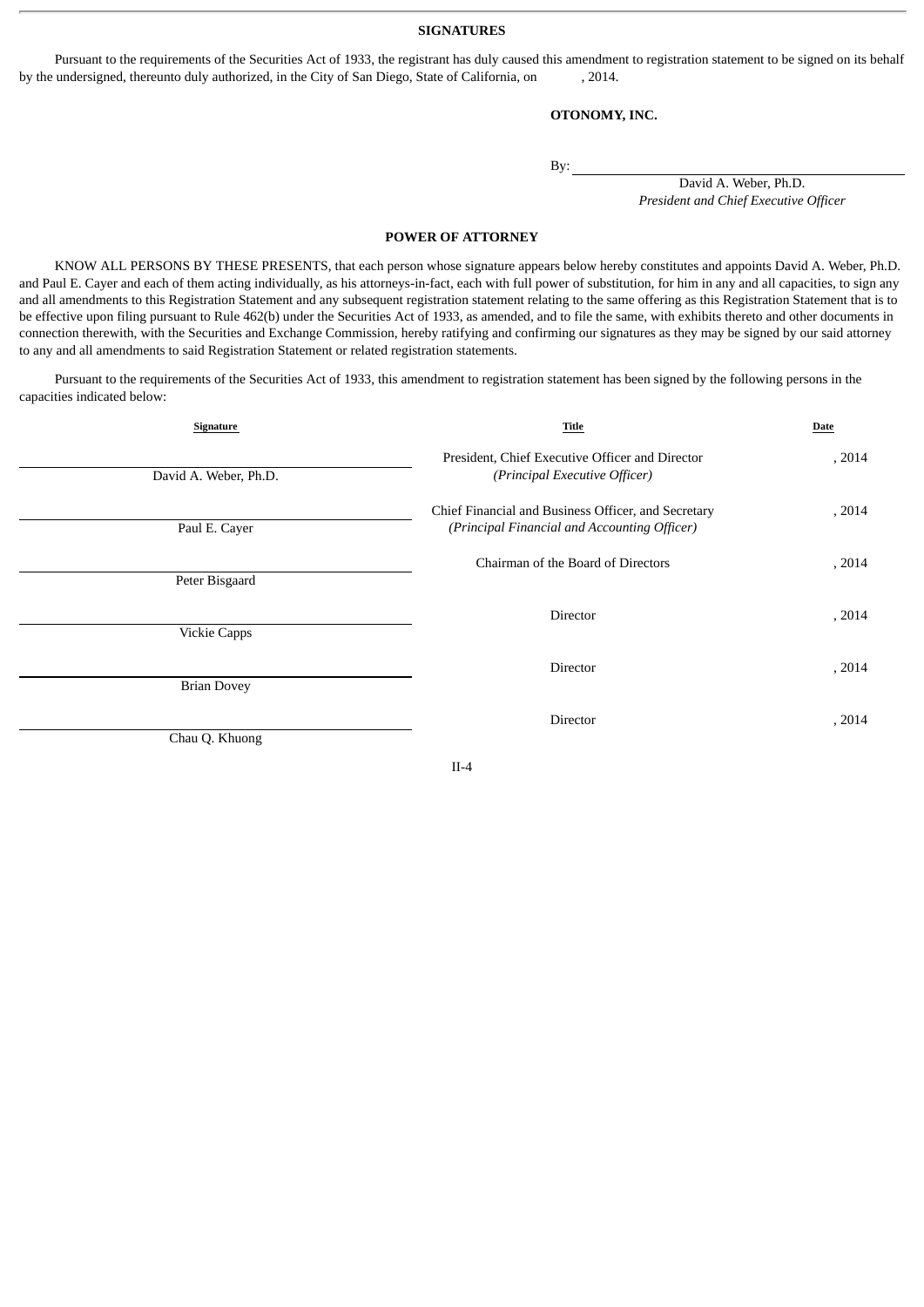| <b>Signature</b>       | <b>Title</b> | <b>Date</b> |
|------------------------|--------------|-------------|
| Jay Lichter, Ph.D.     | Director     | , 2014      |
| John P. McKearn, Ph.D. | Director     | , 2014      |
| Heather Preston, M.D.  | Director     | , 2014      |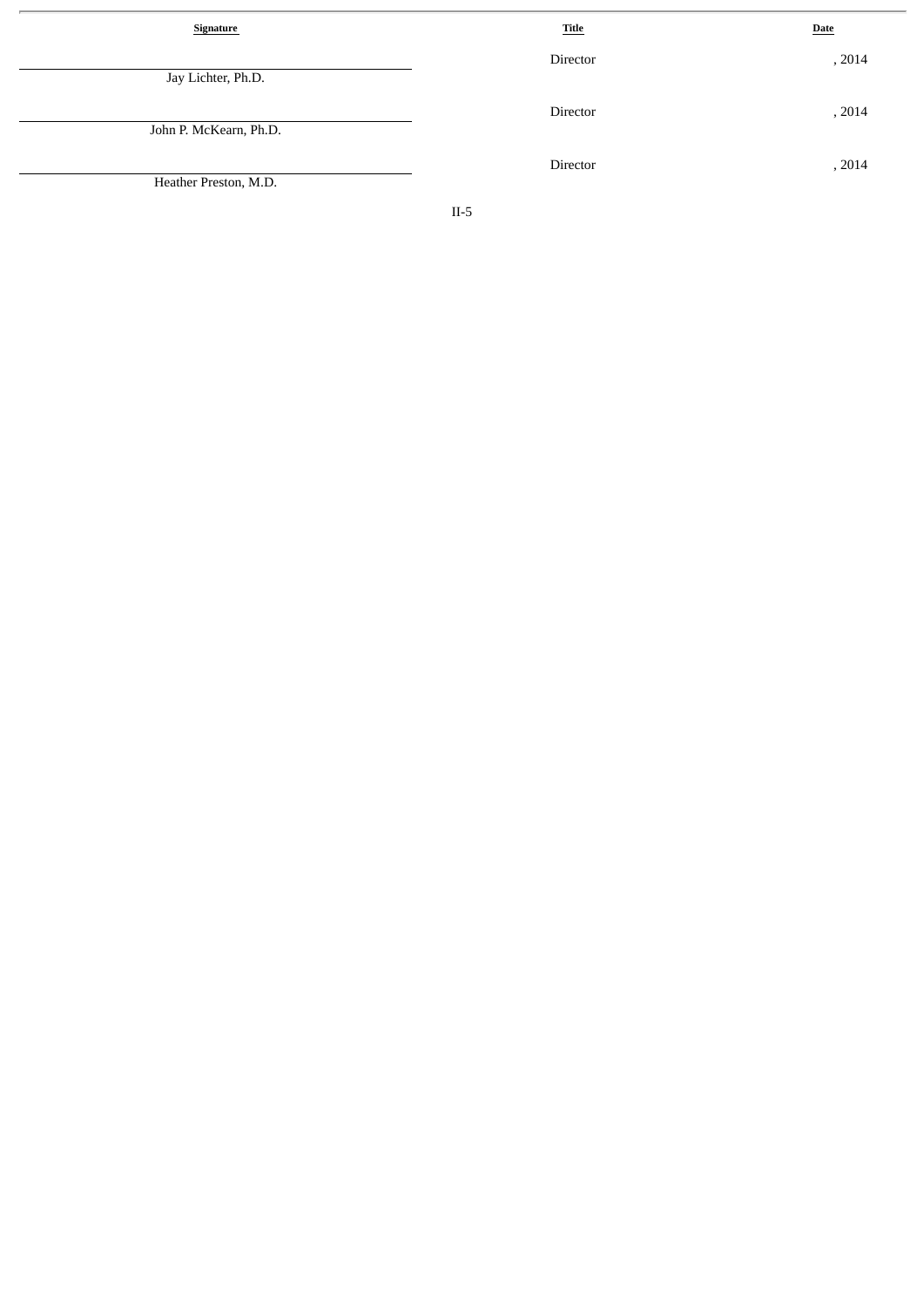#### **EXHIBIT INDEX**

| Exhibit<br>Number | <b>Description</b>                                                                                                                                |
|-------------------|---------------------------------------------------------------------------------------------------------------------------------------------------|
| $1.1*$            | Form of Underwriting Agreement, including Form of Lock-up Agreement.                                                                              |
| 2.1#              | Asset Transfer Agreement between the Registrant and IncuMed, LLC, dated April 30, 2013.                                                           |
| $3.1+$            | Amended and Restated Certificate of Incorporation of the Registrant, as currently in effect.                                                      |
| $3.2*$            | Form of Amended and Restated Certificate of Incorporation of the Registrant, to be in effect upon the completion of this offering.                |
| $3.3+$            | Bylaws of the Registrant, as currently in effect.                                                                                                 |
| $3.4*$            | Form of Amended and Restated Bylaws of the Registrant, to be in effect upon the completion of this offering.                                      |
| $4.1+$            | Third Amended and Restated Investors' Rights Agreement among the Registrant and certain of its stockholders, dated April 23, 2014.                |
| $4.2*$            | Specimen common stock certificate of the Registrant.                                                                                              |
| $5.1*$            | Opinion of Wilson Sonsini Goodrich & Rosati, Professional Corporation.                                                                            |
| $10.1*$           | Form of Indemnification Agreement between the Registrant and each of its directors and executive officers.                                        |
| $10.2+$           | 2010 Equity Incentive Plan, as amended, and forms of agreement thereunder.                                                                        |
| $10.3*$           | 2014 Equity Incentive Plan and forms of agreements thereunder, to be in effect upon the completion of this offering.                              |
| $10.4*$           | 2014 Employee Stock Purchase Plan and form of agreement thereunder, to be in effect upon the completion of this offering.                         |
| $10.5*$           | Employment Agreement between the Registrant and David A. Weber, Ph.D., dated November 21, 2010, as amended on March 1, 2011 and July<br>13, 2011. |
| $10.6*$           | Employment Agreement between the Registrant and Paul E. Cayer, dated October 12, 2008, as amended on March 1, 2011.                               |
| $10.7*$           | Employment Agreement between the Registrant and Carl LeBel, Ph.D., dated April 1, 2009, as amended on March 1, 2011.                              |
| $10.8*$           | Employment Agreement between the Registrant and Robert Michael Savel, II, dated January 6, 2014.                                                  |
| $10.9+$           | Lease Agreement between the Registrant and ARE-SD Region No. 25, LLC, dated September 23, 2011, as amended on May 28, 2014.                       |
| $10.10+$          | Loan and Security Agreement between the Registrant and Square 1 Bank, dated July 31, 2013.                                                        |

10.11# License and Commercialization Agreement between the Registrant and DURECT Corporation, dated April 30, 2013.

- 10.12# License Agreement between the Registrant and The Regents of the University of California, dated November 5, 2008, as amended on January 27, 2010, June 9, 2010 and November 7, 2012.
- 10.13+ Form of Warrant to Purchase Series A Convertible Preferred Stock issued pursuant to the Registrant's Note and Warrant Purchase Agreement, dated December 8, 2008.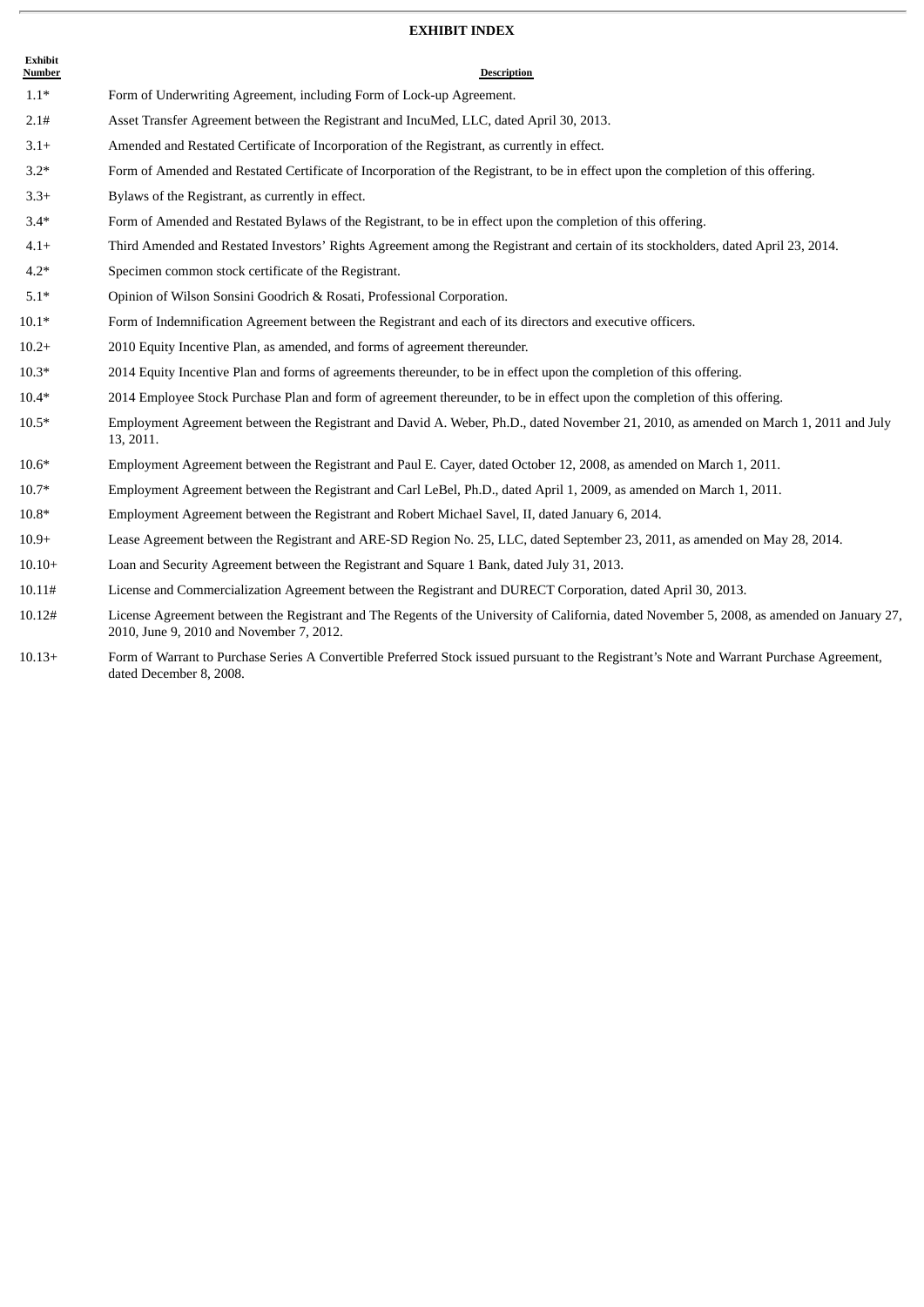**Exhibit**

#### **Description**

- 10.14+ Form of Warrant to Purchase Shares of Preferred Stock issued pursuant to the Registrant's Note and Warrant Purchase Agreement, dated August 23, 2012.
- 10.15+ Warrant to Purchase Stock issued pursuant to Loan and Security Agreement between the Registrant and Square 1 Bank, dated July 31, 2013.
- 23.1\* Consent of Ernst & Young LLP, Independent Registered Public Accounting Firm.
- 23.2\* Consent of Wilson Sonsini Goodrich & Rosati, Professional Corporation (included in Exhibit 5.1).
- 24.1 Power of Attorney (see page II-4 to this Form S-1).

+ Previously submitted. \* To be filed by amendment.

- 
- # Confidential treatment has been requested with respect to certain portions of this exhibit. Omitted portions have been filed separately with the Securities and Exchange Commission.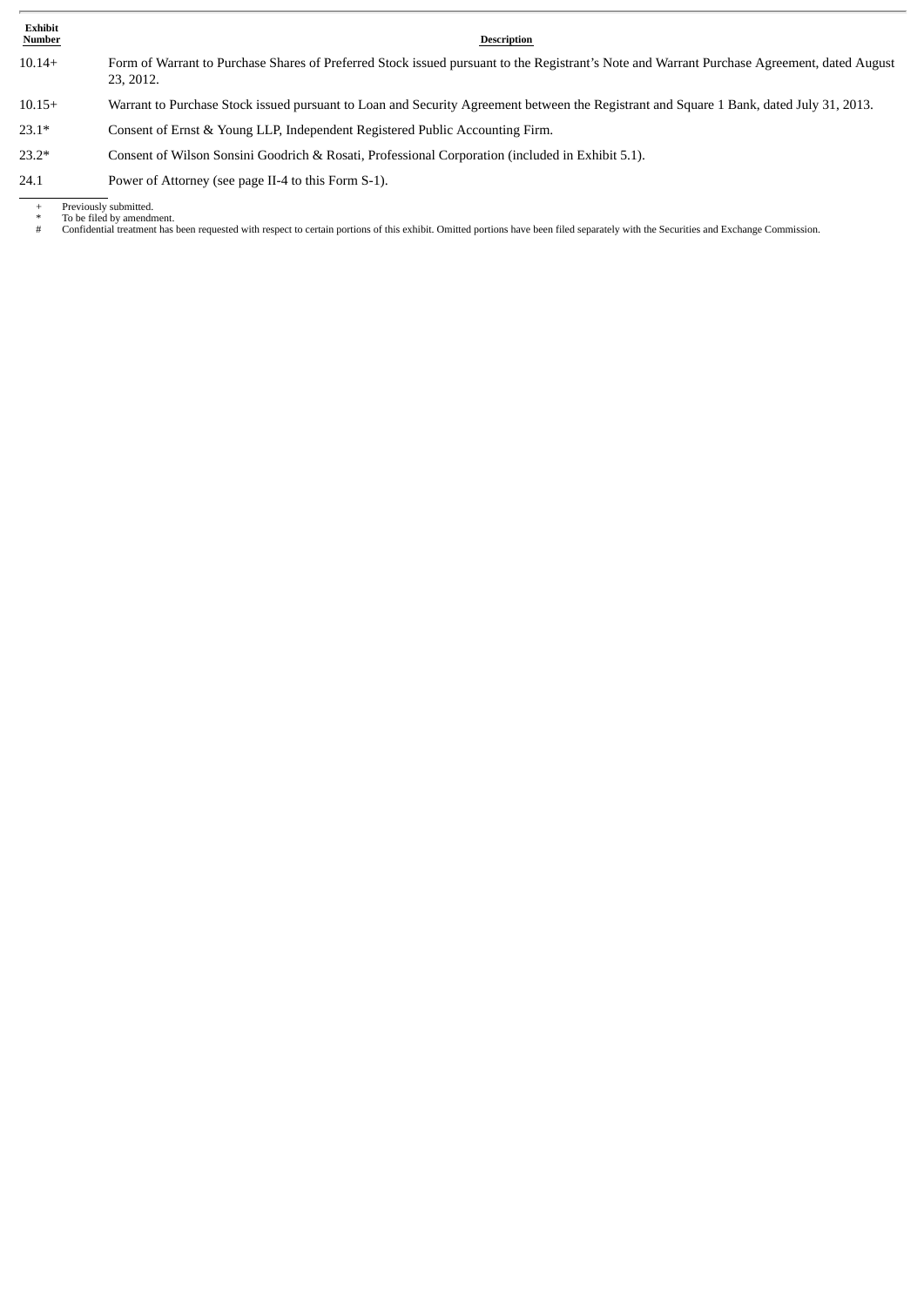CONFIDENTIAL TREATMENT HAS BEEN REQUESTED AS TO CERTAIN PORTIONS OF THIS DOCUMENT. EACH SUCH PORTION, WHICH HAS BEEN OMITTED HEREIN AND REPLACED WITH AN ASTERISK [\*\*\*], HAS BEEN FILED SEPARATELY WITH THE SECURITIES AND EXCHANGE COMMISSION.

#### **ASSET TRANSFER AGREEMENT**

This Asset Transfer Agreement is made as of April 30, 2013 between Otonomy, Inc., a Delaware corporation ("**Otonomy**"), and IncuMed, LLC, a Nevada LLC ("**IncuMed**"). Otonomy and IncuMed are each referred to herein as a "**Party**" and collectively as the "**Parties**."

## **RECITALS**

A. Otonomy desires to purchase from IncuMed, and IncuMed desires to sell to Otonomy, the Transferred Assets (as defined below) in exchange for the payment obligations set forth in Section 2.3, all as consideration for such purchase.

Now, therefore, in consideration of the foregoing premises, the mutual representations, warranties covenants and other agreements set forth herein and the mutual benefits to be gained by the performance thereof, and for other good and valuable consideration, the receipt and sufficiency of which are hereby acknowledged and accepted, the Parties hereby agree as follows:

#### **ARTICLE I**

# **DEFINITIONS; RULES OF CONSTRUCTION**

**SECTION 1.1** Definitions. Terms capitalized but not defined in this Agreement are defined on **Exhibit A. Exhibit A** also contains references to terms defined in the body of this Agreement and other Exhibits to this Agreement.

#### **ARTICLE II**

#### **TRANSFER OF ASSETS; ASSUMPTION OF LIABILITIES; CONSIDERATION; CLOSING**

**SECTION 2.1 Transfer of Assets.** Upon the terms and subject to the conditions set forth in this Agreement:

(a) IncuMed hereby sells, conveys, assigns and transfers to Otonomy, and Otonomy hereby acquires from IncuMed all of IncuMed's right, title and interest in and to the following assets (collectively, the "**Transferred Assets**"):

- (i) the Transferred Patent Rights;
- (ii) the Durect License Agreement;
- (iii) the Transferred Books and Records; and

(iv) all rights, claims, causes of action and credits, including all guarantees, warranties, indemnities, rights of setoff and similar rights, in favor of IncuMed to the extent relating to any of the foregoing Transferred Assets, including, without limitation, all causes of action for past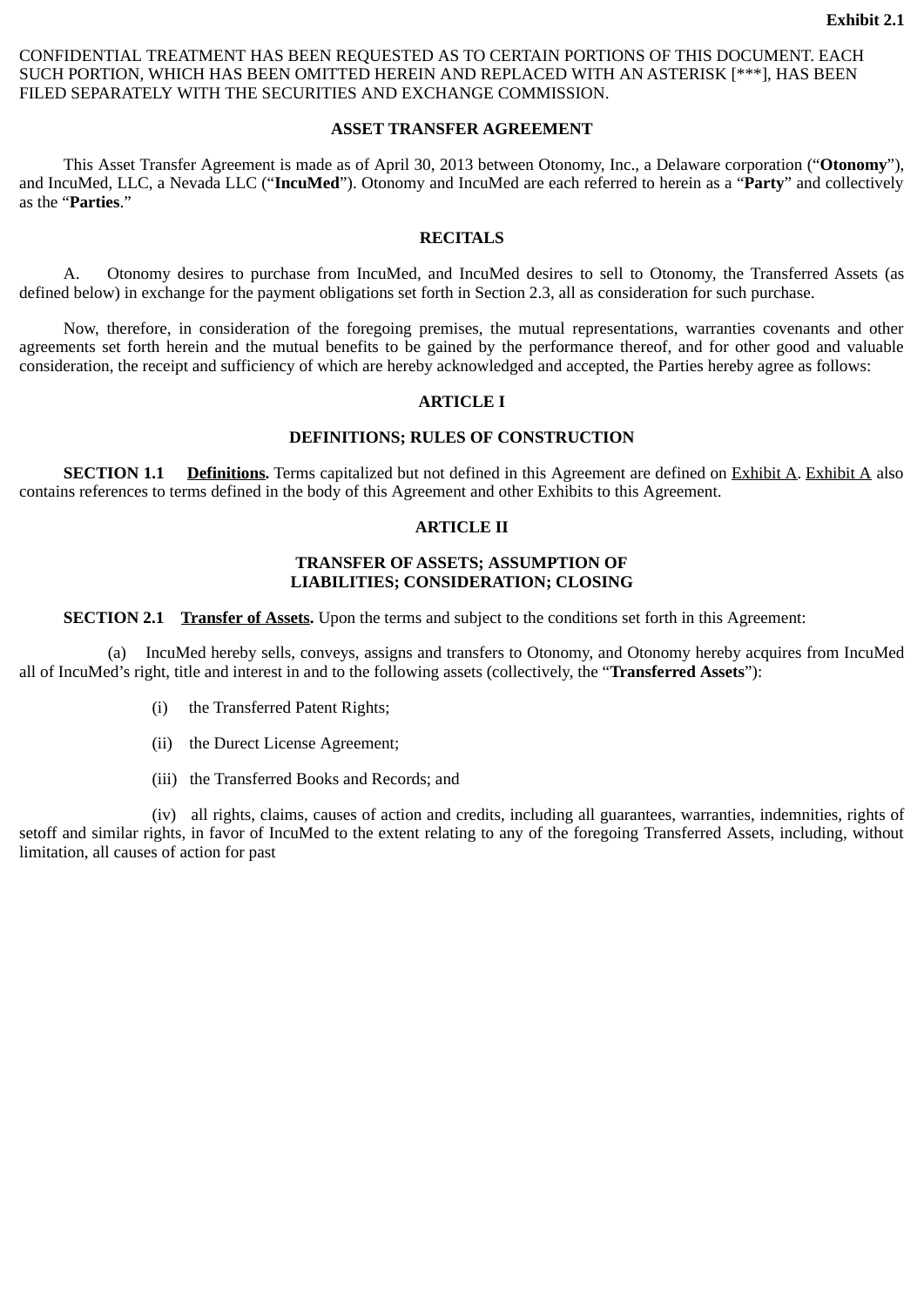misappropriation or infringement of any Transferred Patent Rights and rights to damages and other remedies for past misappropriation or infringement of any Transferred Patent Rights.

The transfer of the Transferred Assets pursuant to this Agreement shall not include the assumption of any Liability related to the Transferred Assets.

**SECTION 2.2 Liabilities.** All Liabilities of IncuMed (the "**Retained Liabilities**") shall remain the sole responsibility of and shall be retained, paid, performed and discharged solely by IncuMed. For the avoidance of doubt, the Retained Liabilities shall include, without limitation:

(i) Any Liability of IncuMed under the Durect License Agreement that arises after the Effective Time but that arises out of or relates to any breach thereof that occurred prior to the Effective Time;

(ii) (A) any Tax Liabilities for any Tax period of IncuMed, or any member of any consolidated, affiliated, combined or unitary group of corporations of which IncuMed or any of its Subsidiaries is or has been a member and (B) Taxes attributable to the Transferred Assets for any Pre-Closing Tax Period;

(iii) any Liabilities of IncuMed arising out of any product liability, patent infringement, breach of warranty, government seizure, recall or similar claim for injury to person or property or any other claim related to the Transferred Assets arising prior to the Effective Time (including all proceedings relating to any such Liabilities);

(iv) any Liabilities of IncuMed with respect to any litigation or other claims related to the Transferred Assets arising from any event, circumstance or condition prior to the Effective Time;

Assets;

(v) any Liability of IncuMed related to any product or service of IncuMed not related to the Transferred

(vi) any Liability of IncuMed arising out of (A) any suit, action or proceeding pending or threatened as of the Effective Time, with respect to claims based upon facts, events or circumstances occurring prior to the Effective Time, or (B) any actual or alleged violation by IncuMed or any of its Affiliates of any Law applicable to IncuMed or any of its Affiliates;

(vii) any Liability of IncuMed or any ERISA Affiliate under or relating to (A) any employee benefit plan, or relating to wages, bonuses, payroll, vacation, sick leave, workers' compensation, unemployment benefits, pension benefits, employee stock option or profit-sharing plans, health care plans or benefits, phantom stock, deferred compensation or other similar plan or arrangement, or any other employee plans or benefits of any kind, in each case, which IncuMed or any ERISA Affiliate has entered into, maintains or administers or has maintained or administered, to which IncuMed or any ERISA Affiliate contributes or has contributed or is or has been required to contribute, or under or with respect to which IncuMed or any ERISA Affiliate has or may have any

-2-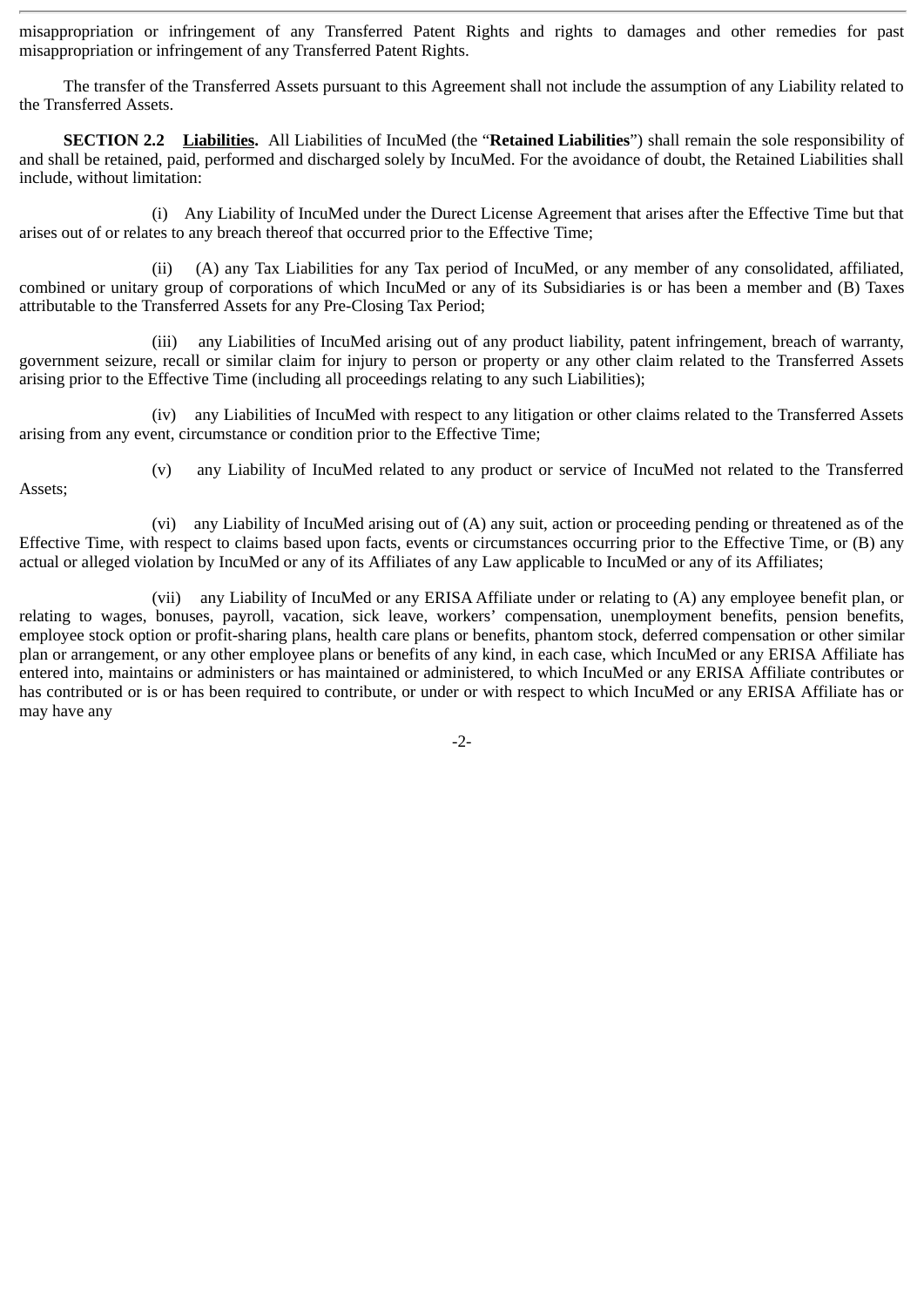Liability and (B) any actual or alleged violation by IncuMed or any of its Affiliates of any equal employment or employment discrimination laws;

(viii) any Liability (including all costs and disbursements) incurred in connection with the termination of employment of any IncuMed employee prior to or in connection with the Closing;

(ix) any Liability under Environmental Laws arising out of or relating to the use or ownership of the Transferred Assets, in each case before the Effective Time;

(x) any Liability of IncuMed to any of its Affiliates; and

(xi) any other Liability of IncuMed resulting from IncuMed's ownership, use, operation or maintenance of the Transferred Assets prior to the Effective Time.

For the avoidance of any doubt, the Parties agree that Otonomy is not assuming any Liability of IncuMed or of any of IncuMed's Affiliates (including without limitation NeuroSystec). Nothing in this Agreement shall be construed as IncuMed acknowledging or agreeing that IncuMed has assumed any liabilities of NeuroSystec.

# **SECTION 2.3 Consideration.**

- (a) As consideration for the Transferred Assets and rights granted to Otonomy hereunder, Otonomy shall:
	- (i) Pay to IncuMed at the Closing, a payment of \$225,000 ("**Purchase Payment**"), less the Escrow Amount;

(ii) Deliver the Escrow Amount to the Escrow Agent, in accordance with the Escrow Agreement The Escrow Fund will be held, administered and distributed by the Escrow Agent in accordance with the terms of the Escrow Agreement and Article VII of this Agreement; and

(iii) Pay to IncuMed, subject to setoff as provided in Section 7.6 of this Agreement, the following one-time milestone payments upon the first achievement of the following milestones by Otonomy, its Affiliates or licensees:

> (1) [\*\*\*] (2) [\*\*\*] (3) [\*\*\*] and

\*\*\* Certain information on this page has been omitted and filed separately with the Securities and Exchange Commission. Confidential treatment has been requested with respect to the omitted portions.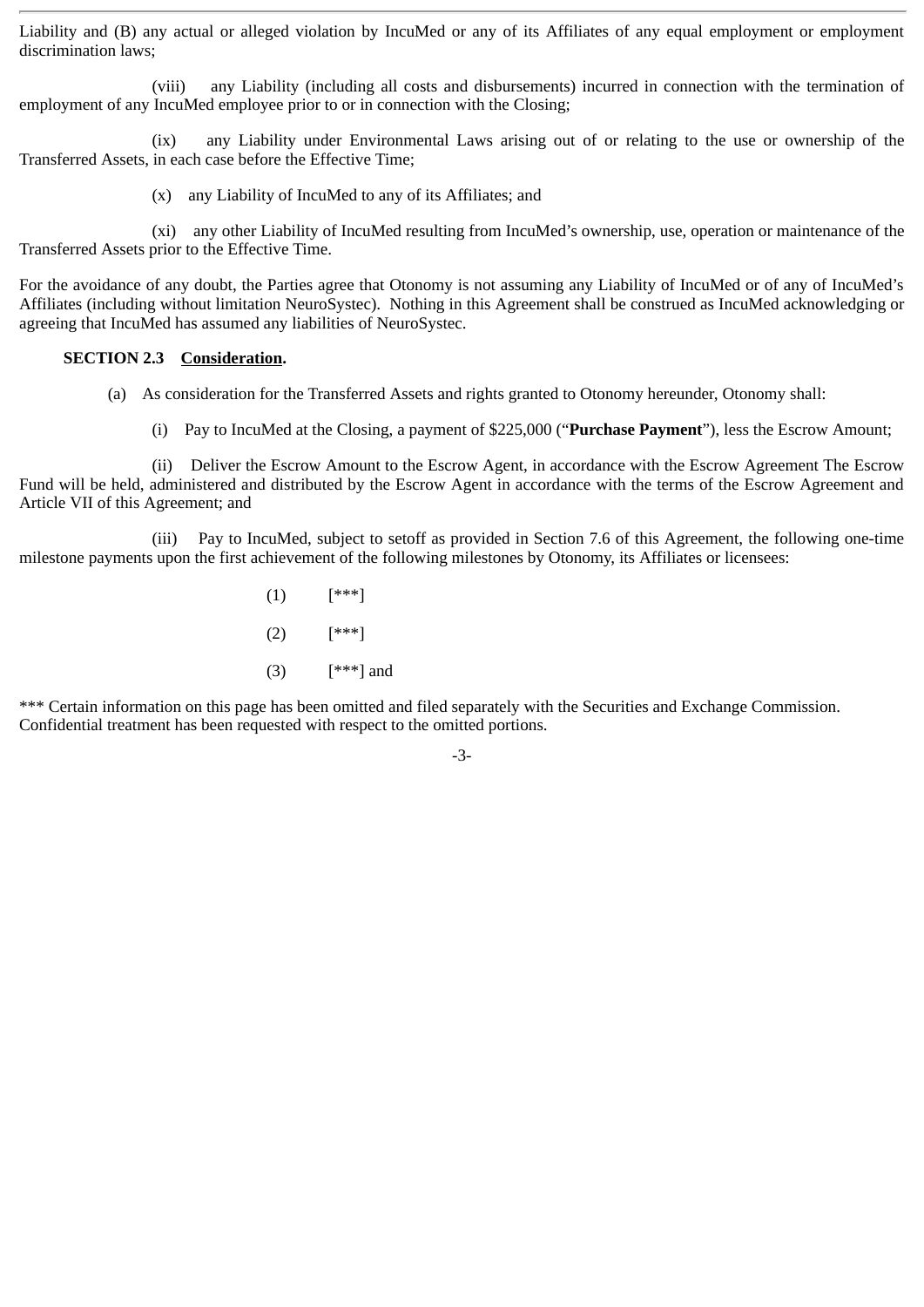**Payments**").

(4) [\*\*\*] (payments under subsections (1) through (4) are collectively referred to as "**Milestone**

Otonomy shall notify IncuMed in writing within thirty (30) days after the achievement of any of the foregoing milestones under clauses (1), (2) or (3) above, and payment of the amount corresponding to such milestone shall be due within thirty (30) days after such achievement. Otonomy shall notify IncuMed in writing within forty five (45) days after the calendar year end in which the milestone under clause (4) above has been achieved by Otonomy, and payment of the amount corresponding to such milestone shall be due within forty five (45) days following such calendar year end. For clarity, each of the above milestone payments shall be payable once only and only for the first occurrence of each such milestone, irrespective of the number of Products that may ultimately achieve such milestone. In no event shall the total amount paid or payable to IncuMed under Section 2.3(a)(iii) exceed \$5,250,000. Until receipt by IncuMed of the final payment pursuant to the milestone in clause (4) above, Otonomy will allow an annual review by an independent accountant selected and paid by IncuMed and consented to by Otonomy (which consent shall not be unreasonably withheld) of Otonomy's financial statements and calculations used in determining Net Sales.

# (b) *[Intentionally omitted.]*

(c) Allocation of Purchase Price. The consideration payable hereunder shall be allocated among the Transferred Assets in accordance with this Section 2.3(c). Otonomy shall prepare and deliver to IncuMed, within 45 days following the Closing, a draft schedule setting forth an allocation of such consideration among the Transferred Assets (the "**Allocation**"), which shall be prepared in accordance with Code Section 1060 and the Treasury regulations thereunder (and any similar provision of state, local or foreign law, as appropriate). The Parties will use commercially reasonable efforts to agree on the final Allocation, which shall be conclusive and binding upon Otonomy and IncuMed for all purposes, and the parties agree that all returns and reports (including, without limitation, IRS Form 8594) and all financial statements shall be prepared in a manner consistent with (and the parties shall not otherwise file a Tax Return position inconsistent with) the final Allocation unless required by the IRS or any other applicable Governmental Authority.

(d) Withholding Taxes. Otonomy and its representatives shall be entitled to deduct and withhold from any amount payable pursuant to this Agreement to any Person such Taxes as may be required to be deducted or withheld therefrom under any applicable Law and shall remit such amounts to the applicable Governmental Authority, and shall, if requested by IncuMed, provide a written copy of a tax receipt from such Governmental Authority reflecting the amounts so withheld and remitted. To the extent such amounts are so deducted or withheld, such amounts shall be treated for all purposes as having been paid to the Person to whom such amounts would otherwise have been paid. In the event a Governmental Authority subsequently determines that Taxes should have been withheld and paid over to such Governmental Authority, IncuMed shall fully indemnify Otonomy for such Taxes.

\*\*\* Certain information on this page has been omitted and filed separately with the Securities and Exchange Commission. Confidential treatment has been requested with respect to the omitted portions.

-4-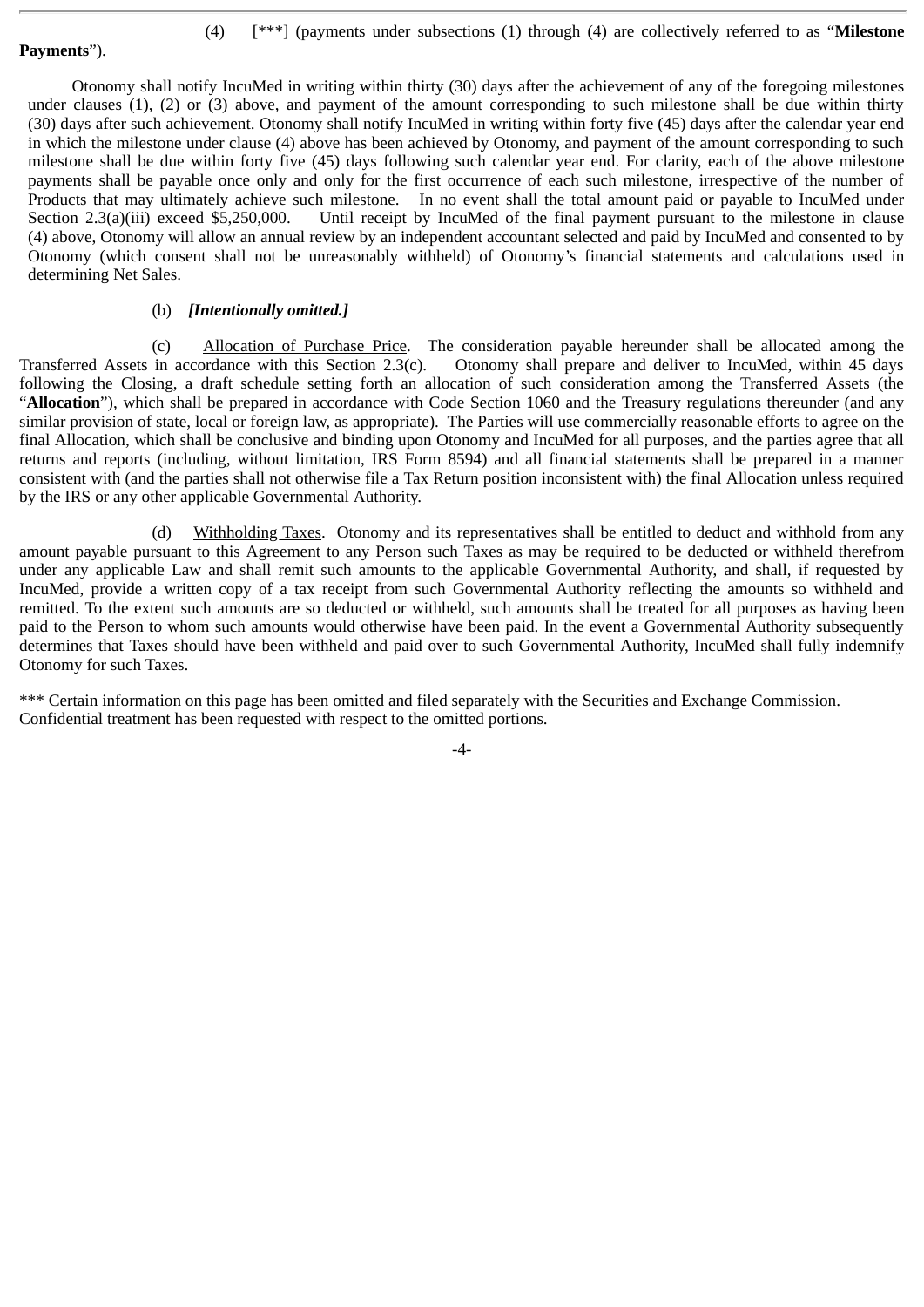**SECTION 2.4** Closing. Subject to the terms and conditions of this Agreement, the closing of the transactions contemplated by this Agreement (the "**Closing**"), including the transfer of the Transferred Assets, shall be held at the offices of Wilson Sonsini Goodrich & Rosati, 650 Page Mill Road, Palo Alto, California 94304 at 10:00 a.m. Pacific Time on the date hereof, contemporaneously with the execution and delivery of this Agreement and other deliverables described in Sections 2.5 and 2.6 of this Agreement, or such later date as the Parties agree upon in writing (the "**Closing Date**").

# **SECTION 2.5 Closing Deliveries by IncuMed.** At the Closing, IncuMed shall:

(a) deliver to Otonomy an original of each Transaction Document to which IncuMed is to be a party, duly executed by IncuMed;

(b) deliver to Otonomy the Transferred Books and Records;

(c) deliver to Otonomy such other bills of sale, assignments, certificates of title, documents and other instruments of transfer and conveyance, and such copies of the Transferred Patent Rights, as may reasonably be requested by Otonomy, each in form and substance reasonably satisfactory to Otonomy and its legal counsel and duly executed by IncuMed; and

(d) deliver to the Escrow Agent originally executed Reconveyance Documents to which IncuMed is a party, duly executed by IncuMed, which Reconveyance Documents will be delivered to Otonomy only in the event Otonomy exercises the Put Option during the Put Option Period in accordance with Section 6.1 hereof.

# **SECTION 2.6 Closing Deliveries by Otonomy.**

At the Closing, Otonomy shall:

(a) deliver to IncuMed an original of each Transaction Document to which Otonomy is to be a party, duly executed by Otonomy;

(b) deliver to IncuMed the Purchase Payment, less the Escrow Amount, in immediately available funds by wire transfer to an account or accounts designated by IncuMed; and

(c) deliver to the Escrow Agent (x) the Escrow Amount, in immediately available funds by wire transfer to an account or accounts designated by the Escrow Agent, and (y) originally executed Put Option Patent Assignment Agreement, Put Option Bill of Sale and Put Option Assignment and Assumption Agreement (such documents referred to collectively, the "**Reconveyance Documents**"), which Reconveyance Documents will be delivered to IncuMed only in the event Otonomy exercises the Put Option during the Put Option Period and Otonomy receives the full amount of cash to which it is due pursuant to Section 6.1(a)(ii) hereof, all in accordance with Section 6.1.

-5-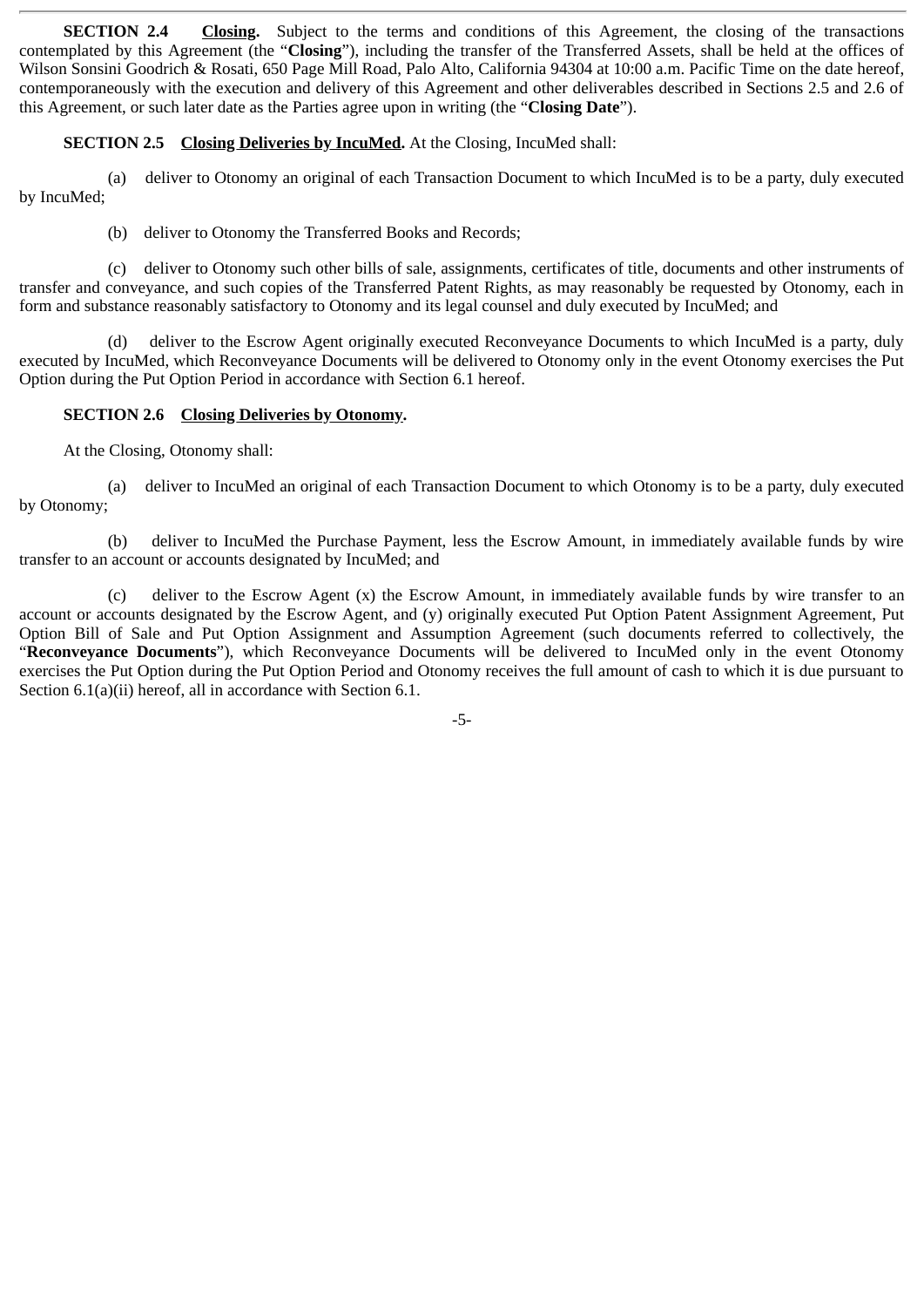#### **ARTICLE III**

#### **REPRESENTATIONS AND WARRANTIES OF INCUMED**

Except as set forth in the disclosure schedule delivered by IncuMed to Otonomy on the date hereof (the "**Disclosure** Schedule"), which Disclosure Schedule identifies the Section (or, if applicable, subsection) of this Agreement to which such exception relates (provided, however, that such disclosure shall also apply to particular matters represented or warranted in other Sections and subsections to the extent that it is reasonably apparent from the text of such disclosure), IncuMed hereby represents and warrants to Otonomy, as of the date of this Agreement, as set forth on Exhibit B.

#### **ARTICLE IV**

#### **REPRESENTATIONS AND WARRANTIES OF OTONOMY**

Otonomy hereby represents and warrants to IncuMed, as of the date of this Agreement, as set forth on Exhibit C-1.

#### **ARTICLE V**

#### **ADDITIONALAGREEMENTS**

**SECTION 5.1 Cooperation and Assistance.** At Otonomy's sole cost and expense, IncuMed shall cooperate fully with and assist Otonomy as may be necessary or useful in order to allow Otonomy to understand and complete the transfer of the Transferred Assets for the purposes contemplated in this Agreement.

## **SECTION 5.2 Confidentiality.**

(a) Confidential Information. It is understood that upon the Closing all Otonomy Confidential Information is and shall remain the sole property of Otonomy, and IncuMed shall have no interest therein. It is understood that at all times IncuMed Confidential Information is and shall remain the sole property of IncuMed, and Otonomy shall have no interest therein. Notwithstanding the foregoing, the Transferred Books and Records will become Otonomy Confidential Information; provided however, that the Transferred Books and Records will become IncuMed Confidential Information on the Put Date in the event the Put Option is exercised.

(b) Permitted Disclosures. Notwithstanding the provisions of Section 5.2, Confidential Information shall exclude information that (i) the receiving Party can demonstrate was in the public domain at the time it was disclosed or enters the public domain through no act or omission of the receiving Party, and (ii) is received rightfully by the receiving Party from a Third Party and without (A) restriction on use or disclosure and (B) breach of any obligation of confidentiality.

-6-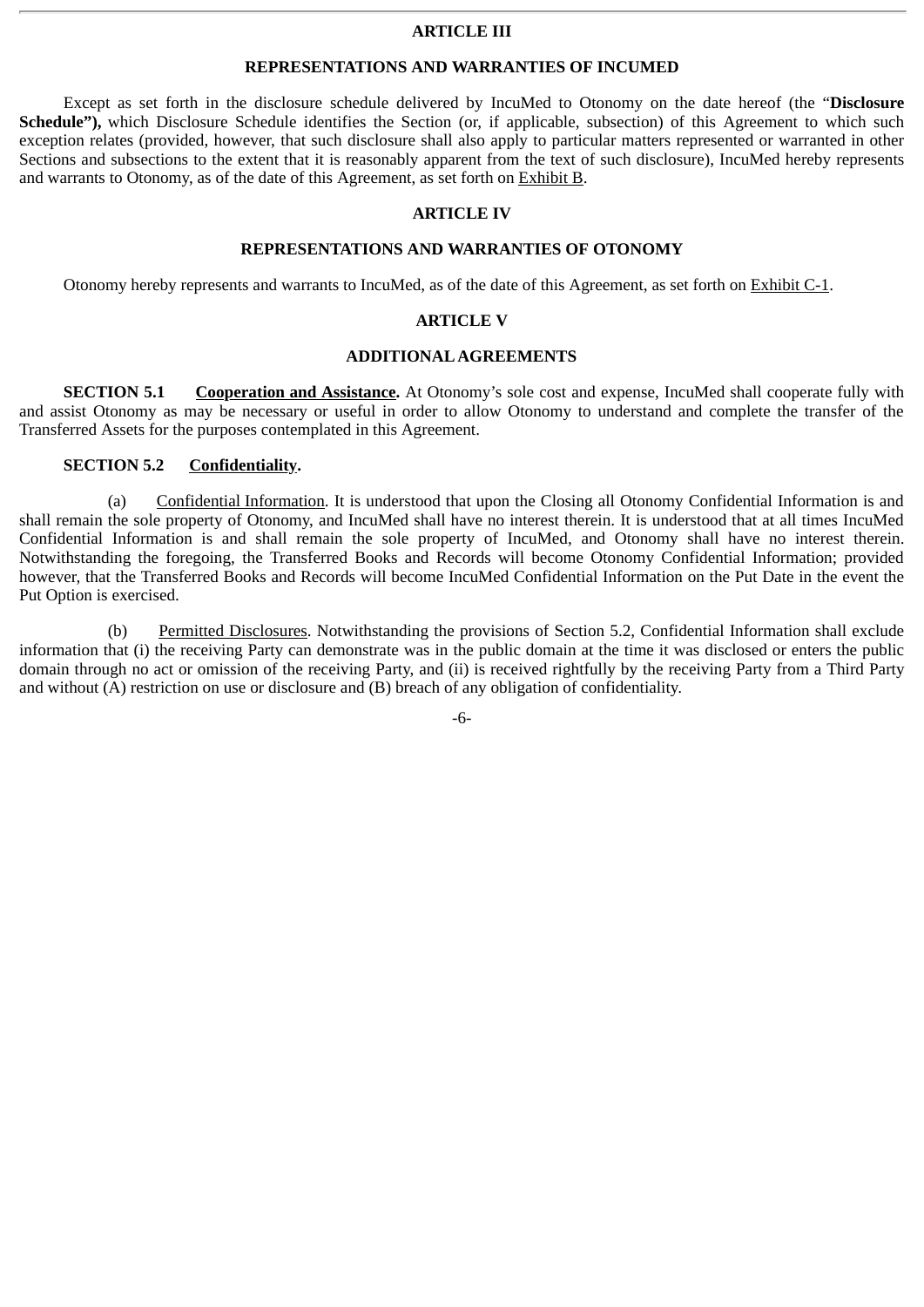(c) Confidentiality Obligation. Each Party may use the other Party's Confidential Information solely to fulfill its obligations in connection with this Agreement. Each Party shall treat as confidential and not disclose to any third party any of the other Party's Confidential Information and shall not use such other Party's Confidential Information for its own benefit. Without limiting the foregoing, each Party shall use at least the same degree of care which it uses to prevent the disclosure of its own confidential information of like importance, but in no event with less than reasonable care, to prevent the disclosure of the other Party's Confidential Information. Each Party further agrees to take all reasonable precautions to prevent any unauthorized disclosure or use of any Confidential Information.

(d) Confidentiality Agreement. Each Party agrees that the terms and conditions, but not the existence, of this Agreement shall be treated as the Confidential Information of both Parties and that no reference to the terms and conditions of this Agreement or to activities pertaining thereto may be made by either Party in any form of public or commercial advertising without the prior written consent of the other Party; provided, however, that each Party may disclose the terms and conditions of this Agreement: (i) to its legal counsel and accountant or financial advisor, or employees, directors, investors and potential investors who have a need to know such information and either agree to be bound by the confidentiality obligations set forth herein or be under an obligation of confidentiality; (ii) subject to Section 5.2(e), as required by any court or other governmental body; or (iii) as otherwise required by law, subject to the disclosing party complying with procedures equivalent to those of Section 5.2(e) below.

(e) Required Disclosure. In the event that either Party believes that it will be compelled, or is compelled, by a court, administrative agency, or other governmental body to disclose the other Party's Confidential Information, it shall: (i) if legally permissible, provide prompt notice thereof to the other Party so that such other Party may take steps to oppose such disclosure, and (ii) cooperate with the other Party's reasonable attempts to oppose such disclosure, and (iii) use its reasonable efforts to obtain a protective order or otherwise prevent unrestricted or public disclosure of such information.

(f) Public Announcements. Neither Party shall make any public announcement relating to this Agreement except upon the other Party's prior written consent, which consent may be granted or withheld by such other Party in its sole discretion.

(g) Prior Agreement. This Agreement supersedes the Mutual Nondisclosure Agreement between Otonomy and NeuroSystec (and its affiliates) dated September 16, 2011 (the "**Prior Agreement**"). All information exchanged between the Parties and their respective Affiliates under the Prior Agreement shall be deemed Confidential Information and shall be subject to the terms of this Section 5.2.

**SECTION 5.3 Further Assurance**. On and after the Closing Date, each of the Parties hereto shall from time to time, at the reasonable request of the other Party and sole expense of such other Party, use commercially reasonable efforts to execute, acknowledge and deliver, or cause to be executed, acknowledged and delivered, such further conveyances, notices and assumptions and such other instruments, and take such other actions, as the other Party may reasonably request in order to

-7-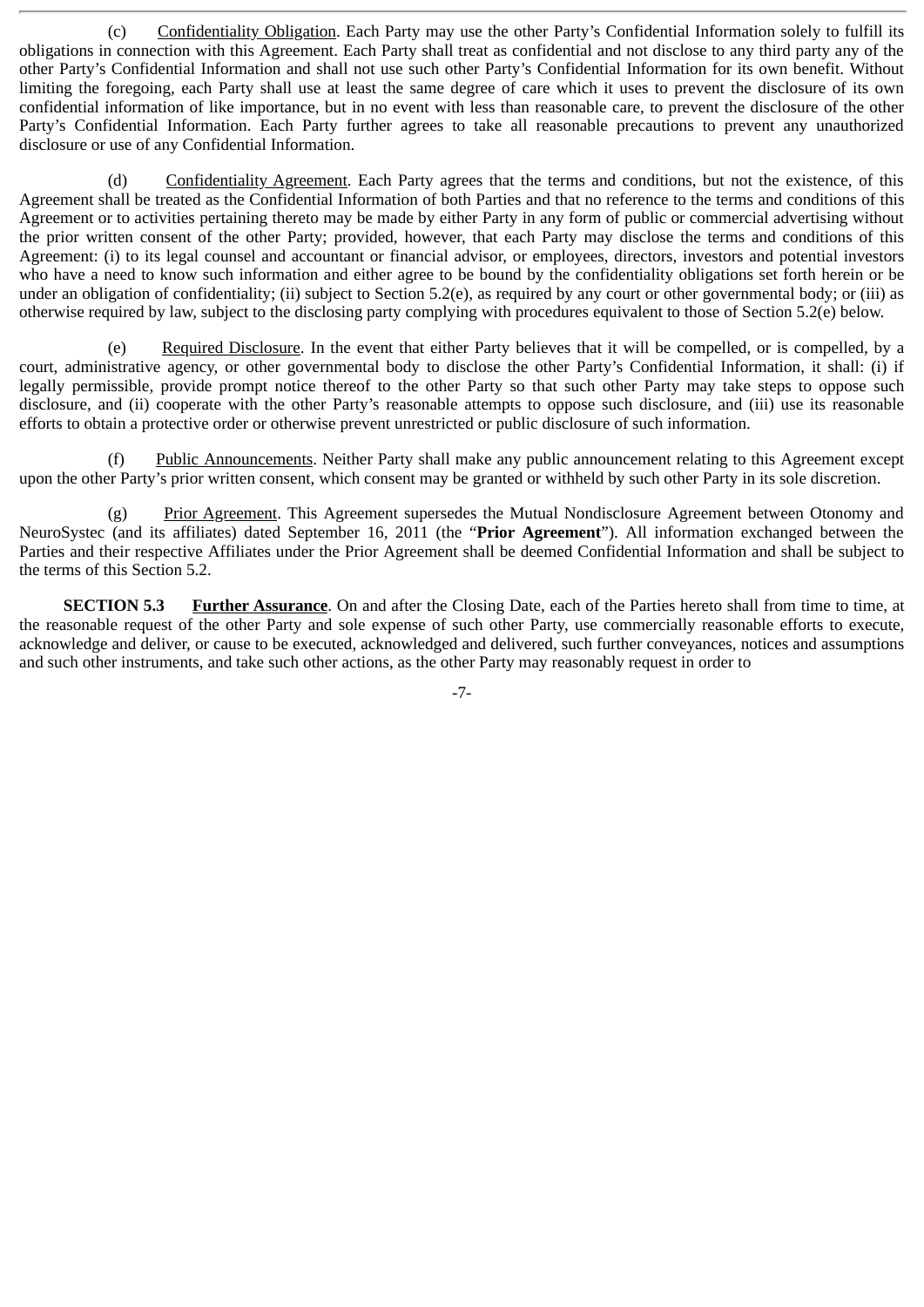more effectively consummate the transactions contemplated hereby and to carry out the provisions of this Agreement, each of the other Transaction Documents and, if the Put Option is exercised, each of the Reconveyance Documents, including, without limitation, (i) to transfer fully to Otonomy good and marketable title to the Transferred Assets and all of the titles, rights, interests, remedies, powers and privileges intended to be conveyed under Transaction Documents (including assistance in the collection or reduction to possession of any of the Transferred Assets) and (ii) if the Put Option is exercised and the conditions to the transfer of the Transferred Assets to IncuMed as set forth in Section 6.1(a) are satisfied, to transfer fully to IncuMed good and marketable title to the Transferred Assets and all of the titles, rights, interests, remedies, powers and privileges intended to be conveyed under Reconveyance Documents (including assistance in the collection or reduction to possession of any of the Transferred Assets).

# **SECTION 5.4** *[This section intentionally left blank]*

## **SECTION 5.5** Put Option Covenants.

(a) Affirmative Covenants. During the period starting at the Effective Time and ending on the earlier of (i) the Put Expiration Time, if the Put Option is not exercised, (ii) the Put Cancellation Time, if the Put Option is cancelled, and (iii) the Put Date, if the Put Option is exercised, Otonomy shall, except to the extent expressly provided otherwise in this Agreement or as consented to in writing by IncuMed:

- (i) comply with its obligations contained in this Agreement and other Transaction Documents;
- (ii) maintain its records and hold the Transferred Assets in material compliance with all applicable Laws;

(iii) Otonomy shall be responsible for filing, prosecuting and maintaining all pending and issued Patent Rights within the Transferred Patent Rights, including payment of all routine government fees and annuities and filing all documents necessary to maintain such Transferred Patent Rights and shall keep IncuMed reasonably informed of any material changes, occurrences and events relating to the filing, prosecution or maintenance of the Transferred Patent Rights. Otonomy shall provide IncuMed a reasonable opportunity to review and comment on filing, prosecution and maintenance of the Transferred Patent Rights, including providing IncuMed with copies of all relevant communications to or from any patent authority regarding the Transferred Patent Rights and providing drafts of any material filings or responses to be made to such patent authorities reasonably in advance of the submission of such filings or responses. Otonomy shall confer from time to time as reasonably requested by IncuMed with one or more representatives of IncuMed to discuss any material action, changes or developments concerning or affecting the Transferred Patent Rights and shall reasonably consider all requests by IncuMed in connection with the filing, prosecuting and maintaining of the Transferred Patent Rights;

-8-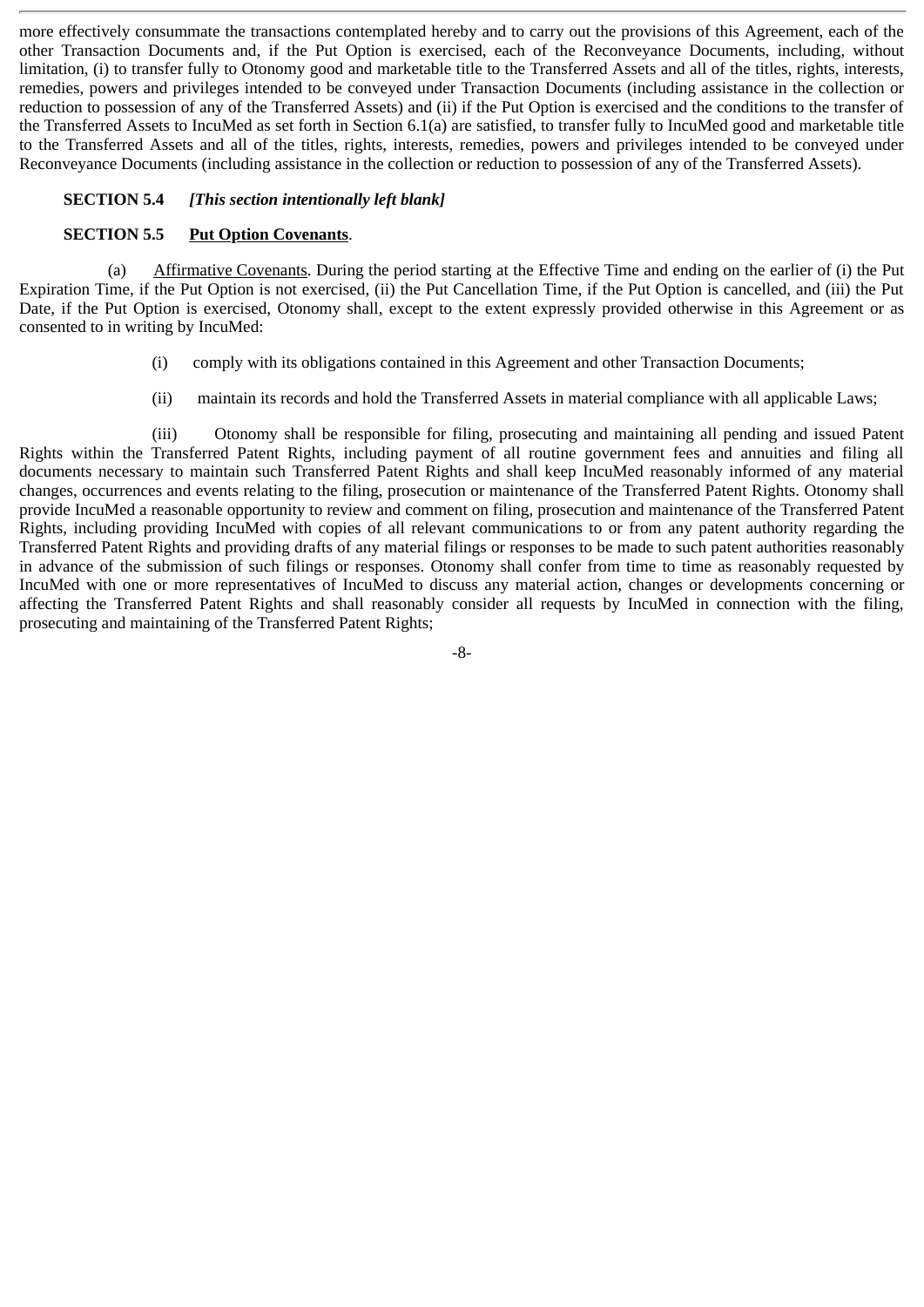(iv) promptly notify IncuMed of any change, occurrence or event which, individually or in the aggregate with any other changes, occurrences and events, would reasonably be expected to be materially adverse to the Transferred Assets; and

(v) keep IncuMed reasonably informed of any material notices or events under the Durect License Agreement (including any notices related to Otonomy's breach of the Durect License Agreement).

(b) Negative Covenants. During the period starting at the Effective Time and ending on the earlier of (i) the Put Expiration Time, if the Put Option is not exercised, (ii) the Put Cancellation Time, if the Put Option is cancelled, and (iii) the Put Date, if the Put Option is exercised, Otonomy shall not do, cause, or permit any of the following, except to the extent expressly provided otherwise in this Agreement or as consented to in writing by IncuMed:

(i) Outbound IP Licenses. Grant to any Person a license under any Transferred Asset, other than limited, revocable, non-exclusive licenses granted to contract research organizations in the ordinary course of business as necessary for such organizations to perform services for Otonomy with respect to the development of Products; provided that Otonomy shall be obligated to revoke any such license(s) prior to exercising the Put Option;

Exclusive Rights and Most Favored Party Provisions. Enter into or amend any agreement pursuant to which any other party is granted rights that purport to or would have the effect of limiting or restricting IncuMed's use of the Transferred Assets or IncuMed's business activities upon a reversion of the Transferred Assets to IncuMed following Otonomy's exercise of the Put Option;

(iii) Dispositions. Sell, lease, or otherwise transfer any of the Transferred Assets other than transfers to Affiliates, which may be made so long as the Affiliate executes and delivers to Otonomy and IncuMed a written agreement to be bound by the terms of this Agreement in form and substance reasonably satisfactory to IncuMed;

(iv) Encumbrances. Place or allow the creation of any Encumbrance on any of the Transferred Assets (other than revocable, non-exclusive licenses permitted under Section 5.5(b)(i) above);

(v) License Agreement. (i) Modify, amend or fail to perform under the License Agreement, without IncuMed's prior written consent, or (ii) terminate the License Agreement, in whole or in part; or

(vi) Other. Agree to take any of the actions described above.

-9-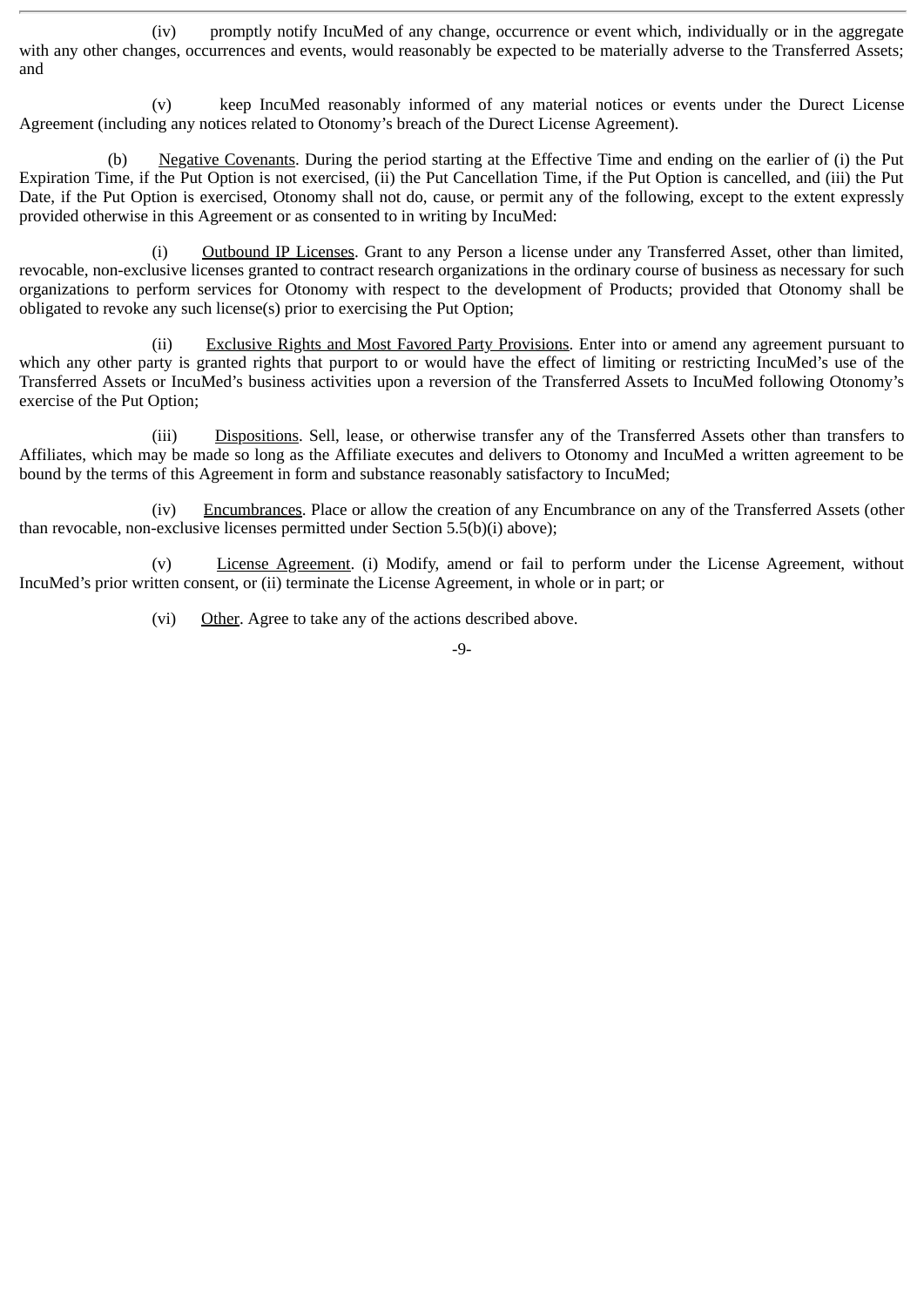## **ARTICLE VI**

## **PUT OPTION**

# **SECTION 6.1** Put Option.

(a) At any time during the Put Option Period, Otonomy may deliver a written notice (a "**Put Notice**") to IncuMed stating that it exercises it rights under this Article VI to transfer back to IncuMed all of the Transferred Assets (the "**Put Option**"). In the event Otonomy delivers a Put Notice to IncuMed during the Put Option Period (the date of such delivery, the "**Put Date**"):

(i) Otonomy shall assign to IncuMed, and hereby does assign to IncuMed, contingent upon Otonomy's delivery of the Put Notice to IncuMed during the Put Option Period and Otonomy's receipt of funds pursuant to Section 6.1(a)(ii), all of Otonomy's right, title and interest in and to the Transferred Assets;

(ii) The Escrow Agent shall release to Otonomy the full amount of the Escrow Fund, and to the extent the Escrow Fund contains less than the Escrow Amount, IncuMed shall pay to Otonomy either (a) the difference between the Escrow Amount and the amount actually in the Escrow Fund or (b) \$[\*\*\*] whichever is less;

(iii) The Escrow Agent shall release to IncuMed all Reconveyance Documents signed by Otonomy upon Otonomy's receipt of funds pursuant to Section 6.1(a)(ii);

(iv) The Escrow Agent shall, simultaneously with the release of the Reconveyance Documents to IncuMed pursuant to subsection (iii) above, release to Otonomy all Reconveyance Documents signed by IncuMed; and

(v) Otonomy's obligation to make any further payments pursuant to Section 2.3(a)(iii) shall cease.

(b) By delivering a Put Notice, Otonomy represents and warrants to IncuMed effective as of the Put Date as provided on Exhibit C-2.

(c) In the event the Put Option is exercised, Otonomy shall, at IncuMed's sole cost and expense, afford IncuMed reasonable access during business hours to the employees of Otonomy with knowledge of the Transferred Assets so that they can describe to IncuMed the work Otonomy has performed related to the Transferred Assets (it being understood that Otonomy's employees will possess all material knowledge of the work Otonomy has performed related to the Transferred Assets).

(d) In the event Otonomy does not deliver a Put Notice to IncuMed during the Put Option Period pursuant to Section 6.1(a) or delivers a Put Cancellation Notice, then on the Put Expiration Time or the Put Cancellation Time, as applicable, (x) the amounts remaining in the Escrow Fund, if any, shall be released to IncuMed, subject to Section 7.6(b), (y) the Reconveyance

\*\*\* Certain information on this page has been omitted and filed separately with the Securities and Exchange Commission. Confidential treatment has been requested with respect to the omitted portions.

-10-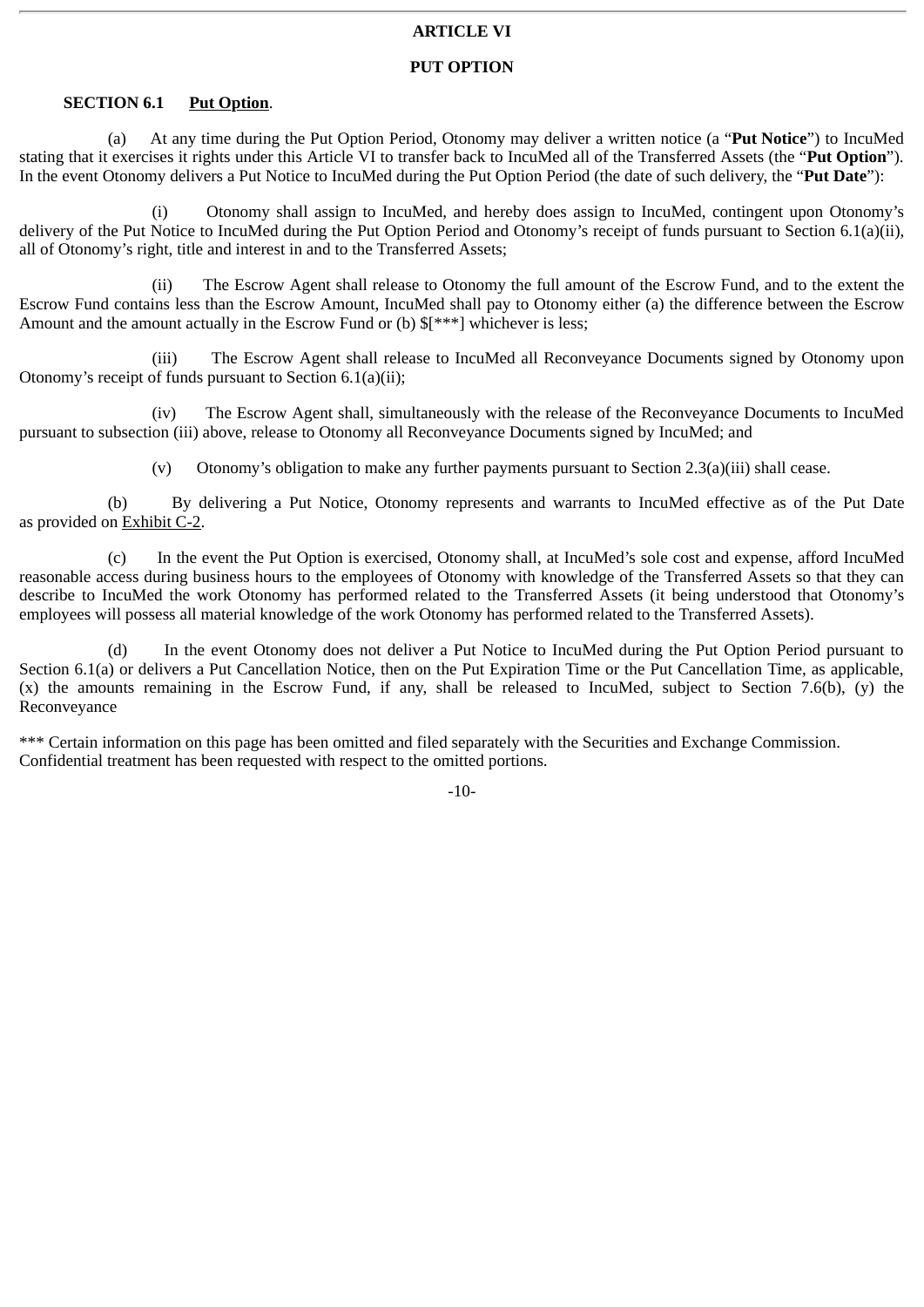Documents signed by Otonomy shall be released to Otonomy, and (z) the Reconveyance Documents signed by IncuMed shall be released to IncuMed.

# **ARTICLE VII**

# **INDEMNIFICATION**

**SECTION 7.1 Indemnification by IncuMed.** IncuMed shall indemnify and hold harmless Otonomy, its Affiliates and their respective officers, directors, agents and employees (collectively, the "**Otonomy Indemnified Parties")** from and against any and all claims, demands, damages, losses, costs, liabilities and expenses (including reasonable attorneys', expert witnesses' and consultants' fees) (collectively, "**Losses**") arising out of or related to any (a) breach by IncuMed of any representation or warranty set forth in this Agreement, (b) breach by IncuMed of any covenant set forth in this Agreement, except in the case of this clause (b) for (i) claims arising due to the negligence, intentional misconduct, or breach of this Agreement by Otonomy or its Affiliates and (ii) claims for which Otonomy is obligated to indemnify IncuMed Indemnified Parties pursuant to Section 7.2, (c) Retained Liabilities, or (d) fraud committed by IncuMed or its officers, directors or employees in connection with this Agreement ("**IncuMed Fraud")**.

**SECTION 7.2** Indemnification by Otonomy. Otonomy shall indemnify and hold harmless IncuMed, its Affiliates and their respective officers, directors, agents, and employees (collectively, the "**IncuMed Indemnified Parties")** from and against any and all Losses arising out of or related to any (a) breach by Otonomy of any representation or warranty set forth in this Agreement, (b) breach by Otonomy of any covenant set forth in this Agreement (for the avoidance of any doubt, this includes but is not limited to any breach of any of the Put Covenants stated in Section 5.5), (c) claim brought against an IncuMed Indemnified Party by a third party arising from the use (including use in clinical trials), manufacture, marketing, promotion, sale, advertising, transportation, handling, storage, or distribution of an Active Agent or products containing an Active Agent by or on behalf of Otonomy, including any claims with respect to a defect or alleged defect in the labeling of a Product or any defect or alleged defect in the design or formulation of a Product, except in each case of clause (b) or this clause (c), for (i) claims arising due to the negligence, intentional misconduct, or breach of this Agreement by IncuMed or its Affiliates, and (ii) claims for which IncuMed is obligated to indemnify Otonomy Indemnified Parties pursuant to Section 7.1, (d) in the event Otonomy exercises the Put Option, all liabilities and obligations incurred by Otonomy in its use of the Transferred Assets between the Effective Time and the Put Date, or (e) fraud committed by Otonomy or its officers, directors or employees in connection with this Agreement ("**Otonomy Fraud")**.

# **SECTION 7.3 Third Party Claims Indemnification Procedures**

(a) In the event that a party entitled to indemnification under this Agreement ("**Indemnified Party")** incurs any Loss related to a third party ("**Third Party Claim")** for which an indemnifying party under this Agreement (an "**Indemnifying Party")** may have liability to any Indemnified Party hereunder, such Indemnified Party shall promptly notify the Indemnifying Party in writing of such Third Party Claim, the amount or the estimated amount of damages sought

-11-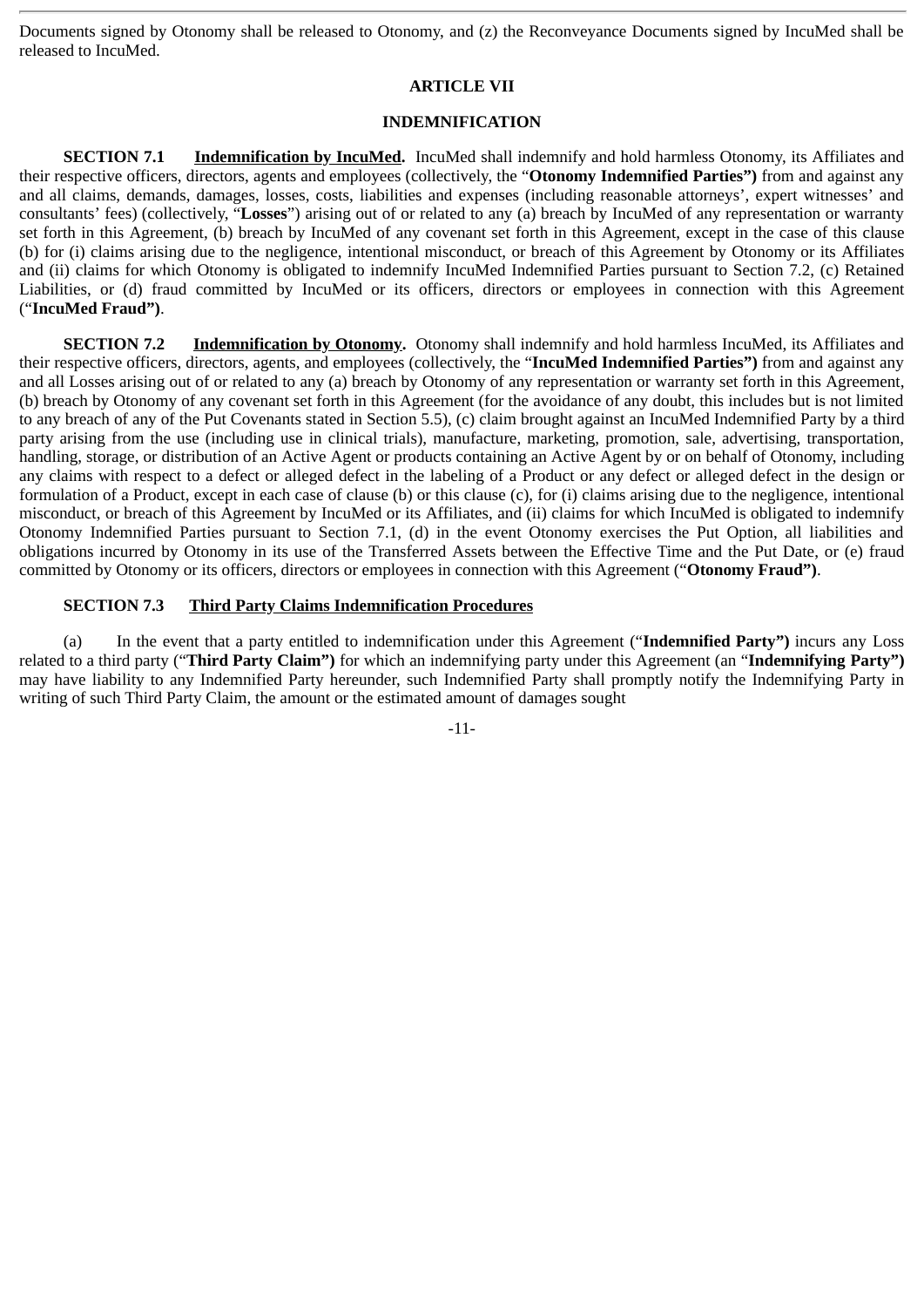thereunder to the extent then ascertainable (which estimate shall not be conclusive of the final amount of such Third Party Claim), any other remedy sought thereunder, any relevant time constraints relating thereto and, to the extent practicable, any other material details pertaining thereto (a "**Claim Notice**"); provided, however, that the failure timely to give a Claim Notice shall not relieve the Indemnifying Party of any liability that it may have to any Indemnified Party, except to the extent that the Indemnifying Party demonstrates that such failure has a material prejudicial effect on the defenses or other rights available to the Indemnifying Party with respect to such Third Party Claim. The Indemnifying Party shall have 30 days (or such lesser number of days set forth in the Claim Notice as may be required by court proceeding in the event of a litigated matter) after receipt of the Claim Notice (the "**Notice Period**") to notify the Indemnified Party that it desires to defend the Indemnified Party against such Third Party Claim; it being understood that by assuming the defense of a Third Party Claim the Indemnifying Party shall conclusively acknowledge its obligation to indemnify the Indemnified Party with respect to such Third Party Claim.

(b) In the event that the Indemnifying Party notifies the Indemnified Party within the Notice Period that it desires to defend the Indemnified Party against a Third Party Claim and diligently begins such defense, the Indemnifying Party shall, at its sole expense, have the right to defend the Indemnified Party by appropriate proceedings and shall have the sole power to direct and control such defense with counsel reasonably satisfactory to the Indemnified Party. Once the Indemnifying Party has duly assumed the defense of a Third Party Claim, the Indemnified Party shall have the right, but not the obligation, to participate in any such defense and to employ separate counsel of its choosing. The Indemnified Party shall participate in any such defense at its expense unless the Indemnifying Party and the Indemnified Party are both named parties to the proceedings and the Indemnified Party shall have reasonably concluded that representation of both parties by the same counsel would be inappropriate due to actual or potential differing interests between them. The Indemnifying Party shall not, without the prior written consent of the Indemnified Party, settle, compromise or offer to settle or compromise any Third Party Claim on a basis that would result in (i) the imposition of a consent order, injunction or decree that would restrict the future activity or conduct of the Indemnified Party or any of its Affiliates, or adversely affect the value of the Transferred Assets, (ii) a finding or admission of a violation of Law or violation of the rights of any Person by the Indemnified Party or any of its Affiliates, (iii) a finding or admission that would have an adverse effect on other claims made or threatened against the Indemnified Party or any of its Affiliates, or (iv) any monetary liability of the Indemnified Party that will not be promptly paid or reimbursed by the Indemnifying Party.

(c) If the Indemnifying Party (i) elects not to defend the Indemnified Party against a Third Party Claim, whether by not giving the Indemnified Party timely notice of its desire to so defend or otherwise after assuming the defense of a Third Party Claim, or (ii) fails to take reasonable steps necessary to defend diligently such Third Party Claim, the Indemnified Party shall have the right but not the obligation to assume its own defense; it being understood that the Indemnified Party's right to indemnification for a Third Party Claim shall not be adversely affected by the defense.

-12-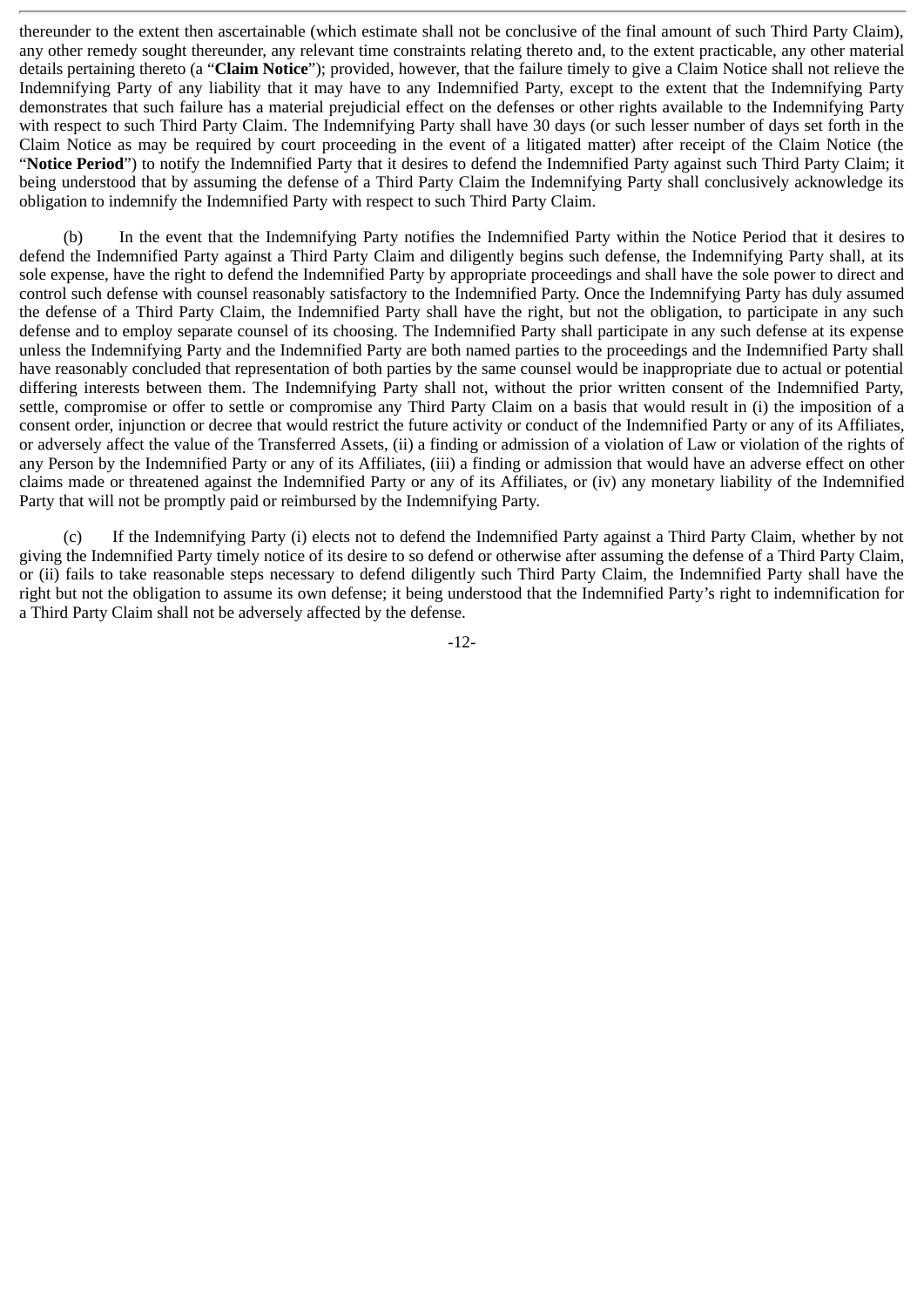(d) The Indemnified Party and the Indemnifying Party shall cooperate in order to ensure the proper and adequate defense of a Third Party Claim, including by keeping the other Party fully informed of the status of such Third Party Claim and any related proceedings at all stages thereof where such Party is not represented by its own counsel, and by providing access to each other's relevant business records and other documents, and employees; it being understood that the reasonable costs and expenses of the Indemnified Party relating thereto shall be Losses.

(e) The Indemnified Party and the Indemnifying Party shall use their commercially reasonable efforts to avoid production of Confidential Information (consistent with applicable Law), and to cause all communications among employees, counsel and others representing any Party to a Third Party Claim to be made so as to preserve any applicable attorney-client or work-product privileges.

**SECTION 7.4** Survival. The representations and warranties of IncuMed in Exhibit B to this Agreement shall survive until the earlier of (i) the Put Expiration Time, if the Put Option is not exercised, and (ii) the Put Date, if the Put Option is exercised, except the representations and warranties in Section 1 (Organization) and Section 2 (Authority) of Exhibit B hereof will not terminate. All representations and warranties of Otonomy in Exhibit C-1 to this Agreement shall survive until the earlier of (i) the Put Expiration Time, if the Put Option is not exercised, and (ii) the Put Date, if the Put Option is exercised, except the representations and warranties in Section 1 (Organization) and Section 2 (Authority) of Exhibit C-1 will not terminate. If Otonomy exercises the Put Option, all representations and warranties of Otonomy in Exhibit C-2 to this Agreement shall survive for 12 months from the Put Date, except the representations and warranties in Section 1 (Organization) and Section 2 (Authority) of Exhibit C-2 will not terminate. In the event a Party asserts any claim for indemnification of Losses based on a breach by the other Party of any representation or warranty prior to termination as set forth in the preceding sentence, such claim shall survive until such time as such claim is fully and finally resolved. All covenants and agreements of the Parties contained in this Agreement, or in any instrument, certificate, opinion, or other writing provided for in it, which by their terms contemplate actions or impose obligations following the Closing will survive the Closing and remain in full force and effect in accordance with their terms.

## **SECTION 7.5 Limitations**.

(a) Notwithstanding anything to the contrary contained in this Agreement, no Person shall be liable under this Article VII for any consequential, punitive, special, incidental or indirect damages, including lost profits, except to the extent awarded by a court of competent jurisdiction in connection with a Third Party Claim.

(b) No claim for Losses by a Party for indemnification based on a breach by the other Party of a representation or warranty may be made until the amount of all such Losses exceeds \$10,000 for a single claim or \$25,000 in the aggregate (the "**Deductible**"), in which event the Indemnifying Party shall only be liable for Losses in excess of the Deductible.

-13-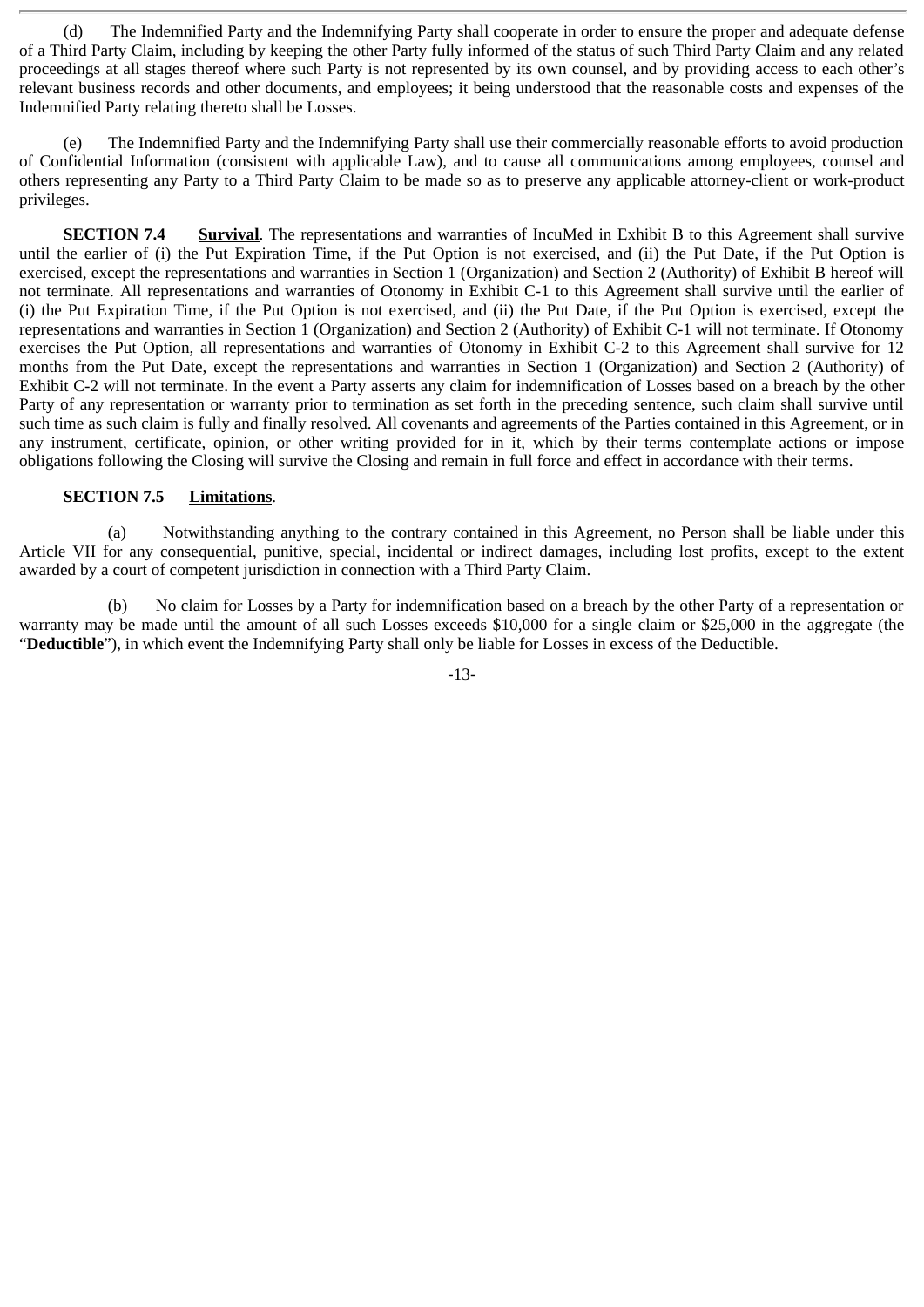(c) The maximum aggregate amount that the Otonomy Indemnified Parties may recover from IncuMed with respect to claims under Section 7.1(a) shall be 20% of the Aggregate Purchase Price; *provided*, *however*, that such cap on indemnification shall not apply to claims under Section 7.1(a) due to breach of any representation or warranty contained in Section 1 (Organization), Section 2 (Authority) or Section 7 (Intellectual Property) of Exhibit B.

(d) The maximum aggregate amount that IncuMed Indemnified Parties may recover from Otonomy with respect to claims under Section 7.2(a) shall be 20% of the Aggregate Purchase Price; *provided*, *however*, that (i) such cap on indemnification shall not apply to claims under Section 7.2(a) due to breach of any representation or warranty contained in Section 1 (Organization) or Section 2 (Authority) of each of Exhibit C-1 and Exhibit C-2.

# **SECTION 7.6 Obligation to Recover Exclusively from Escrow or Setoff Losses**.

(a) If an Otonomy Indemnified Party has made a claim for indemnification for a specified amount with respect to any Loss in accordance with this Article VII, and (i) IncuMed shall have agreed to the amount claimed by the Otonomy Indemnified Party for indemnification with respect to such Loss in accordance with the procedures set forth in this Article VII or (ii) IncuMed shall have delivered notice of its disagreement as to the amount of any indemnification requested by the Otonomy Indemnified Party and either (A) IncuMed and the Otonomy Indemnified Party shall have, subsequent to the giving of such notice, mutually agreed that IncuMed is obligated to indemnify the Otonomy Indemnified Party for a specified amount or (B) a final nonappealable judgment shall have been rendered in the Otonomy Indemnified Party's favor for a specified amount by the court or arbitrator having jurisdiction over the matters relating to such claim by the Otonomy Indemnified Party for indemnification from IncuMed, then each such specified amount shall constitute an "**Off-Setting Amount**."

(b) During the period starting at the Effective Time and ending on the earlier of (i) the Put Expiration Time, if the Put Option is not exercised, (ii) the Put Cancellation Time, if the Put Option is cancelled, and (iii) the Put Date, if the Put Option is exercised, Otonomy shall recover any Off-Setting Amount from the Escrow Fund, it being understood that if Otonomy does not exercise the Put Option before the Put Expiration Time, then, subject to the following sentence, the Escrow Fund shall promptly be paid by the Escrow Agent to IncuMed. Notwithstanding anything herein to the contrary, if at the time the Escrow Fund would otherwise be released to IncuMed, Otonomy has made a good-faith claim for indemnification that has not yet been resolved, then such portion of the Escrow Fund as may be necessary, in the reasonable good faith judgment of Otonomy, to satisfy any then unresolved or unsatisfied claim for indemnification shall remain in the Escrow Fund until such claim for indemnification has been resolved or satisfied.

(c) If, at the time of any Milestone Payment pursuant to Section 2.3, there are any Off-Setting Amounts that have not been paid to Otonomy from the Escrow Fund, then, such Off-Setting Amounts shall be deducted from the portion of the Milestone Payment otherwise payable to IncuMed under Section 2.3 of this Agreement. If at the time a Milestone Payment is due, Otonomy has made a good-faith claim for indemnification that has not yet been resolved, then Otonomy shall (a) pay a portion of such Milestone Payment equal to the amount Otonomy claims in good faith is

-14-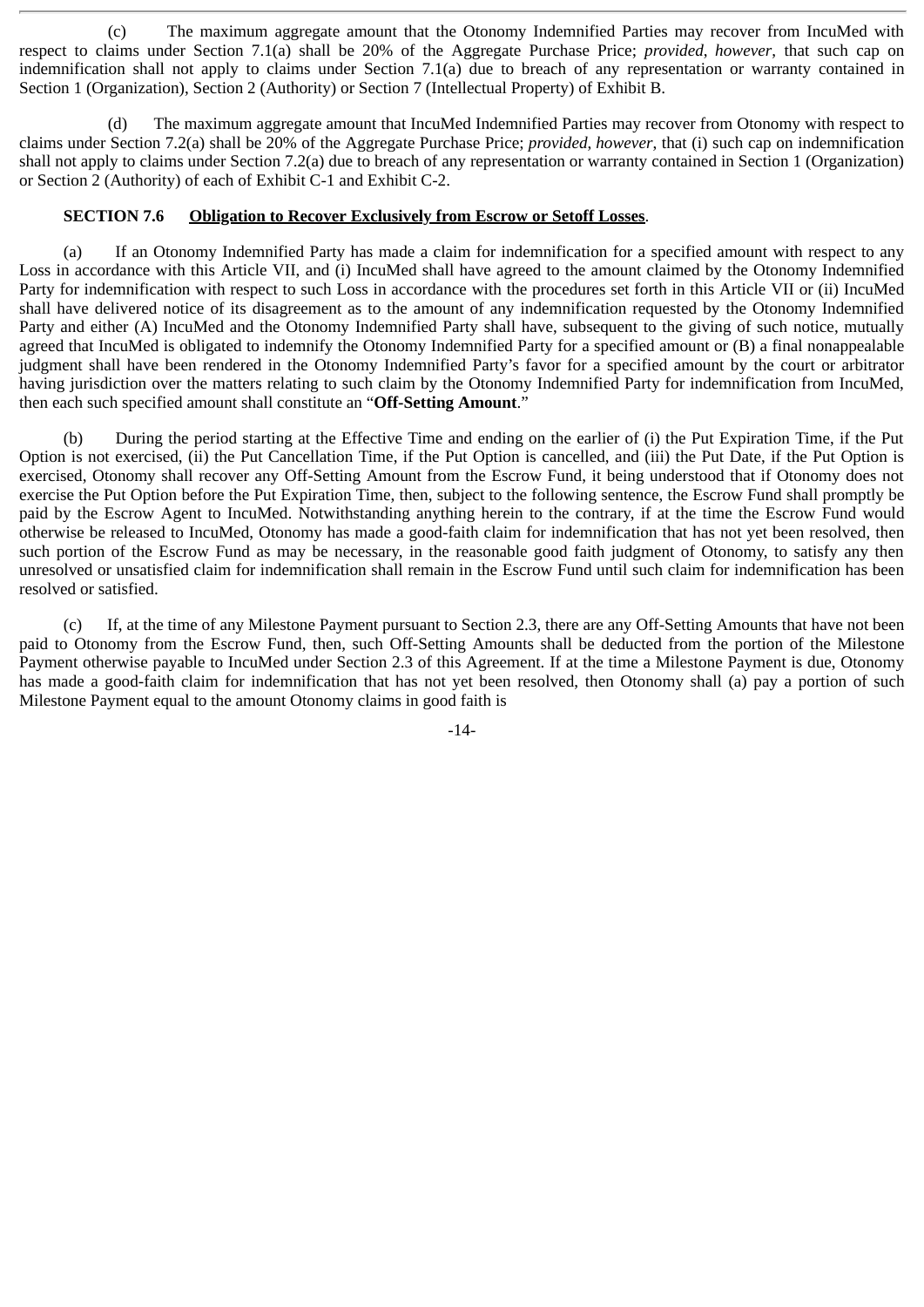necessary to satisfy such indemnification claim into an escrow account administered by a mutually agreeable nationally recognized, third party escrow company, with the fees of such escrow to be split evenly by Otonomy and IncuMed and (b) pay the remainder of such Milestone Payment, if any, to IncuMed.

(d) Notwithstanding anything herein to the contrary, the Parties agree that, except in cases of IncuMed Fraud, the right to recover from the Escrow Fund, the right to make a deduction from a Milestone Payment, and the right to seek specific performance and other injunctive relief shall be the exclusive remedies available to any Otonomy Indemnified Party under this Agreement (for the avoidance of doubt, the Parties agree that any specific performance or other injunctive relief shall exclude in all respects any payment of money damages). For the avoidance of doubt, except in the case of IncuMed Fraud, IncuMed shall have no liability whatsoever to Otonomy or any Otonomy Indemnified Party other than claims that Otonomy or any Otonomy Indemnified Party may make for an Off-Setting Amount against the Escrow Fund or against a Milestone Payment. Each Party acknowledges and agrees that, in the absence of fraud, its sole and exclusive remedy with respect to any and all claims relating to arising out of any representation, warranty, covenant or agreement made by the other Party pursuant to this Agreement shall be pursuant to the indemnification provisions of this Article VII. The Parties acknowledge that in the event of a breach of this Agreement, money damages may be inadequate and the non-breaching Party may have no adequate remedy at law. Accordingly, the Parties agree that the non-breaching Party shall have the right, in addition to any other rights and remedies existing in its favor, to enforce its rights and the breaching Party's obligations hereunder not only by an action or actions for damages pursuant to the indemnification provisions of this Article VII, but also by an action or actions for specific performance or other injunctive relief, and nothing set forth in this Agreement shall be deemed to prohibit or limit either Party's right at any time to seek such relief for any failure of the other Party to perform any covenant or agreement contained herein.

**SECTION 7.7** Tax Treatment. Any payment under this Article VII of this Agreement shall be treated by the Parties for U.S. federal, state, local and non-U.S. income tax purposes as a purchase price adjustment unless otherwise required by applicable law.

-15-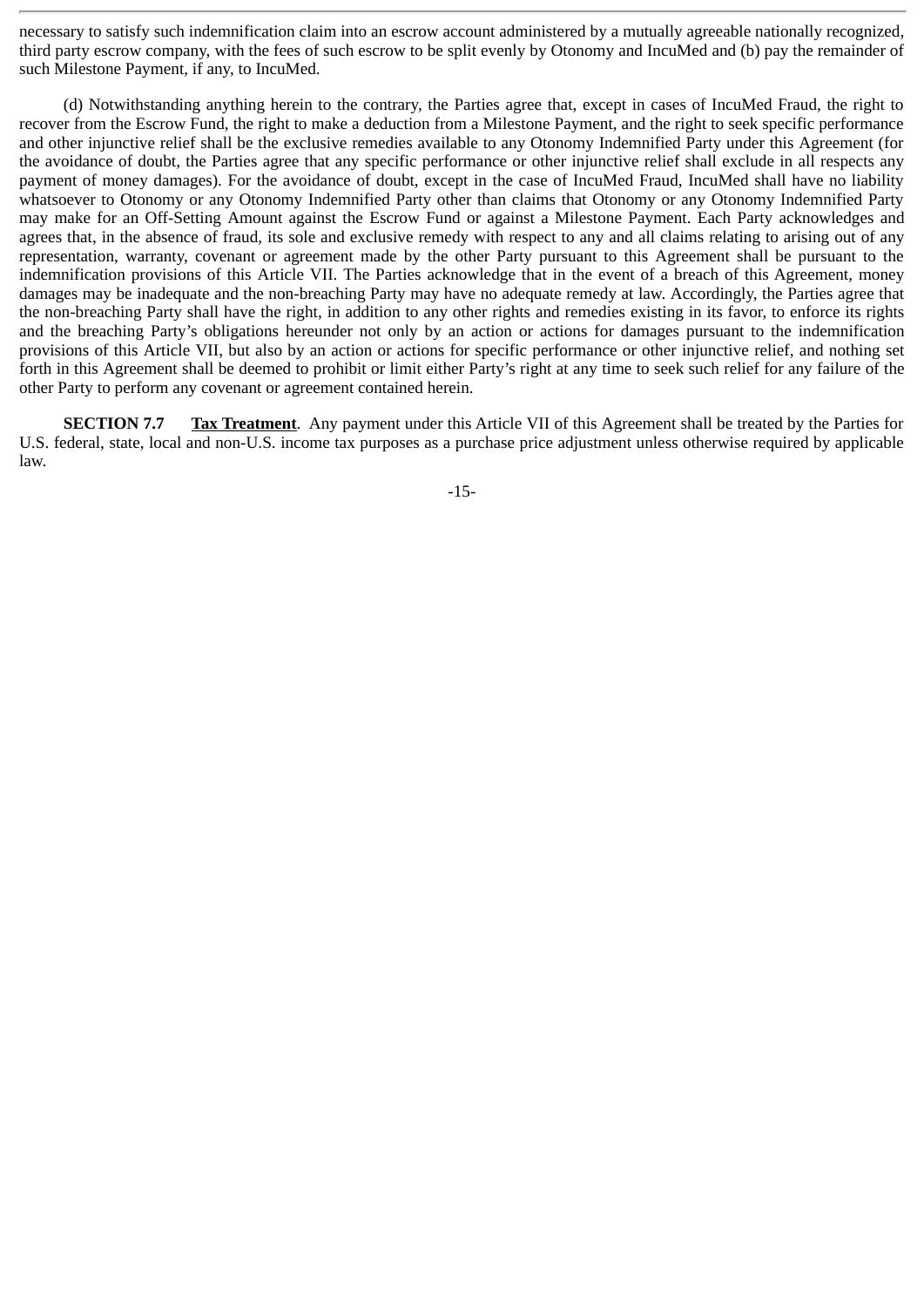#### **ARTICLE VIII**

## **MISCELLANEOUS**

**SECTION 8.1** Notices. All notices and other communications hereunder shall be in writing and shall be deemed given if delivered personally, via email, or by commercial delivery service to the Parties hereto at the following address (or at such other address for a Party as shall be specified by like notice):

(i) if to Otonomy, to:

6275 Nancy Ridge Drive, Suite 100 San Diego, CA 92121 Attention: Chief Business Officer Telephone No.: (858) 242-5200 Email: [\*\*\*]

with a copy (which shall not constitute notice) to:

Wilson Sonsini Goodrich & Rosati 650 Page Mill Road Palo Alto, CA 94304 Attention: Ken Clark Telephone No.: (650) 493-9300 Email: [\*\*\*]

(ii) if to IncuMed, to:

12744 San Fernando Rd. Sylmar, CA 91342 Attention: Controller Telephone No.: (818) 833-5309 Email:  $[***]$ 

with a copy (which shall not constitute notice) to:

IncuMed LLC 3201 Barhite Street Pasadena, CA 91107 Attention: President Telephone: (626) 221-0390 Email: [\*\*\*]

\*\*\* Certain information on this page has been omitted and filed separately with the Securities and Exchange Commission. Confidential treatment has been requested with respect to the omitted portions.

-16-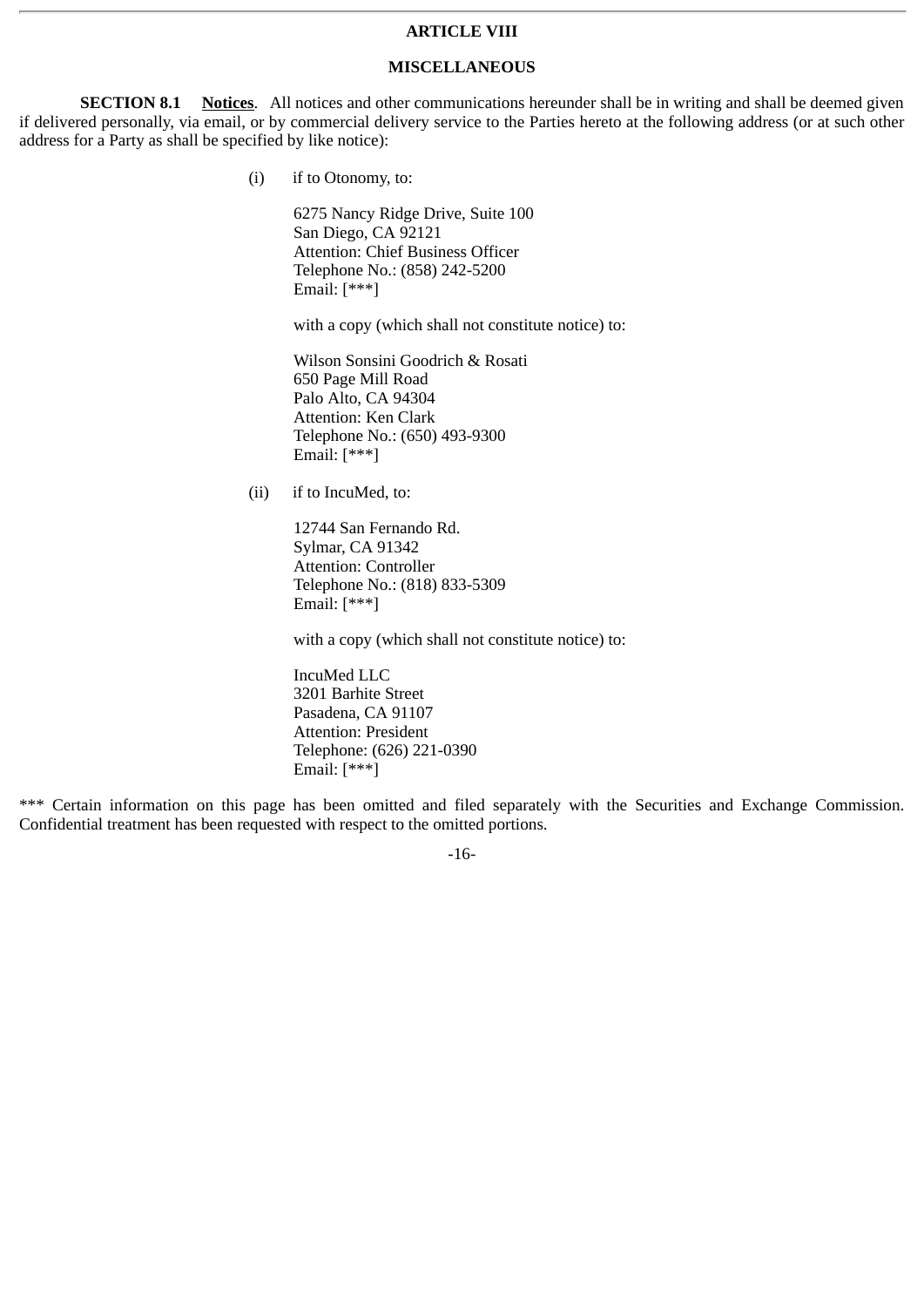**SECTION 8.2** Interpretation. When a reference is made in this Agreement to Articles, Sections or Exhibits, such reference shall be to an Article or Section of, or an Exhibit to this Agreement unless otherwise indicated. The headings contained in this Agreement are for reference purposes only and shall not affect in any way the meaning or interpretation of this Agreement. The words "include," "includes" and "including" when used herein shall be deemed in each case to be followed by the words "without limitation." The phrases "provided to," "furnished to," and phrases of similar import when used herein, unless the context otherwise requires, shall mean that a true, correct and complete paper copy of the information or material referred to has been provided to the party to whom such information or material is to be provided. Unless the context of this Agreement otherwise requires: (i) words of any gender include each other gender; (ii) words using the singular or plural number also include the plural or singular number, respectively; and (iii) the terms "hereof," "herein," "hereunder" and derivative or similar words refer to this entire Agreement.

**SECTION 8.3 Counterparts.** This Agreement may be executed in one or more counterparts, all of which shall be considered one and the same instrument and shall become effective when one or more counterparts have been signed by each of the Parties hereto and delivered to the other Parties hereto; it being understood that all Parties hereto need not sign the same counterpart.

**SECTION 8.4** Entire Agreement; Nonassignability; Parties in Interest. This Agreement, including all the Exhibits attached hereto, and the other Transaction Documents, (a) constitute the entire agreement among the Parties hereto with respect to the subject matter hereof and supersede all prior agreements and understandings, both written and oral, among the Parties hereto with respect to the subject matter hereof, (b) are not intended to confer, and shall not be construed as conferring, upon any Person other than the Parties hereto any rights or remedies hereunder, and (c) shall not be assigned by operation of law or otherwise except as otherwise specifically provided herein.

**SECTION 8.5 Assignment.** Neither this Agreement nor any of the rights, interests or obligations under this Agreement may be assigned or delegated, in whole or in part, by operation of law or otherwise by any of the Parties hereto without the prior written consent of the other Parties hereto, and any such assignment without such prior written consent shall be null and void, except that (i) a Party may assign this Agreement in connection with a change in control of such Party without the prior consent of the other Party as long as the acquiring party executes and delivers to the other Party a written agreement to be bound by the terms of this Agreement and (ii) a Party may assign this Agreement to any Affiliate without the prior consent of the other Party, so long as such assignee executes and delivers to the other party a written agreement to be bound by the terms of this Agreement. This Agreement shall be binding upon, inure to the benefit of, and be enforceable by, the Parties hereto and their permitted successors and assigns. Without limiting in any manner whatsoever Otonomy's obligation to pay to IncuMed any Milestone Payments accruing as a result of its own activities or the activities of any of its licensees, Otonomy agrees that it will not grant any party (other than a contract research organization or contract manufacturing organization) any license or other rights that include the right to make, use, or sell any Product unless the party receiving such license or rights expressly agrees in writing to pay to IncuMed any of the Milestone

-17-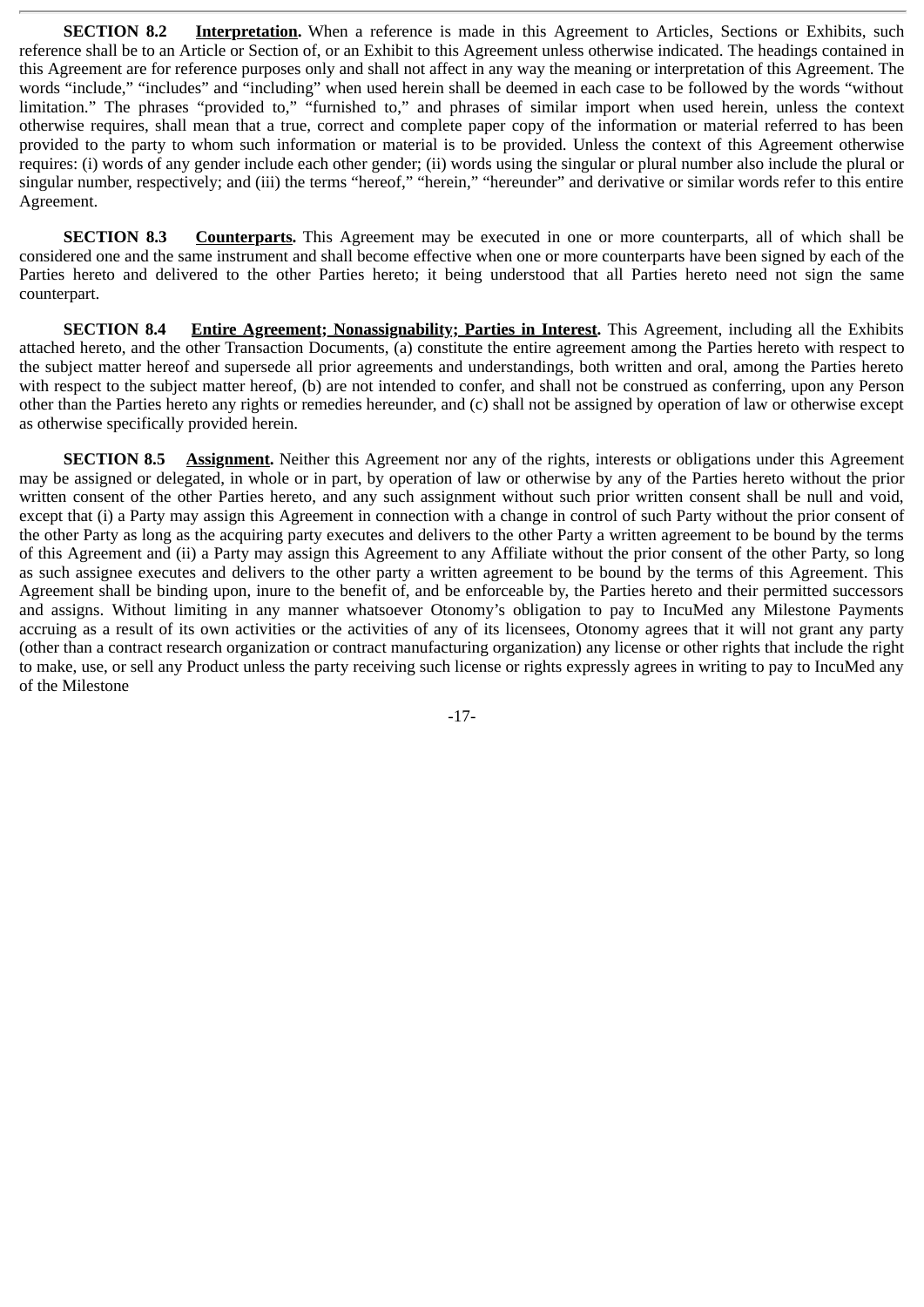Payments, in each case to the extent that such Milestone Payments become due as a result of such party's activities and have not been previously paid by Otonomy. For the avoidance of doubt, nothing in this Section 8.5 shall be deemed to allow IncuMed to collect the same Milestone Payment twice (i.e., from both Otonomy and from Otonomy's licensee).

**SECTION 8.6** Severability. In the event that any provision of this Agreement, or the application thereof, becomes or is declared by a court of competent jurisdiction to be illegal, void or unenforceable, the remainder of this Agreement shall continue in full force and effect and shall be interpreted so as reasonably to effect the intent of the Parties hereto. The Parties hereto shall use all reasonable efforts to replace such void or unenforceable provision of this Agreement with a valid and enforceable provision that shall achieve, to the extent possible, the economic, business and other purposes of such void or unenforceable provision.

**SECTION 8.7 Remedies Cumulative**. Except as otherwise provided herein, any and all remedies herein expressly conferred upon a Party hereto shall be deemed cumulative with and not exclusive of any other remedy conferred hereby, or by law or equity upon such Party, and the exercise by a Party hereto of any one remedy shall not preclude the exercise of any other remedy and nothing in this Agreement shall be deemed a waiver by any Party of any right to specific performance or injunctive relief.

**SECTION 8.8 Delays or Omissions**. Except as expressly provided herein, no delay or omission to exercise any right, power or remedy accruing to any Party hereto upon any breach or default of another Party shall impair any such right, power or remedy of such non-defaulting Party, nor shall it be construed to be a waiver of any such breach or default, or an acquiescence therein, or of or in any similar breach or default thereafter occurring, nor shall any waiver of any single breach or default be deemed a waiver of any other breach or default theretofore or thereafter occurring. Any waiver, permit, consent or approval of any kind or character on the part of any Party of any breach or default under this Agreement, or any waiver on the part of any Party of any provisions or conditions of this Agreement, must be in writing and shall be effective only to the extent specifically set forth in such writing.

**SECTION 8.9** Governing Law. This Agreement shall be governed by and construed in accordance with the laws of the State of California without reference to such state's principles of conflicts of law.

**SECTION 8.10 Consent to Jurisdiction**. With respect to any matter not required to be arbitrated pursuant to the terms of Section 8.11 below, the Parties hereto hereby irrevocably submit to the exclusive jurisdiction of the courts of the State of California and the Federal courts of the United States of America located within the County of Orange in the State of California, in respect of the interpretation and enforcement of the provisions of this Agreement and of the documents referred to in this Agreement, and in respect of the transactions contemplated hereby and thereby, and hereby waive, and agree not to assert, as a defense in any action, suit or proceeding for the interpretation or enforcement hereof or thereof, that it is not subject thereto or that such action, suit or proceeding may not be brought or is not maintainable in said courts or that the venue thereof may not be appropriate or that this Agreement or any such document may not be enforced in or by such

-18-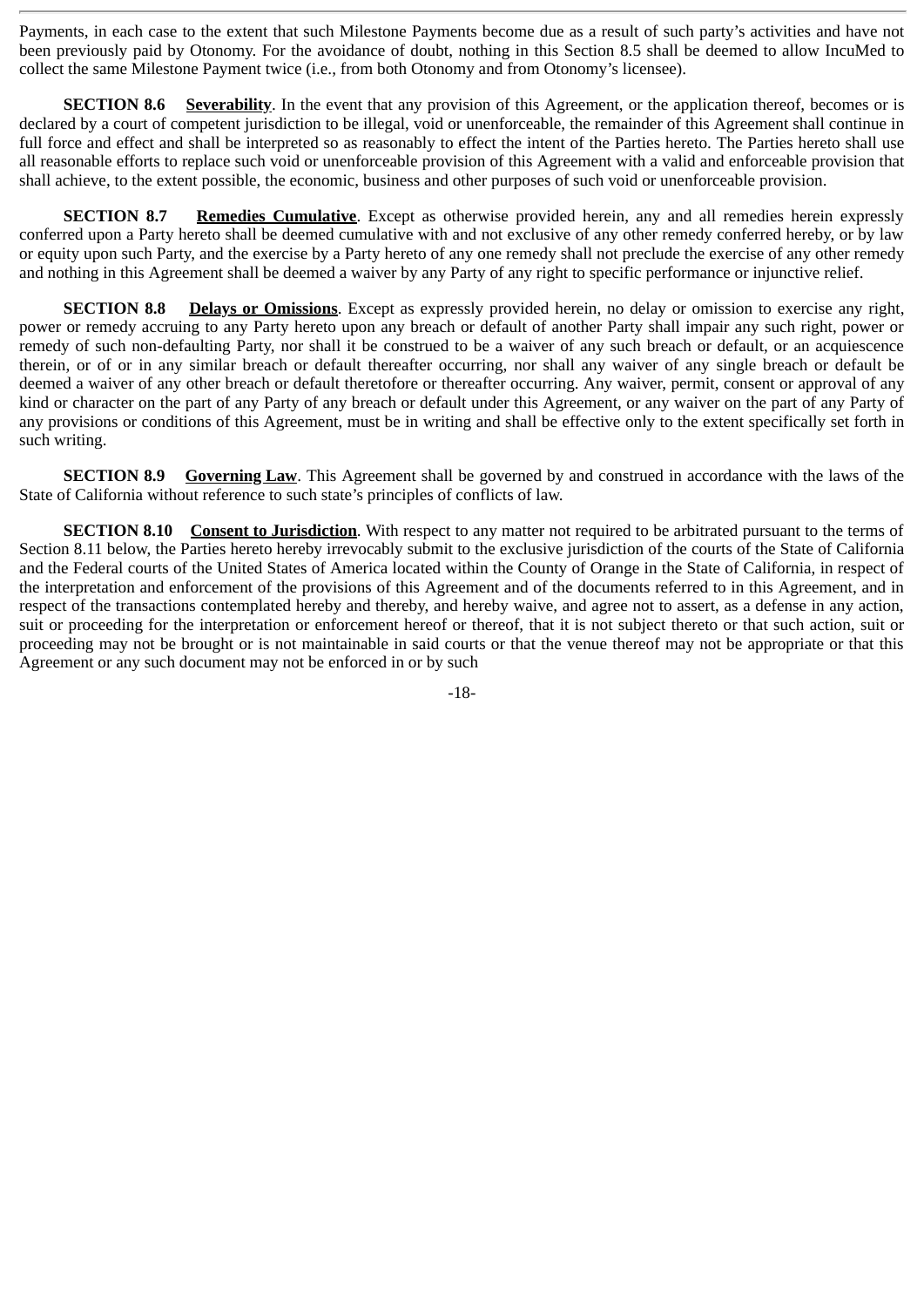courts, and the Parties hereto irrevocably agree that all claims with respect to such action or proceeding shall be heard and determined in such a California State or Federal court. The Parties hereby consent to and grant any such court jurisdiction over the person of such Parties and over the subject matter of such dispute and agree that mailing of process or other papers in connection with any such action or proceeding in the manner provided in Section 8.1 or in such other manner as may be permitted by applicable Law, shall be valid and sufficient service thereof. With respect to any particular action, suit or proceeding, venue shall lie solely in the County of Orange, California.

**SECTION 8.11 Dispute Resolution**. Except as otherwise provided in this Agreement, all claims, controversies, differences or disputes between or among any of the Parties hereto arising from or relating to this Agreement or the Transaction Documents, including claims by one Party that another Party or Parties hereto have failed to perform any of their obligations hereunder or thereunder (collectively, "**Agreement Disputes**"), shall be resolved as follows:

(a) The Parties recognize that disputes as to certain matters may from time to time arise which relate to either Party's rights or obligations hereunder. It is the objective of the Parties to establish procedures to facilitate the resolution of such disputes in an expedient manner by mutual cooperation and without resort to litigation. To accomplish this objective, the Parties agree to follow the procedures set forth below if and when such a dispute arises between the Parties.

(b) If any dispute arises between the Parties relating to the interpretation, breach or performance of this Agreement or the grounds for the termination thereof, and the Parties cannot resolve the dispute within thirty (30) days of a written request by either Party to the other Party, the Parties agree to hold a meeting, attended by executive level personnel of each Party, to attempt in good faith to negotiate a resolution of the dispute prior to pursuing other available remedies. If, within sixty (60) days after such written request, the Parties have not succeeded in negotiating a resolution of the dispute, such dispute shall be submitted to final and binding arbitration under the then current Streamlined Arbitration Procedures of JAMS (regardless of value). The arbitration proceedings shall be held in JAMS' Orange California office before a single arbitrator. Each Party shall split equally the costs of the arbitrator and initially bear its own costs and legal fees associated with such arbitration, it being understood that all such costs and legal fees shall be considered Losses of the prevailing party subject to the indemnification provisions of this Agreement. The decision of the arbitrator shall be final and binding on the Parties. The arbitrator shall prepare and deliver to the Parties a written, reasoned opinion conferring its decision. Judgment on the award so rendered may be entered in any court having competent jurisdiction thereof and shall be enforceable under the Federal Arbitration Act.

**SECTION 8.12** Rules of Construction. The Parties hereto have been represented by counsel during the negotiation, preparation and execution of this Agreement and, therefore, hereby waive, with respect to this Agreement, and each Exhibit attached hereto, the application of any law, regulation, holding or rule of construction providing that ambiguities in an agreement or other document shall be construed against the Party drafting such agreement or document.

-19-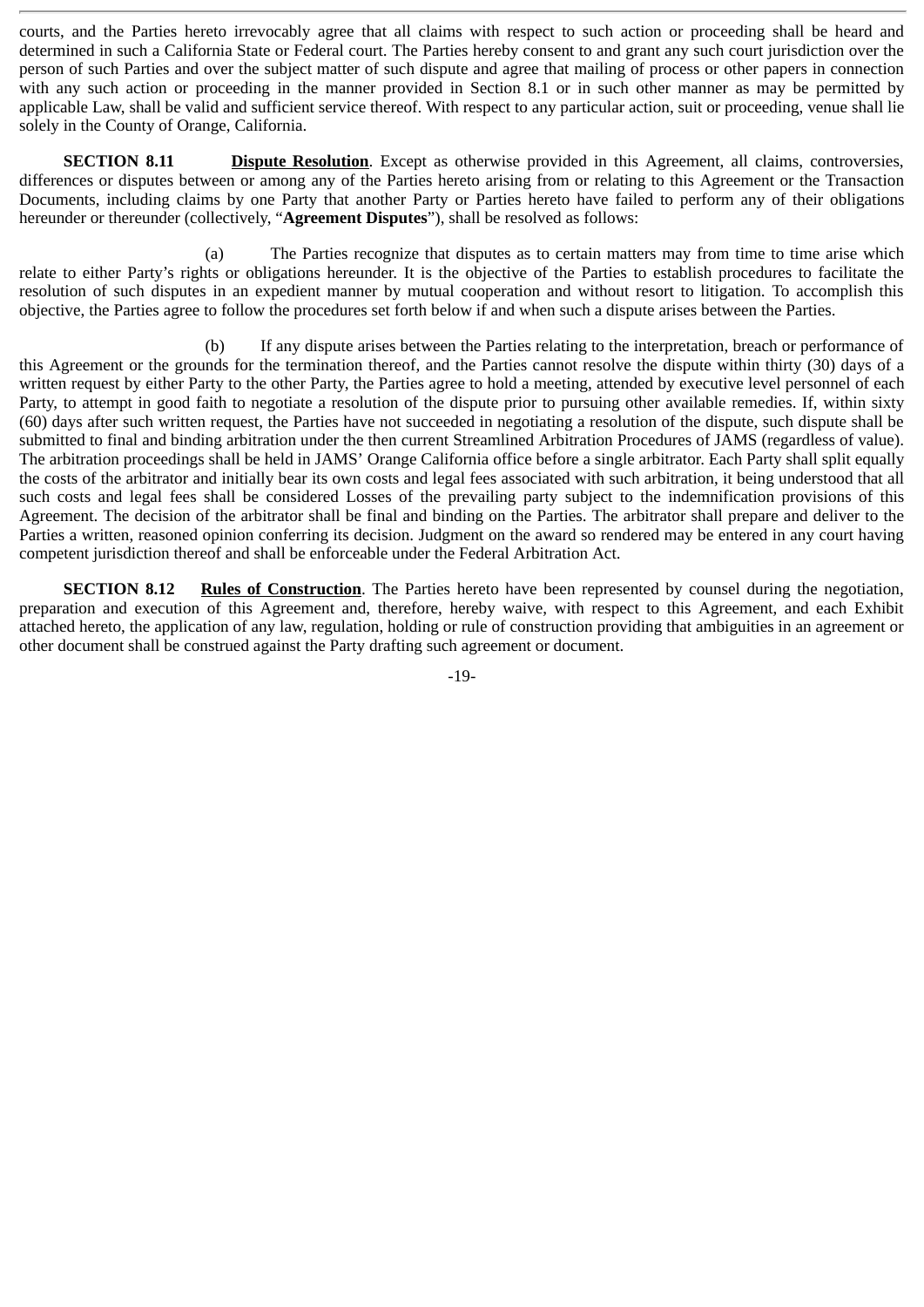**SECTION 8.13** Amendment and Modification. This Agreement may not be modified, amended, altered or supplemented except by the execution and delivery of a written agreement executed by Otonomy and IncuMed.

**SECTION 8.14** Specific Performance; Injunctive Relief. It is understood and agreed that, notwithstanding any other provision of this Agreement, there will be no adequate remedy at law for a violation of any of the covenants or agreements set forth herein. Therefore, it is agreed that, in addition to any other remedies that may be available to a Party upon any such violation, such Party shall have the right to enforce such covenants and agreements by specific performance, injunctive relief or by any other means available to such Party at law or in equity and each Party hereby waives any and all defenses which could exist in its favor in connection with such enforcement.

*(The remainder of this page is intentionally left blank.)*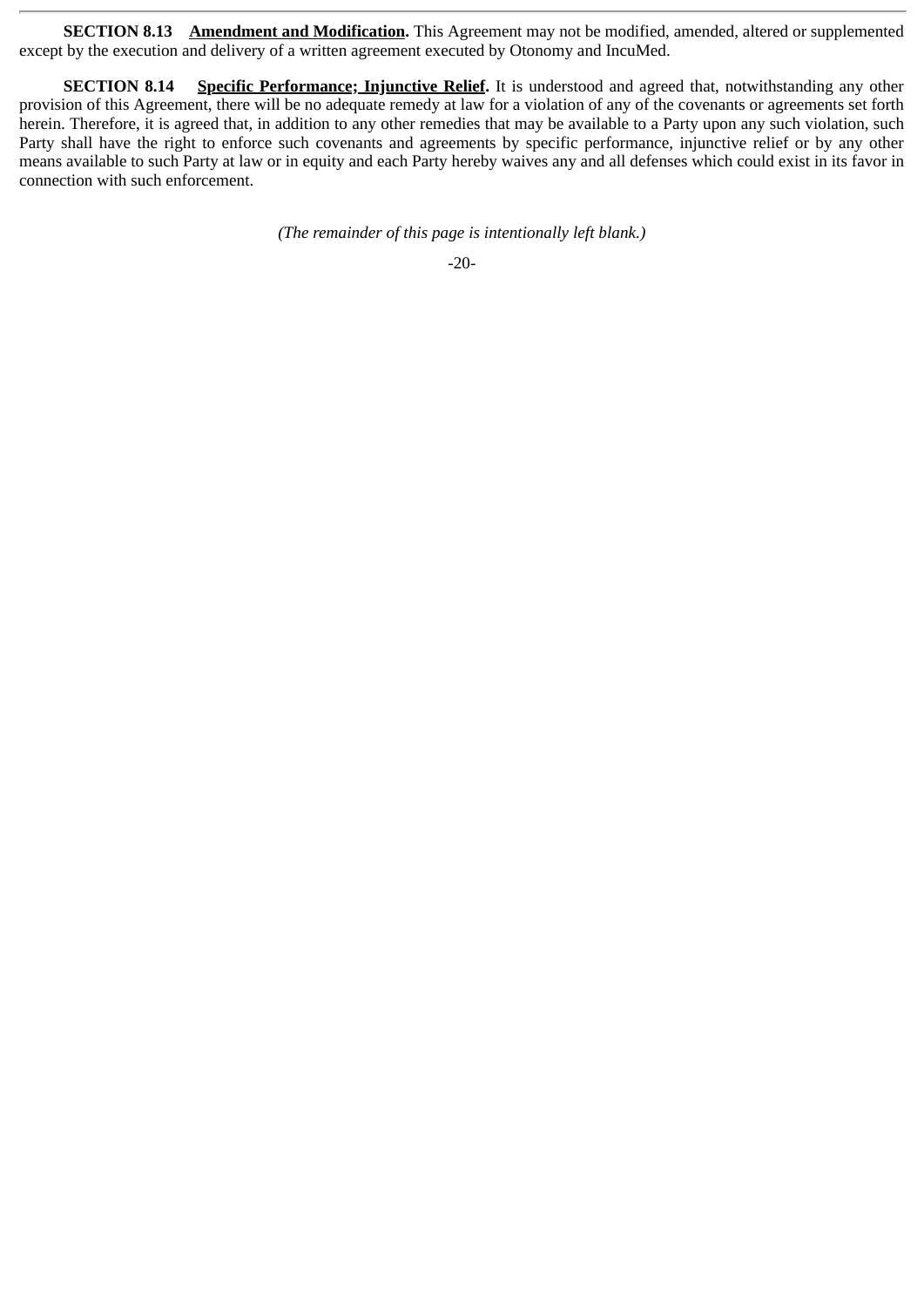In witness whereof, the Parties hereto have caused this Agreement to be executed as of the date first written above by their respective duly authorized officers.

# **OTONOMY, INC.**

By: /s/ David A. Weber, PhD

David A. Weber, PhD Name (typed or printed)

*President & Chief Executive Officer* Title

# **INCUMED, LLC**

By: /s/ Jeff Goldberg

Jeff Goldberg Name (typed or printed)

*President*

Title

*Signature Page to Asset Transfer Agreement*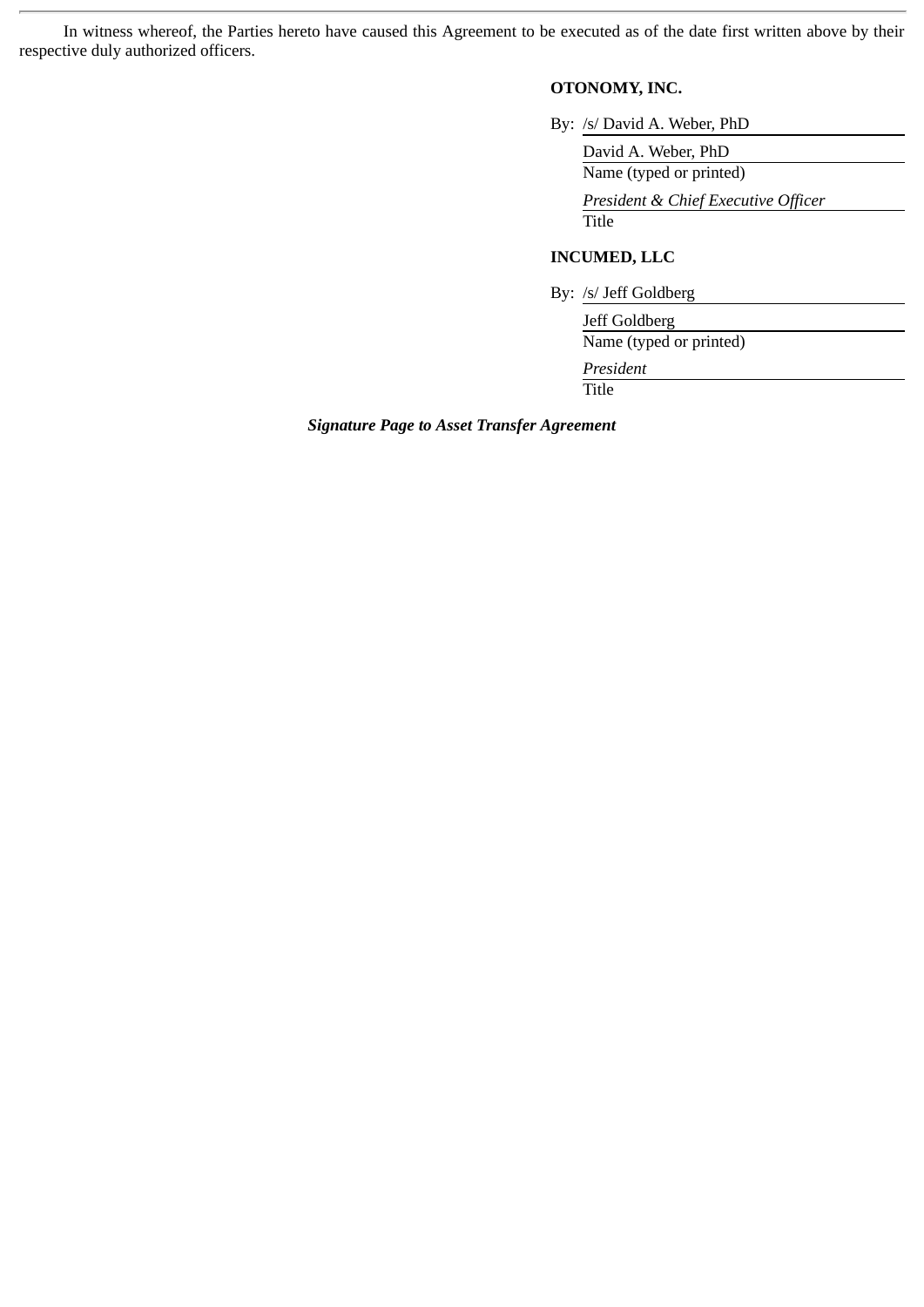## **EXHIBIT A**

## **Definitions and References**

"**Action**" shall mean any claim, action, suit, arbitration, proceeding or investigation by or before any Governmental Authority.

"**Active Agent**" shall mean Gacyclidine, as well as each of the separate diasteriomers comprising Gacyclidine, together with all salt forms, solvates and esters of any of the foregoing.

"**Affiliate**" shall mean, with respect to any specified Person, any corporation or other entity that directly, or indirectly through one or more intermediaries, controls, is controlled by or is under common control with such Person. As used in this definition, "control" (including, with correlative meanings, the terms "controlled by" and "under common control with") shall mean: (a) to possess, directly or indirectly, the power to affirmatively direct the management and policies of such corporation or other entity, whether through ownership of voting stock or other ownership interest or by contract relating to voting rights or corporate governance; or (b) direct or indirect beneficial ownership of at least fifty percent (50%) (or such lesser percentage which is the maximum allowed to be owned by a foreign entity in a particular jurisdiction) of the voting stock or other ownership interest in such corporation or other entity.

"**Aggregate Purchase Price**" shall mean \$5,475,000.

"**Agreement**" shall mean this Asset Transfer Agreement dated as of April 30, 2013 (including the Exhibits hereto) and all amendments hereto made in accordance with the provisions of Section 8.13.

"**Allocation**" shall have the meaning specified in Section 2.3(c).

"**Assignment and Assumption Agreement**" shall mean the Assignment and Assumption Agreement in the form attached hereto as Exhibit D-1.

"**Bill of Sale**" shall mean the Bill of Sale in the form attached hereto as Exhibit E-1.

"**Books and Records**" shall mean all books, records, files, documents, data, information and correspondence, including: all records with respect to supply sources; all pre-clinical, clinical, research and process development data, results and reports relating to products or of any materials used in the research, development, or manufacture of products, including all raw data relating to clinical trials of products, all case report forms relating thereto and all statistical programs developed (or modified in a manner material to the use or function thereof) to analyze clinical data; all research data, statistical programs (if any) used for research or development; all records, including vendor and supplier lists, manufacturing records, sampling records, standard operating procedures and batch records, related to manufacturing processes; all laboratory notebooks relating to products or relating to their biological, physiological, mechanical or other properties or compositions; all adverse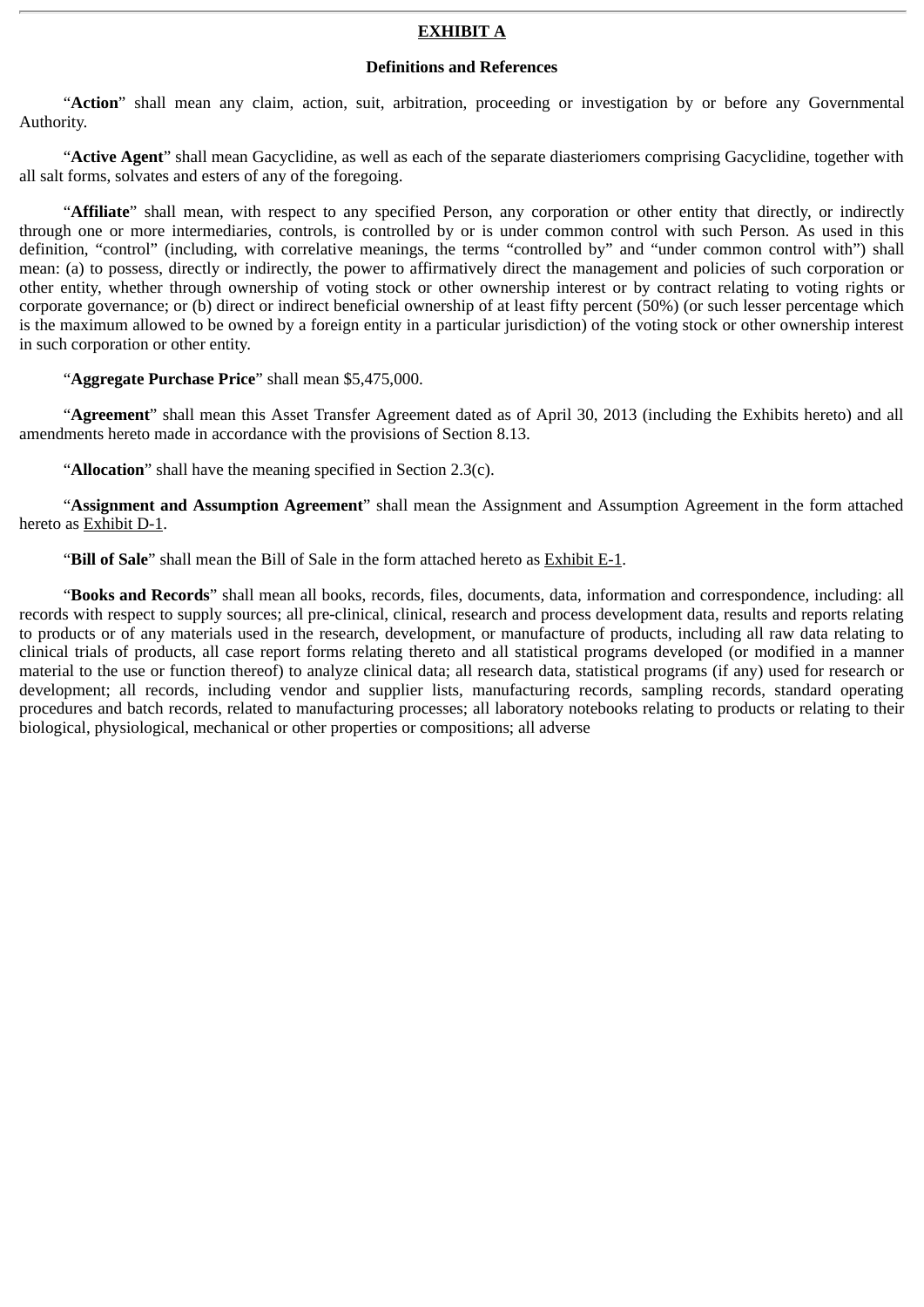experience reports and files related thereto (including source documentation) and all periodic adverse experience reports and all data contained in electronic databases relating to periodic adverse experience reports; all analytical and quality control data; and all correspondence, minutes or other communications with the FDA or Foreign Regulatory Authorities.

"**Business Day**" shall mean any day other than a Saturday, a Sunday, or any other day on which commercial banks in San Francisco, California are authorized or required to be closed for business.

"**Charter Documents**" shall mean, with respect to a business entity, the certificate of incorporation, bylaws or other similar governing instruments and organizational documents of such entity.

"**Closing**" shall have the meaning specified in Section 2.4.

"**Closing Date"** shall have the meaning specified in Section 2.4.

"**Code**" shall mean the Internal Revenue Code of 1986, as amended.

"**Confidential Information**" shall mean the IncuMed Confidential Information or the Otonomy Confidential Information, as applicable.

"**Contract**" shall mean any and all legally binding commitments, contracts, purchase orders, sales orders, leases, subleases, licenses, easements, commitments, arrangements, undertakings, evidence of indebtedness, security or pledge agreements or other agreements.

"**Control**" (including any variations such as "**Controlled**" and "**Controlling**"), in the context of intellectual property rights of a Party, shall mean that such Party or its Subsidiary owns or possesses rights to intellectual property sufficient to grant the applicable license under this Agreement, without violating the terms of any agreement with a Third Party pursuant to which such intellectual property was initially acquired or created by such Party or its Subsidiary.

"Copyrights" shall mean all works of authorship, copyrights, copyright registrations and applications therefor, including all moral rights and any other rights corresponding thereto anywhere in the world.

"**Deductible Expenses**" shall mean to the extent actually incurred or allowed with respect to any sale of a Product: (i) normal and customary trade, cash or quantity discounts, including any volume discount, paid or credited to a third party; rebates; charge-backs; retroactive price adjustments; and administrative fees (including U.S. Medicaid and Medicare programs or equivalents and other private or government sponsored rebates and administrative fees paid or credited to purchasing groups in relation to Products); (ii) import, export, sales, use, excise and other consumption taxes and custom duties or tariffs, to the extent and up to the amount mentioned in that respect on the invoice, and any other governmental taxes (other than income taxes) or charges imposed upon the importation, use or sale of a Product; (iii) any charges for freight, postage,

-2-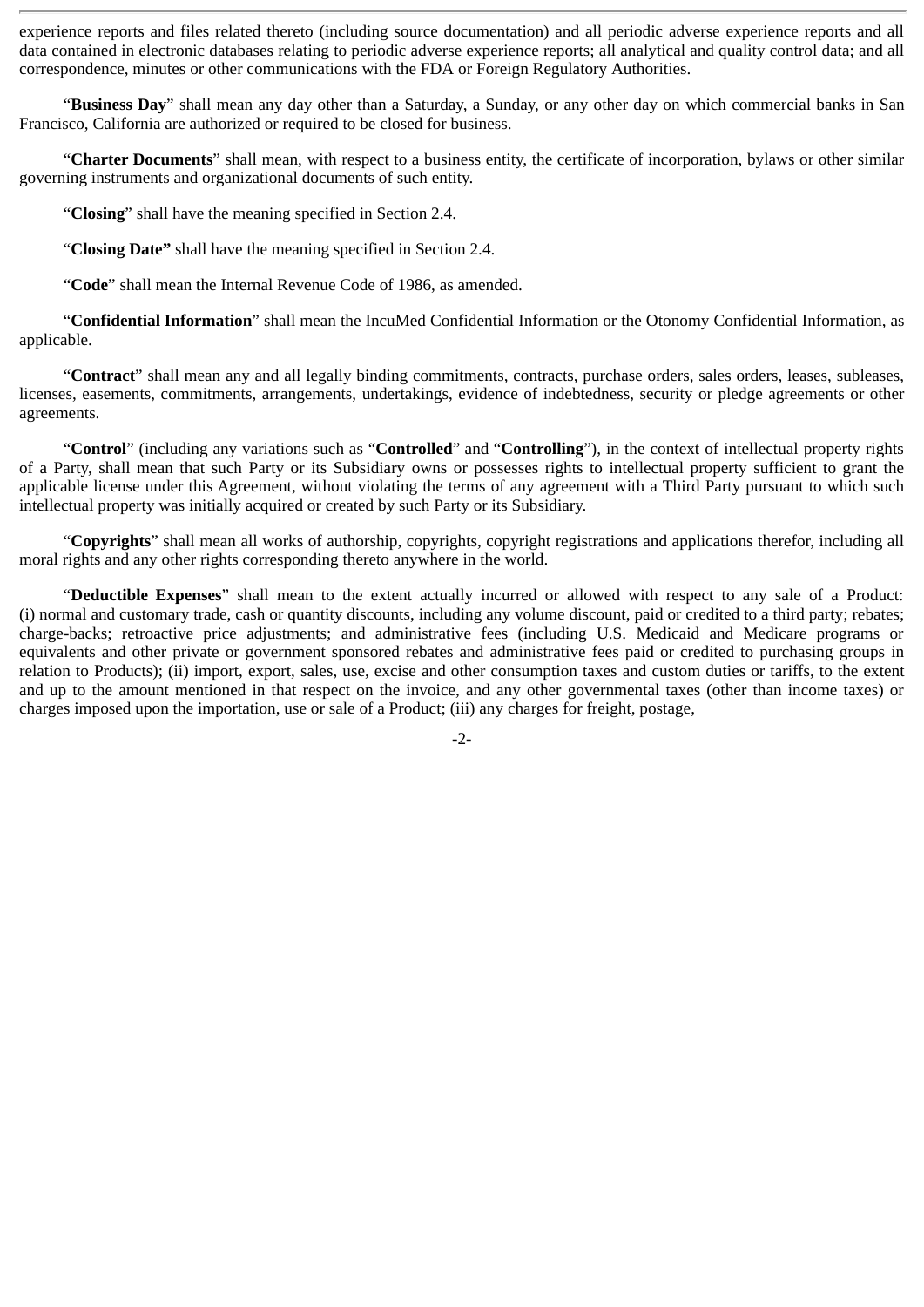shipping, security or special handling or insurance; (iv) returns; and (v) reasonable provisions for allowance for uncollectible amounts.

"**Disclosing Party**" shall have the meaning specified in Section 5.5(a).

"**Disclosure Schedule**" shall have the meaning specified in the first paragraph of Article III.

"**Durect Intellectual Property**" shall mean the Durect Know-How and Durect Patents.

"**Durect Know-How**" shall mean any and all Know-How licensed or sublicensed to IncuMed by Durect under the Durect License Agreement and included in the License Agreement attached hereto as Exhibit H.

"**Durect Patents**" shall mean any and all Patent Rights licensed or sublicensed to IncuMed by Durect under the Durect License Agreement and included in the License Agreement attached hereto as Exhibit H.

"**Durect License Agreement**" means that certain License and Commercialization Agreement, between IncuMed (as assignee of NeuroSystec) and Durect Corporation ("**Durect**"), dated May 13, 2004, as amended to the date hereof.

"**Effective Time**" shall mean the time at which the Closing is consummated.

"**EMA**" shall mean the European Medicines Agency.

"**Encumbrance**" shall mean any security interest, pledge, mortgage, lien (including, without limitation, environmental and Tax liens), charge, option, right of first refusal, or encumbrance.

"**Environmental Law**" shall mean any Law and any judicial or administrative interpretation thereof, including any judicial or administrative order, consent decree, judgment, stipulation, injunction, permit, authorization, policy, opinion or agency requirement, in each case having the force and effect of Law, relating to the pollution, protection, investigation or restoration of the environment or health and safety as affected by the environment or natural resources, including those relating to the use, handling, presence, transportation, treatment, storage, disposal, release, threatened release or discharge of Hazardous Materials or noise, odor, wetlands, pollution or contamination.

"**ERISA Affiliate**" shall mean any other Person under common control with IncuMed within the meaning of Section 414(b), (c), (m) or (o) of the Code and the regulations issued thereunder.

"**Escrow Agent**" shall mean JP Morgan.

"**Escrow Agreement**" shall mean that certain Escrow Agreement between Otonomy, IncuMed and the Escrow Agent, dated as of the date hereof, in the form attached hereto as Exhibit I.

"**Escrow Amount**" shall mean \$[\*\*\*].

\*\*\* Certain information on this page has been omitted and filed separately with the Securities and Exchange Commission. Confidential treatment has been requested with respect to the omitted portions.

-3-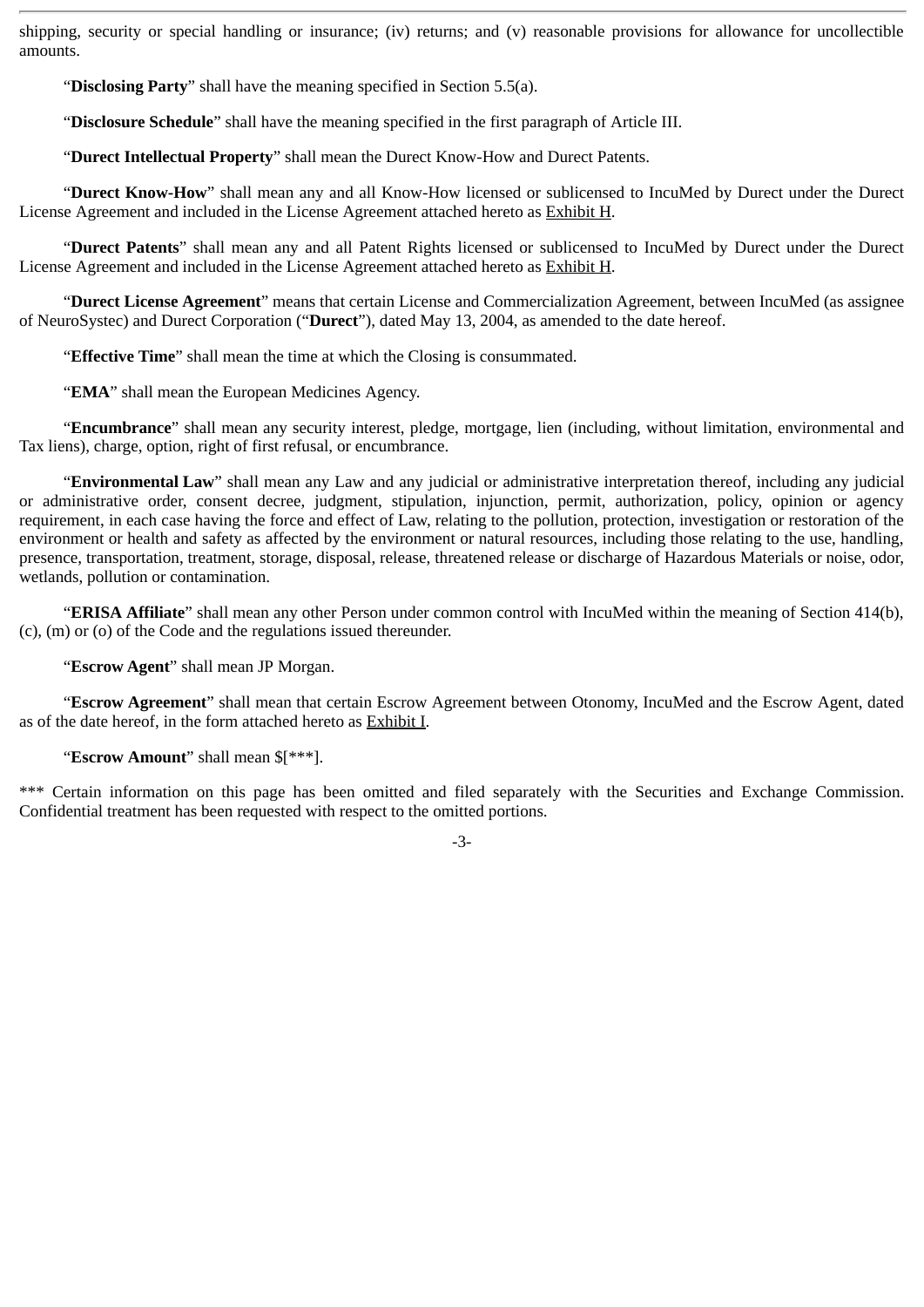"**Escrow Fund**" means the funds held by the Escrow Agent in accordance with this Agreement and the Escrow Agreement.

"**FDA**" shall mean the United States Food and Drug Administration and any successor agency thereto.

"**Foreign Regulatory Authority**" shall mean any agency, commission, official or other instrumentality of any foreign country or other foreign political subdivision that performs a function for such country or political subdivision similar to the function performed by the FDA for the United States.

"**Gacyclidine**" shall mean [\*\*\*].

"**Governmental Authority**" shall mean any national, federal, state, municipal, local or other government, governmental, regulatory or administrative authority, agency or commission or any court, tribunal, or judicial or arbitral body.

"**Governmental Order**" shall mean any order, writ, judgment, injunction, decree, stipulation, or award entered by or with any Governmental Authority.

"**Hazardous Materials**" shall mean (a) any petroleum, petroleum products, byproducts or breakdown products, radioactive materials, asbestos-containing materials or polychlorinated biphenyls or (b) any chemical, material or other substance defined or regulated as toxic or hazardous or as a pollutant or contaminant or waste under any Environmental Law.

"**IncuMed Confidential Information**" means any proprietary information, technical data, trade secrets or Know-How, including, but not limited to, research, business plans or models, product plans, products, developments, inventions, processes, formulas, technology, designs, marketing, finances or other business information, disclosed by IncuMed to Otonomy either directly or indirectly in writing or orally. Notwithstanding the foregoing, the Transferred Assets shall not be deemed included within the IncuMed Confidential Information unless and until the Put Option is exercised by Otonomy, in which event the Transferred Assets shall be included in the IncuMed Confidential Information effective as of the Put Date.

"**IncuMed**" shall have the meaning specified in the first paragraph of this Agreement.

"**IncuMed Fraud**" shall have the meaning specified in Section 7.1.

"**IncuMed Indemnified Parties**" shall have the meaning specified in Section 7.1.

"**Indemnified Parties**" shall have the meaning specified in Section 7.1.

"**Intellectual Property**" shall mean, collectively, Know-How and Intellectual Property Rights.

\*\*\* Certain information on this page has been omitted and filed separately with the Securities and Exchange Commission. Confidential treatment has been requested with respect to the omitted portions.

-4-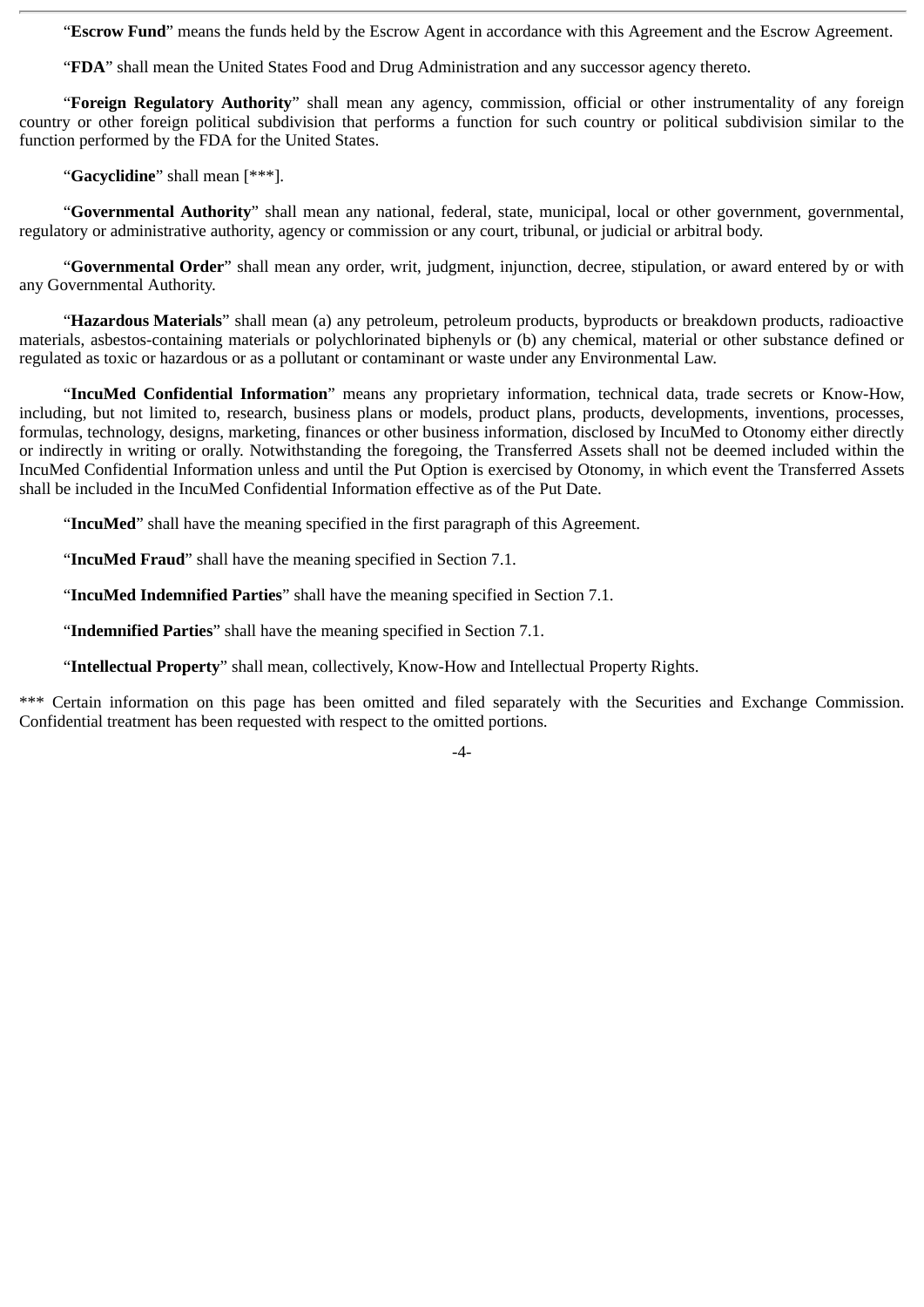"**Intellectual Property Rights**" shall mean any or all of the following and all statutory or common law rights throughout the world in, arising out of or associated with any or all of the following: (a) Patent Rights, (b) Trademarks, (c) Copyrights, (d) the protection of trade and industrial secrets and confidential information, (e) Internet Properties and (f) any similar, corresponding or equivalent rights to any of the foregoing, including priority rights and the right to enforce and recover remedies for any of the foregoing.

"**Internet Properties**" shall mean all Uniform Resource Locators, world wide web addresses, sites and domain names and applications and registrations therefor anywhere in the world.

"**Know-How**" shall mean any information related to the research, manufacture, preparation, development or commercialization of a product or technology, including, without limitation, product specifications, processes, product designs, plans, trade secrets, ideas, concepts, inventions, formulae, chemical, pharmacological, toxicological, pharmaceutical, physical, analytical, stability, safety, quality assurance, quality control and clinical data, technical information, research information and other confidential or proprietary technical and business information, whether or not embodied in any documentation or other tangible materials. If Know-How is embodied in tangible materials, including biological materials, chemical compounds or the like, such tangible materials shall be deemed included within the Know-How.

"**Knowledge**" shall mean the actual knowledge of Laura Bishop as of the Effective Time without any duty of investigation, it being understood and agreed that (i) Laura Bishop has not reviewed the Transferred Books and Records and (ii) Laura Bishop has performed no research related to the Transferred Patents.

"**Law**" shall mean any national, federal, state, municipal or local or other statute, law, ordinance, regulation, rule, code, order, other requirement or rule of law.

"**Liabilities**" shall mean any and all debts, liabilities and obligations, whether accrued or fixed, absolute or contingent, matured or unmatured or determined or determinable, including, without limitation, those arising under any Law (including, without limitation, any Environmental Law), Action or Governmental Order and those arising under any contract, agreement, arrangement, commitment or undertaking.

"**License Agreement**" shall mean the amended and restated Durect License Agreement in the form attached hereto as Exhibit H.

"**Losses**" shall have the meaning specified in Section 7.1.

"**Material Adverse Effect**" shall mean any event, change or effect that, when taken individually or together with all other events, changes and effects, is or is reasonably likely (a) to be materially adverse to the Transferred Assets or (b) to prevent or materially delay or impair the ability of IncuMed to perform its obligation under this Agreement.

-5-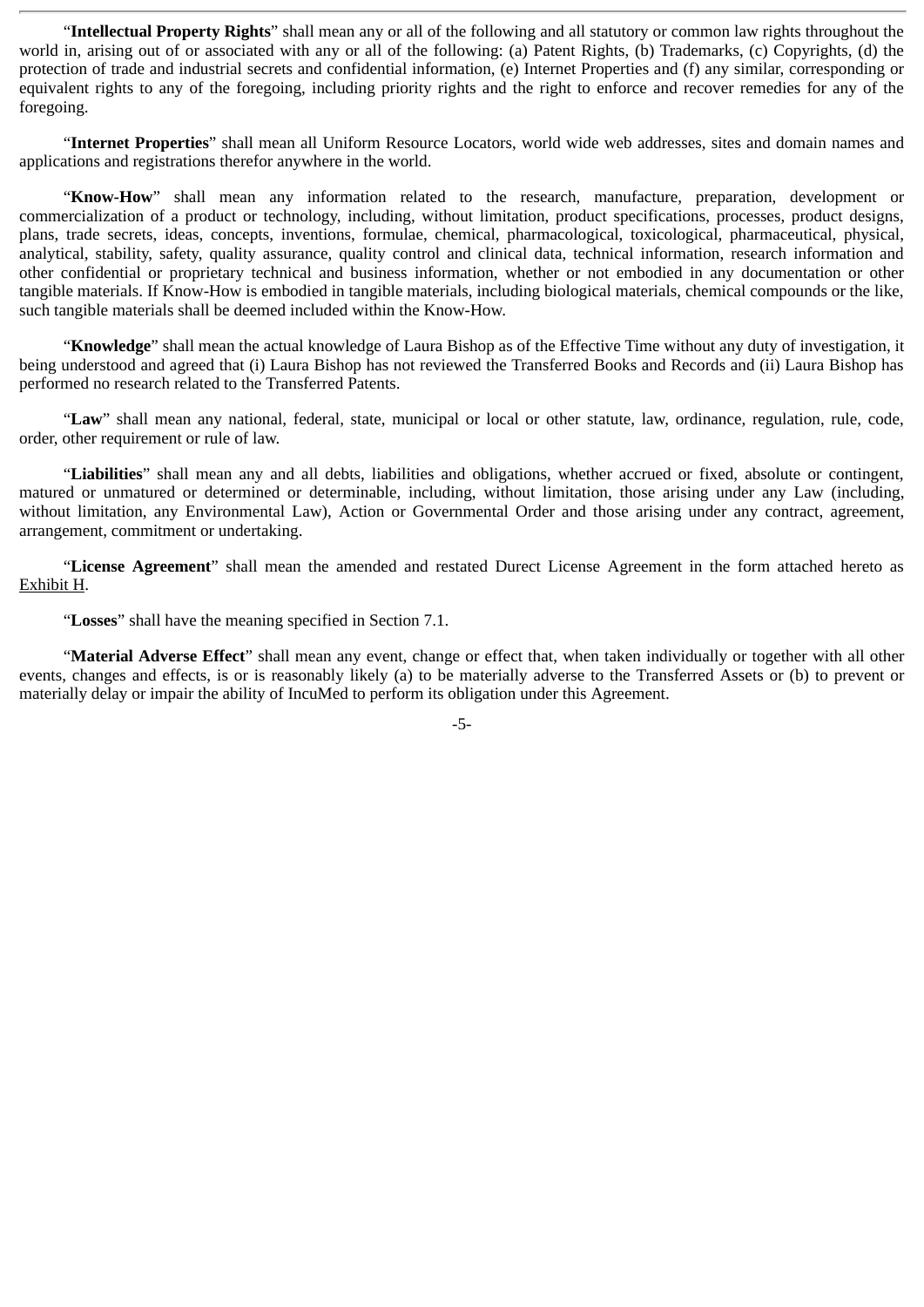"**NDA**" shall mean a New Drug Application, as more fully defined in 21 C.F.R. §314.50 et. seq.

"**Net Sales**" shall mean with respect to a Product the gross amount invoiced, recognized or otherwise charged by Otonomy, its Affiliates, and its sublicensees for the sale of Product, less Deductible Expenses with respect thereto. It is acknowledged that Net Sales shall not include amounts for Product furnished to a Third Party for use in clinical trials conducted to obtain regulatory approval and Product distributed as free goods. Furthermore, Net Sales shall not include amounts from sales or other dispositions of Product between Otonomy and any of its Affiliates or between Otonomy (or any of its Affiliates) and sublicensees, so long as such Affiliates or sublicensees are not the end user of such Product.

"**NeuroSystec**" shall mean NeuroSystec Corporation, a Delaware corporation.

"**Otonomy**" shall have the meaning specified in the first paragraph of this Agreement.

"**Otonomy Confidential Information**" means (i) any proprietary information, technical data, trade secrets or Know-How, including, but not limited to, research, business plans or models, product plans, products, developments, inventions, processes, formulas, technology, designs, marketing, finances or other business information, disclosed by Otonomy to IncuMed or any of its Affiliates either directly or indirectly in writing or orally and (ii) the Transferred Assets; provided however that the Transferred Assets shall cease to be included within the Otonomy Confidential Information effective as of the Put Date, if the Put Option is exercised by Otonomy.

"**Otonomy Fraud**" shall have the meaning specified in Section 7.2.

"**Otonomy Indemnified Parties**" shall have the meaning specified in Section 7.2.

"**Party**" and "**Parties**" shall have the meaning specified in the first paragraph of this Agreement.

"**Patent Assignment Agreement**" shall mean the Patent Assignment Agreement in the form attached hereto as Exhibit F-1.

"**Patent Rights"** shall mean all patents and patent applications (including provisional applications), and all patents issuing thereon (including utility, model and design patents and certificates of invention), together with all reissue patents, patents of addition, divisions, renewals, continuations, continuations-in-part, substitutions, extensions (including supplemental protection certificates), registrations, confirmations, re-examinations and foreign counterparts of any of the foregoing.

"**Person**" shall mean an individual, partnership, corporation, association, joint venture, trust, unincorporated organization or governmental entity (or any department, agency or political subdivision thereof).

-6-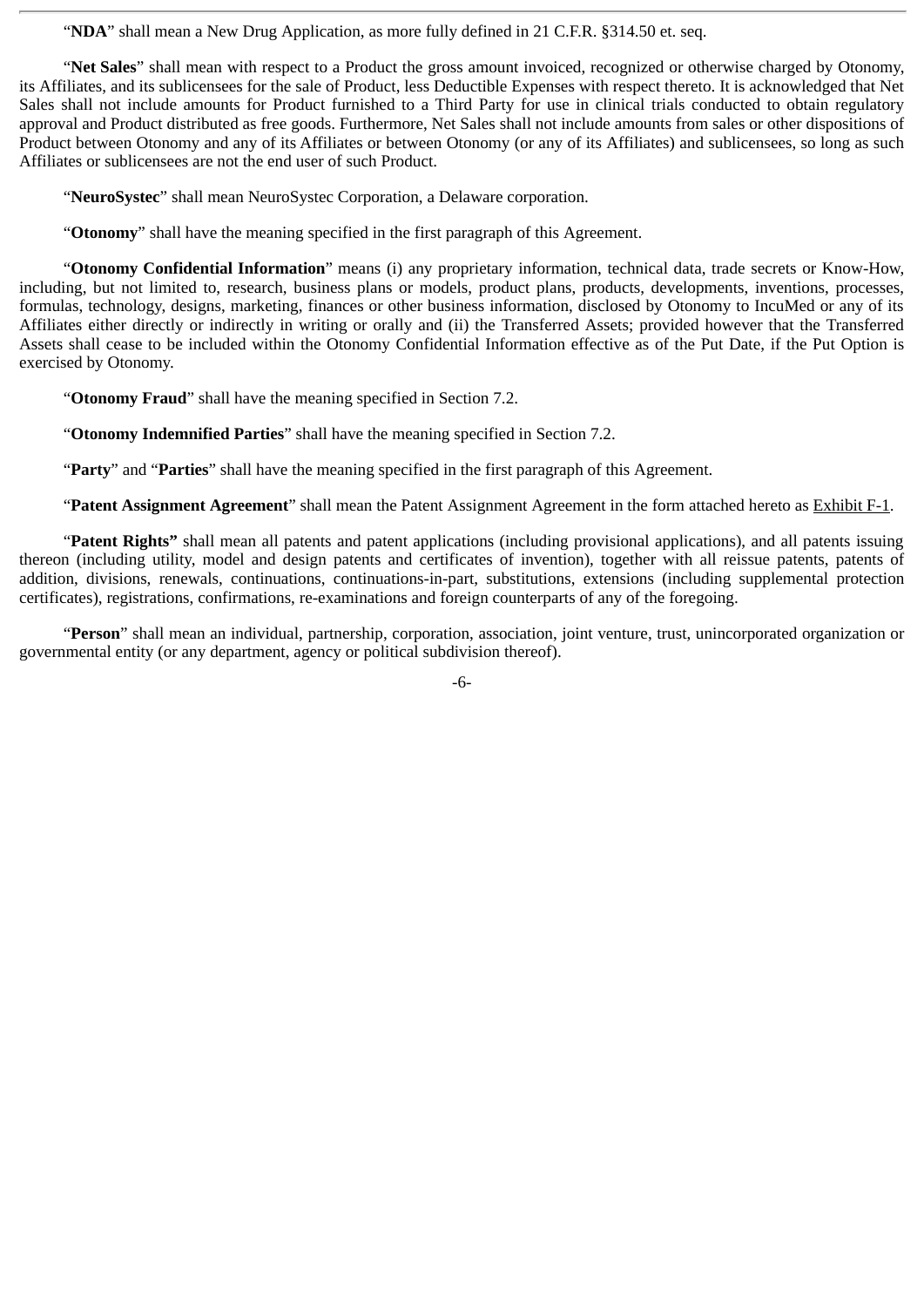"**Phase III Clinical Trial**" means a pivotal, double-blinded human clinical trial of a Product on patients, which trial is designed to: (a) establish that a Product is safe and efficacious for its intended use; (b) define warnings, precautions and adverse reactions that are associated with the Product in the dosage range to be prescribed; (c) satisfy the requirements for approval of an NDA by the FDA authorizing the marketing of the Product for its intended use; and (d) be consistent with 21 CFR § 312.21(c).

"**Pre-Closing Tax Period**" means any Tax period or portion thereof ending on or before the Closing Date.

"**Product**" shall mean any pharmaceutical formulation containing an Active Agent using any of the technology or intellectual property included within the Transferred Assets.

"**PTO**" shall mean the United States Patent and Trademark Office.

"**Put Option Assignment and Assumption Agreement**" shall mean the Assignment and Assumption Agreement in the form attached hereto as Exhibit D-2.

"**Put Option Bill of Sale**" shall mean the Bill of Sale in the form attached hereto as Exhibit E-2.

"**Put Option Patent Assignment Agreement**" shall mean the Patent Assignment Agreement in the form attached hereto as Exhibit F-2.

"**Put Option Period**" shall mean the period beginning on the Closing Date and ending at the earlier of (i) 5:00 p.m., Pacific Time, on the one year anniversary of the Closing Date (such time, the "**Put Expiration Time**") or (ii) immediately upon Otonomy's delivery to IncuMed of written notice that Otonomy has elected not to exercise the Put Option (such time of delivery the "**Put Cancellation Time**").

"**Reconveyance Documents**" shall have the meaning specified in Section 2.6(c).

"**Regulatory Approval**" shall mean all approvals, licenses, registrations or authorizations of all Governmental Authorities in a country for the manufacture, use, storage, import, marketing and sale of a Product in such country, including any pricing and reimbursement approvals.

"**Retained Liabilities**" shall have the meaning specified in Section 2.2.

"**Subsidiary**" shall mean any corporation or other entity, whether or not existing on the date hereof, in which Otonomy or IncuMed , as the context requires, directly or indirectly through subsidiaries or otherwise, beneficially owns at least fifty percent (50%) of either the equity interest or voting power of or in such corporation or other entity.

"**Tax**" or "**Taxes**" shall mean: (a) any and all federal, state, local and foreign taxes, assessments and other governmental charges, duties, impositions and liabilities, including taxes

-7-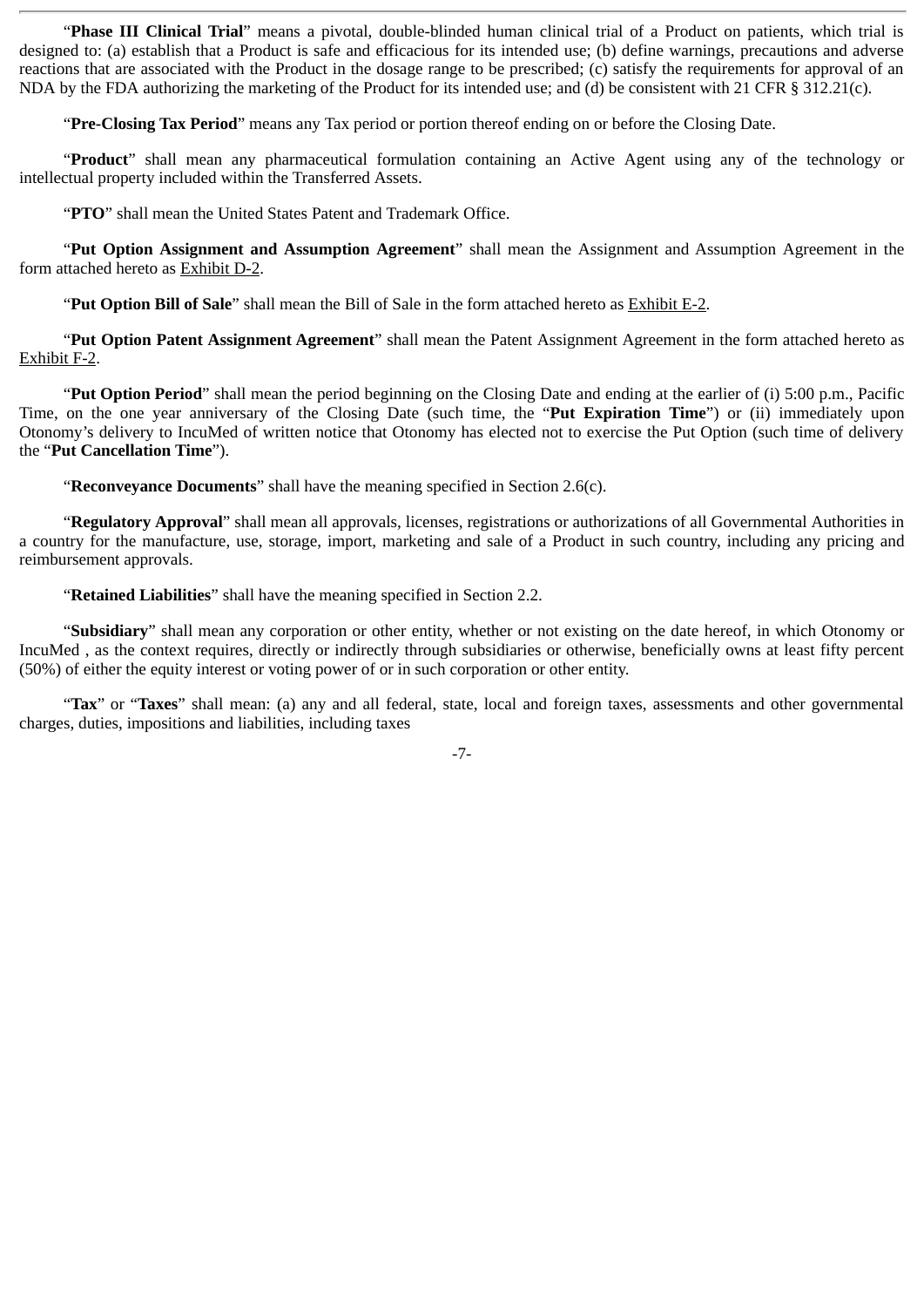based upon or measured by gross receipts, income, profits, sales, use and occupation, and value added, ad valorem, transfer, franchise, withholding, payroll, recapture, employment, excise and property taxes, together with all interest, penalties and additions imposed with respect to such amounts; (b) any liability for the payment of any amounts of the type described in clause (a) as a result of being or ceasing to be a member of an affiliated, consolidated, combined or unitary group for any period (including, without limitation, any liability under Treasury Regulation Section 1.1502-6 or any comparable provision of foreign, state or local law); and (c) any liability for the payment of any amounts of the type described in clause (a) or (b) as a result of any express or implied obligation to indemnify any other Person or as a result of any obligations under any agreements or arrangements with any other Person with respect to such amounts and including any liability for taxes of a predecessor entity.

**"Tax Return"** shall mean any return, declaration, report, claim for refund or information return or statement relating to Taxes, including any schedule or attachment thereto, and including any amendment thereof.

**"Third Party"** means any Person other than Otonomy, IncuMed, Durect or their respective Affiliates.

**"Trademarks"** shall mean all trademarks, trade names, trade dress, service marks, logos and slogans, in each case whether registered or unregistered, and all Internet domain names, together with all registrations, applications and renewals thereof and the goodwill associated therewith anywhere in the world.

**"Transaction Documents"** shall mean, collectively, this Agreement, the Escrow Agreement, the Bill of Sale, the Assignment and Assumption Agreement, the Patent Assignment Agreement and the License Agreement.

**"Transferred Assets"** shall have the meaning specified in Section 2.1.

**"Transferred Books and Records"** shall mean the originals of all the Books and Records (or copies where only copies are available) related to the Transferred Patent Rights, an Active Agent or Durect License Agreement that are (i) kept in the file cabinets identified by IncuMed, and (ii) stored in a digital form on IncuMed's server, together with any and all copyright and trade secret rights in such Books and Records and the information contained therein. Notwithstanding the foregoing, in no event will the Transferred Books and Records be deemed to include any inadvertently transferred files, records, or electronic documents related to devices, corporate records, or employees.

**"Transferred Patent Rights"** shall mean (a) the Patent Rights listed on Exhibit G, and (b) reissues, patents of addition, divisions, renewals, continuations, continuations-in-part, substitutions, extensions (including supplemental protection certificates), registrations, confirmations, re-examinations and foreign counterparts (in each case, if any) of the Patent Rights listed on Exhibit G.

-8-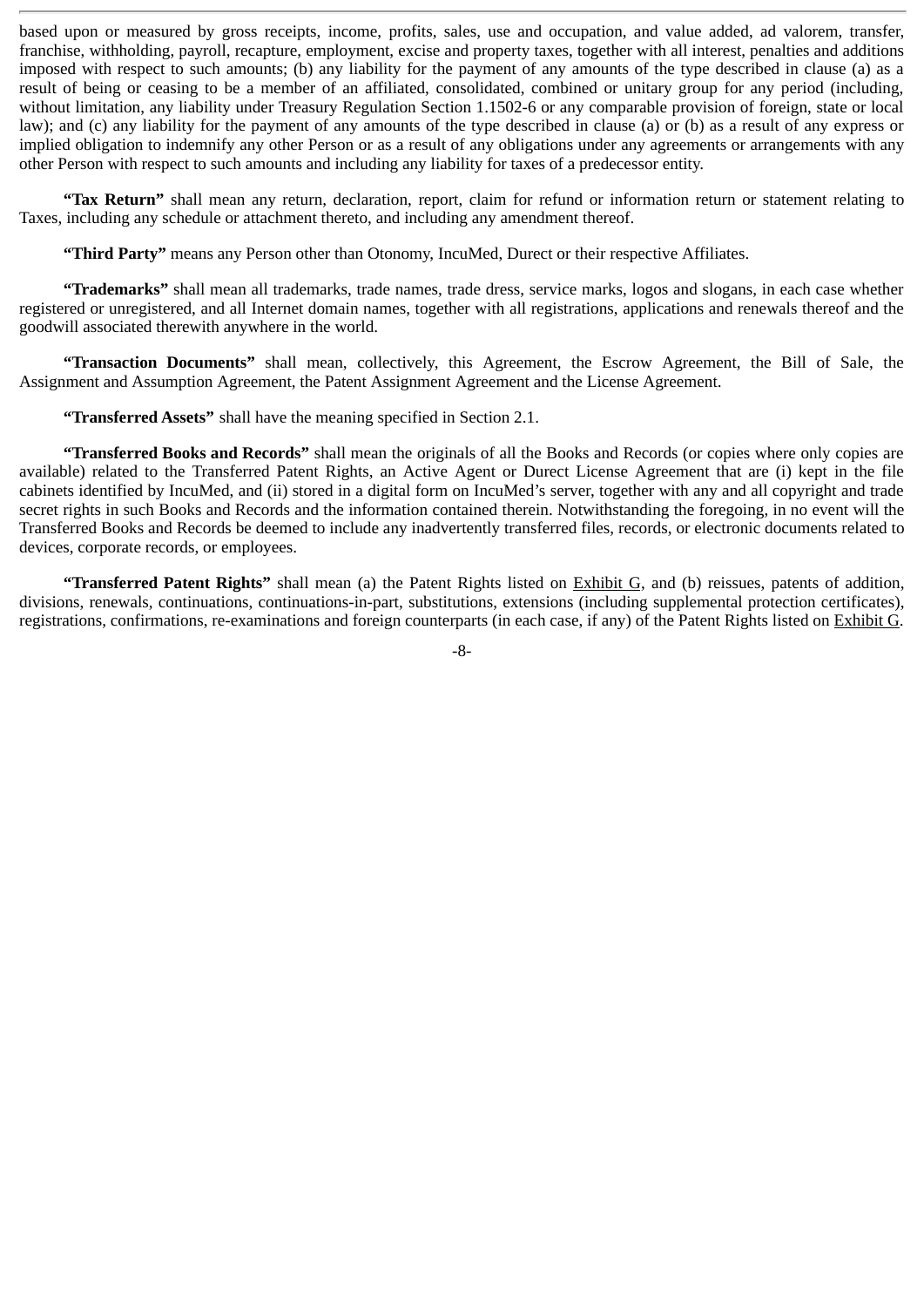#### **EXHIBIT B**

#### **Representations and Warranties of IncuMed**

1. Organization. IncuMed is duly organized, validly existing and in good standing under the laws of the State of Nevada and has all requisite power and authority to own its assets, including the Transferred Assets, and carry on its business as currently conducted by it. IncuMed is duly authorized to do business and are in good standing in each jurisdiction where the failure to be so qualified or in good standing would have a Material Adverse Effect.

2. Authority. IncuMed has all necessary corporate power and authority and have taken all actions necessary to enter into this Agreement, to execute and deliver the Transaction Documents to which it is a party and to carry out the transactions contemplated thereby. IncuMed has taken all action required by Law and its Charter Documents to duly authorize (i) the execution and delivery of the Transaction Documents to which it is a party and (ii) the consummation of the transactions contemplated thereby. No other corporate proceedings on the part of IncuMed are necessary to authorize the Transaction Documents and the transactions contemplated thereby. Each Transaction Document to which IncuMed is a party has been duly and validly executed and delivered by IncuMed and, when executed and delivered by Otonomy, shall constitute a legal, valid and binding obligation of IncuMed, enforceable against it in accordance with its terms. Notwithstanding the matters set forth in this Section 2, the enforceability of the Transaction Documents may be limited by principles of public policy and the rules of law governing specific performance, injunctive relief or other equitable remedies.

3. No Conflict. IncuMed's execution, delivery and performance of the Transaction Documents do not and will not (a) violate, conflict with or result in the breach of any provision of IncuMed's Charter Documents, (b) conflict with or violate any Law or Governmental Order applicable to IncuMed or any of the Transferred Assets, (c) conflict with, result in any breach of, constitute a default under or require any consent under any Contract that is binding on IncuMed, or (d) result in the creation of any Encumbrance on any of the Transferred Assets.

4. Governmental Consents and Approvals. The execution, delivery and performance of the Transaction Documents by IncuMed do not and will not require any consent, approval, authorization or other order of, action by, filing with or notification to any Governmental Authority.

5. Litigation. There are no Actions by or against IncuMed or, to the Knowledge of IncuMed, any of its Affiliates relating to the Transferred Assets which are currently pending, or, to the Knowledge of IncuMed, threatened to be brought, before any Governmental Authority. Neither IncuMed, nor any of its Affiliates nor any of the Transferred Assets is subject to any Governmental Order (nor, to the Knowledge of IncuMed, are there any such Governmental Orders threatened to be imposed by any Governmental Authority) which has had or could have a Material Adverse Effect.

-9-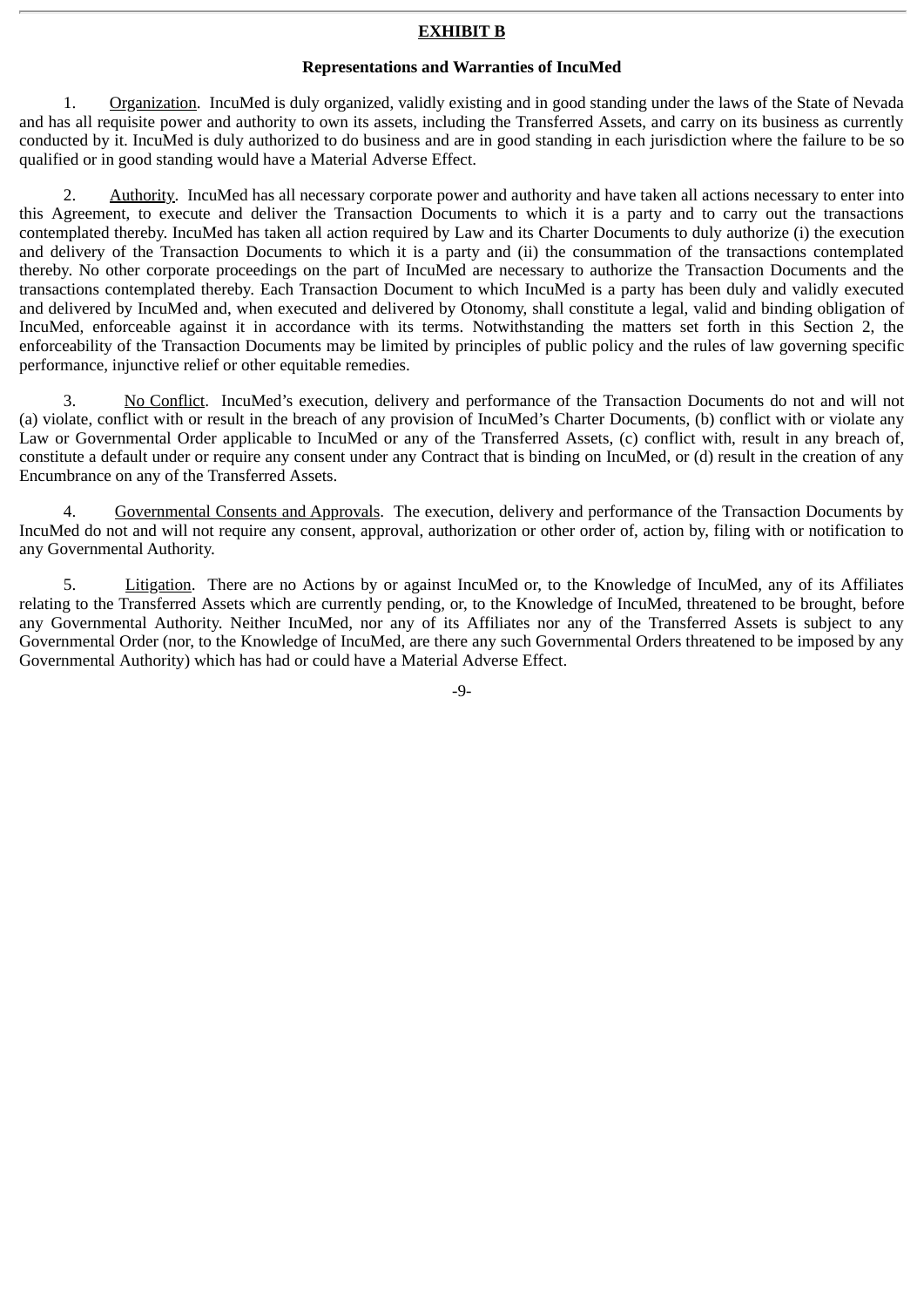6. Contracts. Section 6(a) of the Disclosure Schedule sets forth a complete and accurate list of all Contracts, other than the Durect License, affecting the Transferred Assets to which IncuMed is a party or otherwise bound.

7. Intellectual Property.

(a) Transfers. Neither IncuMed nor its Affiliates has transferred ownership of, or granted any license of or right to use, or authorized the retention of any rights to use any Transferred Patent Rights to any other Person.

(b) Validity. Each Patent Right within the Transferred Patent Rights is subsisting, and all necessary registration, maintenance and renewal fees in connection with such Transferred Patent Rights that are required to be paid prior to the date of this Agreement have been paid, and all necessary documents and certificates in connection with such Transferred Patent Rights that are required to be filed prior to the date of this Agreement have been filed with the relevant Governmental Authorities for the purposes of perfecting, prosecuting and maintaining such Transferred Patent Rights. To the Knowledge of IncuMed, there are no actions that must be taken by IncuMed or its Affiliates within ninety (90) days of the date of this Agreement, including the payment of any registration, maintenance or renewal fees or the filing of any responses to PTO office actions (or equivalent actions of any equivalent authority anywhere in the world), for the purposes of obtaining, maintaining, perfecting or preserving or renewing any Transferred Patent Right.

(c) Enforceability. IncuMed (i) has not, nor, to the Knowledge of IncuMed, have any of its Affiliates, received written notice from any Person asserting that the Transferred Patent Rights or Durect Patent Rights are invalid or unenforceable and (ii) has no Knowledge of any act or omission by NeuroSystec or its counsel with respect to the filing or prosecution of the Transferred Patent Rights that would render any issued Patent Rights within the Transferred Patent Rights invalid or unenforceable, including without limitation, Knowledge of any failure to appropriately name in any such Patent Rights all inventors of the inventions claimed in such Patent Rights or to timely make any required filing, response or payment with respect to such Patent Rights. In addition, neither IncuMed nor, to the Knowledge of IncuMed, its Affiliates has entered into any agreement with any Person not to assert any charge of infringement of the Transferred Patent Rights or Durect Patent Rights against such Person, which would impact Otonomy's ability to enforce the Transferred Patent Rights or Durect Patent Rights after the Closing.

(d) Rights from Third Parties. One of IncuMed's existing or prior Affiliates has a written Contract with each of its prior employees or contractors pursuant to which IncuMed or its Affiliate (as applicable) has obtained ownership of, and is the exclusive owner of the Transferred Patent Rights.

(e) No Actions. Neither IncuMed nor to the Knowledge of IncuMed, its Affiliates, have received written notice from any Person claiming that the research, development, Regulatory Approval, manufacture, distribution, marketing, sale, promotion or other commercialization of Product as carried out by IncuMed or its Affiliates infringes or misappropriates

-10-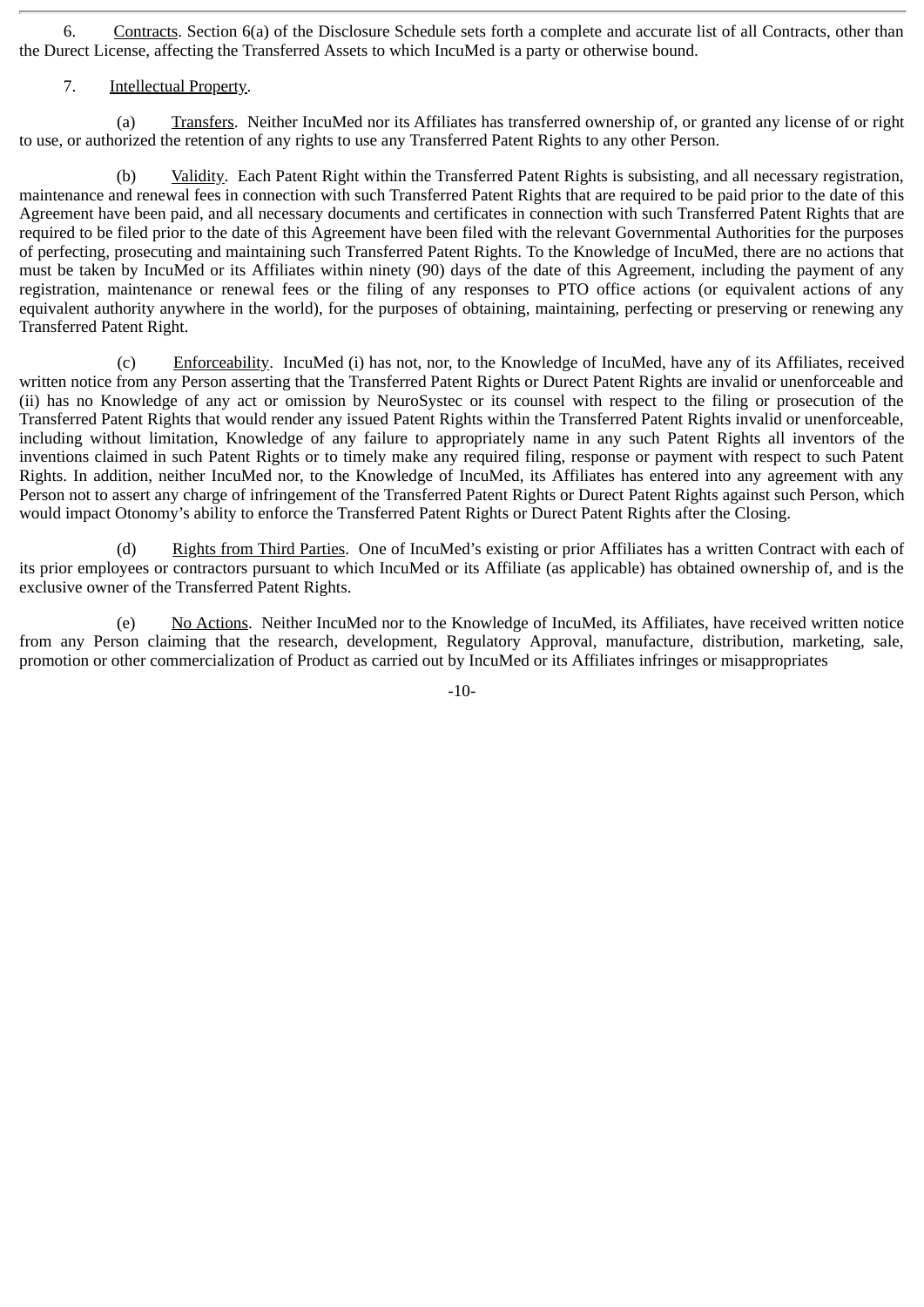any Intellectual Property of any Person or constitutes unfair competition or trade practices under the Laws of any jurisdiction. There are no pending or, to the Knowledge of IncuMed, threatened claims (including interferences, oppositions and similar proceedings) challenging the Transferred Patent Rights or the Durect Intellectual Property nor has IncuMed or, to IncuMed's Knowledge, its Affiliates received any "offer to license" letters from any Person inviting IncuMed or its Affiliates to license any Third Party Intellectual Property purported to cover Product.

(f) Disclosure. To Incumed's Knowledge, the file cabinets and the server in the possession of IncuMed contain all material Books and Records related to the Transferred Assets that were identified by NeuroSystec, including but not limited to Books and Records related to (i) all Patent Rights that are/were owned or in-licensed by NeuroSystec as of, or at any time prior to, the Effective Date, that claim or disclose gacyclidine or any uses thereof; and (ii) all INDs and other regulatory filings, governmental permits, licenses, registrations, approvals and other submissions or authorizations relating to the Products that were made, filed or received by NeuroSystec, licensees, contractors, suppliers, successors, assigns and others acting under authority of NeuroSystec.

8. Encumbrances. Each item of Transferred Assets are free and clear of all Encumbrances and IncuMed is the exclusive owner, and has good title against all others, of all right, title and interest in, to and under all Transferred Assets.

9. No Other Representations or Warranties. Except for the representations and warranties contained in this Exhibit B, neither IncuMed nor any other Person makes any other express or implied representation or warranty on behalf of IncuMed.

-11-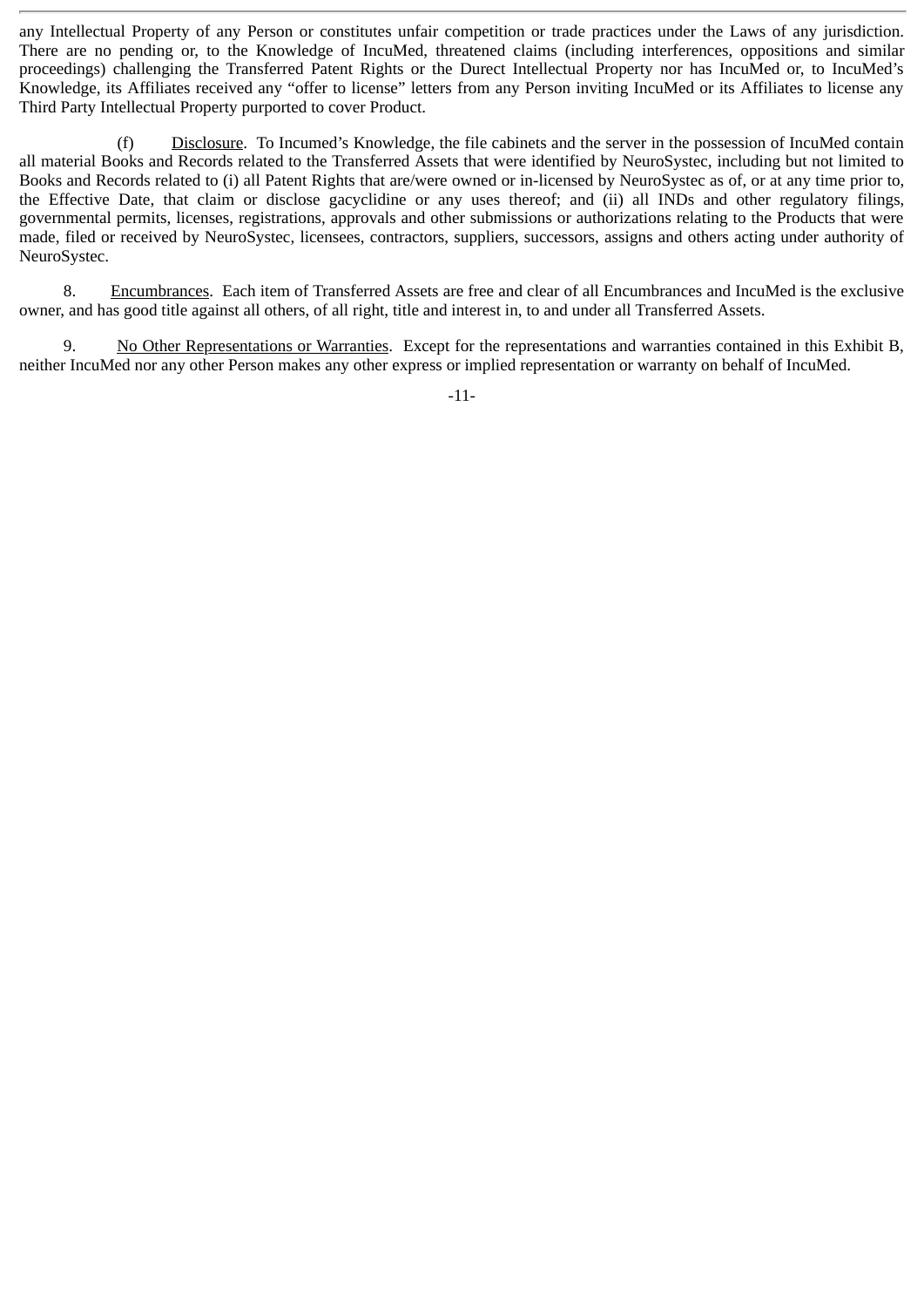#### **EXHIBIT C-1**

#### **Representations and Warranties of Otonomy**

1. Organization. Otonomy is duly incorporated, validly existing and in good standing under the laws of the State of Delaware and has all requisite power and authority to own its assets and carry on its business as currently conducted by it.

2. Authority. Otonomy has all necessary corporate power and authority and has taken all actions necessary to enter into this Agreement, to execute and deliver the Transaction Documents to which it is a party and to carry out the transactions contemplated thereby. The board of directors of Otonomy has taken all action required by Law and the Charter Documents of Otonomy to be taken by it to duly authorize (i) the execution and delivery of the Transaction Documents to which it is a party and (ii) the consummation of the transactions contemplated thereby. No other corporate proceedings on the part of Otonomy are necessary to authorize the Transaction Documents and the transactions contemplated thereby. Each Transaction Document to which Otonomy is a party has been duly and validly executed and delivered by Otonomy and, when executed and delivered by IncuMed shall constitute a legal, valid and binding obligation of Otonomy, enforceable against it in accordance with its terms. Notwithstanding the matters set forth in this Section 2, the enforceability of the Transaction Documents may be limited by principles of public policy and the rules of law governing specific performance, injunctive relief or other equitable remedies.

3. No Conflict. Otonomy's execution, delivery and performance of the Transaction Documents do not and will not (a) violate, conflict with or result in the breach of any provision of Otonomy's Charter Documents, (b) conflict with or violate any Law or Governmental Order applicable to Otonomy or (c) conflict with, result in any breach of, constitute a default under or require any consent under any Contract that is binding on Otonomy.

4. No Other Representations or Warranties. Except for the representations and warranties contained in this Exhibit C-1, neither Otonomy nor any other Person makes any other express or implied representation or warranty on behalf of Otonomy.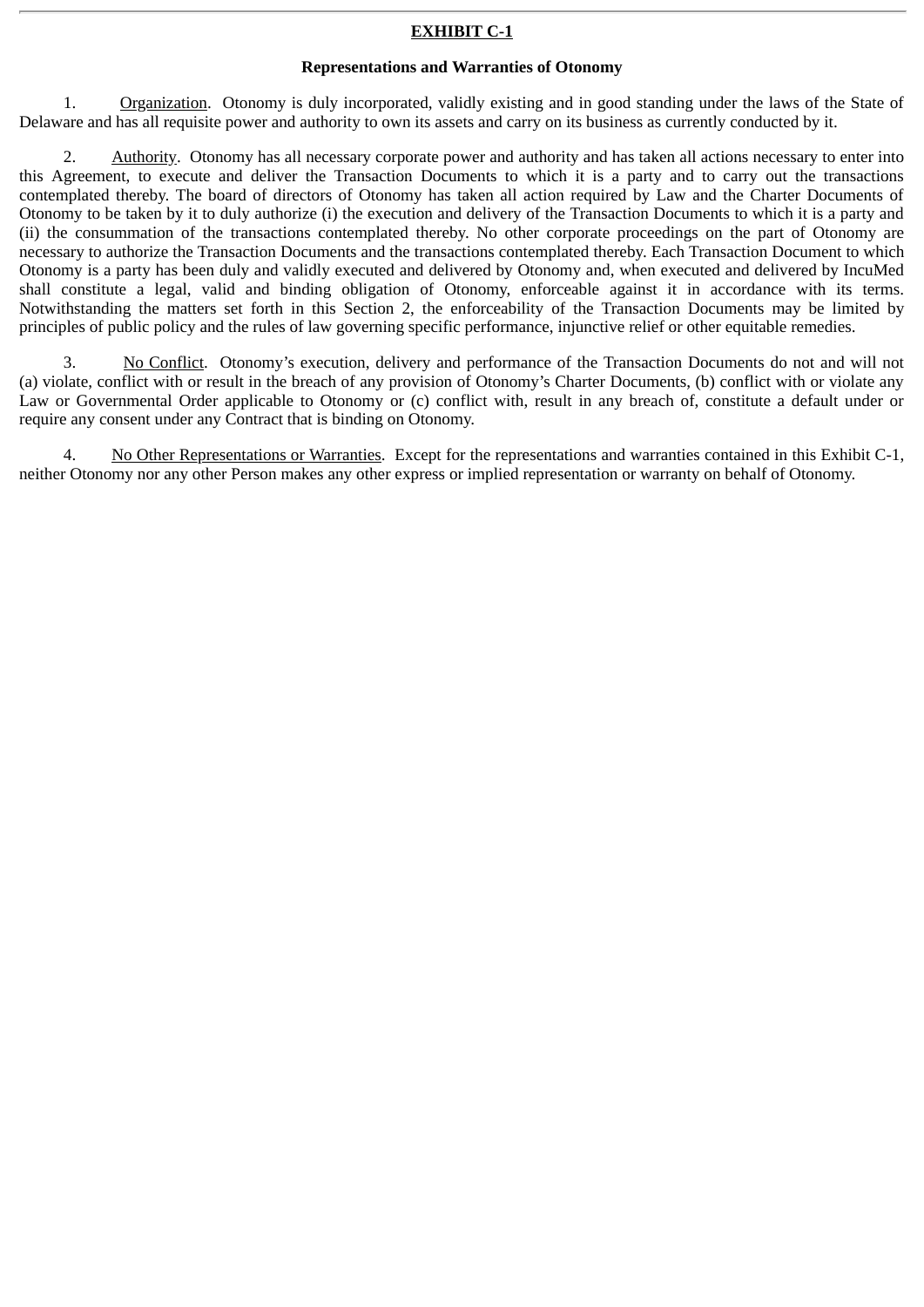#### **EXHIBIT C-2**

#### **Representations and Warranties of Otonomy**

1. Organization. Otonomy is duly incorporated, validly existing and in good standing under the laws of the State of Delaware and has all requisite power and authority to own its assets and carry on its business as currently conducted by it.

2. Authority. Otonomy has all necessary corporate power and authority and has taken all actions necessary to execute and deliver the Reconveyance Documents to which it is a party and to carry out the transactions contemplated thereby. The board of directors of Otonomy has taken all action required by Law and the Charter Documents of Otonomy to be taken by it to duly authorize (i) the execution and delivery of the Reconveyance Documents to which it is a party and (ii) the consummation of the transactions contemplated thereby. No other corporate proceedings on the part of Otonomy are necessary to authorize the Reconveyance Documents and the transactions contemplated thereby. Each Reconveyance Document to which Otonomy is a party has been duly and validly executed and delivered by Otonomy and, if IncuMed's execution is necessary, when executed and delivered by IncuMed shall constitute a legal, valid and binding obligation of Otonomy, enforceable against it in accordance with its terms. Notwithstanding the matters set forth in this Section 2, the enforceability of the Reconveyance Documents may be limited by principles of public policy and the rules of law governing specific performance, injunctive relief or other equitable remedies.

3. No Conflict. Otonomy's execution, delivery and performance of the Reconveyance Documents do not and will not (a) violate, conflict with or result in the breach of any provision of Otonomy's Charter Documents, (b) conflict with or violate any Law or Governmental Order applicable to Otonomy, (c) conflict with, result in any breach of, constitute a default under or require any consent under any Contract that is binding on Otonomy or (d) result in the creation of any Encumbrance on any of the Transferred Assets.

4. Encumbrances. Each item of Transferred Assets are free and clear of all Encumbrances and Otonomy is the exclusive owner, and has good title against all others, of all right, title and interest in, to and under all Transferred Assets.

5. No Other Representations or Warranties. Except for the representations and warranties contained in this Exhibit C-2, neither Otonomy nor any other Person makes any other express or implied representation or warranty on behalf of Otonomy.

-2-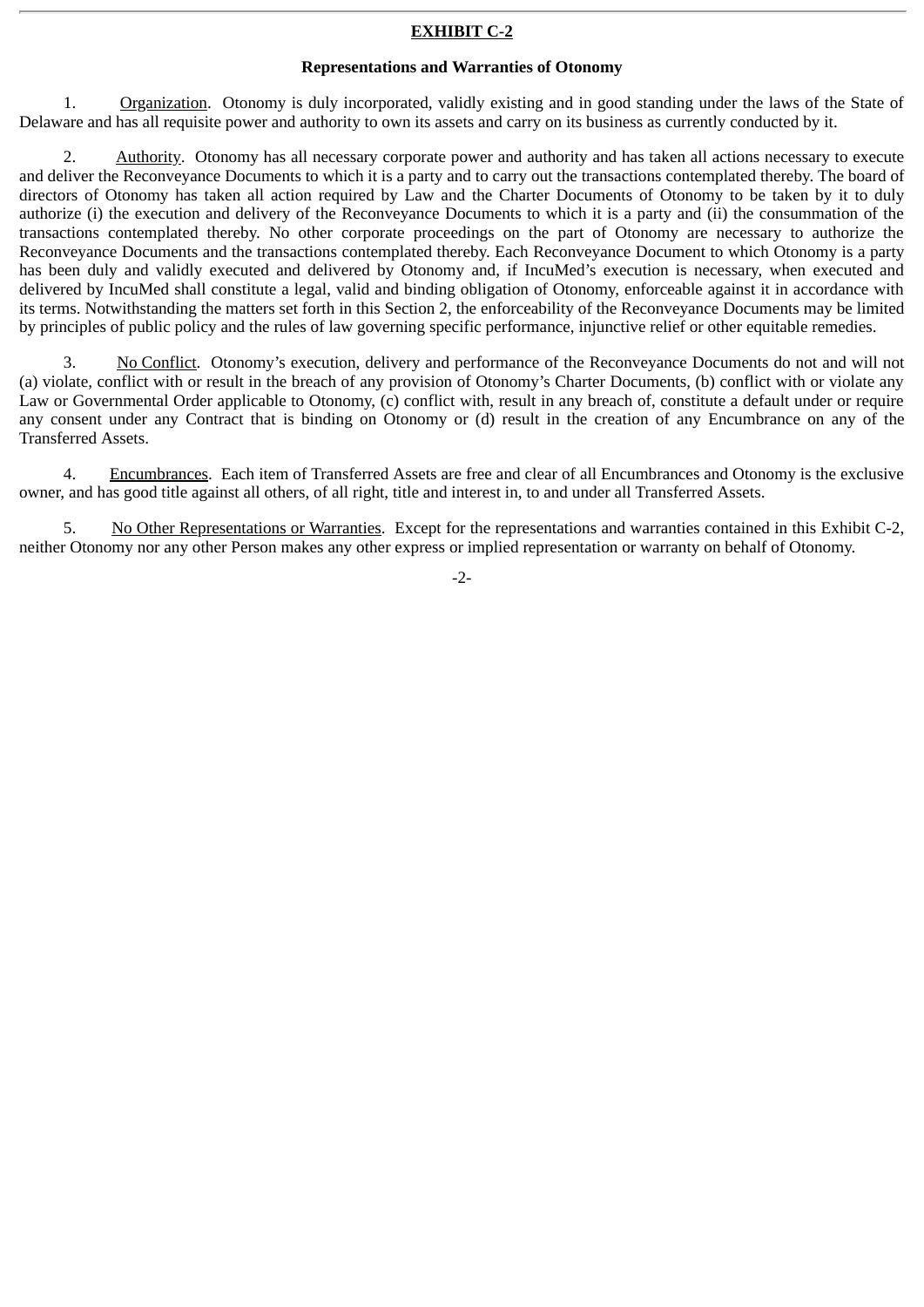CONFIDENTIAL TREATMENT HAS BEEN REQUESTED AS TO CERTAIN PORTIONS OF THIS DOCUMENT. EACH SUCH PORTION, WHICH HAS BEEN OMITTED HEREIN AND REPLACED WITH AN ASTERISK [\*\*\*], HAS BEEN FILED SEPARATELY WITH THE SECURITIES AND EXCHANGE COMMISSION.

#### **LICENSE AND COMMERCIALIZATION AGREEMENT**

**THIS LICENSE AND COMMERCIALIZATION AGREEMENT** including the exhibits referred to herein and attached hereto which are hereby incorporated by reference (the "**Agreement**")**,** entered into as of April 30, 2013 ("**Signature Date**"), by and between Otonomy, Inc., a Delaware corporation having a principal place of business located at 6275 Nancy Ridge Road, Suite 100, San Diego, CA 92121 ("**Otonomy**") and DURECT Corporation, a Delaware corporation having a principal place of business located at 10260 Bubb Road, Cupertino, California 95104 ("**DURECT**").

## **RECITALS**

A. WHEREAS, DURECT owns or has rights to certain information and data relating to the development of Gacyclidine and has conducted certain pre-clinical investigations regarding the use of Gacyclidine in the treatment of tinnitus.

B. WHEREAS, DURECT has licensed certain rights to Active Agents as locally delivered therapeutics with rights to sublicense to Otonomy pursuant to an Amended and Restated Agreement No. 98238 between Institut National de la Sante et de la Recherche Medicale ("**INSERM**") and DURECT dated May 1, 2001 as amended and restated in January 2002 (the "**INSERM Agreement**"), a copy of which is attached as Exhibit C.

C. WHEREAS, DURECT and NeuroSystec Corporation ("**NeuroSystec**") previously entered into a license and commercialization dated May 13, 2004 (the "**Prior Agreement**"), pursuant to which DURECT granted to NeuroSystec an exclusive license to certain technology for site-specific and time-released delivery of Gacyclidine and certain other drugs to the middle or inner ear, including certain rights obtained by DURECT under the INSERM Agreement.

D. WHEREAS, Otonomy and IncuMed, LLC ("**IncuMed**"), an affiliate of NeuroSystec, have entered into that certain Asset Transfer Agreement of even date herewith pursuant to which Otonomy purchased from IncuMed substantially all of the assets of NeuroSystec relating to Gacyclidine, including without limitation NeuroSystec's interest in the Prior Agreement.

E. WHEREAS, Otonomy and DURECT desire to amend and restate the Prior Agreement to modify and/or clarify certain of the provisions of the Prior Agreement.

**NOW, THEREFORE,** in consideration of the mutual covenants and obligations set forth herein, and for other good and valuable consideration, the receipt and sufficiency of which is hereby acknowledged, Otonomy and DURECT hereby agree as follows:

Page 1 of 26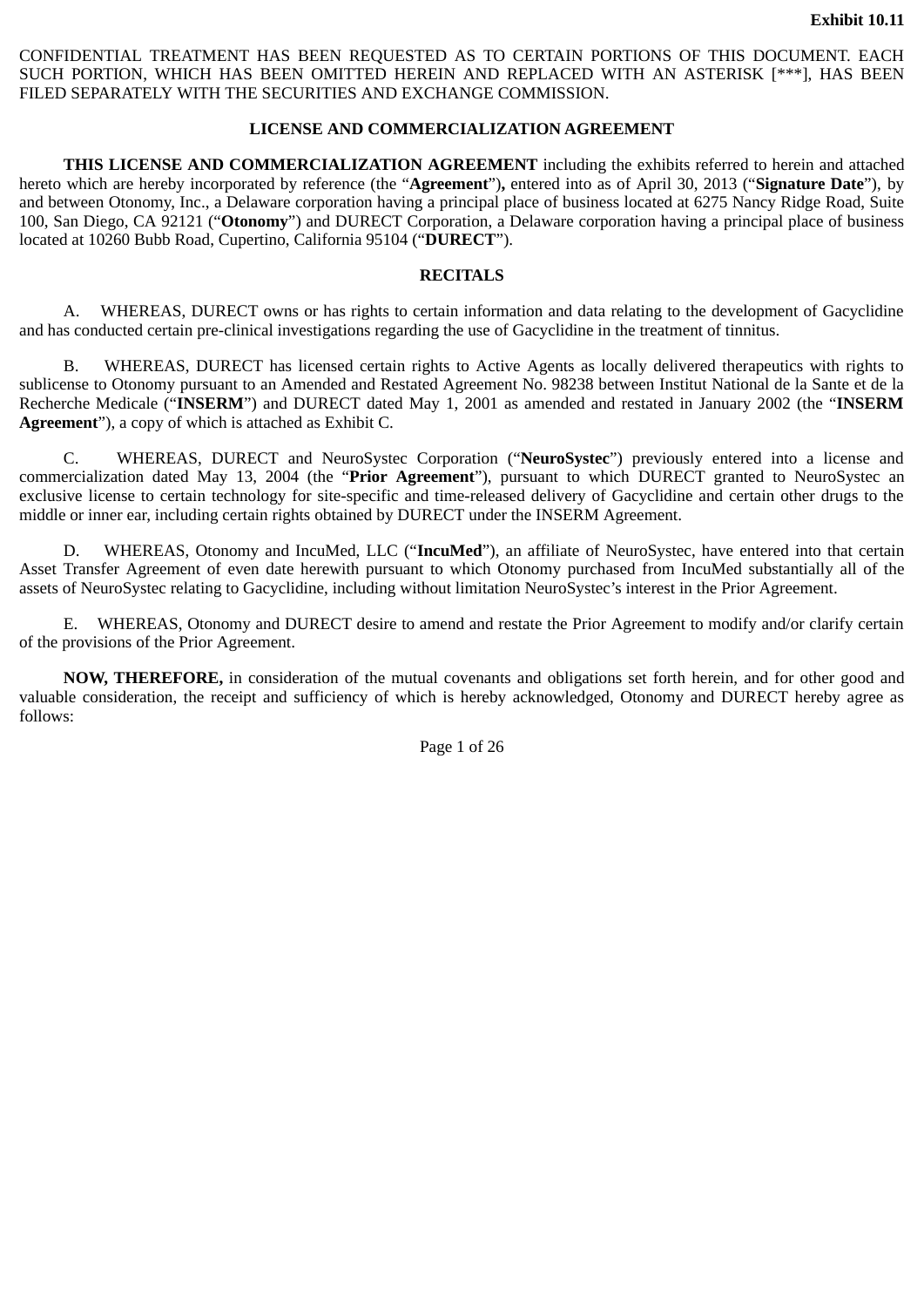#### **1. DEFINITIONS**

As used in this Agreement, the following terms shall have the meanings indicated herein:

**1.1.** "**Active Agent**" shall mean Gacyclidine, as well as each of the separate diasteriomers comprising Gacyclidine, together with all salt forms, solvates and esters of any of the foregoing, in each case to the extent claimed or otherwise disclosed in the DURECT Patent Rights.

**1.2.** "**Affiliate**" shall mean, with respect to any Person, any other Person that, directly or indirectly, through one or more intermediates, is controlled by, controls, or is under common control with such Person, as of or after the Effective Date. For purposes of this definition only, the term "**control**" means the possession of the power to direct or cause the direction of the management and policies of an entity, whether by ownership of voting stock or partnership interest, by contract or otherwise, including, without limitation, direct or indirect ownership of fifty percent (50%) or more of the voting interest in the entity in question.

**1.3.** "**Approval**" shall mean the approval, including pharmacological, toxicological, and clinical approvals, which need to be granted by the relevant governmental authorities of a territory, for importation, promotion, distribution, sale, and administration thereof to patients of a Licensed Product in such territory (including, without limitation, an NDA or PMA granted by the FDA, including variations, extensions, and renewals thereof).

**1.4.** "**Commercially Reasonable Efforts**" shall mean a level of effort that would ordinarily be applied by [\*\*\*]

**1.5.** "**Confidential Information**" shall have the meaning set forth in Section 11.1 below.

**1.6.** "**Control**" or "**Controlled**" shall mean owned or in-licensed from a Third Party, with the ability to grant access to or a license or sublicense to Otonomy in accordance with this Agreement without violating the terms of any agreement or other arrangement with any Third Party.

**1.7. "Cover", "Covering"** or **"Covered"** means, with respect to a Licensed Product, that the using, selling, or offering for sale of such Licensed Product would, but for the license granted under this Agreement to the relevant DURECT Patent Rights, infringe a Valid Claim of the relevant DURECT Patent Rights in the country in which the activity occurs.

**1.8.** "**Deductible Expenses**" shall mean to the extent actually incurred or allowed with respect to any sale of a Licensed Product: (i) normal and customary trade, cash and/or quantity discounts, including any volume discount paid or credited to the third party, rebates, chargebacks, retroactive price adjustments and administrative fees (including U.S. Medicaid and Medicare programs or equivalents and other private or government sponsored rebates and administrative fees paid granted to purchasing groups in relation to Licensed Products); (ii) import, export, sales, use, excise and other consumption taxes and custom duties or tariffs, to the extent and up to the amount mentioned in that respect on the invoice, and any other governmental taxes (other than income taxes)

\*\*\* Certain information on this page has been omitted and filed separately with the Securities and Exchange Commission. Confidential treatment has been requested with respect to the omitted portions.

Page 2 of 26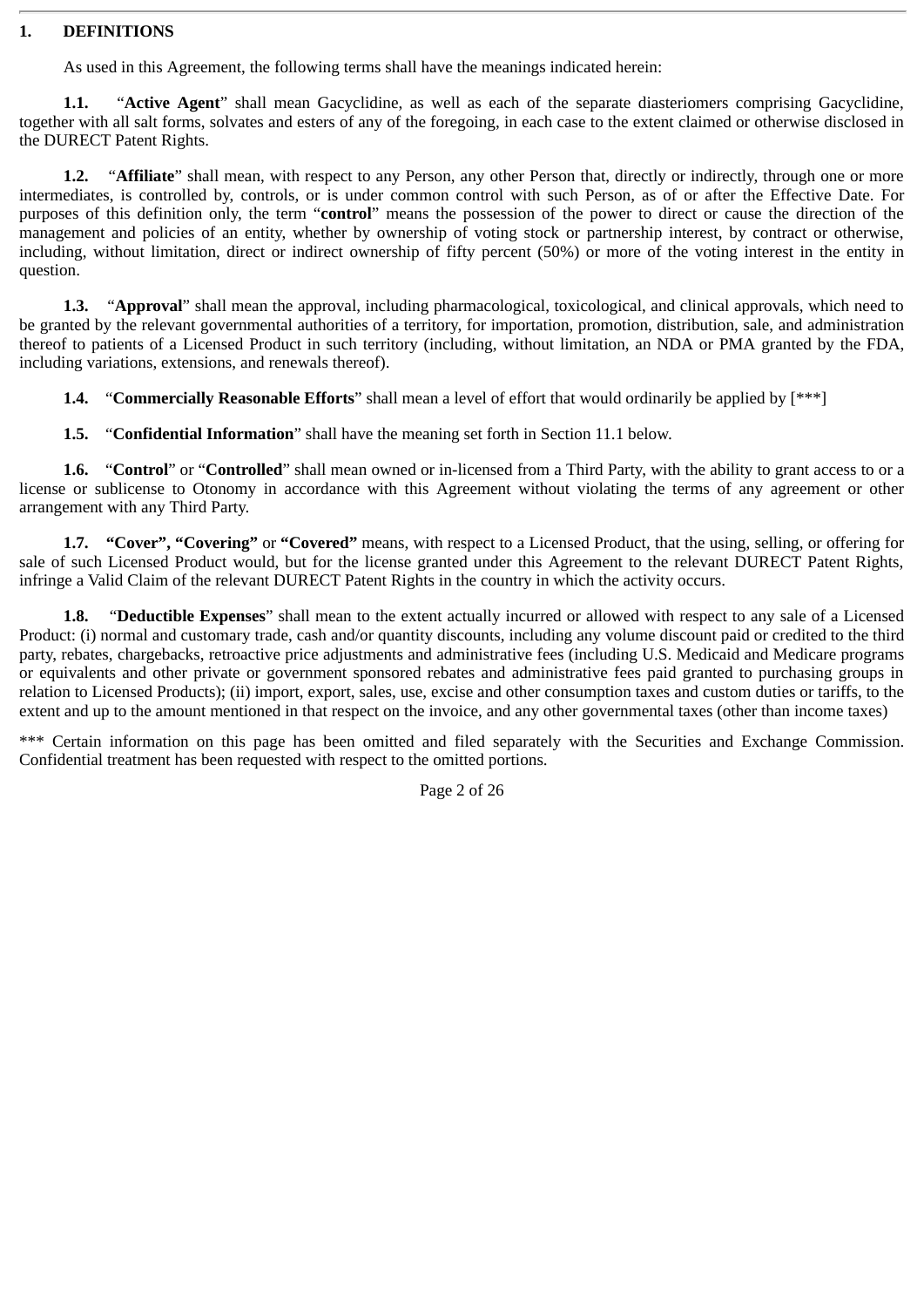or charges imposed upon the importation, use or sale of a Licensed Product; (iii) any charges for freight, postage, shipping, security or special handling or insurance; (iv) returns; and (v) reasonable provisions for allowance for uncollectible amounts.

**1.9.** "**DURECT Data**" shall mean all data and information owned or Controlled by DURECT as of or after the Effective Date related to the development, manufacturing, administration and use of Active Agent or the practice of the Joint Patent Rights, including but not limited to pre-clinical and clinical investigation protocols, data, and other results (including safety and efficacy data), information typically found in a Chemistry, Manufacturing and Controls (CMC) section of an FDA filing, all FDA, EMA and other regulatory submissions and correspondence, and information for investigations, including but not limited to investigator brochures.

**1.10.** "**DURECT Know-How**" shall mean all proprietary data, information and materials owned or Controlled by DURECT relating to the development, manufacturing, administration and use of any Active Agent and/or the practice of the Joint Patent Rights including, without limitation, know-how, test results, knowledge, techniques, discoveries, inventions, specifications, designs, regulatory filings, reports and all other documents, and specifically includes, but is not limited to, the DURECT Data.

**1.11.** "**DURECT Patent Rights**" shall mean the Patent Rights listed on Exhibit B.

**1.12.** "**DURECT Intellectual Property**" shall mean DURECT Know-How and DURECT Patent Rights.

**1.13.** "**Effective Date**" shall mean May 13, 2004.

**1.14.** "**EMA**" shall mean the European Medicines Agency or any successor thereto.

**1.15.** "**FDA**" shall mean the United States Food and Drug Administration, or any successor thereto.

**1.16.** "**GAAP**" shall mean United States generally accepted accounting principles, consistently applied or, if applicable, corresponding accounting principles in effect in relevant jurisdictions outside the United States, consistently applied.

**1.17.** "**Gacyclidine**" shall mean [\*\*\*].

**1.18.** "**Joint Patent Rights**" shall mean the intellectual property disclosed in the patent application filed as [\*\*\*], as well as any Patent Rights covering Inventions as that term is defined in the INSERM Agreement. A complete list all Joint Patent Rights existing as of the Signature Date is attached hereto as Exhibit B.

**1.19.** "**Licensed Product**" shall mean any pharmaceutical formulation containing an Active Agent, either alone or in association or combination with one or several other active or inactive ingredients, as a stand-alone product, or in combination with appropriate devices or

\*\*\* Certain information on this page has been omitted and filed separately with the Securities and Exchange Commission. Confidential treatment has been requested with respect to the omitted portions.

Page 3 of 26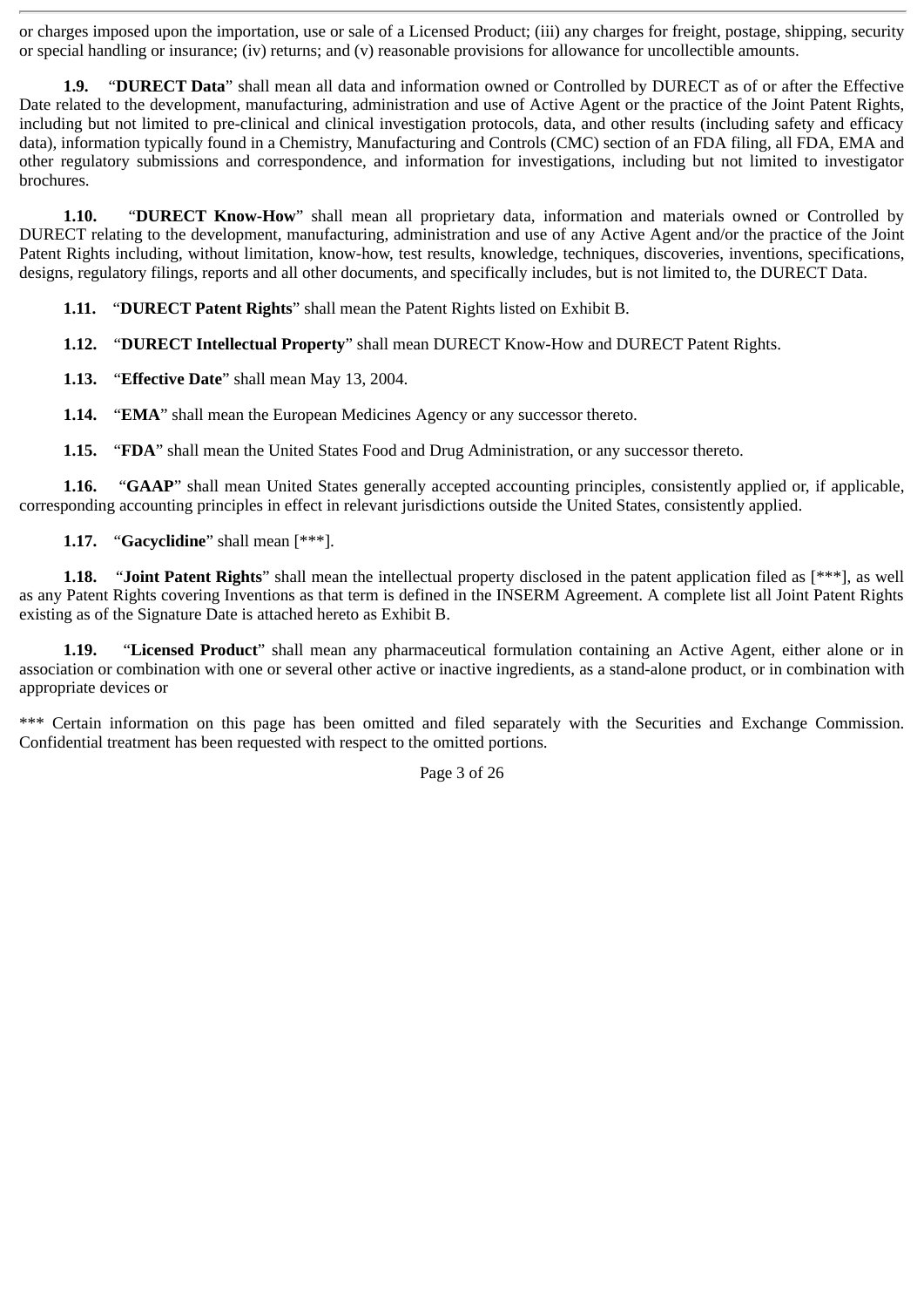bioerodable compounds which provide for site-directed delivery and/or extended release of such pharmaceutical formulation.

**1.20.** "**Marketing Approval Application**" shall mean generally a marketing authorization application filed with the FDA, EMA or other applicable health/regulatory authority, for approval to market and distribute Licensed Products in the applicable jurisdiction, including, without limitation, an NDA or PMA filed with the FDA.

**1.21.** "**NDA**" shall mean a new drug application filed with or granted by the FDA with respect to a Licensed Product seeking approval to commercially market said new drug.

**1.22.** "**Net Sales**" shall mean with respect to a Licensed Product on a country-by-country basis the gross amount invoiced, recognized or otherwise charged by Otonomy, its Affiliates and/or Sublicensees for the sale of a Licensed Product on a country-bycountry basis in the Territory, less Deductible Expenses with respect thereto. It is acknowledged that Net Sales shall not include amounts for Licensed Product furnished to a Third Party for use in clinical trials conducted to obtain regulatory approval and Licensed Product distributed as free goods. Furthermore, Net Sales shall not include amounts from sales or other dispositions of Licensed Product between Otonomy and any of its Affiliates or between Otonomy (or any of its Affiliates) and Sublicensees, so long as such Affiliates and/or Sublicensees are not the end user of such Licensed Product.

**1.23.** "**Patent Rights**" shall mean any patent applications, continuations, continuations-in-parts, divisionals, or other patent applications (including, without limitation, provisional applications and PCT patent applications) and patents issuing from any of the foregoing including, but not limited to, any extension, renewal, reexamination, substitution, or reissue of such patents and all foreign equivalents of any of the foregoing.

**1.24.** "**Party**" shall mean either Otonomy or DURECT, as appropriate, and collectively Otonomy and DURECT are referred to herein as the "**Parties**".

**1.25.** "**Person**" shall mean an individual, corporation, partnership, limited liability company ("LLC"), trust, business trust, association, joint stock company, joint venture, sole proprietorship, unincorporated organization, governmental authority or any other form of entity not specifically listed herein.

**1.26.** "**PMA**" shall mean a pre-marketing application filed with or granted by the FDA with respect to a Licensed Product seeking approval to commercially market said new device.

**1.27.** "**Sublicensee**(**s**)" shall mean any Third Party other than an Affiliate of Otonomy to whom Otonomy (or its Affiliate) has granted a sublicense of any or all of the rights in, to and under the DURECT Intellectual Property to make and sell Licensed Products.

**1.28. "Sublicensing Income"** means upfront, milestones or other payments received by Otonomy from a Sublicensee in consideration of a grant of a sublicense under the DURECT Patent Rights. Notwithstanding the foregoing, the following are specifically excluded from the definition of Sublicensing Income: [\*\*\*]

\*\*\* Certain information on this page has been omitted and filed separately with the Securities and Exchange Commission. Confidential treatment has been requested with respect to the omitted portions.

Page 4 of 26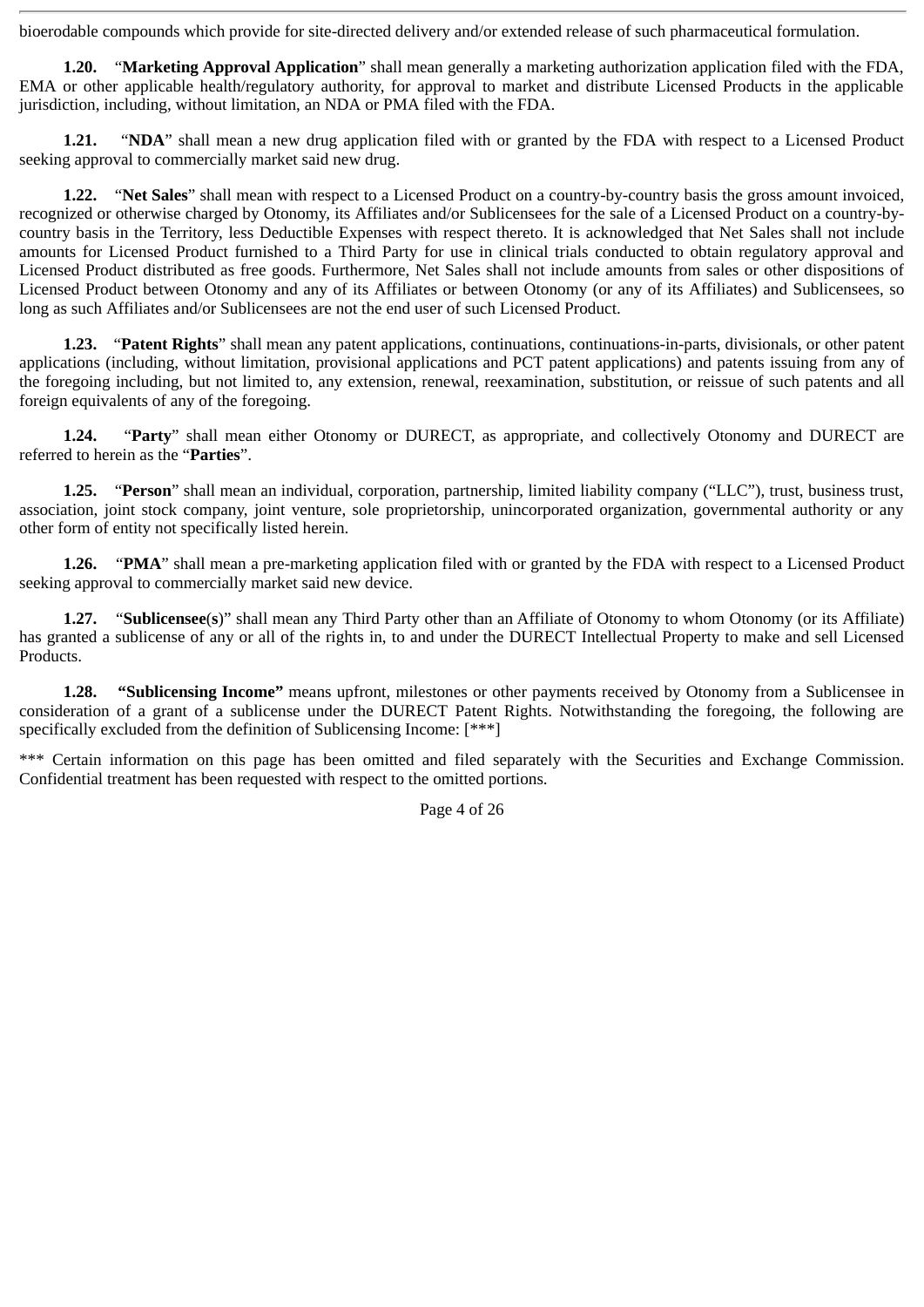[\*\*\*]

- **1.29.** "**Term**" shall have the meaning set forth in Section 10.1 of this Agreement.
- **1.30.** "**Territory**" shall mean the world.
- **1.31.** "**Third Party**" shall mean any Person or entity other than a Party.

\*\*\* Certain information on this page has been omitted and filed separately with the Securities and Exchange Commission. Confidential treatment has been requested with respect to the omitted portions.

Page 5 of 26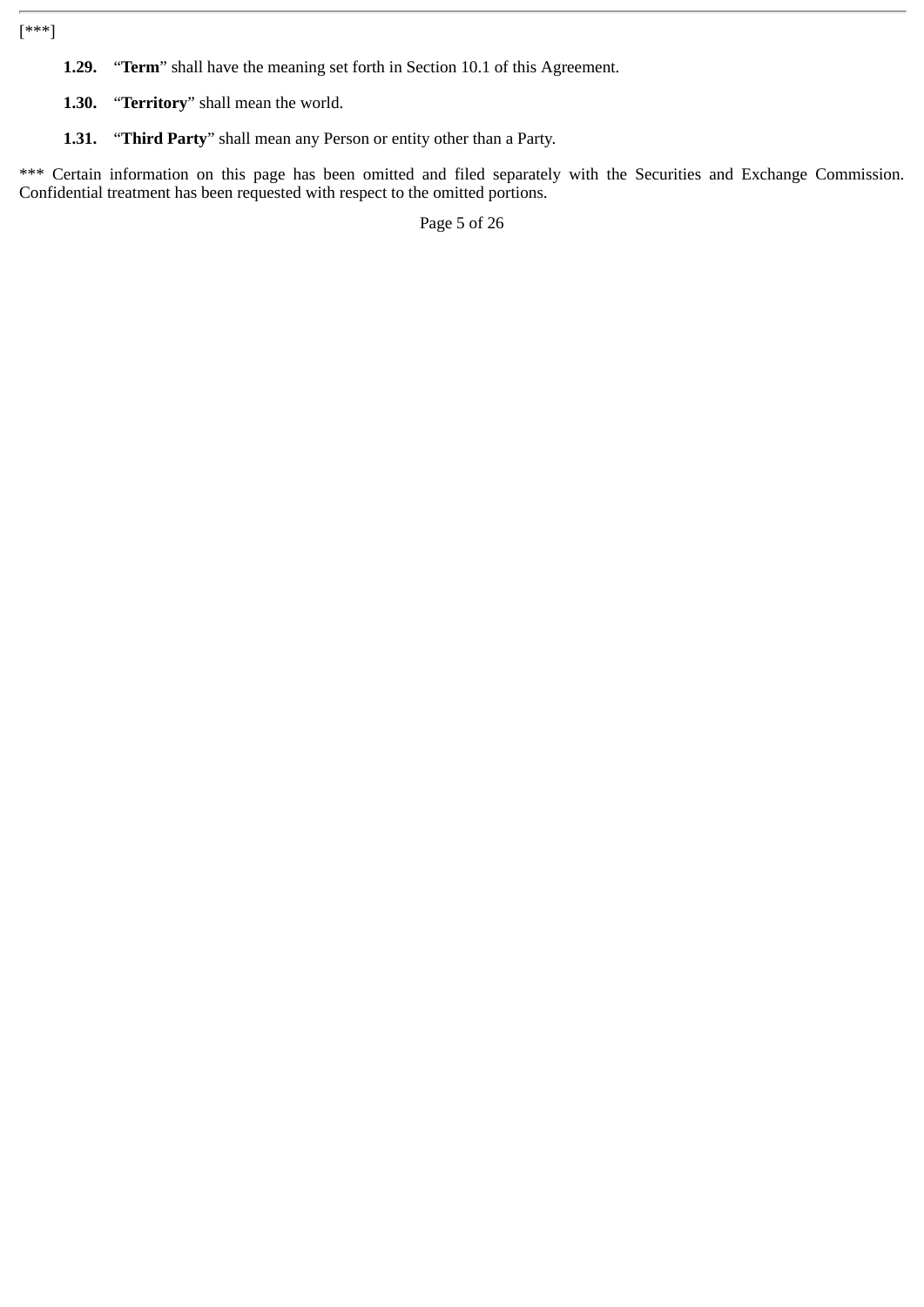**1.32.** "**Valid Claim**" shall mean any claim of an issued and unexpired patent within the DURECT Patent Rights, which has not been held unenforceable or invalid by a court or other governmental agency of competent jurisdiction in an unappealed and unappealable decision, and which has not been disclaimed or admitted to be invalid or unenforceable through reissue or otherwise.

For purposes of this Agreement, except as otherwise expressly provided herein or unless the context otherwise requires: (a) the use herein of the plural shall include the single and vice versa and the use of the masculine shall include the feminine; (b) unless otherwise set forth herein, the use of the term "including" means "including but not limited to"; and (c) the words "herein," "hereof," "hereunder" and other words of similar import refer to this Agreement as a whole and not to any particular provision. Additional terms may be defined throughout this Agreement.

# **2. LICENSES**

**2.1. License Grant.** DURECT hereby grants to Otonomy an exclusive, royalty-bearing license, including the right to grant sublicenses, under the DURECT Intellectual Property, to research and develop, make, use, sell, offer for sale, import, export, and otherwise commercialize any Licensed Product and to have any of the foregoing performed on its behalf by a Third Party, in each case within the Territory.

**2.2. Exclusivity.** The license granted to Otonomy in section 2.1 is exclusive even with respect to DURECT. For clarity, DURECT shall not retain any rights under the DURECT Intellectual Property to research and develop, make, have made, use, sell, offer for sale or otherwise commercialize, import, and export any Licensed Product.

**2.3. Sublicensing.** Otonomy may, under the rights granted to it hereunder, freely grant sublicenses to any Third Party, including the right to grant further sublicenses, provided that all such sublicenses shall be in writing and shall be subordinate to the terms and conditions of this Agreement.

**2.4. Termination of Exclusivity by DURECT**. In the event that Otonomy has failed to use Commercially Reasonable Efforts to develop and commercialize a Licensed Product, DURECT shall notify Otonomy in writing. Otonomy shall have [\*\*\*] to remedy such failure (the "**Cure Period**")**.** By way of example without limitation, it is hereby agreed that [\*\*\*] If Otonomy has failed to remedy such failure within the Cure Period, then DURECT may elect, in its sole discretion, by written notice to Otonomy to (i) terminate this Agreement, such termination to take effect in due course so as to permit an orderly wind down of operations pertaining to this agreement, provided that any sublicenses granted by Otonomy prior to the date of such termination shall survive in accordance with Section 10.5.2 below; or (ii) convert the license granted in Section 2.1 to DURECT

\*\*\* Certain information on this page has been omitted and filed separately with the Securities and Exchange Commission. Confidential treatment has been requested with respect to the omitted portions.

Page 6 of 26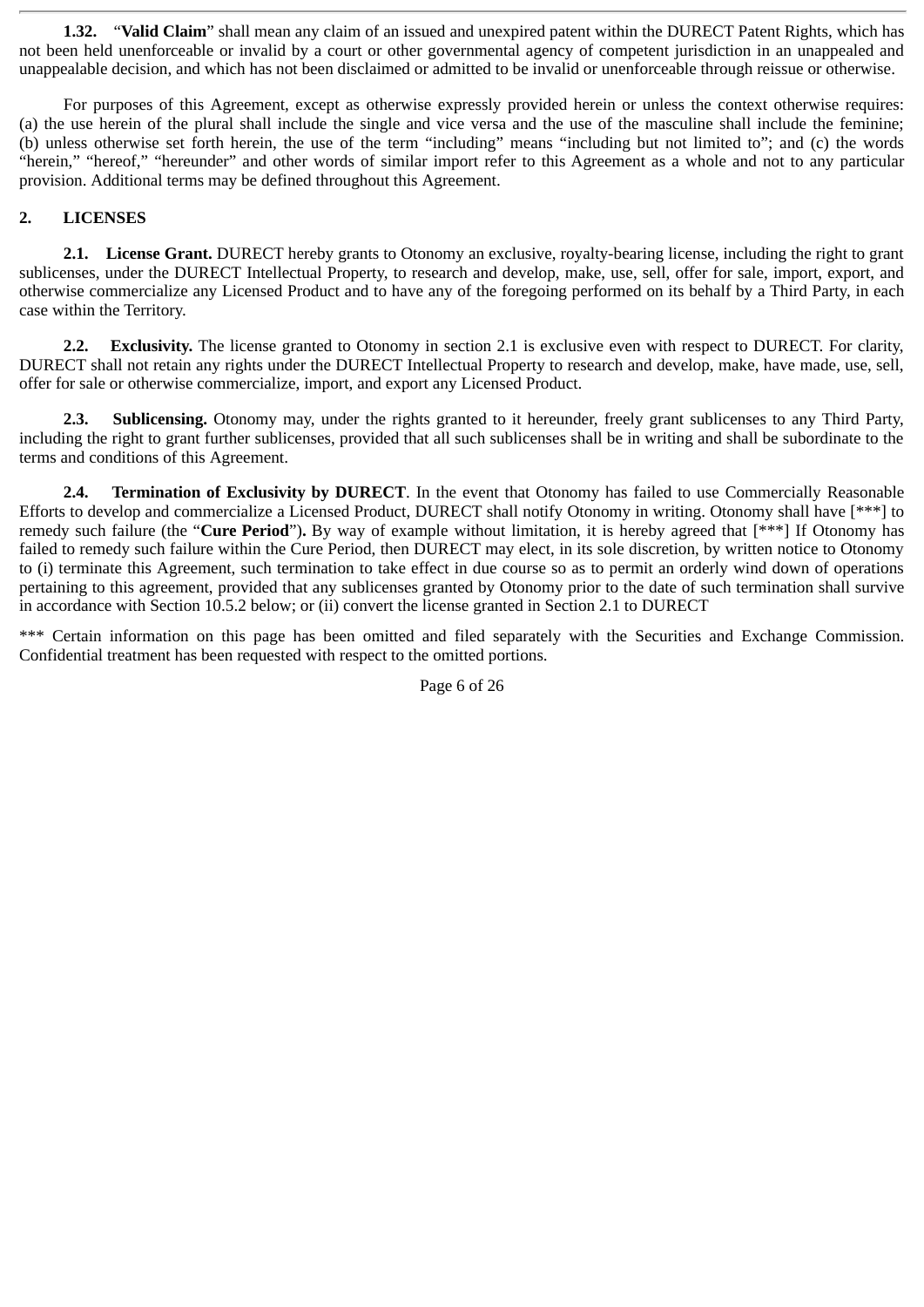Intellectual Property into a non-exclusive license, provided that any such conversion of the license granted in Section 2.1 to a nonexclusive status shall not affect the exclusivity of any exclusive sublicenses granted by Otonomy prior to the date of such conversion. However, if Otonomy disputes such lack of diligence in writing within the Cure Period, [\*\*\*] DURECT acknowledges and agrees that as a part of its development activities and diligence obligations hereunder Otonomy may conduct feasibility studies for the application of Licensed Product(s) to specific indications before undertaking further development.

# **3. DISCLOSURE OF DURECT KNOW-HOW.**

**3.1. Disclosure of DURECT Know-How.** DURECT certifies that it has previously transferred to NeuroSystec all DURECT Know-How necessary or useful for the research, development and commercialization of the Active Agents.

# **4. ROYALTIES, PAYMENTS AND RELATED OBLIGATIONS**

**4.1. Payments by Otonomy to DURECT**. As a partial reimbursement to DURECT for research and development and other expenses incurred by DURECT in connection with its efforts researching and developing Active Agents, Otonomy shall pay to DURECT the amounts set forth in Sections 4.1.1 and 4.1.2 below:

**4.1.1.** Milestones**.** Upon the first occurrence of the following milestones by Otonomy, its Affiliates or any Sublicensee, each a one-time, non-refundable fee, due and payable within [\*\*\*] days after such event:

| (i)   | [***]              | $$[***]$ |
|-------|--------------------|----------|
| (ii)  | $[\ast \ast \ast]$ | $$[***]$ |
| (iii) | $[\ast\ast\ast]$   | $$[***]$ |
| (iv)  | $[\ast \ast \ast]$ | $$[***]$ |

Each of the above milestones shall be payable once only and only for the first occurrence of each such milestone, irrespective of the number of Licensed Products that may achieve such milestone, and only to the extent the Licensed Product triggering such milestone is Covered by a Valid Claim in the country in which the applicable filing or approval occurs.

\*\*\* Certain information on this page has been omitted and filed separately with the Securities and Exchange Commission. Confidential treatment has been requested with respect to the omitted portions.

Page 7 of 26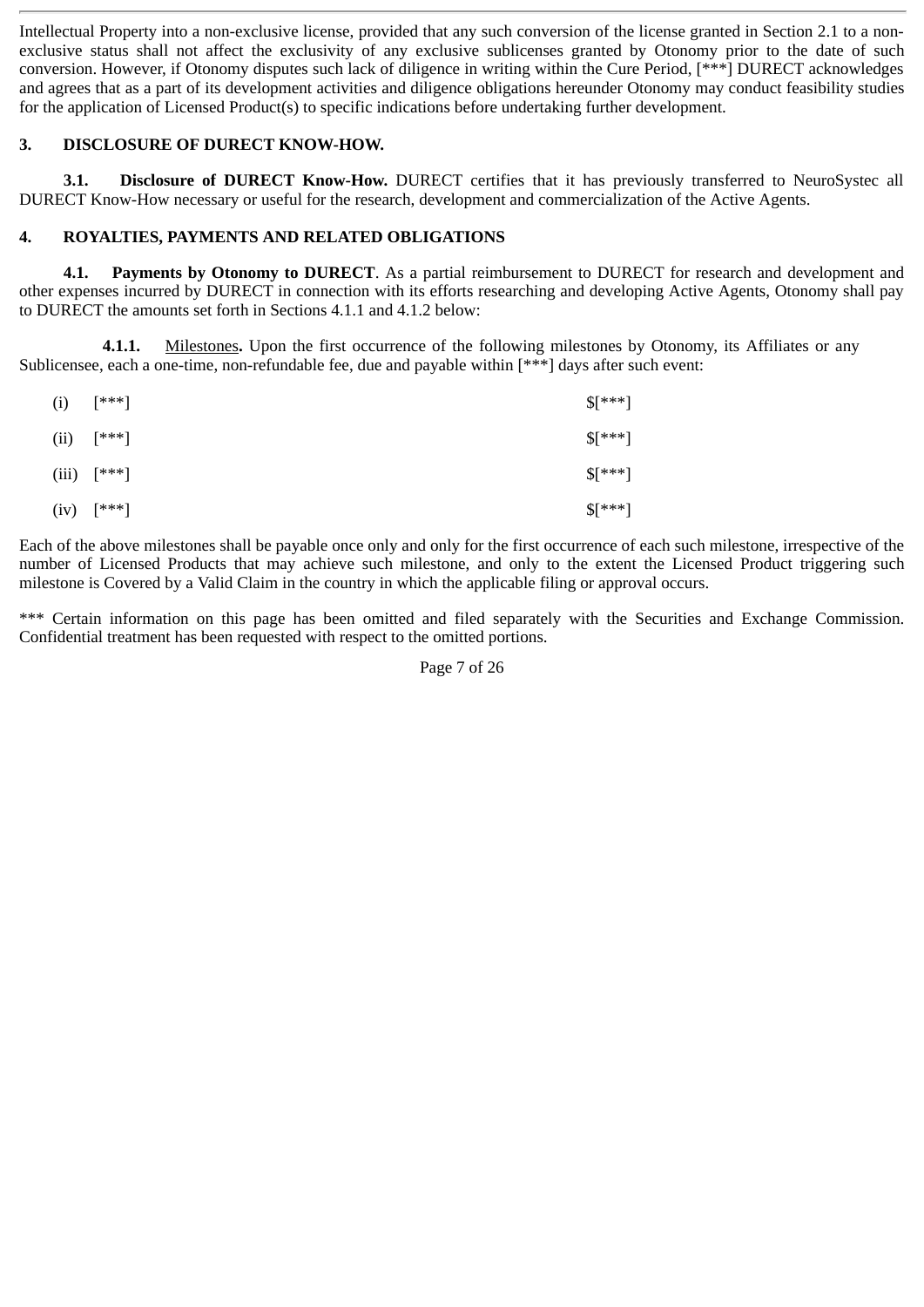**4.1.2.** Sublicense Fees. [\*\*\*] percent ([\*\*\*]%) of all Sublicensing Income realized by Otonomy.

**4.1.3.** Royalties. In addition to the foregoing, earned running royalties shall be due as follows with respect to Licensed Products sold by Otonomy, its Affiliates and Sublicensees in countries in the Territory where at least one Valid Claim within the DURECT Patent Rights exists Covering such Licensed Product:

- (i) a royalty of [\*\*\*]% on that portion of annual Net Sales of such Licensed Products which does not exceed \$[\*\*\*]; and
- (ii) a royalty of [\*\*\*]% on that portion of annual Net Sales of such Licensed Products in excess of \$[\*\*\*].

**4.2. Payments by Otonomy to INSERM.** In addition to the royalties of Section 4.1.3 above, Otonomy shall pay to INSERM, on behalf of DURECT, earned running royalties for worldwide net sales of Licensed Products by Otonomy, its Affiliates and Sublicensees where such products are Covered by a Valid Claim under the Joint Patent Rights. Such royalty shall be [\*\*\*] percent ([\*\*\*]%) of net sales of such products. For the purposes of this Section 4.2, net sales shall be calculated as [\*\*\*] Such payments will be calculated at the end of each calendar year and paid to INSERM within [\*\*\*] days of the end of each calendar year. All calculations of fees payable to INSERM will be based on United Stated Dollars. Net sales in currency other than United Stated Dollars will be converted to United States Dollars using the currency exchange rate quoted in the Wall St. Journal (or comparable publication if not quoted in the Wall St. Journal) on the last day of the calendar year for which net sales are calculated. Along with payment, Otonomy will provide a statement showing the calculation used to calculate net sales and the royalty payment.

**4.3. Royalty Term.** Otonomy's obligation to pay royalties under Sections 4.1.3 shall continue on a Licensed Productby-Licensed Product and on a country-by-country basis in the Territory until expiration or determination of invalidity of the last Valid Claim within the DURECT Patent Rights Covering such Licensed Product in such country. Otonomy's obligation to pay royalties to INSERM under Section 4.2 shall continue so long as DURECT's obligations to INSERM continue under the INSERM AGREEMENT.

**4.4. Royalty Reports.** Otonomy shall deliver to DURECT, within [\*\*\*] in which a Licensed Product is sold, transferred or otherwise disposed of by Otonomy, its Affiliates or Sublicensees, a written report setting forth in reasonable detail (a) the number and types of Licensed Product(s) sold in each country, (b) the gross proceeds from such sales, (c) the calculation of the royalties payable to DURECT for such calendar year under Section 4.1, including the amount of Net Sales and Deductible Expenses (broken down by category) and (d) the calculation of royalties payable to INSERM. Notwithstanding the foregoing, Otonomy shall have no obligation under this Section 4.5 for so long as no royalties are payable under this Article 4.

\*\*\* Certain information on this page has been omitted and filed separately with the Securities and Exchange Commission. Confidential treatment has been requested with respect to the omitted portions.

Page 8 of 26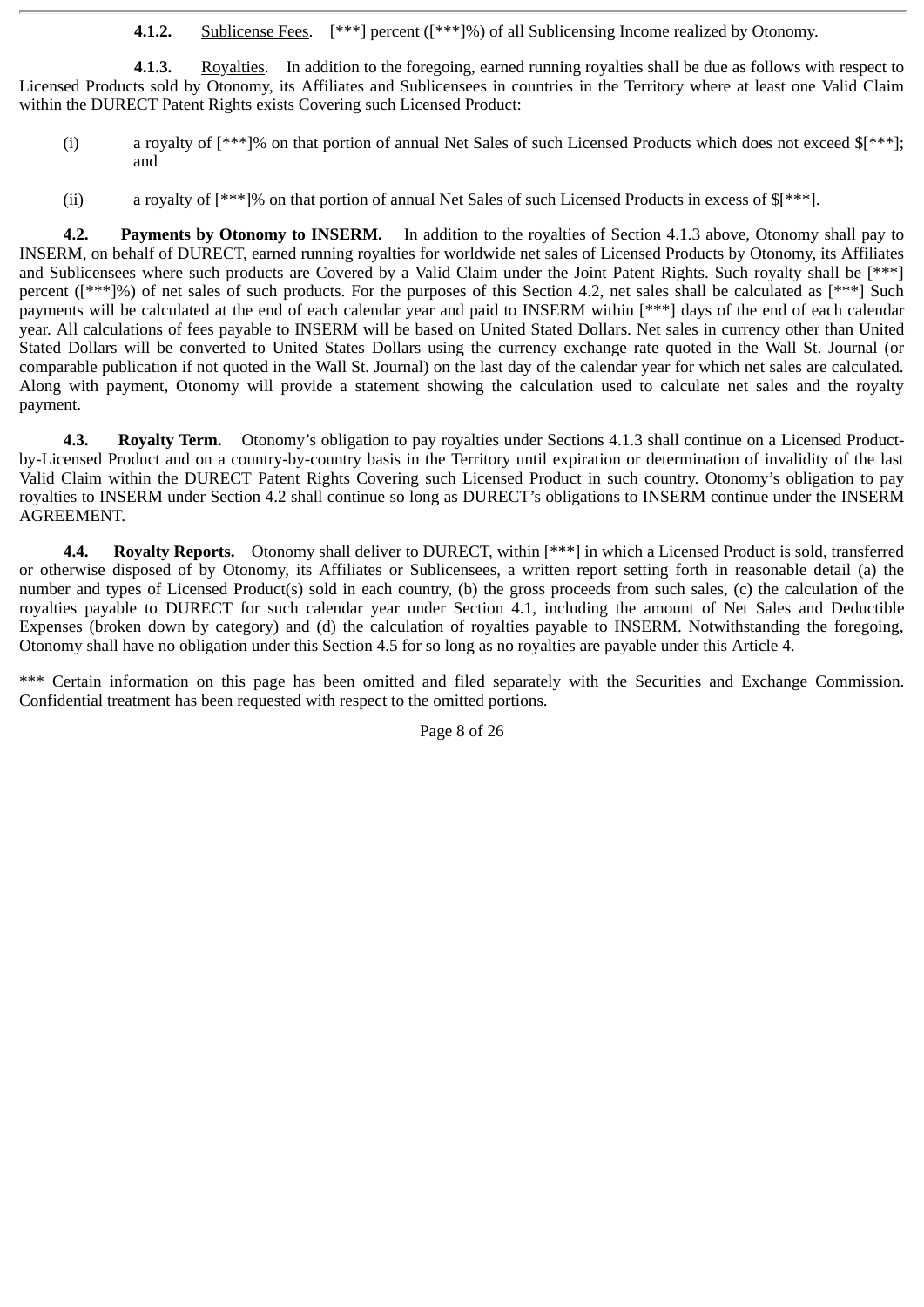#### **4.5. Payment Terms**.

**4.5.1.** Otonomy shall pay all royalties due and payable on Net Sales by it, its Affiliates and Sublicensees pursuant to Sections 4.1.5 on a per [\*\*\*] in which the applicable Licensed Product is sold, transferred or otherwise disposed of by Otonomy, its Affiliates and Sublicensees.

**4.5.2.** Unless expressly stated otherwise, all payments made under this Agreement shall be made in United States Dollars and by wire transfer (net of bank charges which shall be borne by the paying party) to one or more bank accounts to be designated in writing by each Party or by INSERM as the case may be. In the event that a Licensed Product is sold by Otonomy, its Affiliates or Sublicensees in currencies other than United States Dollars, Net Sales shall be calculated by conversion of foreign currency to U.S. Dollars at the conversion rate equal to the average of the conversion rates existing in the United States (referencing the "U.S. dollar noon buying rates", or its equivalent, published in the Wall Street Journal) on the last working day of each month of the period during which royalties are being calculated.

**4.5.3.** No multiple royalties shall be due or payable for any Licensed Product notwithstanding that the manufacture, use, offer for sale, sale or import of any Licensed Product by or for Otonomy, its Affiliates or Sublicensees is or shall be covered by more than one Valid Claim within DURECT Patent Rights. For the avoidance of doubt, royalties due under Sections 4.2 shall not be deemed multiple royalties.

**4.6. Taxes.** Each Party shall be responsible for and pay all taxes, duties and levies directly imposed by all foreign, federal, state, local or other taxing authorities (including, without limitation, export, sales, use, excise, and value-added taxes) based on such Party's transactions or payments under this Agreement, other than taxes imposed or based on net income. If withholding under the applicable laws of any country is required with respect to any payment to be made by either Party under this Agreement, the paying Party shall withhold the required amount and pay such amount to the appropriate governmental authority and all amounts due hereunder shall be reduced by the amount required to be withheld. In such a case, the withholding Party shall, upon the other Party's request, promptly provide the other Party with original receipts or other evidence sufficient to allow the other Party to obtain the benefits of any such tax withholding. The Parties shall use reasonable efforts, if applicable and appropriate, to cooperate in reducing any tax withholding on payments made hereunder.

**4.7. Inspection of Books and Records.** Otonomy shall maintain, and require its Affiliates and Sublicensees to maintain in accordance with GAAP, complete and accurate books and records which enable the calculation of royalties and other payments payable hereunder to be verified. Otonomy, its Affiliates and its Sublicensees shall retain such books and records for each annual period for three (3) years after the submission of the corresponding report under Section 4.4. Upon two (2) weeks prior written notice to Otonomy, independent accountants reasonably acceptable to Otonomy may have access to such books and records to conduct a review or audit for the sole purpose of verifying the accuracy of the royalty reports and payments due under this

\*\*\* Certain information on this page has been omitted and filed separately with the Securities and Exchange Commission. Confidential treatment has been requested with respect to the omitted portions.

Page 9 of 26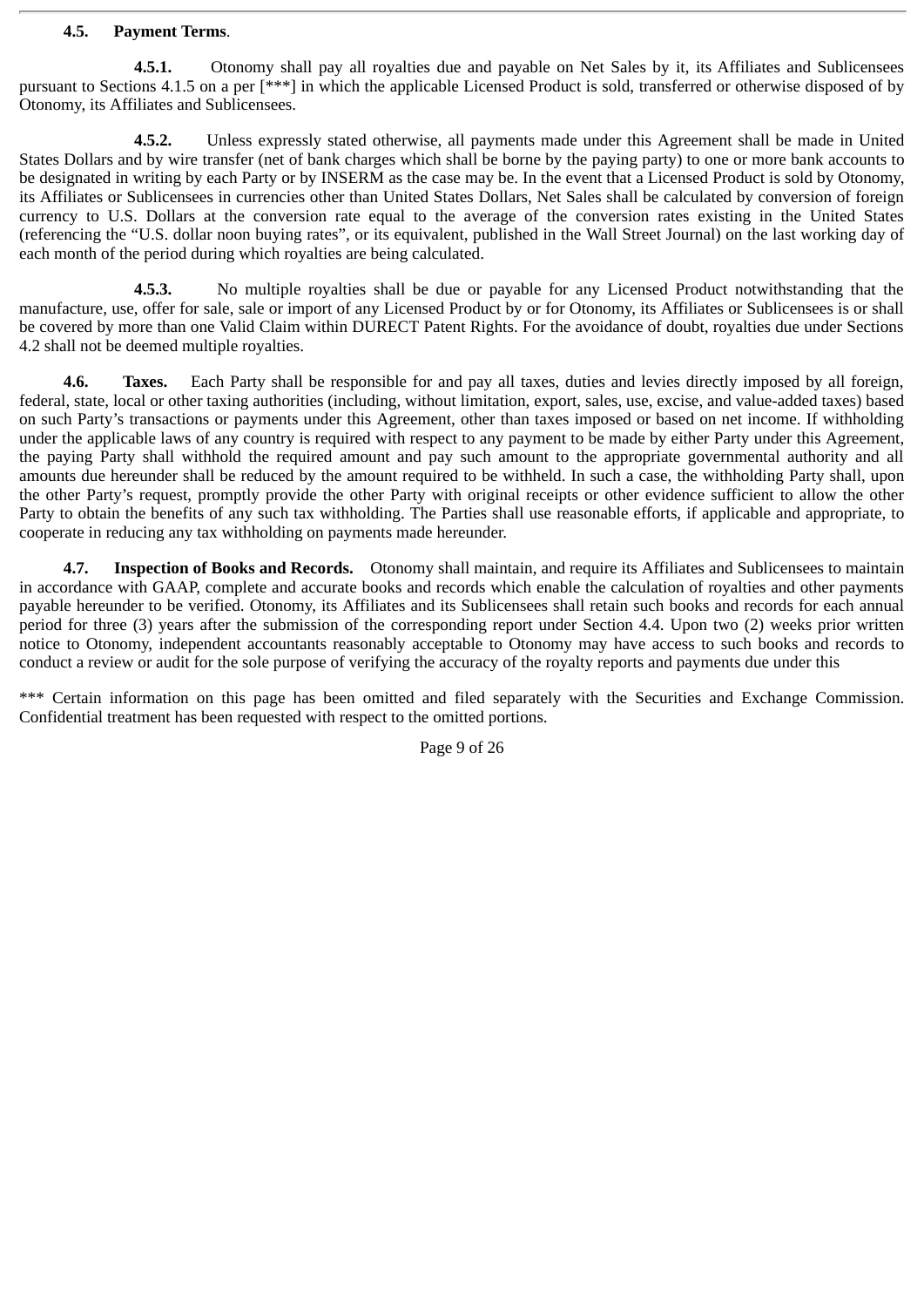Agreement for any annul period ending not more than three (3) years prior to the date of such request, provided that DURECT may conduct no more than one such audit in any twelve (12) month period and shall not audit any given annual period more than once. Such access shall be permitted during Otonomy's normal business hours during the term of this Agreement and for two (2) years after the expiration or termination of this Agreement. The independent accountant shall execute and deliver to Otonomy a standard confidentiality agreement (i.e., consistent with industry norms). In the event of any underpayment, Otonomy shall promptly pay to DURECT the difference between the amount actually paid by Otonomy and the amount determined to be owed under this Section 4.7. Any amounts determined to have been overpaid shall be credited against future payments owed to DURECT. Any such inspection or audit shall be at DURECT's expense, unless the inspection or audit results in a determination that DURECT has been underpaid by Otonomy in any annual period by more than  $[***]$  percent ( $[***]$ %) of the amount actually owed by Otonomy for such annual period, in which case Otonomy shall pay all reasonable costs and expenses incurred by DURECT in the course of making such determination, including the reasonable fees and expenses of such accountant.

# **4.8. Royalty Anti-stacking.** [\*\*\*]

# **5. [THIS SECTION INTENTIONALLY LEFT BLANK]**

# **6. DEVELOPMENT, REGISTRATION, COMMERCIALIZATION AND ADVERSE EVENTS**

**6.1. Annual Development Reports**. During the period beginning on the Signature Date and continuing until the commercial launch of the first Licensed Product, Otonomy shall provide annual written reports to DURECT summarizing material development and regulatory activities undertaken by Otonomy with respect to the Licensed Products. All such reports shall be provided to DURECT strictly for information purposes only and all information contained therein shall be treated as Otonomy's Confidential Information in accordance with Article 11.

**6.2. Regulatory Reporting.** The Parties understand and agree that Otonomy, itself or through its agents or designees, shall have the sole right to correspond with appropriate regulatory agencies and submit INDs and Marketing Approval Applications for Licensed Products as Otonomy deems useful or necessary to fulfill its obligations hereunder. Accordingly, except as otherwise

\*\*\* Certain information on this page has been omitted and filed separately with the Securities and Exchange Commission. Confidential treatment has been requested with respect to the omitted portions.

Page 10 of 26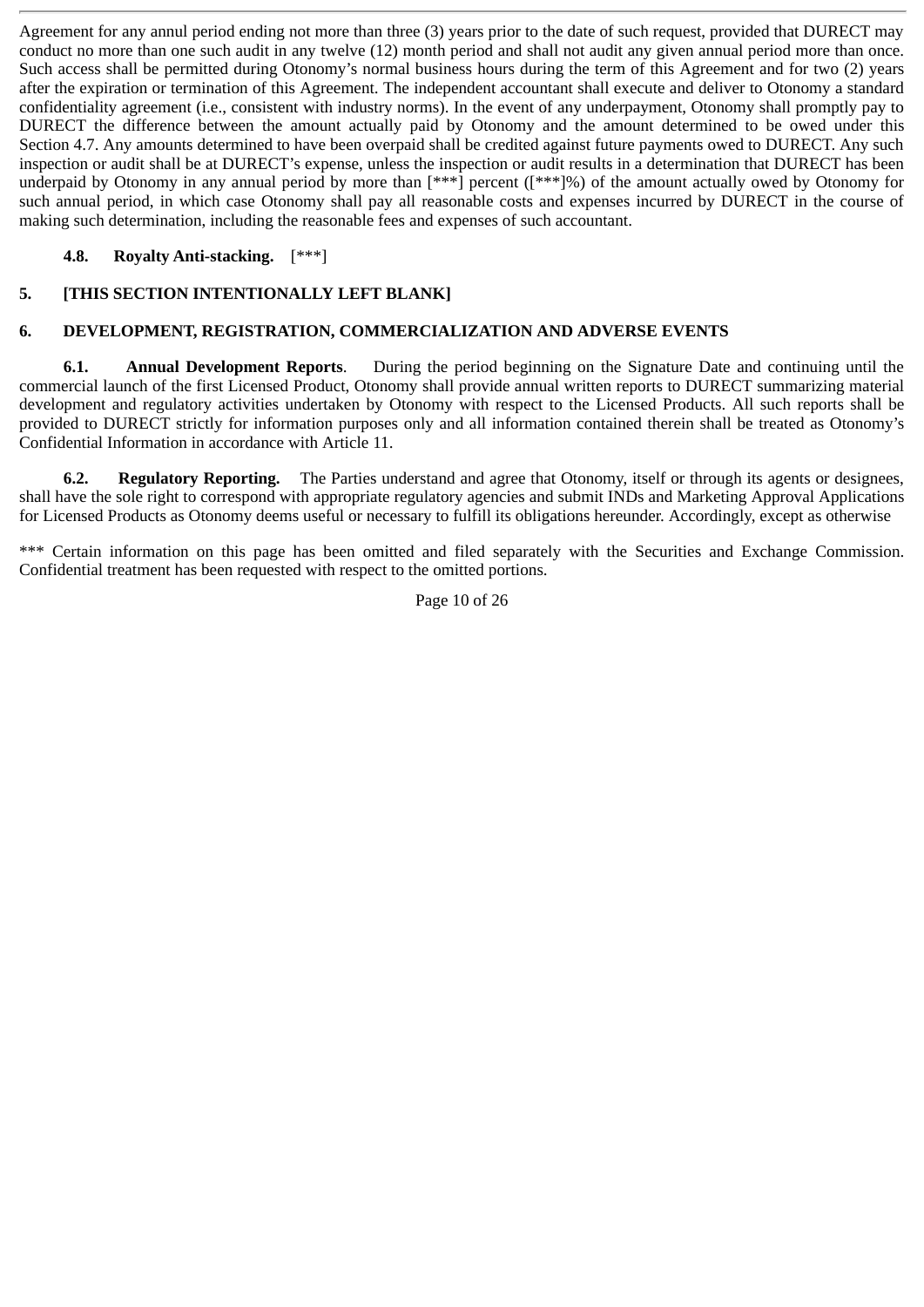required by law, DURECT shall not correspond directly with the FDA or any other regulatory authority relating to the process of obtaining Approvals for Licensed Products, without Otonomy's prior permission. Notwithstanding the foregoing, DURECT agrees to provide such reasonable assistance, as requested by Otonomy and at Otonomy's expense, in preparing, submitting and maintaining such INDs and Marketing Approval Applications.

**6.3. Development and Commercialization Responsibilities**. Otonomy (itself or through its Affiliates or designees) shall pay for all costs related to and shall bear all responsibility for the development, manufacturing, registration and sale of the Licensed Product(s). Otonomy (itself or through its Affiliates or designees) shall pay for all costs related to and shall bear all responsibility for all marketing and promotional activities related to Licensed Product(s) in the Territory and shall decide on the strategy regarding such activities. Otonomy shall use Commercially Reasonable Efforts to develop, obtain Approvals for, promote and sell Licensed Product(s) being granted Approval in the Territory, it being understood that the efforts of Otonomy's Affiliates and Sublicensees shall count towards Otonomy's own Commercially Reasonable Efforts.

# **7. PATENT MAINTENANCE AND ENFORCEMENT**

**7.1. Prosecution of DURECT Patent Rights.** DURECT hereby appoints Otonomy as its agent to, at its expense, file, prosecute and maintain the patent applications or patents within the DURECT Patent Rights. Otonomy shall provide DURECT and INSERM reasonable opportunity to review and comment on such activities, including providing DURECT and INSERM promptly and in a timely fashion with copies of all relevant communications to or from any patent authority in the Territory regarding the DURECT Patent Rights and providing drafts of any material filings or responses to be made to such patent authorities reasonably in advance of the submission of such filings or responses. Otonomy shall consider in good faith any reasonable comments provided by DURECT or INSERM in connection with the prosecution of such DURECT Patent Rights in the Territory, provided that it is understood that Otonomy shall retain final decision-making authority with respect thereto. If Otonomy elects not to prepare, file, prosecute or maintain any patent applications or patents within the DURECT Patent Rights in any given country(ies), Otonomy shall give DURECT written notice thereof within a reasonable period, not less than thirty (30) calendar days, prior to allowing such patent applications or patents to lapse or become abandoned or unenforceable, and DURECT shall thereafter have the right, at DURECT's sole expense and discretion, to prepare, file, prosecute and maintain such patent applications or patents in such countries.

**7.2. Patent Enforcement.** If either Party becomes aware that any patents within the DURECT Patent Rights are being or have been infringed by any Third Party, such Party shall promptly notify the other Party in writing describing the facts relating thereto in reasonable detail. Otonomy shall have the initial right, but not the obligation, to institute, prosecute and control any action, suit or proceeding (an "**Action**") with respect to such infringement including any declaratory judgment action, at its expense, using counsel of its choice. DURECT shall cooperate reasonably with Otonomy, including being named in such Action if necessary, at Otonomy's written request and expense, in connection with any such Action. Any amounts recovered in such Action shall be used first to reimburse costs and expenses incurred by Otonomy and then DURECT, to the extent such

Page 11 of 26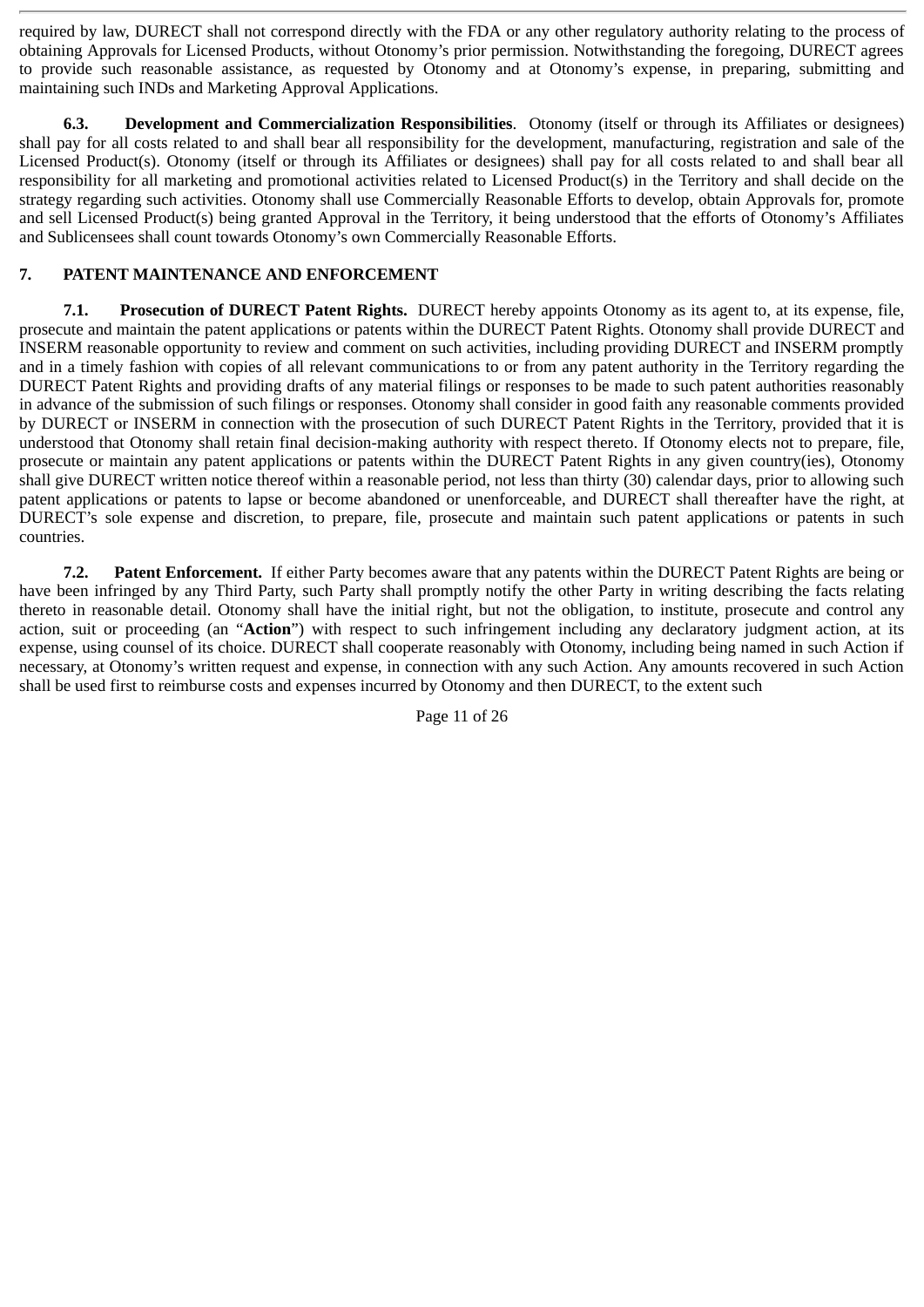costs and expenses have been reasonably incurred in connection with such Action (including attorneys and expert fees) and any remainder attributable to compensatory damages shall be retained by Otonomy and shall be treated as Net Sales hereunder except to the extent that DURECT has already received royalty payments pursuant to Section 4.1.3 for such amounts; provided, however, that any remainder that is attributable to an increase by the court pursuant to 35 USC Section 284 or equivalent foreign law provision shall be retained by Otonomy. For the avoidance of doubt, in the event that the court awards increased damages pursuant to 35 USC Section 284 or equivalent foreign law provision, the reimbursement of costs and expenses shall be subtracted first from such increased damages.

**7.3. Step-In Enforcement.** In the event Otonomy fails to take action to abate any commercially significant infringement of the DURECT Patent Rights (i.e., by initiating an Action or by entering into negotiations with the alleged infringer regarding the terms under which Otonomy would grant a sublicense to the infringer) within two (2) months of receiving notice thereof (or a shorter period of time if DURECT's rights in the DURECT Patent Rights are reasonably likely to be prejudiced by such a delay), DURECT shall have the right, but not the obligation, to initiate and/or maintain such Action in its own name and at its own expense, and Otonomy shall cooperate reasonably with DURECT, at DURECT's written request and expense, in connection with any such Action. Any amounts recovered in such Action shall be used first to reimburse costs and expenses incurred by DURECT and then Otonomy, to the extent such costs and expenses have been reasonably incurred in connection with such Action (including attorneys and expert fees) and any remainder attributable to compensatory damages shall be retained by Otonomy and shall be treated as Net Sales hereunder except to the extent that DURECT has already received royalty payments pursuant to Section 4.1.3 for such amounts; provided, however, that any remainder that is attributable to an increase by the court pursuant to 35 USC Section 284 or equivalent foreign law provision shall be retained by DURECT. For the avoidance of doubt, in the event that the court awards increased damages pursuant to 35 USC Section 284 or equivalent foreign law provision, the reimbursement of costs and expenses shall be subtracted first from such increased damages.

**7.4. Cooperation.** In any Action, the parties shall provide each other with reasonable cooperation and assistance, including agreeing to be named as a party to such Action, causing other necessary parties and parties with an interest to join and be named as necessary, and, upon the written request and at the expense of the Party bringing such Action, the other Party shall make available, at reasonable times and under appropriate conditions, all relevant personnel, records, papers, information, samples, specimens, and the like in its possession. Notwithstanding any other provision of this Article 7, neither Party shall make any settlements of any suit, proceeding or action relating to an infringement of any DURECT Patent Rights that would materially and adversely affect the other Party or the rights and licenses granted hereunder (which in the case of any suit, proceeding or action being brought by DURECT, would include any settlement that would not terminate all further use by the alleged infringer of such DURECT Patent Rights) without first obtaining such other Party's prior written consent, such consent not to be unreasonably withheld or delayed or conditioned upon receipt of consideration.

Page 12 of 26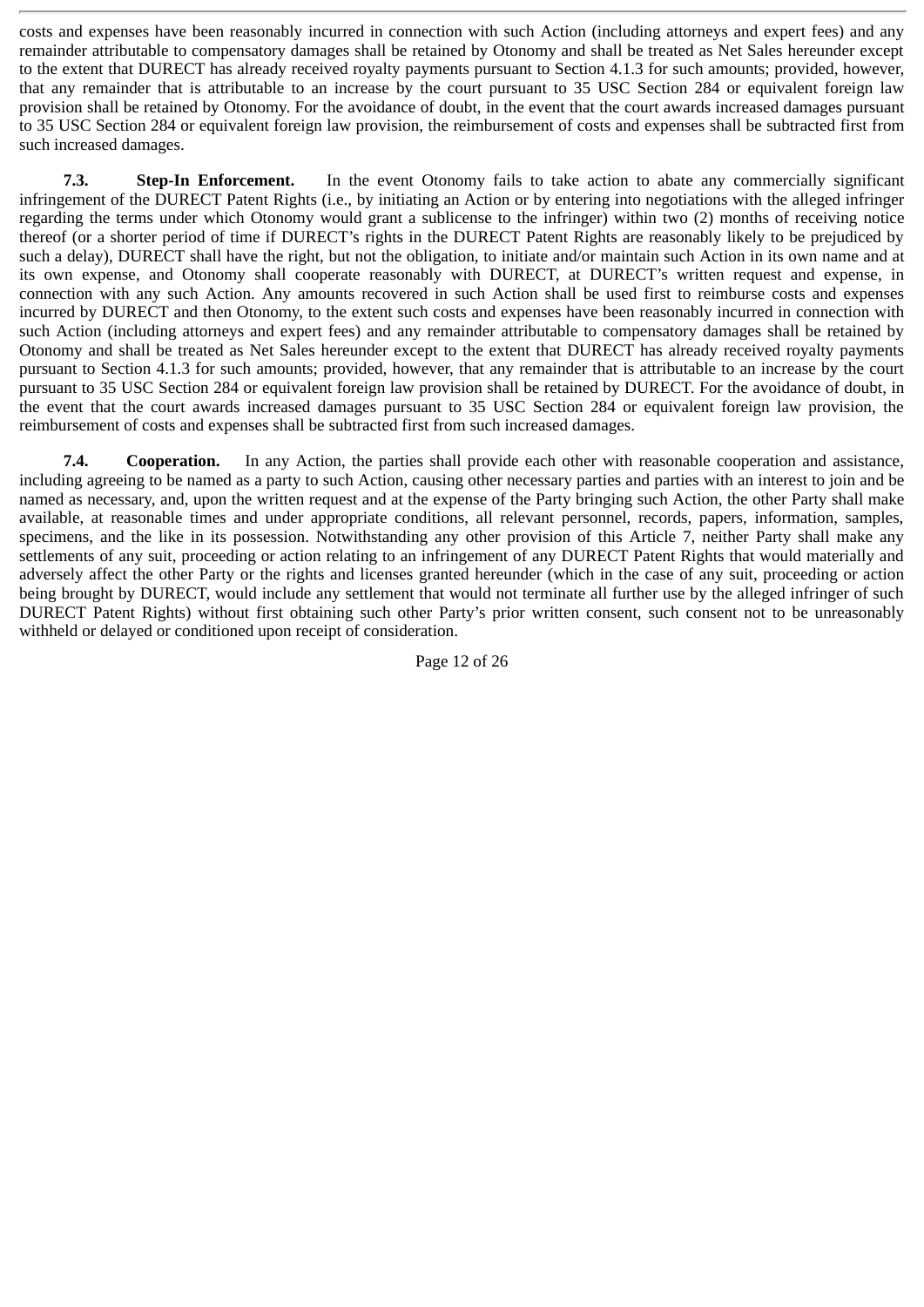#### **8. REPRESENTATIONS, WARRANTIES AND COVENANTS**

**8.1. Representations, Warranties and Covenants of Otonomy**. Otonomy represents and warrants that, as of the Signature Date:

**8.1.1.** Otonomy is a corporation, duly organized, validly existing and in good standing under the laws of Delaware.

**8.1.2.** The execution, delivery and performance of this Agreement has been duly authorized by all necessary corporate action on the part of Otonomy.

**8.1.3.** There is no pending, or to its knowledge, threatened Third Party lawsuit, claim, action or demand against Otonomy.

**8.1.4.** The execution, delivery and performance of this Agreement will not conflict with any agreement to which Otonomy is a party or by which it is bound.

**8.2. Representations, Warranties and Covenants of DURECT.** DURECT represents, warrants and covenants that, as of the Signature Date:

**8.2.1.** DURECT is a corporation, duly organized validly existing and in good standing under the laws of Delaware;

**8.2.2.** The execution, delivery and performance of this Agreement has been duly authorized by all necessary corporate action on the part of DURECT;

**8.2.3.** DURECT has the right and authority to grant the rights and licenses granted to Otonomy under this Agreement;

**8.2.4.** DURECT has not granted any right, license or interest in, to or under the DURECT Patent Rights or DURECT Know-How inconsistent with the rights, license and interests granted to Otonomy in this Agreement, and DURECT shall not grant during the term of this Agreement any right, license or interest in, **to** or under the DURECT Intellectual Property that is inconsistent with the rights, licenses and interests granted to Otonomy hereunder;

**8.2.5.** DURECT has provided to Otonomy a true copy (including any amendments thereto) of each agreement with a Third Party referring or relating substantially to the manufacture, use or sale of any Active Agent. Exhibit A contains a complete list of all such Third Party agreements.

**8.2.6.** There is no pending or, to DURECT's knowledge, threatened Third Party lawsuit, claim, action or demand against DURECT which relates to the use of any Active Agent or the DURECT Intellectual Property.

**8.2.7.** Other than the patents and patent applications listed on Exhibit B, DURECT represents and warrants that it is not the assignee, co-assignee, or licensee, of any patents, or patent

Page 13 of 26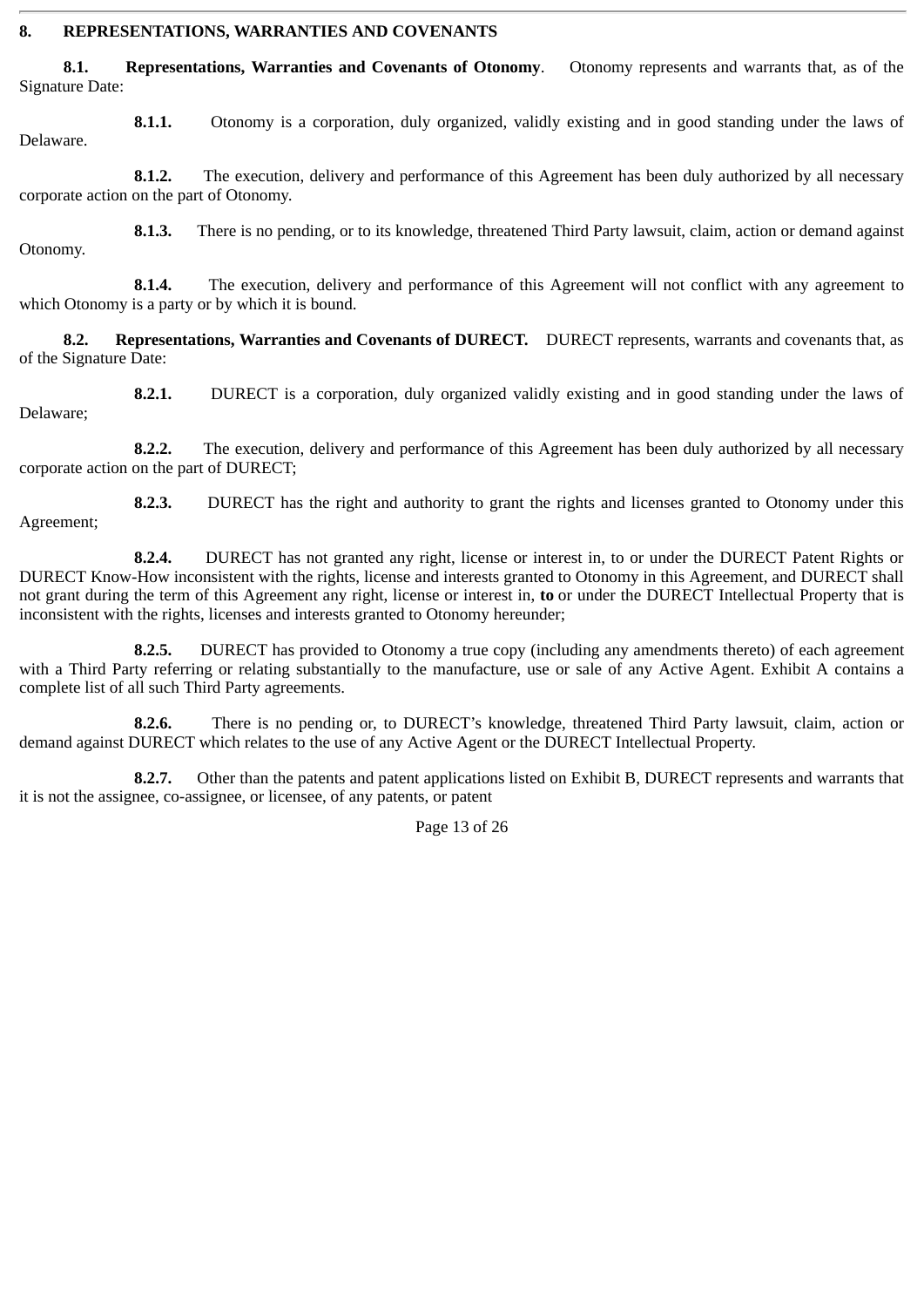applications, that would (i) Cover the Active Agents or (ii) preclude Otonomy from exercising any of the rights granted hereunder.

**8.2.8.** To its knowledge, DURECT does not own or control any investigational new drug application, drug master file or comparable regulatory filing for any Active Agent not included in this Agreement.

**8.3. Disclaimer.** EXCEPT AS EXPRESSLY PROVIDED FOR IN THIS AGREEMENT, NEITHER PARTY MAKES, AND EACH PARTY HEREBY DISCLAIMS, ANY AND ALL REPRESENTATIONS AND WARRANTIES OF ANY KIND, EXPRESS OR IMPLIED, WITH RESPECT TO THE SUBJECT MATTER OF THIS AGREEMENT, INCLUDING WITHOUT LIMITATION, WARRANTIES OF MERCHANTABILITY, FITNESS FOR A PARTICULAR PURPOSE AND NON-INFRINGEMENT AND ANY WARRANTY ARISING OUT OF PRIOR COURSE OF DEALING AND USAGE OF TRADE.

## **9. INDEMNIFICATION AND INSURANCE**

**9.1. Indemnification by Otonomy.** Otonomy shall indemnify and hold harmless DURECT, its Affiliates and their respective officers, directors, employees and agents (each a "**DURECT Indemnitee**") from and against claims, demands, liabilities, damages, losses and expenses, including reasonable attorney's fees and costs, actually incurred by the indemnified party arising out of or in connection with any lawsuit, claim, action or demand ("**Claims**") brought by a third party based upon (i) the negligence or intentional misconduct of Otonomy or its Affiliates; (ii) breach by Otonomy or its Affiliates of the representations and warranties made by it in this Agreement; (iii) use by or on behalf of Otonomy of any Active Agents or Licensed Products for clinical trials, and (iv) the use, manufacture, marketing, promotion, sale, advertising, transportation, handling, storage, or distribution of Licensed Products by or on behalf of Otonomy, including any claims with respect to a defect or alleged defect in the labeling of such Licensed Products or any defect or alleged defect in the design or formulation of such Licensed Products; except in each case for (x) Claims arising due to the negligence, intentional misconduct, or breach of this Agreement by DURECT or its Affiliates, and (y) Claims for which DURECT is obligated to indemnify Otonomy Indemnitees pursuant to Section 9.2.

**9.2. Indemnification by DURECT.** DURECT shall indemnify and hold harmless Otonomy, its Affiliates and their respective officers, directors, employees and agents (each a "**Otonomy Indemnitee**") from and against claims, demands, liabilities, damages, losses and expenses, including reasonable attorney's fees and costs, actually incurred by the indemnified party arising out of or in connection with any Claims brought by a third party based upon (i) the negligence or intentional misconduct of DURECT or its Affiliates; and (ii) breach by DURECT or its Affiliates of the representations and warranties made by it in this Agreement; except in each case for (x) Claims arising due to the negligence, intentional misconduct omissions of, or breach of this Agreement by Otonomy or its Affiliates and (y) Claims for which Otonomy is obligated to indemnify DURECT Indemnitees pursuant to Section 9.1.

Page 14 of 26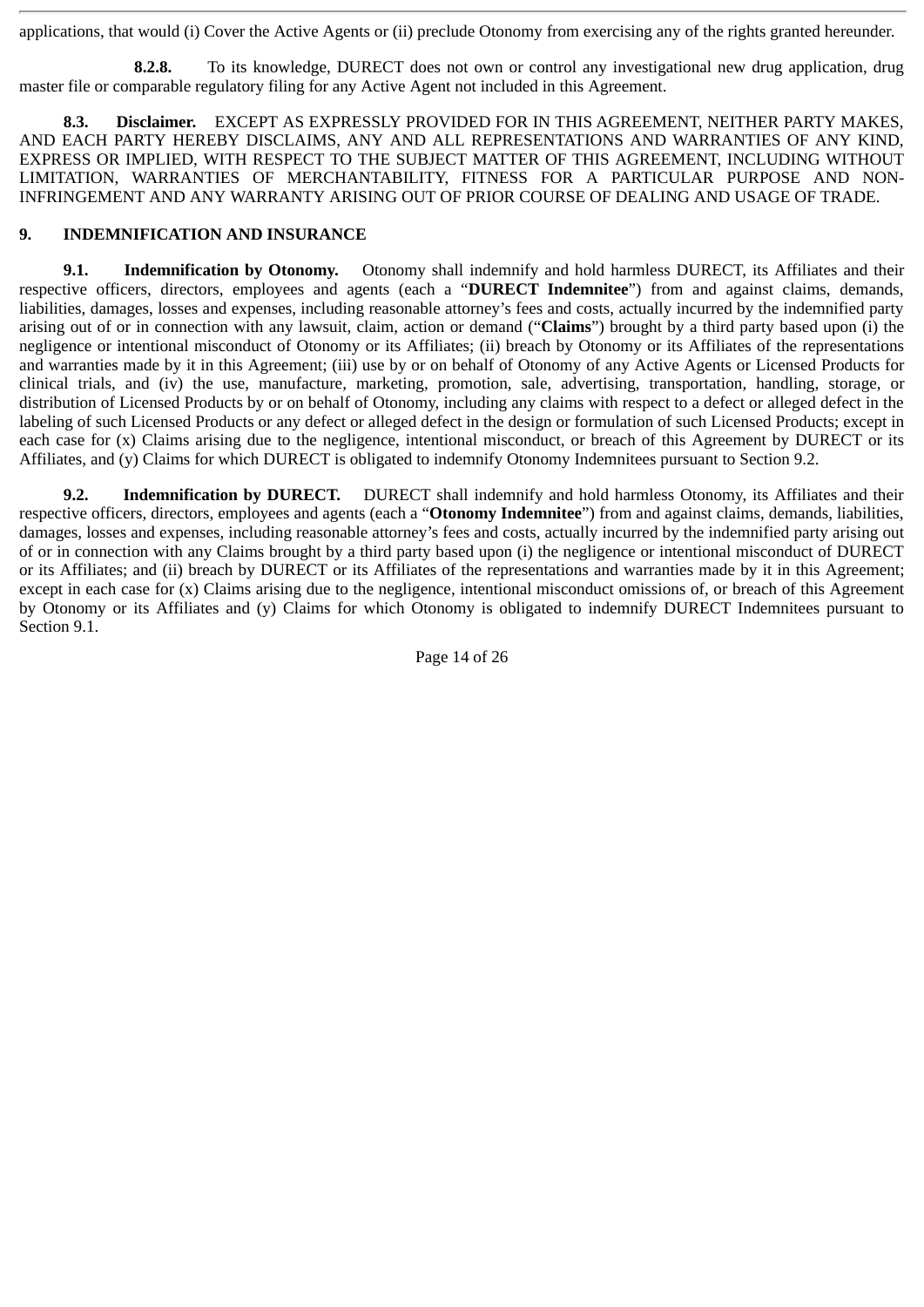**9.3. Procedure.** The foregoing indemnifications are subject to the following procedural requirements: the Otonomy Indemnitee or DURECT Indemnitee shall give prompt written notice to the indemnifying party of any claims, suits or proceedings by Third Parties which may give rise to any claim for which indemnification may be required under this Article 9, and the Otonomy Indemnitee or DURECT Indemnitee shall reasonably cooperate with the indemnifying party and its counsel in the course of the defense of any such suit, claim or demand, such cooperation to include without limitation using reasonable efforts to provide or make available documents, information and witnesses at the expense of the indemnifying party. The indemnifying party shall be entitled to assume the defense and control of any such claim at its own cost and expense; provided, however, that the Otonomy Indemnitee or DURECT Indemnitee shall have the right to be represented by its own counsel at its own cost in such matters. Neither the indemnifying party nor the indemnified party shall settle or dispose of any such matter in any manner which would materially and adversely affect the rights or interests of the other party (including the obligation to indemnify hereunder) without the prior written consent of the other party, which shall not be unreasonably withheld or delayed or conditioned on further consideration.

**9.4. Otonomy Insurance.** Prior to dosing the first human with the Licensed Product in the first clinical trial, Otonomy shall, at its sole cost and expense, procure and maintain comprehensive general liability insurance and clinical trial insurance policies from a qualified insurance company which has a superior rating from a recognized rating service, with minimum limits of \$2,000,000 for combined bodily injury and property damage. Additionally, prior to launch of any Licensed Product hereunder, Otonomy shall, at its sole cost and expense, procure and maintain products liability insurance policies from a qualified insurance company which has a superior rating from a recognized rating service, with coverage terms and limits standard and customary for commercialization of products similar to the Licensed Products in the pharmaceutical industry, but no less than \$5,000,000 for combined bodily injury and property damage. All such insurance policies shall include DURECT as an additional named insured.

Otonomy will furnish to DURECT certificates of all such insurance policies:

– at least 30 days prior to the scheduled commencement of a clinical trial for a Licensed Product (and within 30 days of the date of each anniversary of the related insurance certificate date), evidence of coverage in accordance with this Section 9.4; and

– at least 60 days prior to the first commercial sale by Otonomy in the Territory (and within 30 days of the date of each anniversary of the related insurance certificate date), evidence of insurance coverage in accordance with this Section 9.4.

If Otonomy is unable to secure or maintain all such insurance policies and coverage as provided for herein, the parties will negotiate in good faith reasonable accommodations regarding risk exposure of the parties.

#### **10. TERM AND TERMINATION**

**10.1. Term.** This Agreement shall commence on the Effective Date and continue in full force and effect until the expiration of all of Otonomy's royalty payment obligations as specified

Page 15 of 26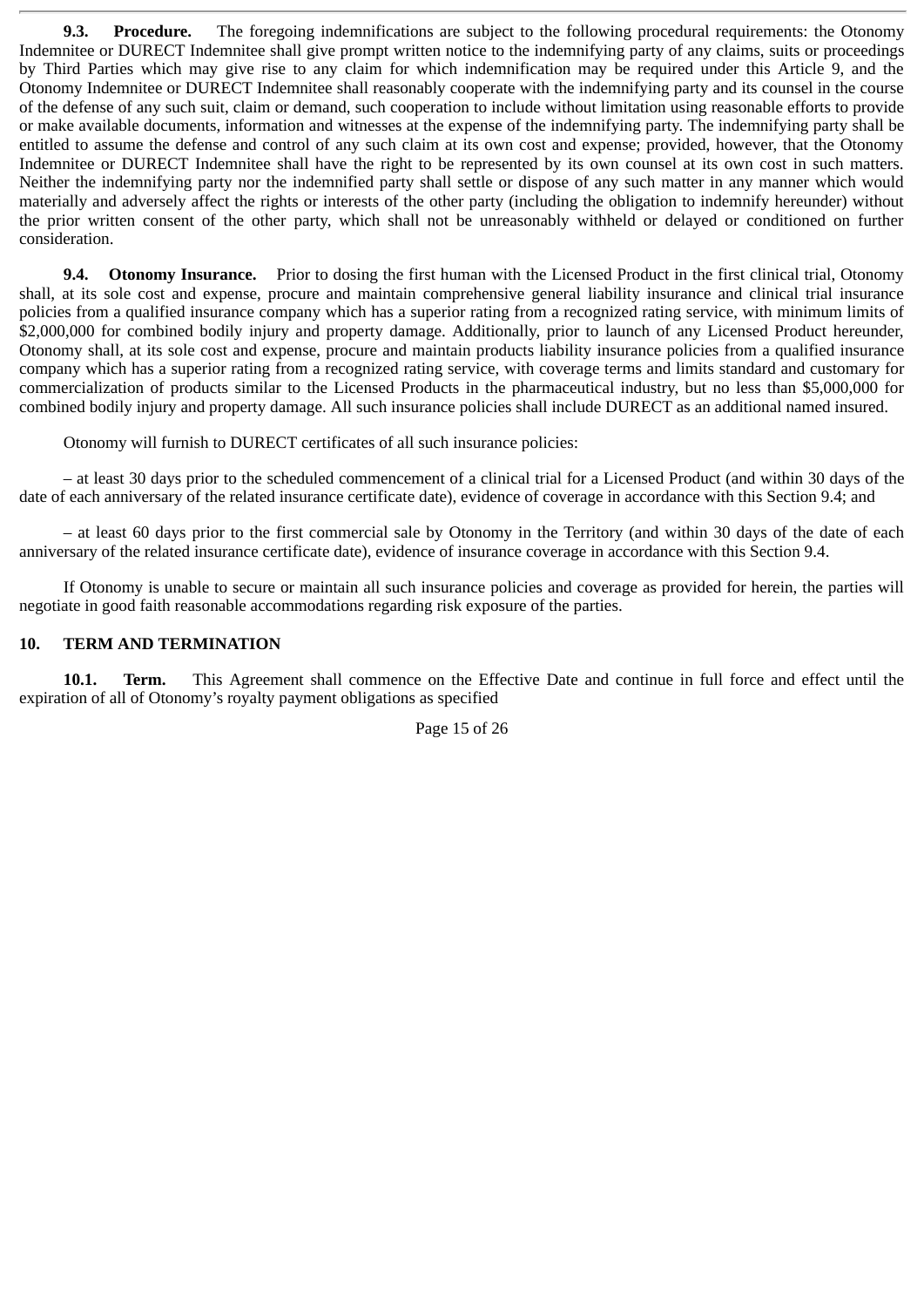under Section 4.4, unless terminated earlier pursuant to Sections 2.4, 10.2, 10.3, 10.4 or 12.6 (the "**Term**")**.** Upon such expiration or termination (excluding termination under Sections 2.4, 10.2, 10.3, 10.4 or 12.6), the license granted under Section 2.1 shall be thereafter paid-up, perpetual and royalty-free.

**10.2. Otonomy Termination.** Otonomy may terminate this Agreement upon sixty (60) days prior written notice for any reason, including if Otonomy decides to halt development of Licensed Products.

**10.3. Termination by Either Party.** Either Party may terminate this Agreement upon written notice to the other Party if the other Party (i) makes a general assignment for the benefit of creditors; (ii) files an insolvency petition in bankruptcy; (iii) petitions for or acquiesces in the appointment of any receiver, trustee or similar officer to liquidate or conserve its business or any substantial part of its assets; (iv) commences under the laws of any jurisdiction any proceeding for relief under the Bankruptcy Code of 1986, as amended ("**Code**") or similar bankruptcy laws in applicable jurisdictions, involving its insolvency, reorganization, adjustment of debt, dissolution, liquidation or any other similar proceeding for the release of financially distressed debtors; or (v) becomes a party to any proceeding or action of the type described above in (iii) or (iv), and such proceeding or action remains undismissed or unstayed for a period of more than sixty (60) days.

**10.4. DURECT Termination.** DURECT may terminate this agreement upon written notice if Otonomy is in material breach of any provision hereunder and has not cured such breach within [\*\*\*] days following the receipt of a first notice which specifies in reasonable detail the nature of the breach sent to it by DURECT; provided, however, that if Otonomy disputes such breach in writing within the Cure Period, [\*\*\*].

**10.5.** Effect of Termination.

**10.5.1.** Upon termination of this Agreement in its entirety pursuant to Section 2.4, 10.2, or 10.4, the licenses granted by DURECT to Otonomy hereunder shall terminate and except as reasonably necessary for surviving rights or obligations under this Section 10.5: (i) Otonomy shall, at DURECT's option, promptly destroy or return to DURECT all copies of Confidential Information of DURECT in Otonomy's or its Affiliates' possession, and (ii) DURECT shall promptly destroy or return all Confidential Information of Otonomy's then in DURECT's possession. Notwithstanding the foregoing, each Party may retain one (1) copy of the Confidential Information of the other Party in its archival files, subject to the non-use and non-disclosure provisions herein, solely for purposes of determining the scope of its rights and obligations hereunder. Termination of this Agreement by any Party shall not require resort to any court or compliance with any other formality and shall not prejudice the right of either party to recover any damages for breach of this Agreement.

\*\*\* Certain information on this page has been omitted and filed separately with the Securities and Exchange Commission. Confidential treatment has been requested with respect to the omitted portions.

Page 16 of 26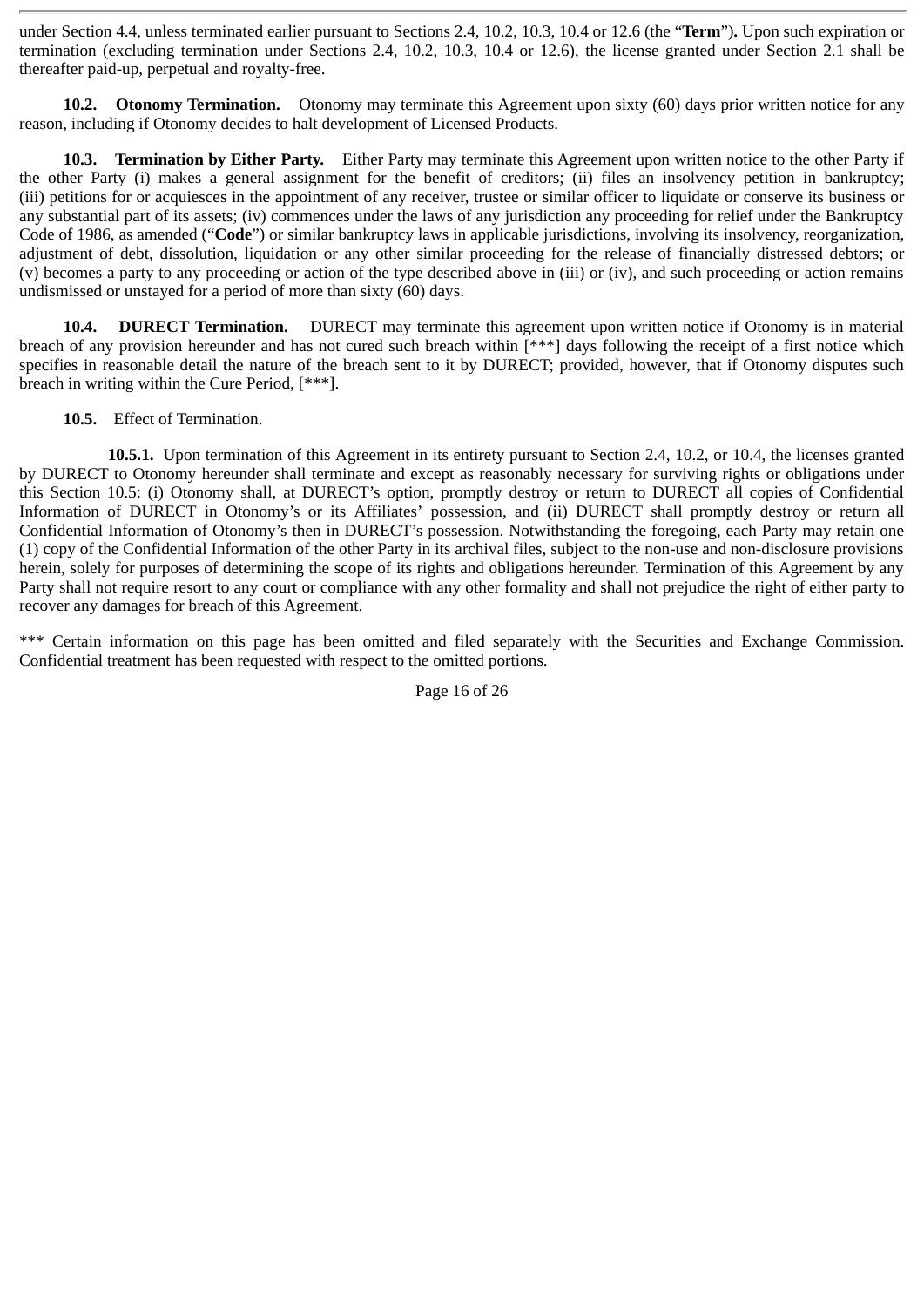**10.5.2.** Upon termination of this Agreement in its entirety pursuant to Sections 10.2-10.4, the licenses granted by DURECT to Otonomy hereunder shall terminate. Notwithstanding the foregoing, any sublicenses granted by Otonomy to a Sublicensee hereunder shall survive, provided that upon request by DURECT, such Sublicensee promptly agrees in writing to be bound by the applicable terms of this Agreement. For purposes of clarity, it is understood and agreed that (i) each Sublicensee shall be responsible for paying to DURECT all royalties and milestones to which DURECT would have been entitled to had this Agreement not been so terminated based on such Sublicensee's development and commercialization of Licensed Products, and (ii) the duties of DURECT under such surviving sublicense will not be greater than the duties of DURECT under this Agreement.

**10.6. Survival.** Articles 4 (solely with respect to amounts owed prior to expiration or termination), 1, 9, 11 and 12 and Sections 7.2, 7.3, and 7.4 (each solely with respect to any Actions on-going at the time of termination), 8.3, 10.5 and 10.6 shall survive expiration or termination of this Agreement.

# **11. CONFIDENTIAL INFORMATION AND PUBLICATION**

**11.1. Confidentiality.** In connection with the Non-Disclosure Agreement, as defined below, and with this Agreement, the parties have disclosed and will disclose or make available to each other information, data and materials of a confidential or proprietary nature ("**Confidential Information**")**,** including but not limited to each Party's proprietary know-how, invention disclosures, materials and/or technologies, economic information, business or research strategies, clinical trial data and information, trade secrets and material embodiments thereof.

**11.2. Confidentiality and Non-Use.** The recipient of a disclosing Party's Confidential Information shall maintain such Confidential Information in confidence, and shall disclose such Confidential Information only to those of its employees, agents, consultants, Sublicensees, attorneys, accountants, advisors, existing and potential investors, and potential development and commercialization partners who have a reasonable need to know such Confidential Information for purposes contemplated by this Agreement and who are bound by obligations of confidentiality and non-use no less restrictive than those set forth herein. The recipient of the disclosing Party's Confidential Information shall use such Confidential Information solely to exercise its rights and perform its obligations under this Agreement (including, without limitation, the right to use and disclose such Confidential Information, to the extent required, in regulatory applications and filings), unless otherwise mutually agreed in writing. The recipient of the disclosing Party's Confidential Information shall take the same degree of care that it uses to protect its own confidential and proprietary information of a similar nature and importance (but in any event no less than reasonable care).

**11.3. Exclusions.** Confidential Information of a disclosing Party shall not include information that: (a) was in the recipient's possession prior to receipt from the disclosing Party as demonstrated by contemporaneous documentation; (b) was or becomes, through no fault of the recipient, publicly known; (c) was furnished to the recipient by a Third Party without breach of a duty or obligation of confidentiality to the disclosing Party; (d) was independently developed by the

Page 17 of 26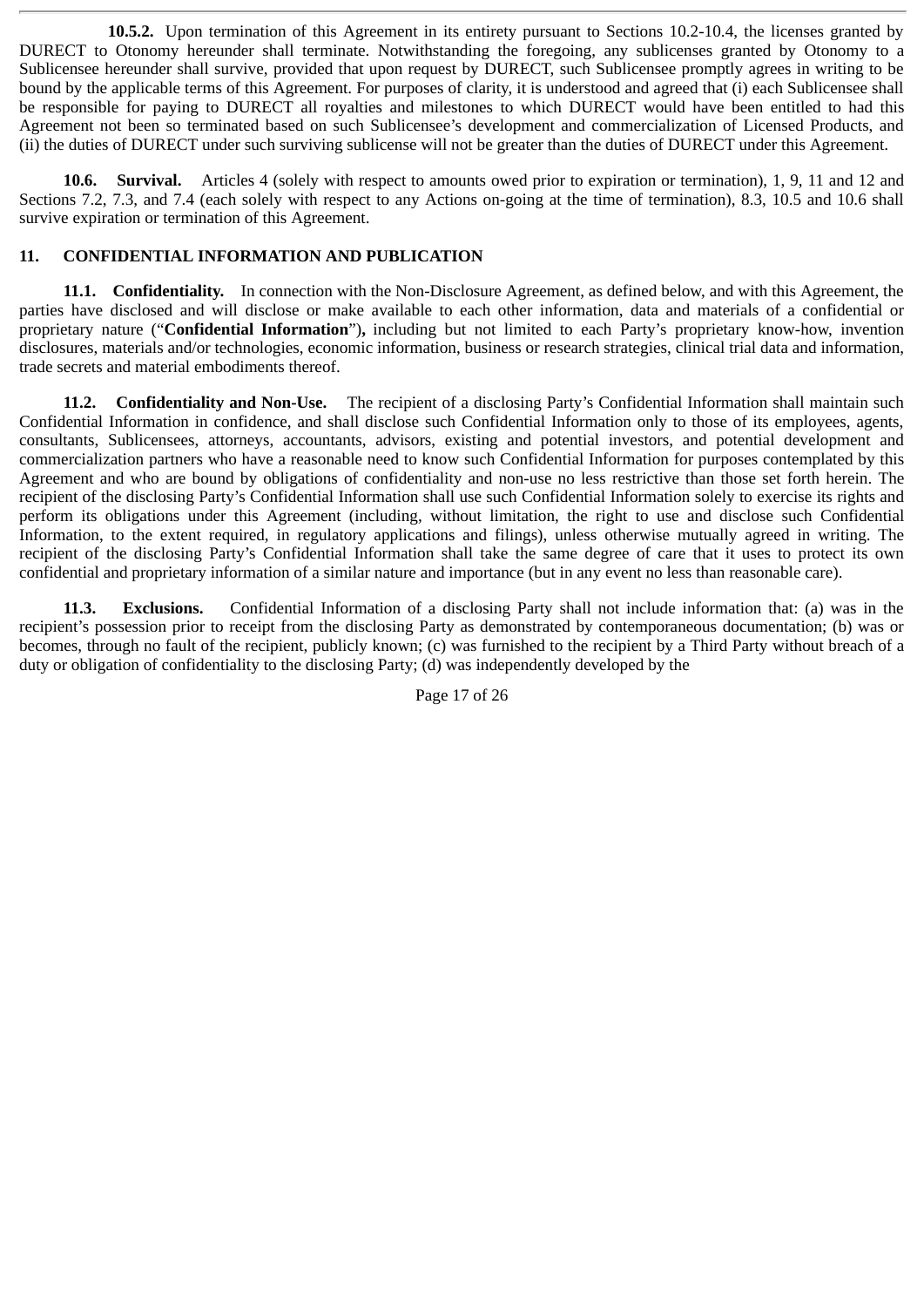recipient without use of, application of or reference to the disclosing Party's Confidential Information as demonstrated by contemporaneous documentation.

**11.4.** Legal Disclosures. It shall not be a violation of this Article 11 for the recipient to disclose the disclosing Party's Confidential Information when such information is required to be disclosed under applicable law, but such disclosure shall be for the sole purpose of and solely to the extent required by such law, and provided that the recipient, to the extent possible, shall give the disclosing Party prior written notice of the proposed disclosure and cooperate fully with the disclosing Party to minimize the scope of any such required disclosure, to the extent possible and in accordance with applicable law and will use all reasonable efforts to secure confidential treatment of such Confidential Information required to be disclosed.

**11.5. Termination.** All obligations of confidentiality and non-use imposed under this Article 11 shall expire [\*\*\*] years after the date of expiration or termination of this Agreement.

**11.6. Publications and Press Releases.** Neither Party shall issue any press release, publication, or any other public announcement relating to this Agreement, without obtaining the other Party's prior written approval, provided, however, that the parties may issue a mutually agreed upon joint press release regarding this Agreement at a time to be mutually agreed upon. Once such press releases or other public announcements have been approved for disclosure by the parties, such approval will not be required again before a Party may subsequently repeat disclosure of information contained therein. Notwithstanding the foregoing, each Party shall have the right to make such disclosures as may be required by applicable laws, including applicable securities laws.

### **12. MISCELLANEOUS**

**12.1. Trademarks.** Otonomy (itself or through its Affiliates or designees) will have sole responsibility for, and ownership of, any and all trademarks for the Licensed Product used in the Territory.

**12.2. Marking Requirement.** Each Party agrees to mark the appropriate patent number or numbers as reasonably requested by the other Party on such Licensed Products made or sold in accordance with all applicable governmental laws, rules and regulations to the extent reasonably possible, and to require its Affiliates and Sublicensees to do the same. Each Party acknowledges and agrees that by agreeing to mark Licensed Products, the other Party is not agreeing or otherwise admitting that any such marked product is covered by the claims of the DURECT Patent Rights or any other patent. All uses of the DURECT name and marks shall be subject to prior review and approval by DURECT, such approval not to be unreasonabley withheld or conditioned on further consideration.

**12.3.** Governing Law; Dispute Resolution.

**12.3.1.** This Agreement shall be governed by, and construed and interpreted, in accordance with the internal laws of the State of California without giving effect to any choice of law rule that would cause the application of the laws of any jurisdiction other than the internal laws of the State of California to the rights and duties of the parties.

\*\*\* Certain information on this page has been omitted and filed separately with the Securities and Exchange Commission. Confidential treatment has been requested with respect to the omitted portions.

Page 18 of 26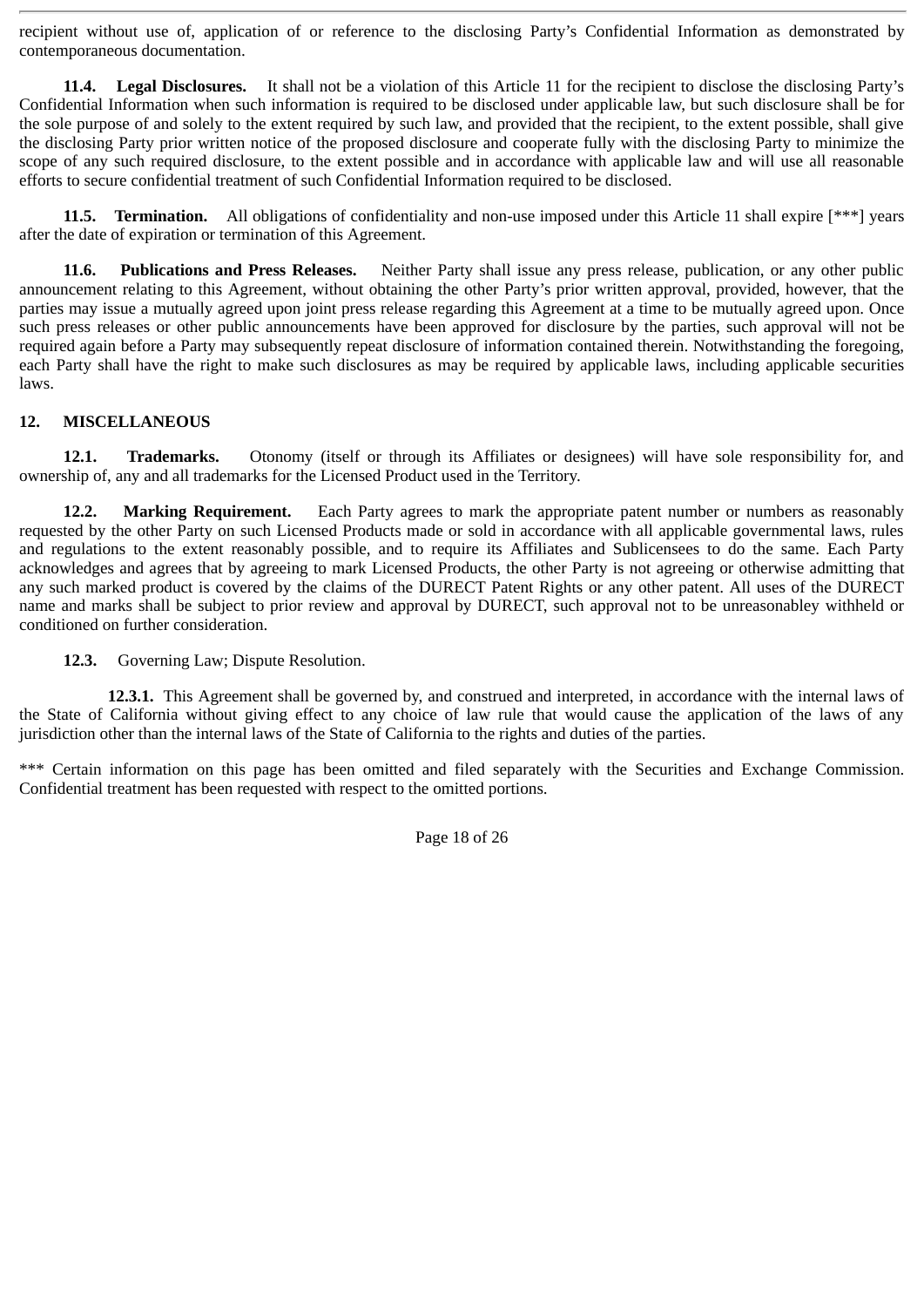**12.3.2.** In the event of any controversy, claim or dispute arising out of or related to this Agreement or to the breach or interpretation thereof (a "**Dispute**"), the parties shall first refer such Dispute to the Chief Executive Officer, or his or her duly appointed representative (each a "**Responsible Executive**") of each Party for attempted resolution by good faith executive negotiations within [\*\*\*] days after such referral is made. In the event such officers are unable to resolve such Dispute within such [\*\*\*] day period, either Party may assert its rights in a manner in accordance with the provisions of Section 12.3.3-12.3.6.

**12.3.3.** Subject to Section 12.3.5, any Dispute that is not resolved under Section 12.3.2 shall be solely and exclusively settled by final and binding arbitration in accordance with the then current commercial arbitration rules of the American Arbitration Association, subject to the terms and conditions of this Section 12.3. Either Party may initiate the arbitration of a Dispute by sending written notice of such election to the other Party clearly marked "Arbitration Demand" (the "**Arbitration Demand**")**.** The Dispute shall be adjudicated by three (3) neutral and impartial arbitrators. Each Party shall nominate one arbitrator within [\*\*\*] days after the other Party's receipt of the Arbitration Demand, and the two arbitrators so named will then jointly appoint the third arbitrator as chairman of the arbitration tribunal. The decision of the arbitration tribunal shall be final and binding upon the parties hereto, and may be entered in any competent court for judicial acceptance of such an award and order of enforcement.

**12.3.4.** All costs of the arbitration shall be shared equally by the parties, and each Party shall be responsible for its own legal and other costs. The arbitrators shall not have the right or authority to award punitive damages to either Party.

**12.3.5.** Notwithstanding anything to the contrary in this Section 12.3, each Party may, and expressly reserves the right to, seek judicial relief from any court of competent jurisdiction in order to obtain an injunction or other equitable relief or to enforce a breach of the confidentiality provisions in Article 11 or to otherwise obtain temporary relief pending the outcome of the arbitration.

**12.3.6.** Arbitration will take place in [\*\*\*]. The proceedings shall be conducted and all documentation shall be presented in English. The parties agree that the arbitration proceedings and its contents shall be kept confidential, except as may otherwise be required by applicable law.

**12.4. Export Regulations.** The parties agree that this Agreement is subject in all respects to the laws and regulations of the United States of America, including the *Export Administration Act of 1979,* as amended, and any regulations thereunder.

**12.5. Limitation of Liability.** IN NO EVENT SHALL EITHER PARTY BE LIABLE FOR INCIDENTAL, CONSEQUENTIAL, INDIRECT, PUNITIVE OR SPECIAL DAMAGES OF THE OTHER PARTY ARISING OUT OF OR RELATED TO THIS AGREEMENT, HOWEVER CAUSED, UNDER ANY THEORY OF LIABILITY, EVEN IF ADVISED OF THE POSSIBILITY OF SUCH DAMAGES.

\*\*\* Certain information on this page has been omitted and filed separately with the Securities and Exchange Commission. Confidential treatment has been requested with respect to the omitted portions.

Page 19 of 26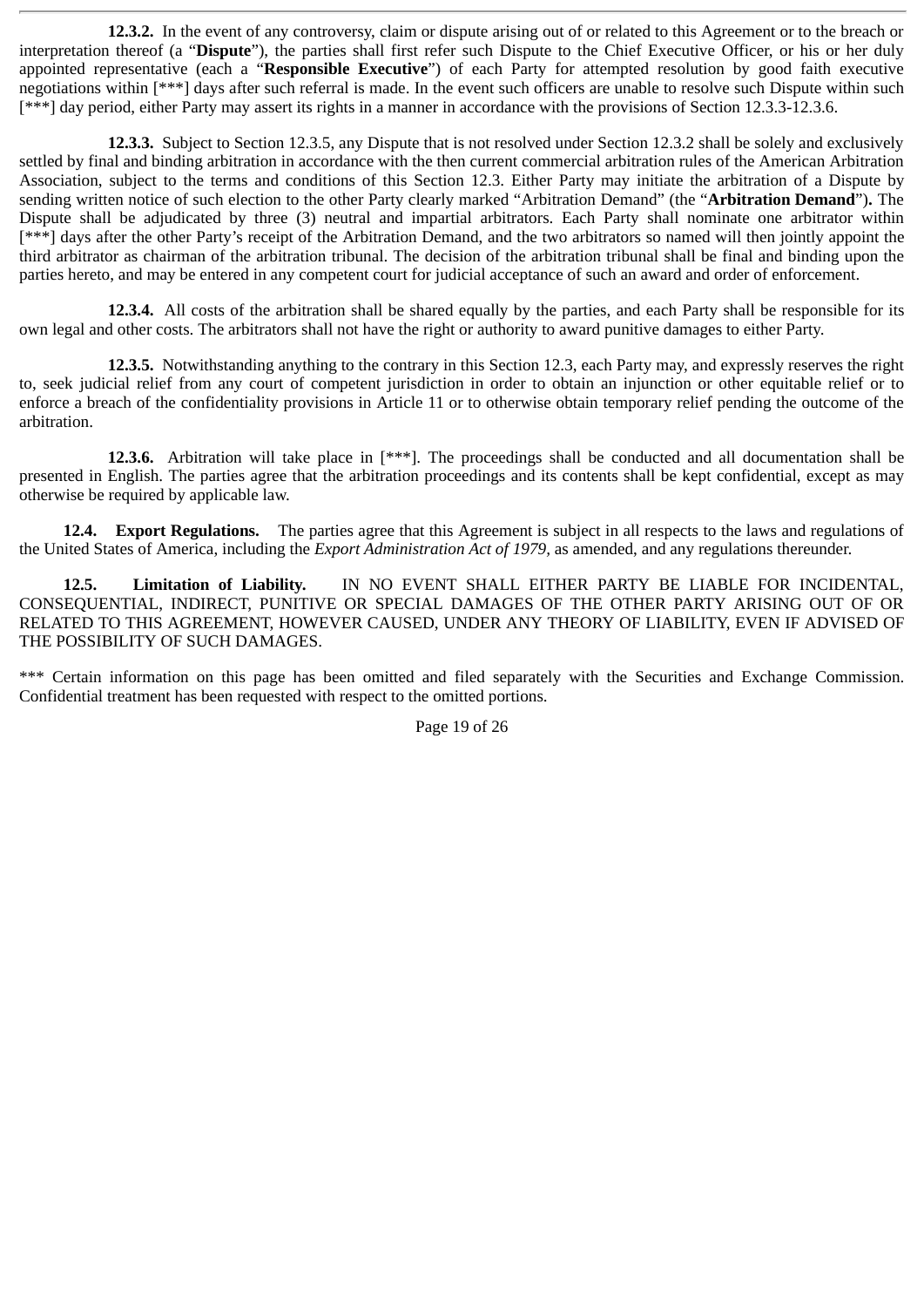**12.6. Force Majeure.** Neither Party shall be held responsible for any delay or failure in performance hereunder to the extent caused by strikes, embargoes, unexpected government requirements, civil or military authorities, acts of God, earthquake, or by war, insurrection, terrorism or other causes beyond such Party's control and without such Party's fault or negligence; provided that the affected Party notifies the unaffected Party as soon as reasonably possible, and resumes performance hereunder as soon as reasonably possible following cessation of such force majeure event. Each Party agrees to give the other Party prompt written notice of the occurrence of any such condition set forth herein, the nature thereof, and the extent to which the affected Party will be unable fully to perform its obligations hereunder. Each Party further agrees to use all reasonable efforts to correct the condition as quickly as possible, and to give the other prompt written notice when it is again fully able to perform such obligations. If, as a result of conditions set forth herein, either Party is unable to substantially perform any of its material obligations hereunder for any consecutive period of three hundred and sixty-five (365) days, the other Party shall have the right to terminate this Agreement upon written notice.

**12.7. Independent Contractors.** The relationship of Otonomy and DURECT established by this Agreement is that of independent contractors. Nothing in this Agreement shall be construed to create any other relationship between Otonomy and DURECT. Neither Party shall have any right, power or authority to bind the other or assume, create or incur any expense, liability or obligation, express or implied, on behalf of the other.

**12.8. Assignment.** Otonomy and DURECT may assign this Agreement to an Affiliate or in connection with the merger, acquisition or sale by Otonomy or DURECT, as the case may be, of all or substantially all of its assets relating to this Agreement upon prior written notice to DURECT or Otonomy, as the case may be, and without the need for DURECT's or Otonomy's consent, as applicable, provided however that (a) any such assignee shall assume all obligations of Otonomy or DURECT, as the case may be, under this Agreement and (b) no assignment shall relieve Otonomy or DURECT of responsibility for the performance of any accrued obligations which Otonomy or DURECT then has hereunder. Aside from the foregoing, no rights or obligations under this Agreement may be transferred or assigned by a Party to a Third Party without the prior written consent of the other Party. Any assignment not in conformance with this Section 12.8 shall be null, void and of no legal effect.

**12.9. Notices**. All notices required or permitted to be given hereunder shall be (a) delivered in person or (b) sent by express courier (via a reliable courier company such as FedEx or DHL), or (c) sent by registered airmail, with postage prepaid, and return receipt requested or (d) sent by facsimile (with a confirmation letter thereof sent by express courier or registered airmail) to the address specified below or to such changed address as may have been previously specified in writing by the addressed Party from time to time during the term of this Agreement. If notice is given in person, by courier or by fax, it shall be effective upon receipt; if notice is given by overnight delivery service, it shall be effective two (2) business days after deposit with the delivery service; and if notice is given by mail, it shall be effective five (5) business days after deposit in the mail. Notices shall be sent as follows:

Page 20 of 26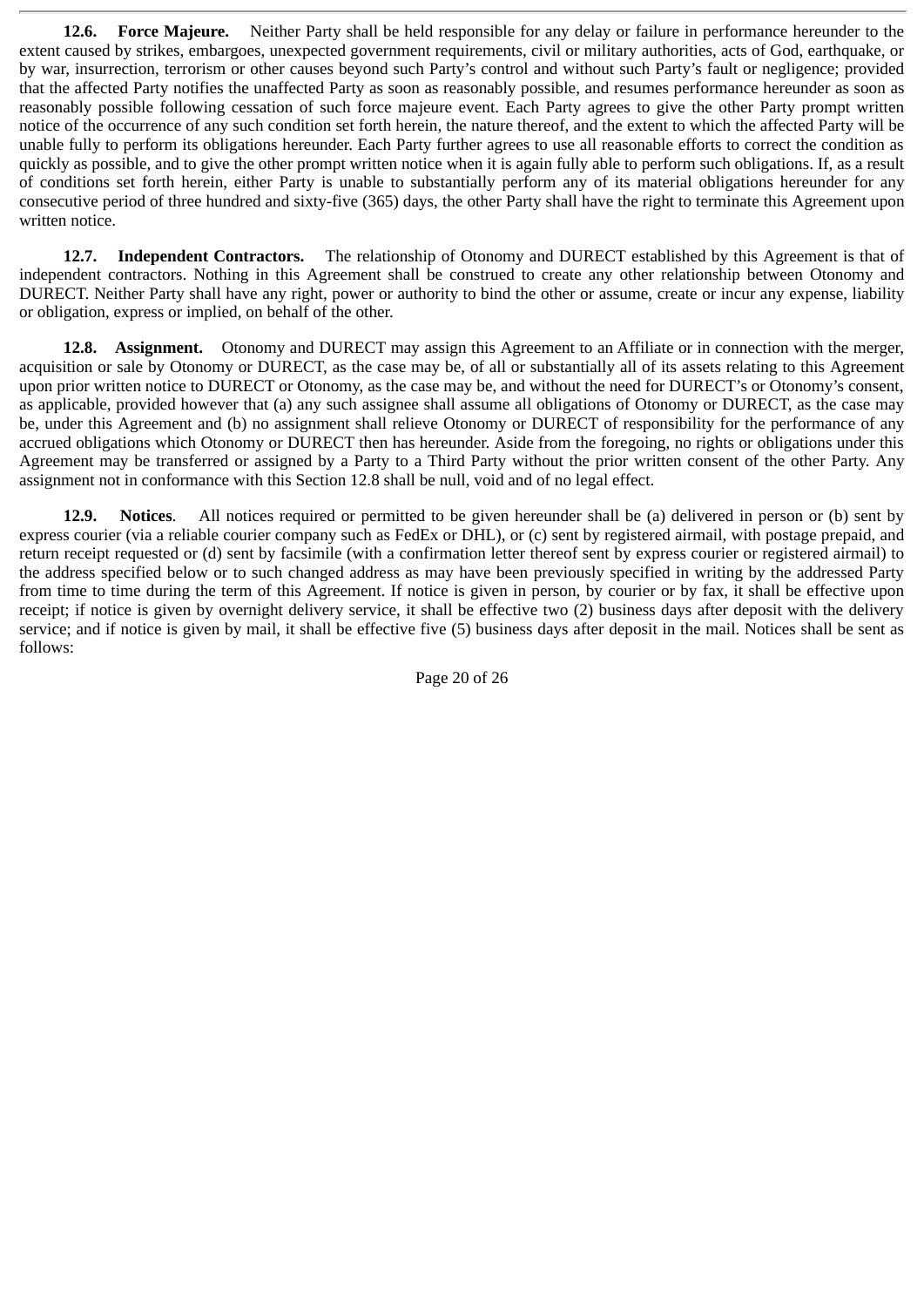If to DURECT:

Attn: General Counsel DURECT Corporation 10260 Bubb Road Cupertino, CA 95014

Main: (408) 777-1827 Facsimile: (408) 777-3577

If to Otonomy:

Otonomy, Inc. Attn: CEO 6275 Nancy Ridge Road, Suite100 San Diego, CA 92121

Main: (858) 242-5200 Facsimile: (858) 200-0933

With copy to:

Wilson Sonsini Goodrich & Rosati Attn: Kenneth A. Clark, Esq. 650 Page Mill Road Palo Alto, California 94304

Facsimile: (650) 493-6811

**12.10. Modification; Waiver.** This Agreement may not be altered, amended or modified in any way except by a writing signed by authorized representatives of both of the parties. The failure of a Party to enforce any rights or provisions of the Agreement shall not be construed to be a waiver of such rights or provisions, or a waiver by such Party to thereafter enforce such rights or provision or any other rights or provisions hereunder. No waiver shall be effective unless made in writing and signed by the waiving Party.

**12.11. Severability.** If any provision of this Agreement shall be found by a court of competent jurisdiction or the arbitration panel described in Section 12.3 to be void, invalid or unenforceable, the same shall be reformed to comply with applicable law or stricken if not so conformable, so as not to affect the validity or enforceability of the remainder of this Agreement. In the event that any provision of this Agreement becomes or is declared by a court of competent jurisdiction or the arbitration panel described in Section 12.3 to be void, invalid or unenforceable, and reformation or striking of such provision materially changes the economic benefit of this Agreement to either Otonomy or DURECT, Otonomy and DURECT shall modify such provision in accordance with this Section 12.13 to obtain a legal, valid and enforceable provision and provide an

Page 21 of 26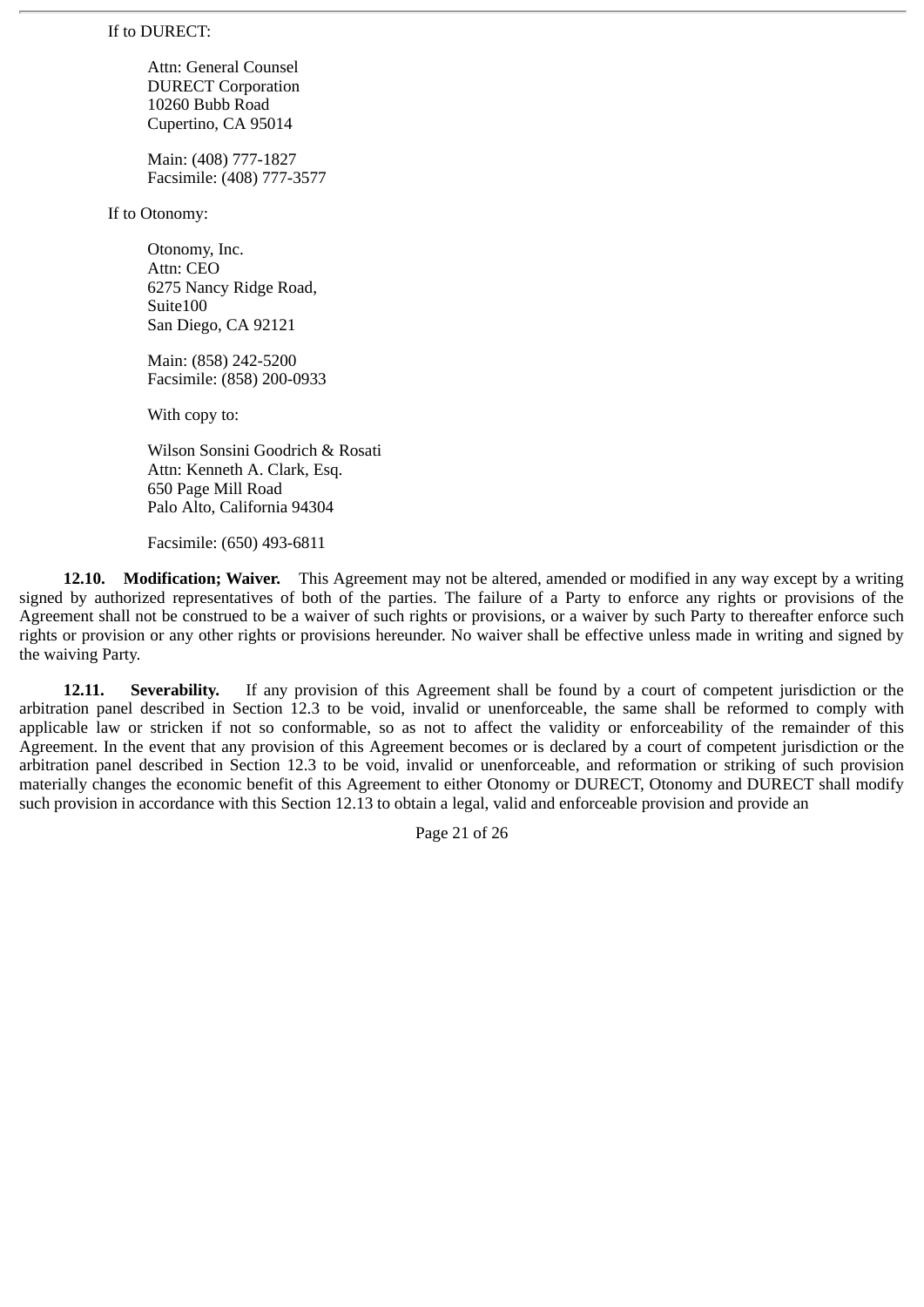economic benefit to Otonomy and DURECT that most nearly effects Otonomy's and DURECT's intent on entering into this Agreement.

**12.12. Bankruptcy Treatment of Licenses.** The parties agree that the rights granted to Otonomy hereunder, including, without limitation, those rights granted in Section 2, are rights in "intellectual property" within the scope of Section 101 (or its successors) of the United States Bankruptcy Code (the "**Code**")**.** Licensee shall have the rights set forth herein with respect to the Licensed Products when and as developed or created. In addition, Otonomy, as a licensee of intellectual property rights hereunder, shall have and may fully exercise all rights available to a licensee under the Code, including, without limitation, under Section 365(n) or its successors. In the event of a case under the Code involving DURECT, Otonomy shall have the right to obtain (and DURECT or any trustee for DURECT or its assets shall, at Otonomy's written request, deliver to Otonomy) a copy of all embodiments (including, without limitation, any work in progress) of any intellectual property rights granted hereunder, including, without limitation, embodiments of any Licensed Products, and any other intellectual property necessary or desirable for Otonomy to use or exploit any Licensed Products or to exercise its rights hereunder. In addition, DURECT shall take all steps reasonably requested by Otonomy to perfect, exercise and enforce its rights hereunder, including, without limitation, filings in the U.S. Copyright Office and U.S. Patent and Trademark Office, and under the Uniform Commercial Code.

**12.13. Entire Agreement.** The parties hereto acknowledge that this Agreement, together with the exhibits attached hereto, sets forth the entire agreement and understanding of the parties as to the subject matter hereto, and supersedes all prior and contemporaneous discussions, agreements and writings in respect hereto. This Agreement supersedes the Non-Disclosure Agreement to the extent indicated in Section 11.6 hereunder.

**12.14. Headings.** The article, section and paragraph headings contained herein are for the purposes of convenience only and are not intended to define or limit the contents of the articles, sections or paragraphs to which such headings apply.

**12.15. Counterparts.** This Agreement may be executed in two or more counterparts (including faxed counterparts), each of which shall be deemed an original and all of which together shall constitute one instrument.

**12.16. No Third-Party Beneficiaries.** Nothing in this Agreement, express or implied, is intended to confer, nor shall anything herein confer on, any person other than the parties and the respective successors or permitted assigns of the parties, any rights, remedies, obligations or liabilities. For the avoidance of doubt, any payment made to INSERM pursuant to Section 4.2 represents payments owed by Otonomy to DURECT, which DURECT would otherwise remit to INSERM pursuant to DURECT's payment obligations, and are paid by Otonomy to INSERM directly on behalf of DURECT solely for the convenience of DURECT and Otonomy. Such payments do not relieve DURECT of its obligations to pay 1NSERM and do not create an independent right on the part of INSERM under this Agreement.

Page 22 of 26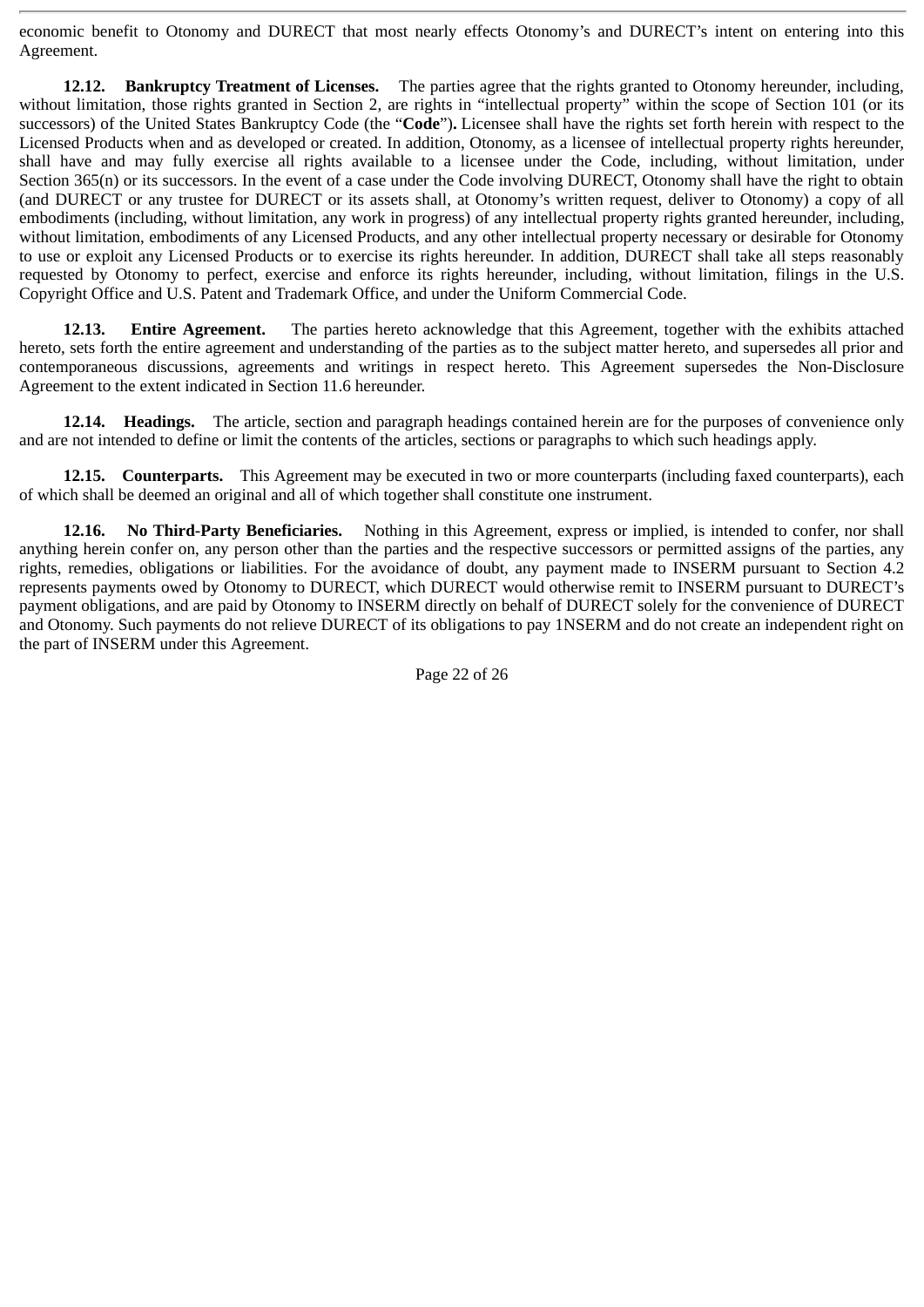**IN WITNESS WHEREOF,** Otonomy and DURECT have executed this Agreement by their respective duly authorized representatives.

By: /s/ David A. Weber, PhD

Name: David A. Weber, PhD

Title: *President & Chief Executive Officer* 

# **OTONOMY, INC. DURECT CORPORATION**

|              | By: /s/ James E. Brown |
|--------------|------------------------|
|              | Name: James E. Brown   |
| Title: $CEO$ |                        |

Page 23 of 26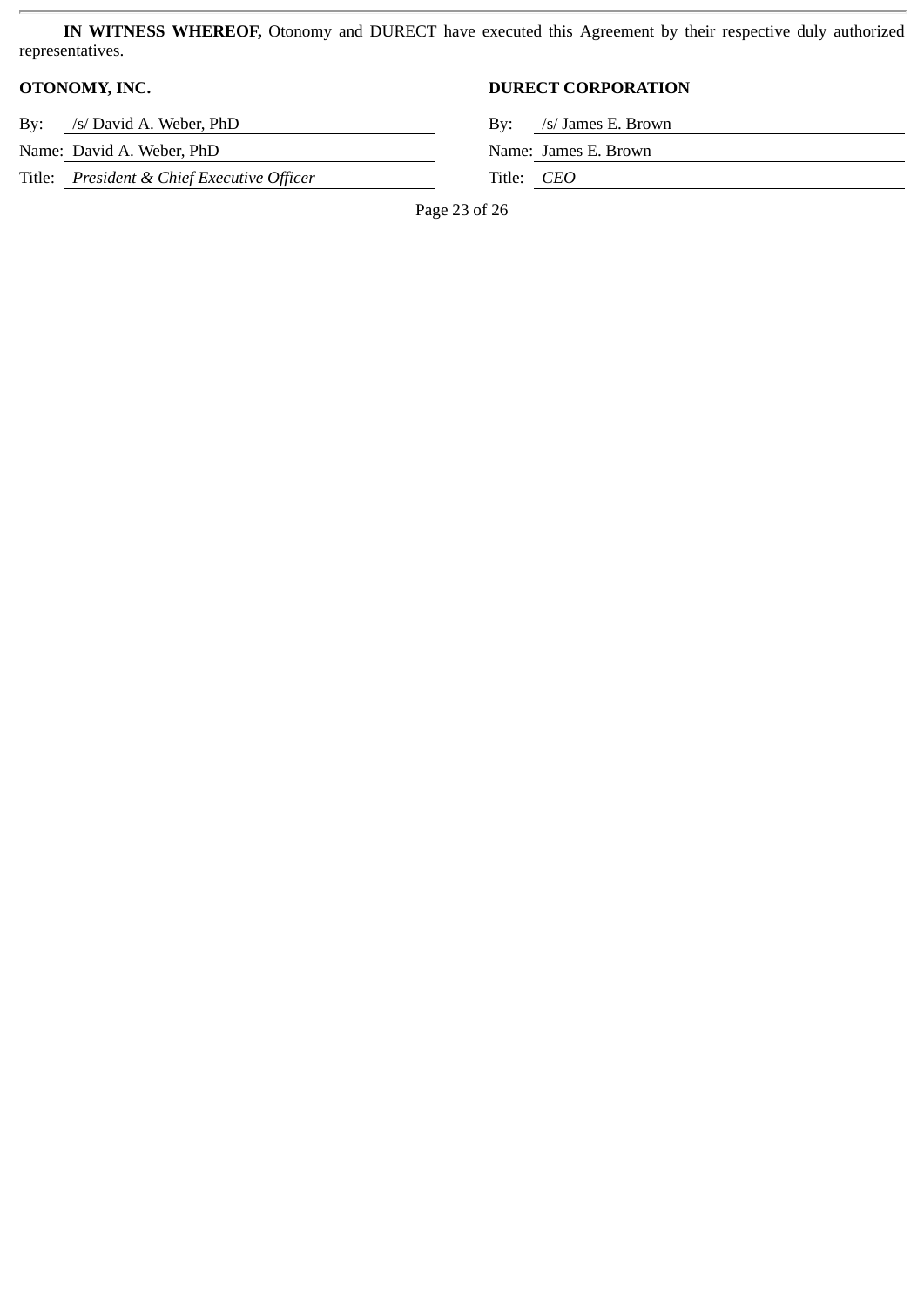# **EXHIBIT A DURECT THIRD PARTY LICENSES**

[\*\*\*]

\*\*\* This exhibit has been omitted and filed separately with the Securities and Exchange Commission. Confidential treatment has been requested with respect to the omitted portions.

Page 24 of 26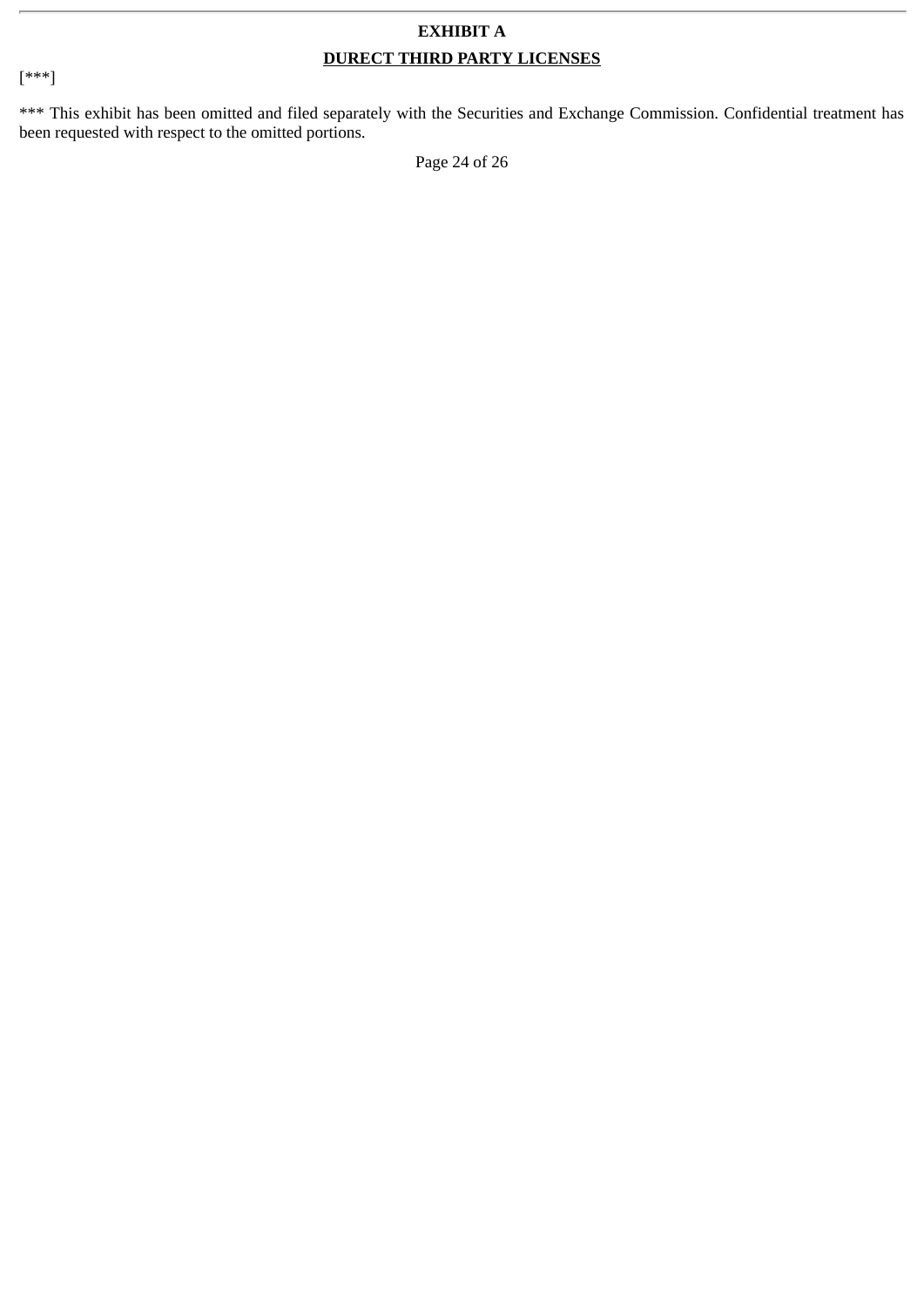# **EXHIBIT B DURECT PATENT RIGHTS**

[\*\*\*]

\*\*\* This exhibit has been omitted and filed separately with the Securities and Exchange Commission. Confidential treatment has been requested with respect to the omitted portions.

Page 25 of 26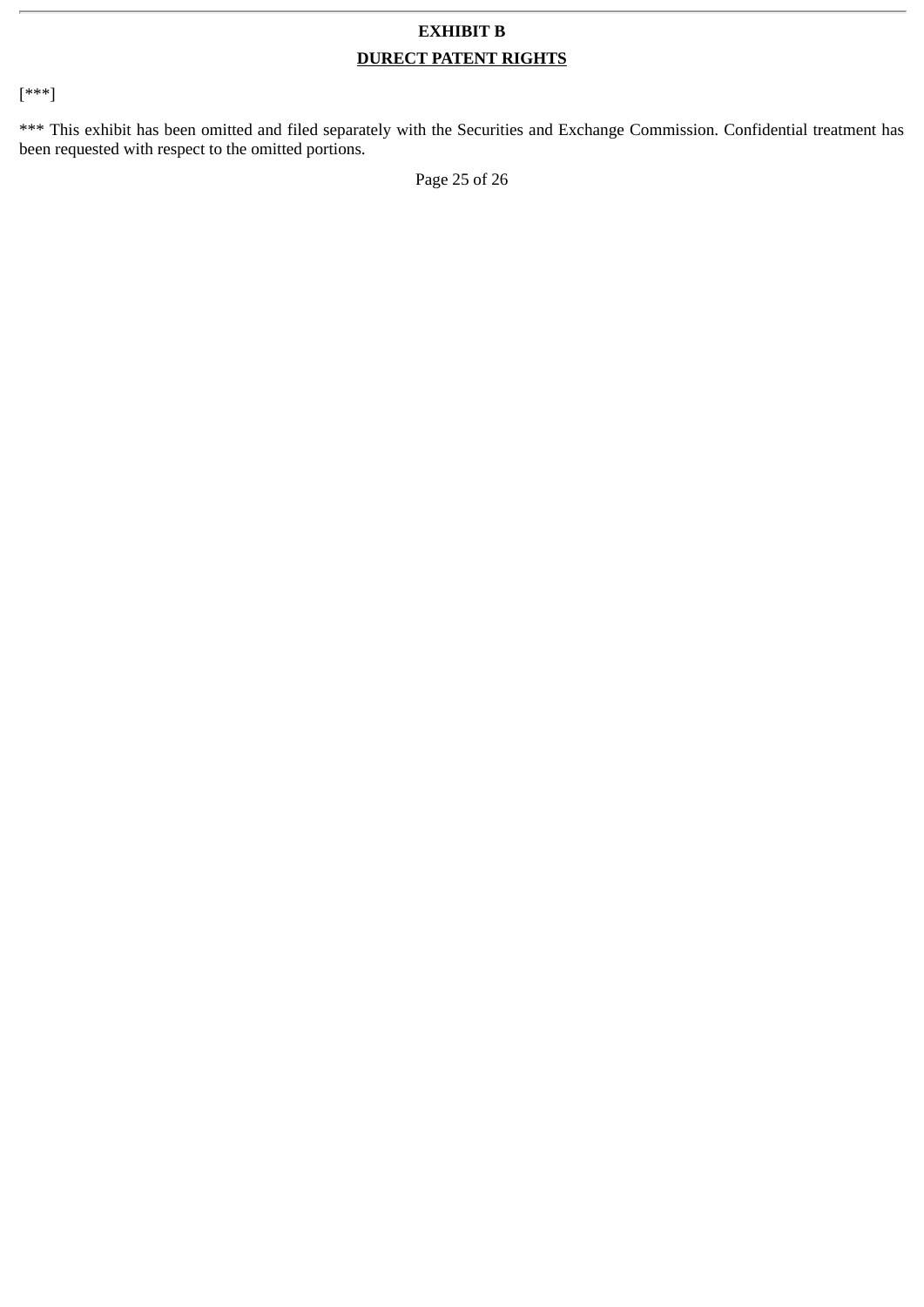# **EXHIBIT C INSERM AGREEMENT**

# **[\*\*\*]**

\*\*\* This exhibit has been omitted and filed separately with the Securities and Exchange Commission. Confidential treatment has been requested with respect to the omitted portions.

Page 26 of 26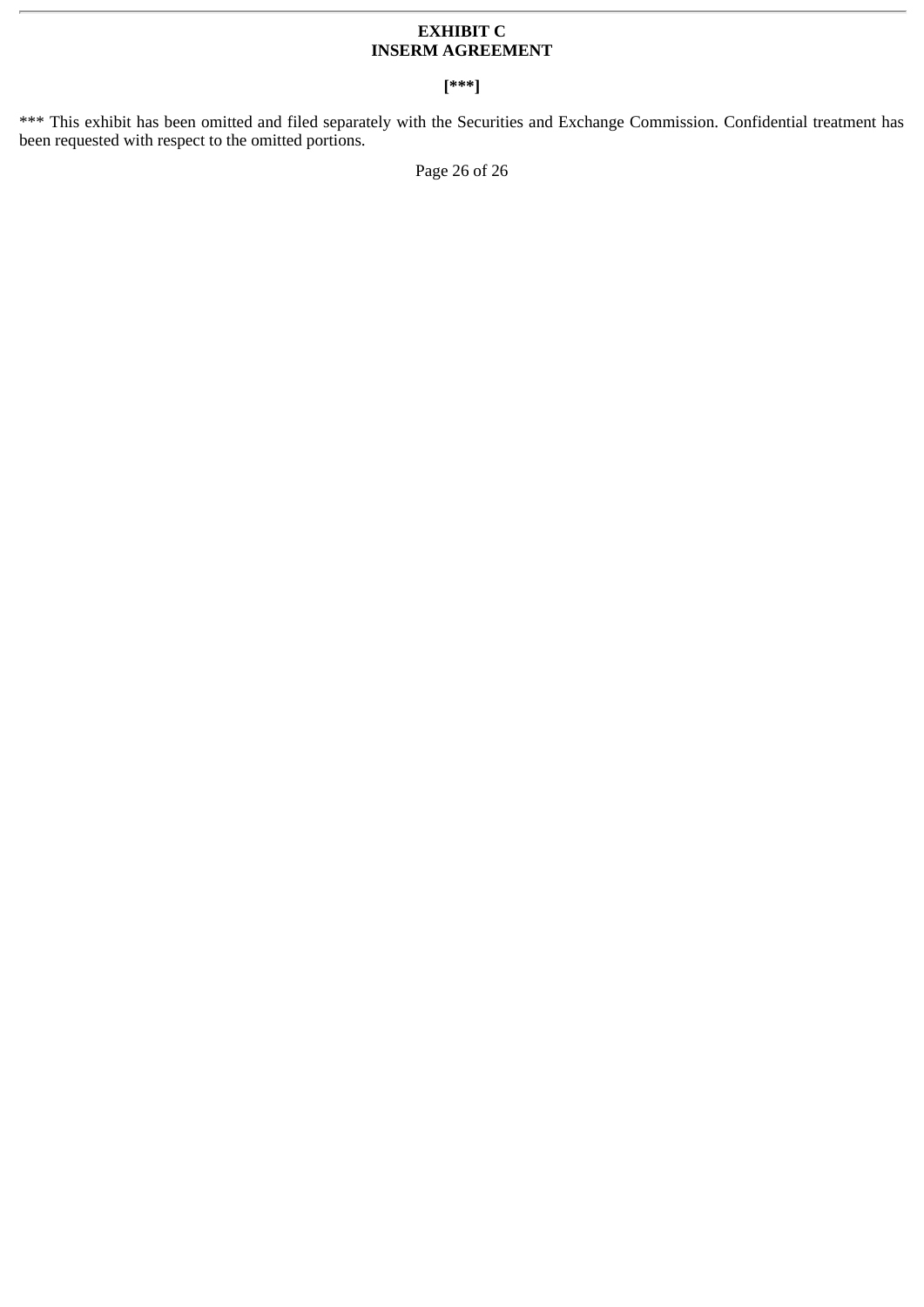CONFIDENTIAL TREATMENT HAS BEEN REQUESTED AS TO CERTAIN PORTIONS OF THIS DOCUMENT. EACH SUCH PORTION, WHICH HAS BEEN OMITTED HEREIN AND REPLACED WITH AN ASTERISK [\*\*\*], HAS BEEN FILED SEPARATELY WITH THE SECURITIES AND EXCHANGE COMMISSION.

# **LICENSE AGREEMENT**

# **BETWEEN**

# **OTONOMY, INC.**

**AND**

# **THE REGENTS OF THE UNIVERSITY OF CALIFORNIA**

**FOR**

**CASE NO. SD2008-274, SD2009-077 THROUGH SD2009-098 AND SD 2009-126**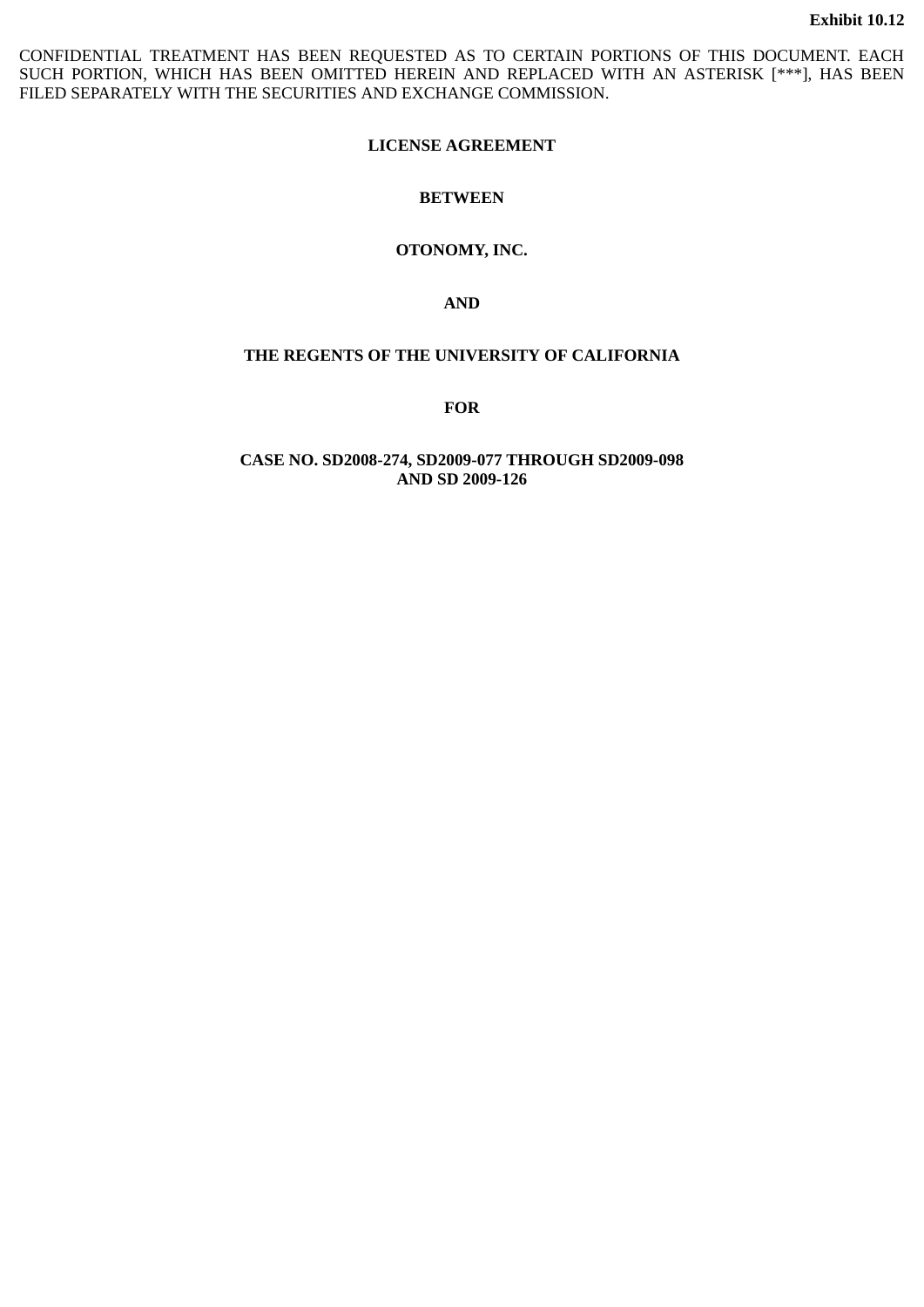# **TABLE OF CONTENTS**

| Recitals   |                                                  | 1              |
|------------|--------------------------------------------------|----------------|
| Article 1: | Definitions                                      | $\overline{2}$ |
| Article 2: | Grants                                           | 4              |
| Article 3: | Consideration                                    | 5              |
|            | Article 4: Reports, Records and Payments         | $9\,$          |
| Article 5: | <b>Patent Matters</b>                            | 12             |
|            | Article 6: Governmental Matters                  | 14             |
|            | Article 7: Termination of Agreement              | 15             |
|            | Article 8: Limited Warranty and Indemnification  | 16             |
|            | Article 9: Use of Names and Trademarks           | 19             |
|            | Article 10: Miscellaneous Provisions             | 19             |
|            | Exhibit A: Inventions Included in This Agreement | 23             |
|            | <b>Exhibit B: Patent Applications</b>            | 25             |
|            | Exhibit C: VA/UC Agreement                       | 27             |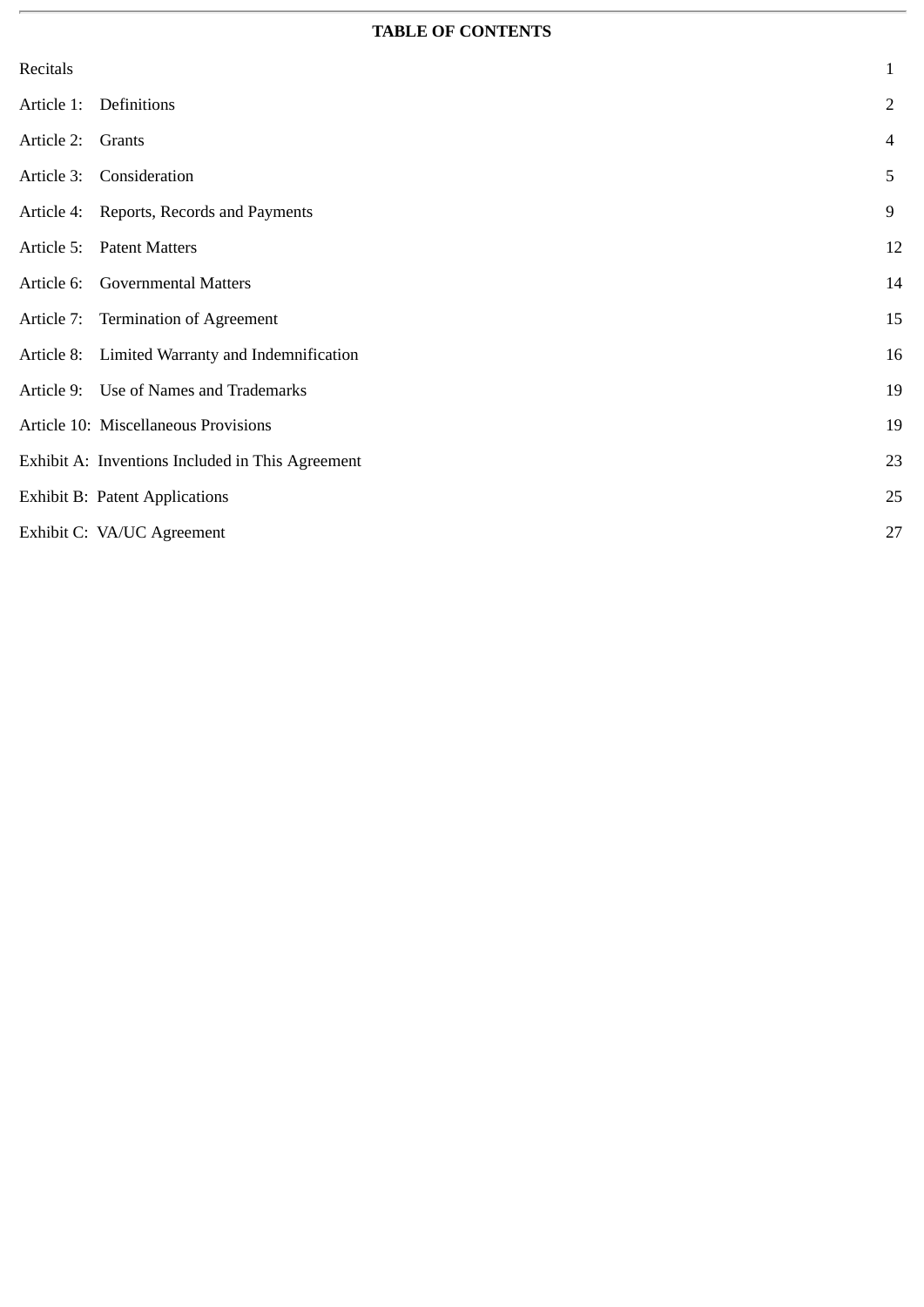#### **LICENSE AGREEMENT**

This agreement ("Agreement") is made by and between Otonomy, Inc. a Delaware corporation having an address at 5626 Oberlin Drive, Suite 100, San Diego, California 92121 ("LICENSEE") and The Regents of the University of California, a California corporation having its statewide administrative offices at 1111 Franklin Street, Oakland, California 94607-5200 ("UNIVERSITY"), represented by its San Diego campus having an address at University of California, San Diego, Technology Transfer & Intellectual Property Services, Mail Code 0910, 9500 Gilman Drive, La Jolla, California 92093-0910 ("UCSD").

This Agreement is effective on the date of the last signature ("Effective Date").

#### **RECITALS**

*WHEREAS,* the inventions disclosed in UCSD Disclosure Docket No. SD2008-274 and titled "Auris-Interna Formulations for Treating Otic Diseases and Conditions" and the additional related disclosures listed in Exhibit A (collectively, "Invention"), were made in the course of research at UCSD by Dr. Jeffrey Harris, and at Otonomy by one or more non-UC collaborators, including Dr. Jay Lichter ( hereinafter and collectively, the "Inventors") and are covered by Patent Rights as defined below;

*WHEREAS,* Dr. Jeffrey Harris is an employee of the Veterans Administration Medical Center and UNIVERSITY. In accordance with the policy of the U.S. Department of Veterans Affairs ("VA"), Dr. Harris reported the Invention (UC Case No. SD2008-274 and the additional related disclosures listed in Exhibit A) to the VA for a determination of rights. The VA may decide that the U.S. Government should retain its right, title and interest in and to the Invention. Dr. Harris will assign his right, title and interest in and to the Invention (UC Case No. SD2008-274 and the additional related disclosures listed in Exhibit A) jointly to the U.S. Government and UNIVERSITY;

*WHEREAS*, the VA and UNIVERSITY entered into a Cooperative Technology Administration Agreement (VA/UC Agreement) under which the VA authorizes UNIVERSITY to have the exclusive right to prepare, file, prosecute and maintain patent applications and patents covering inventions in which both parties have an interest and the exclusive right to negotiate, execute and administer agreements for the commercialization of such inventions;

*WHEREAS,* UNIVERSITY is desirous that the Invention be developed and utilized to the fullest possible extent so that its benefits can be enjoyed by the general public;

1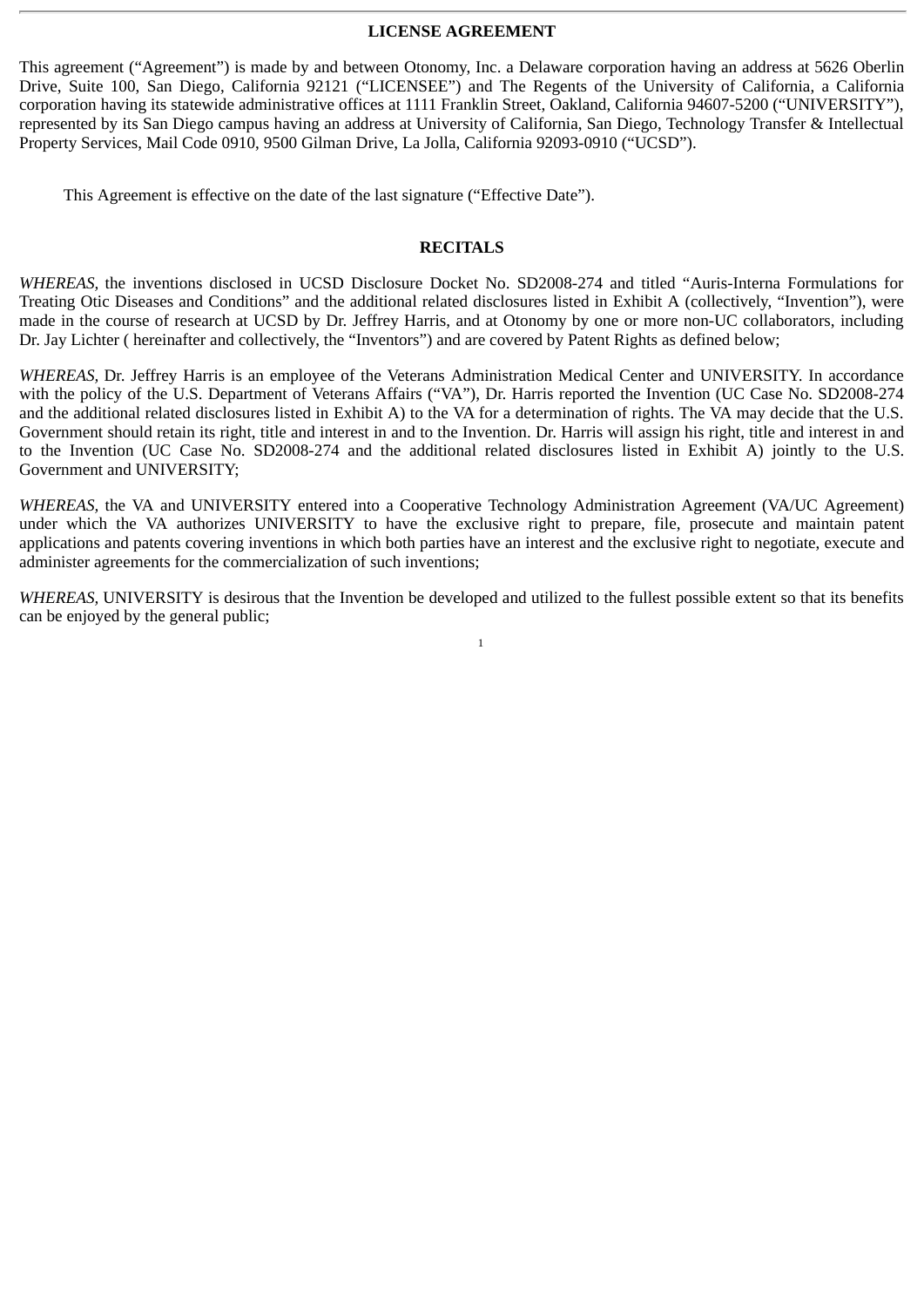*WHEREAS,* LICENSEE is desirous of obtaining certain rights from UNIVERSITY for commercial development, use, and sale of the Invention, and the UNIVERSITY is willing to grant such rights; and

*WHEREAS,* LICENSEE understands that UNIVERSITY may publish or otherwise disseminate information concerning the Invention at any time and that LICENSEE is paying consideration thereunder for its early access to the Invention, not continued secrecy therein.

*NOW, THEREFORE,* the parties agree:

# **ARTICLE 1. DEFINITIONS**

The terms, as defined herein, shall have the same meanings in both their singular and plural forms.

- 1.1 "Affiliate" means any corporation or other business entity which is bound in writing by LICENSEE to the terms set forth in this Agreement and in which LICENSEE owns or controls, directly or indirectly, at least twenty percent (20%) of the outstanding stock or other voting rights entitled to elect directors, or in which LICENSEE is owned or controlled directly or indirectly by at least twenty percent (20%) of the outstanding stock or other voting rights entitled to elect directors; but in any country where the local law does not permit foreign equity participation of at least twenty percent (20%), then an "Affiliate" includes any company in which LICENSEE owns or controls or is owned or controlled by, directly or indirectly, the maximum percentage of outstanding stock or voting rights permitted by local law.
- 1.2 "Combination Product" means any product which is a Licensed Product (as defined below) and contains other product(s) or product component(s) that is not an excipient, diluant, adjuvant, buffer and the like and (i) does not use Invention, or Patent Rights (as defined below); (ii) the sale, use or import by itself does not contribute to or induce the infringement of Patent Rights; (iii) is sold separately by LICENSEE, its Sublicensee (as defined below) or an Affiliate; and (iv) enhances the market price of the final product(s) sold, used or imported by LICENSEE, its Sublicensee, or an Affiliate.
- 1.3 "Field" means [\*\*\*].
- 1.4 "Licensed Method" means any method that uses or is covered by Patent Rights the use of which would constitute, but for the license granted to LICENSEE under this Agreement, an infringement, an inducement to infringe or contributory infringement, of any pending or issued claim within Patent Rights, had LICENSEE not had rights in patents and patent applications claiming Invention.

\*\*\* Certain information on this page has been omitted and filed separately with the Securities and Exchange Commission. Confidential treatment has been requested with respect to the omitted portions.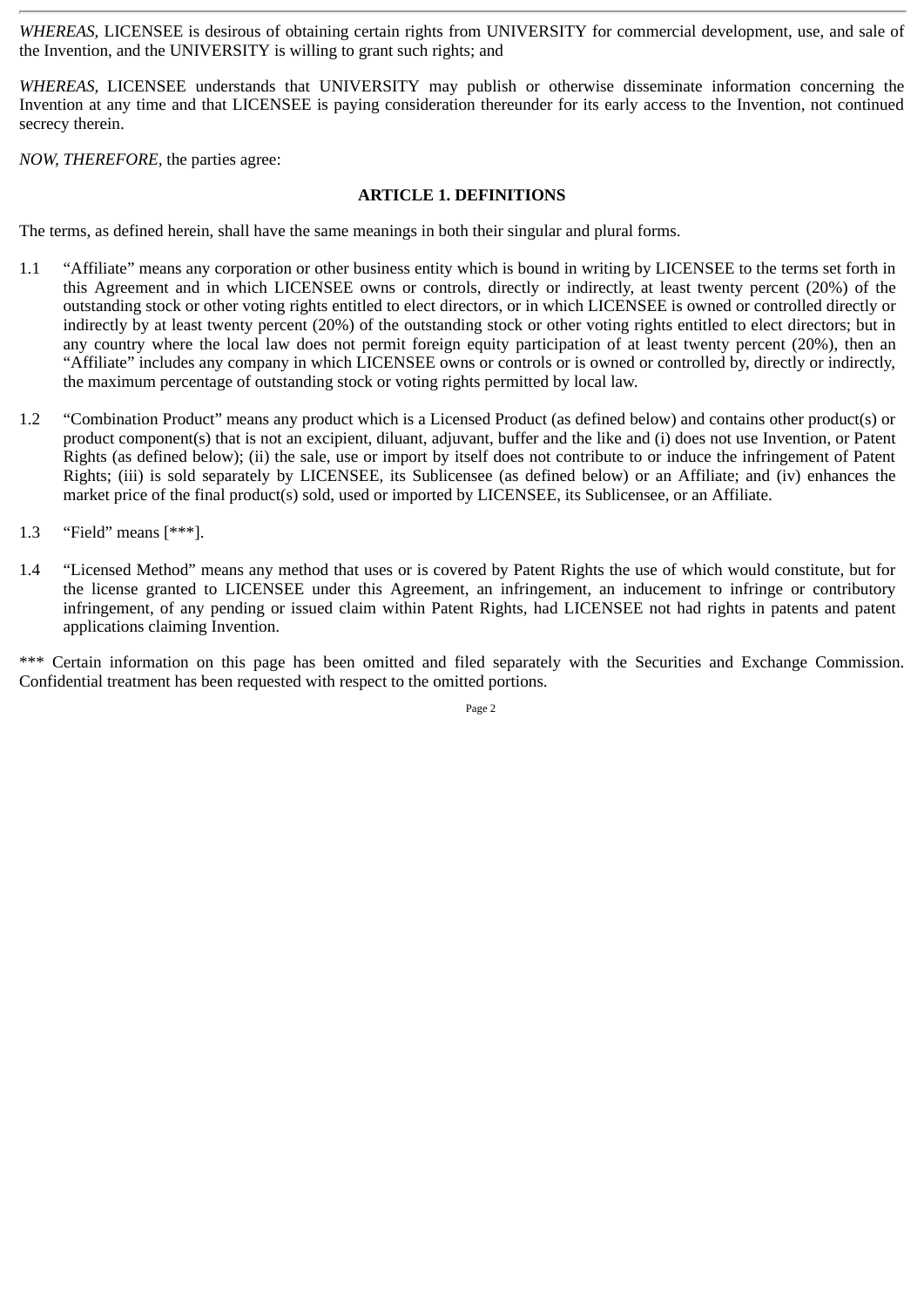- 1.5 "Licensed Product" means any service, composition or product that is covered by the claims of Patent Rights, or that is produced by the Licensed Method, or the manufacture, use, sale, offer for sale, or importation of which would constitute, but for the license granted to LICENSEE under this Agreement, an infringement, an inducement to infringe or contributory infringement, of any pending or issued claim within the Patent Rights, had LICENSEE not had rights in patents and patent applications claiming Invention.
- 1.6 "Net Sales" means the total of the gross invoice prices of Licensed Products sold or leased by LICENSEE, Sublicensee, Affiliate, or any combination thereof, less the sum of the following actual and customary deductions where applicable and separately listed: cash, trade, or quantity discounts; sales, use, tariff, import/export duties or other excise taxes imposed on particular sales (except for value-added and income taxes imposed on the sales of Licensed Product in foreign countries); transportation charges; or credits to customers because of rejections or returns. For purposes of calculating Net Sales, transfers to a Sublicensee or an Affiliate of Licensed Product under this Agreement for (i) end use (but not resale) by the Sublicensee or Affiliate shall be treated as sales by LICENSEE at list price of LICENSEE, or (ii) resale by a Sublicensee or an Affiliate shall be treated as sales at the list price of the Sublicensee or Affiliate.
- 1.7 "Patent Rights" means UNIVERSITY's rights in any of the US patent applications listed in Exhibit B disclosing and claiming the Inventions, filed by Inventors and assigned to UNIVERSITY; and continuing applications thereof including divisions, substitutions, and continuations-in-part (but only to extent the claims thereof are enabled by disclosure of the parent application); any patents issuing on said applications including reissues, reexaminations and extensions; and any corresponding foreign applications or patents.
- 1.8 "Sublicense" means an agreement into which LICENSEE enters with a third party that is not an Affiliate for the purpose of (i) granting certain rights; (ii) granting an option to certain rights; or (iii) forbearing the exercise of any rights, granted to LICENSEE under this Agreement. "Sublicensee" means a third party with whom LICENSEE enters into a Sublicense.
- 1.9 "Term" means the period of time beginning on the Effective Date and ending on the expiration date of the longest-lived Patent Rights.
- 1.10 "Territory" means worldwide where Patent Rights exist.
- 1.11 "VA/UC Agreement" means the Cooperative Technology Administration Agreement with an effective date of May 19, 2000, together with any amendments which have been executed by the Effective Date of this Agreement, which such Agreement and such amendments are attached hereto as Exhibit A and are incorporated herein by reference.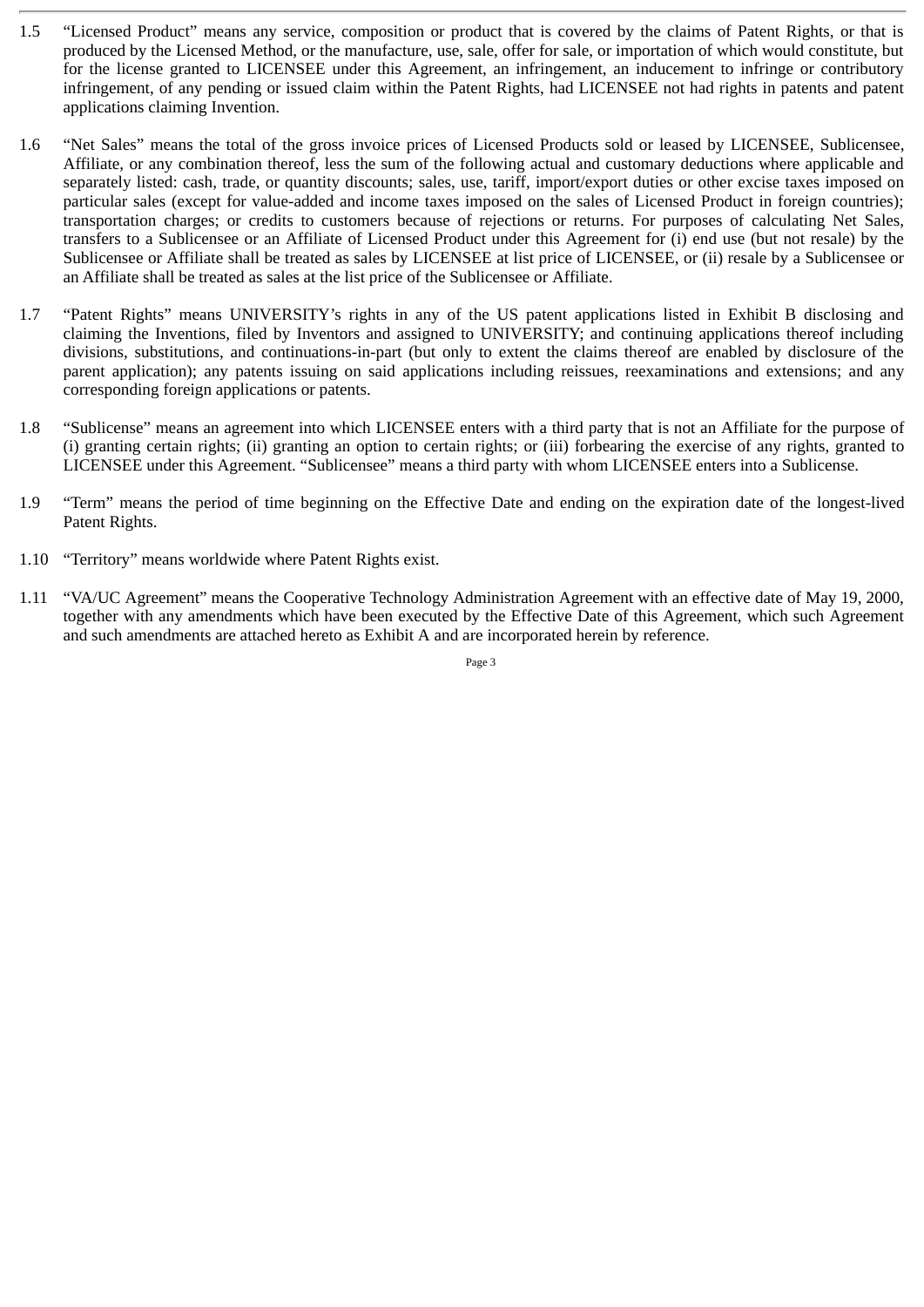# **ARTICLE 2. GRANTS**

**License.** Subject to the limitations set forth in this Agreement, and limitations set forth in the VA/UC Agreement, UNIVERSITY hereby grants to LICENSEE, and LICENSEE hereby accepts, a license under Patent Rights to make and have made, to use and have used, to sell and have sold, to offer for sale, and to import and have imported Licensed Products and to practice Licensed Methods, in the Field within the Territory and during the Term.

The license granted herein is exclusive for Patent Rights.

The License granted in this Paragraph 2.1 is subject to the following:

The obligation to the U.S. Government under 35 U.S.C. §§ 200-212 and all applicable governmental implementing regulations, as amended from time to time, (including the obligation to report on the utilization of the Invention as set forth in 37 C.F.R. § 401.14 (h)), and all applicable provisions of any license to the U.S. Government executed by UNIVERSITY and the VA/UC Agreement.

#### 2.2 **Sublicense.**

- (a) The license granted in Paragraph 2.1 includes the right of LICENSEE to grant Sublicense to third parties during the Term but only for as long the license is exclusive.
- (b) With respect to Sublicense granted pursuant to Paragraph 2.2(a), LICENSEE shall:
	- (i) not receive, or agree to receive, anything of value in lieu of cash as consideration from a third party under a Sublicense granted pursuant to Paragraph 2.2(a) without the express written consent of UNIVERSITY;
	- (ii) to the extent applicable, include all of the rights of and obligations due to UNIVERSITY (and, if applicable, the rights and obligations of the US Government under 35 U.S.C. §§ 200-212 and the VA/UC Agreement) and contained in this Agreement;
	- (iii) promptly provide UNIVERSITY with a copy of each Sublicense issued; and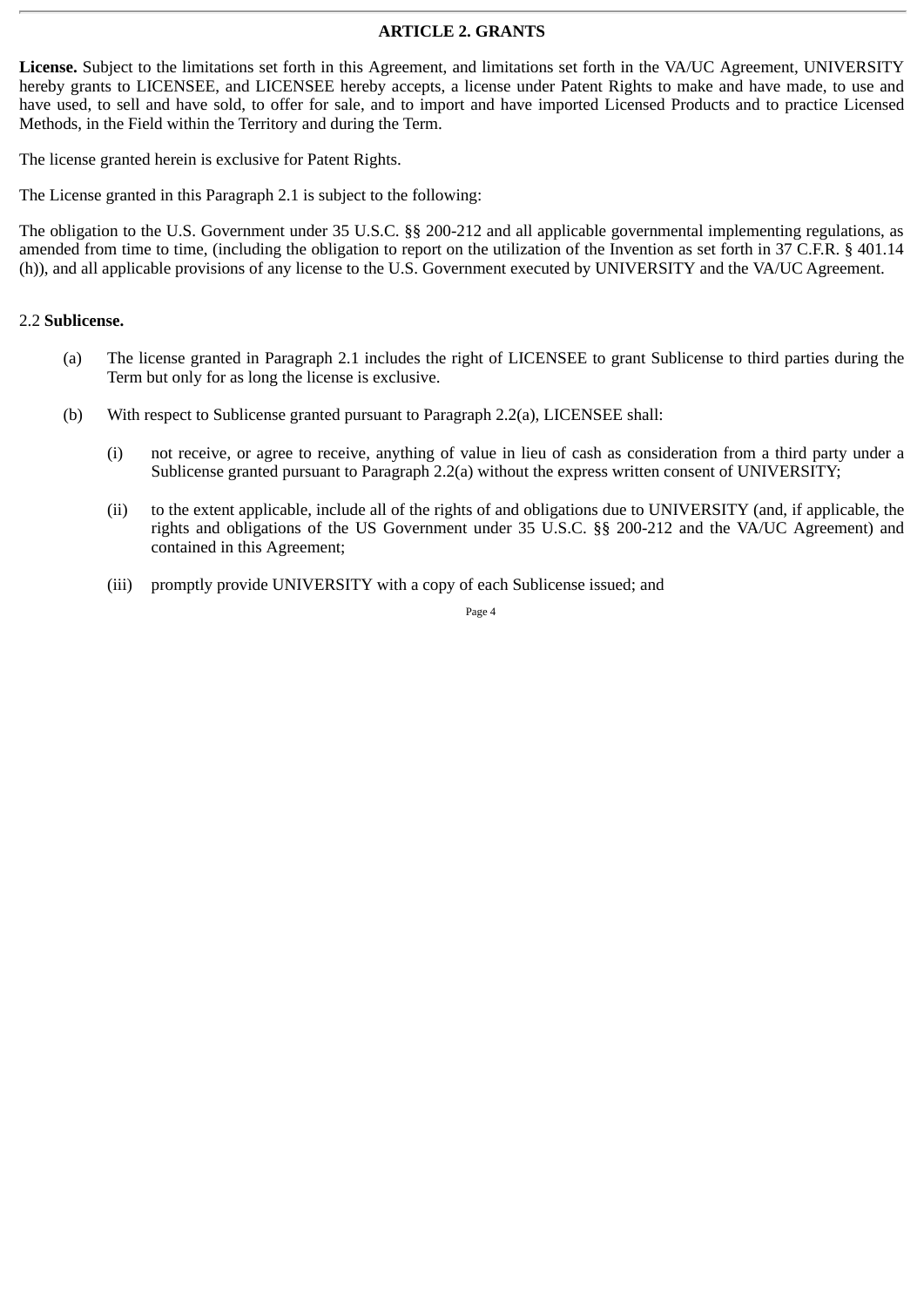- (iv) collect and guarantee payment of all payments due, directly or indirectly, to UNIVERSITY from Sublicensees and summarize and deliver all reports due, directly or indirectly, to UNIVERSITY from Sublicensees.
- (c) Upon termination of this Agreement for any reason, UNIVERSITY, at its sole discretion, shall determine whether LICENSEE shall cancel or assign to UNIVERSITY any and all Sublicenses; provided, however, that LICENSEE may submit a proposed Sublicense to UNIVERSITY in advance for UNIVERSITY's prior approval, such approval not to be unreasonably withheld or delayed, and if UNIVERSITY approves such Sublicense, and Sublicensee agrees to the terms of this Agreement, then such Sublicense shall also become a direct license between Sublicensee and UNIVERSITY upon termination of this Agreement for any reason.
- (d) If LICENSEE grants a license to a third party under its own interest in the Field in any patent rights claiming Invention, LICENSEE shall also concurrently grant a Sublicense under Patent Rights to said third party under this Paragraph.

## 2.3 **Reservation of Rights.** UNIVERSITY and VA reserve the right to:

- (a) use the Invention and Patent Rights for educational and research purposes;
- (b) publish or otherwise disseminate any information about the Invention at any time; and
- (c) allow other nonprofit institutions to use Invention and Patent Rights for educational and research purposes in their facilities.

2.4 The U.S. Government shall have the non-exclusive, non-transferrable, irrevocable, royalty-free, paid-up right to practice or have practiced the Invention throughout the world by or on behalf of the U.S. Government and on behalf of any foreign government or international organization pursuant to any existing or future treaty or agreement to which the U.S. Government is a signatory.

## **ARTICLE 3. CONSIDERATION**

3.1 **Fees and Royalties.** The parties hereto understand that the fees and royalties payable by LICENSEE to UNIVERSITY under this Agreement are partial consideration for the license granted herein to LICENSEE under Patent Rights. LICENSEE shall pay UNIVERSITY:

(a) a **license issue fee** of [\*\*\*] dollars (US\$[\*\*\*]) upon execution of this Agreement;

\*\*\* Certain information on this page has been omitted and filed separately with the Securities and Exchange Commission. Confidential treatment has been requested with respect to the omitted portions.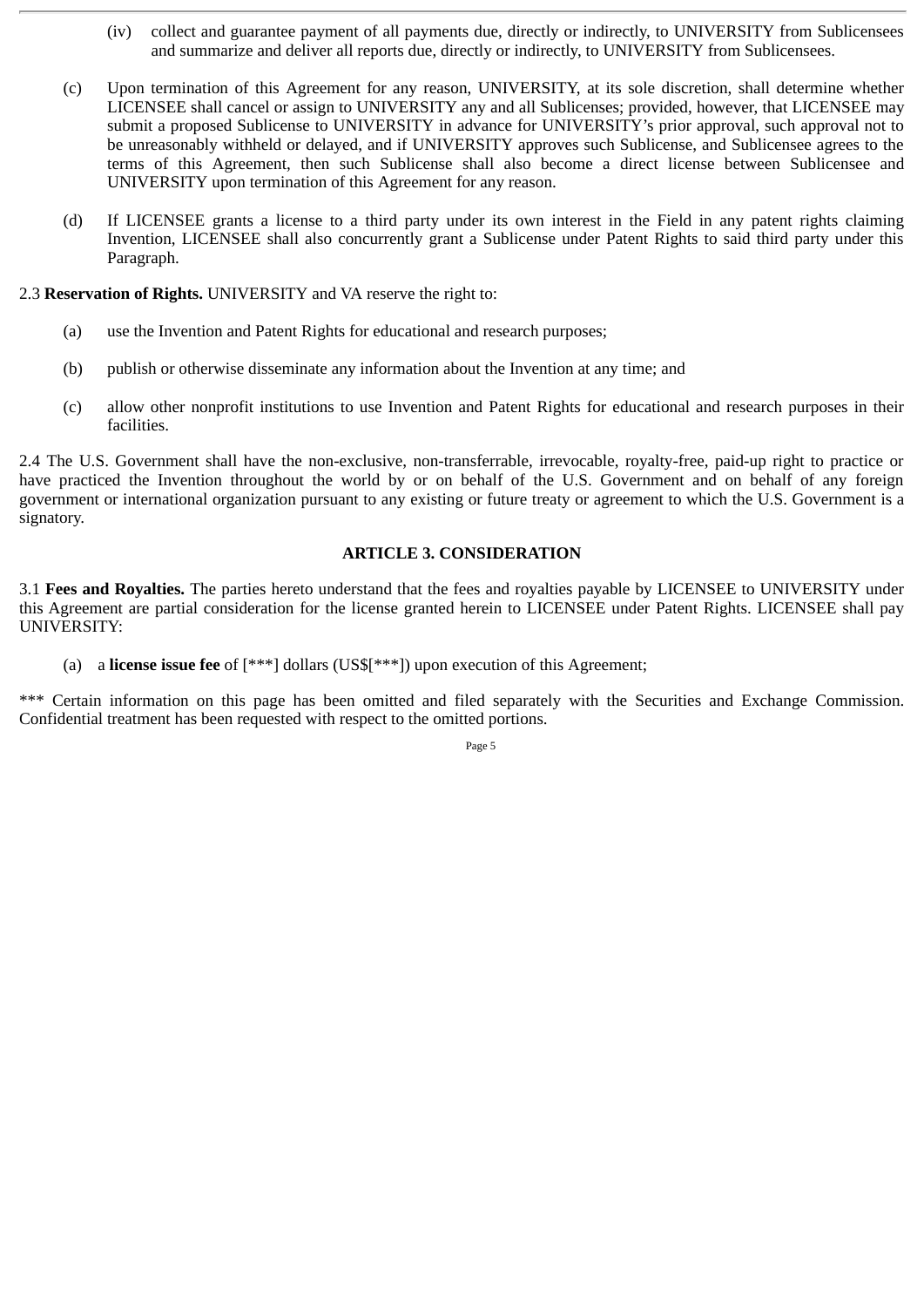- (b) **license maintenance fees** of [\*\*\*] dollars (US\$[\*\*\*]) per year and payable on the first anniversary of the Effective Date and annually thereafter on each anniversary; provided however, that LICENSEE's obligation to pay this fee shall end on the date when LICENSEE is commercially selling a Licensed Product;
- (c) **milestone payments** in the amounts payable according to the following schedule or events for each Licensed Product:

|     | Amount                   | Date or Event |
|-----|--------------------------|---------------|
| (i) | $\S$ [***]               | [***]         |
|     | (ii) $\{$ \} ***]        | [***]         |
|     | (iii) $\{\ast\ast\ast\}$ | [***]         |
|     | $(iv)$ \$[***]           | [***]         |
|     |                          |               |

(v) \$[\*\*\*] [\*\*\*]

provided, however, in the event a Licensed Product is designated as an "orphan" product when it achieves an above event, then LICENSEE shall only pay 25% of the amount for the corresponding event for each such orphan Licensed Product.

(d) an **earned royalty** of [\*\*\*] percent ([\*\*\*]%) on Net Sales of Licensed Products by LICENSEE and/or its Affiliate(s);

provided, however, that the earned royalty due on Net Sales of Combination Product by LICENSEE and/or its Affiliate(s) shall be calculated as below:

Earned Royalties due UNIVERSITY =  $[***]$ 

\*\*\* Certain information on this page has been omitted and filed separately with the Securities and Exchange Commission. Confidential treatment has been requested with respect to the omitted portions.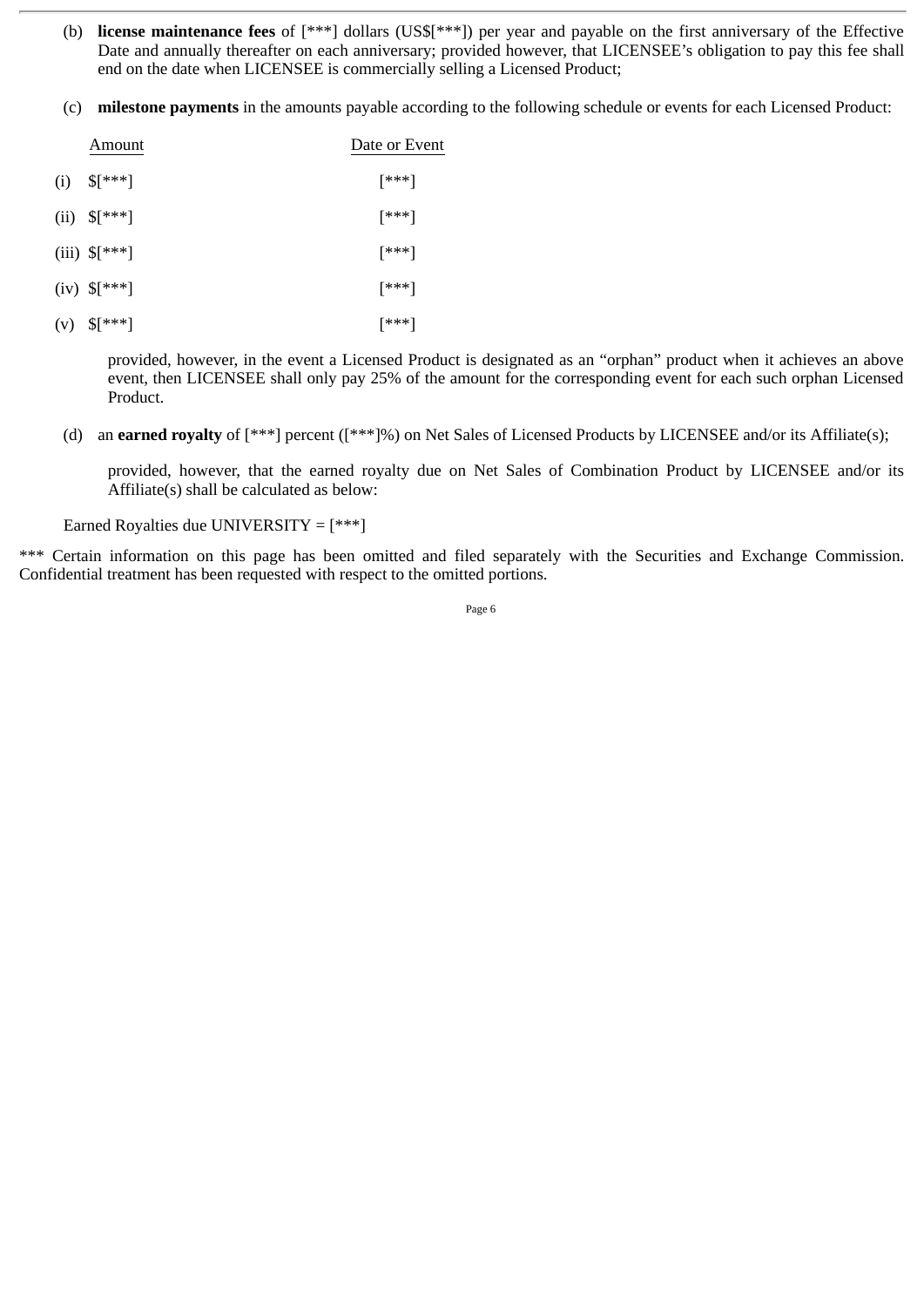[\*\*\*]

- (e) In the event LICENSEE is required to pay royalties to one or more third parties for patent rights necessary to make, use or sell Licensed Products, LICENSEE may deduct \$[\*\*\*] from the earned royalties payable to UNIVERSITY for every \$[\*\*\*] LICENSEE actually pays to said third parties; provided, however, in no event shall the amount payable to UNIVERSITY be less than [\*\*\*]% of the amount otherwise due.
- (f) [\*\*\*] percent ([\*\*\*]%) of all **sublicense fees** received by LICENSEE from its Sublicensees that are not earned royalties;
- (g) on each and every **sublicense royalty** payment received by LICENSEE from its Sublicensees on sales of Licensed Product by Sublicensee, the higher of (i) [\*\*\*] percent ([\*\*\*]%) of the royalties received by LICENSEE; or (ii) royalties based on the royalty rate in Paragraph 3.1(d) as applied to Net Sales of Sublicensee;
- (h) beginning the calendar year of commercial sales of the first Licensed Product by LICENSEE, its Sublicensee, or an Affiliate and if the total earned royalties paid by LICENSEE under Paragraphs 3.1(d) and (g) to UNIVERSITY in any such year cumulatively amounts to less than [\*\*\*] dollars (US\$[\*\*\*]) **("minimum annual royalty"),** LICENSEE shall pay to UNIVERSITY a minimum annual royalty on or before [\*\*\*] the difference between amount noted above and the total earned royalty paid by LICENSEE for such year under Paragraphs 3.1(d) and (g); provided, however, that for the year of commercial sales of the first Licensed Product, the amount of minimum annual royalty payable shall be prorated for the number of months remaining in that calendar year.

All fees and royalty payments specified in Paragraphs 3.1(a) through 3.1(h) above shall be paid by LICENSEE pursuant to Paragraph 4.3 and shall be delivered by LICENSEE to UNIVERSITY as noted in Paragraph 10.1.

3.2 **Patent Costs** LICENSEE shall reimburse UNIVERSITY all past and future out-of-pocket Patent Costs incurred in the Territory within thirty (30) days following the date an itemized invoice is sent from UNIVERSITY to LICENSEE.

There are no past Patent Costs paid by UNIVERSITY as of October 6, 2008.

\*\*\* Certain information on this page has been omitted and filed separately with the Securities and Exchange Commission. Confidential treatment has been requested with respect to the omitted portions.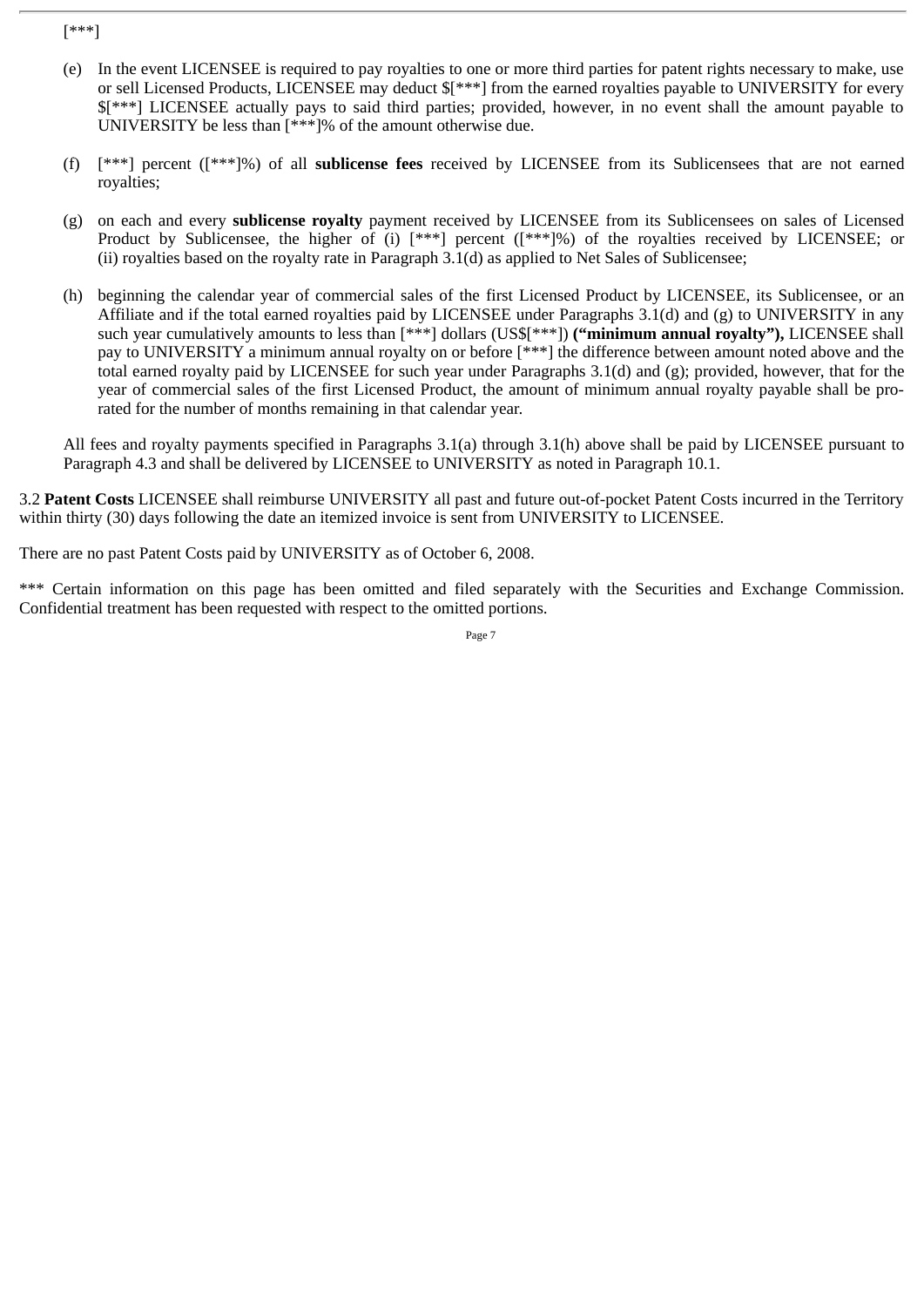# 3.3 **Due Diligence.**

(a) LICENSEE shall, either directly or through its Affiliate(s) or Sublicensee(s):

[\*\*\*]

(b) If LICENSEE fails to perform any of its obligations specified in Paragraphs 3.3(a)(i)-(ix), then UNIVERSITY shall have the right and option to either terminate this Agreement or change LICENSEE's exclusive license to a

\*\*\* Certain information on this page has been omitted and filed separately with the Securities and Exchange Commission. Confidential treatment has been requested with respect to the omitted portions.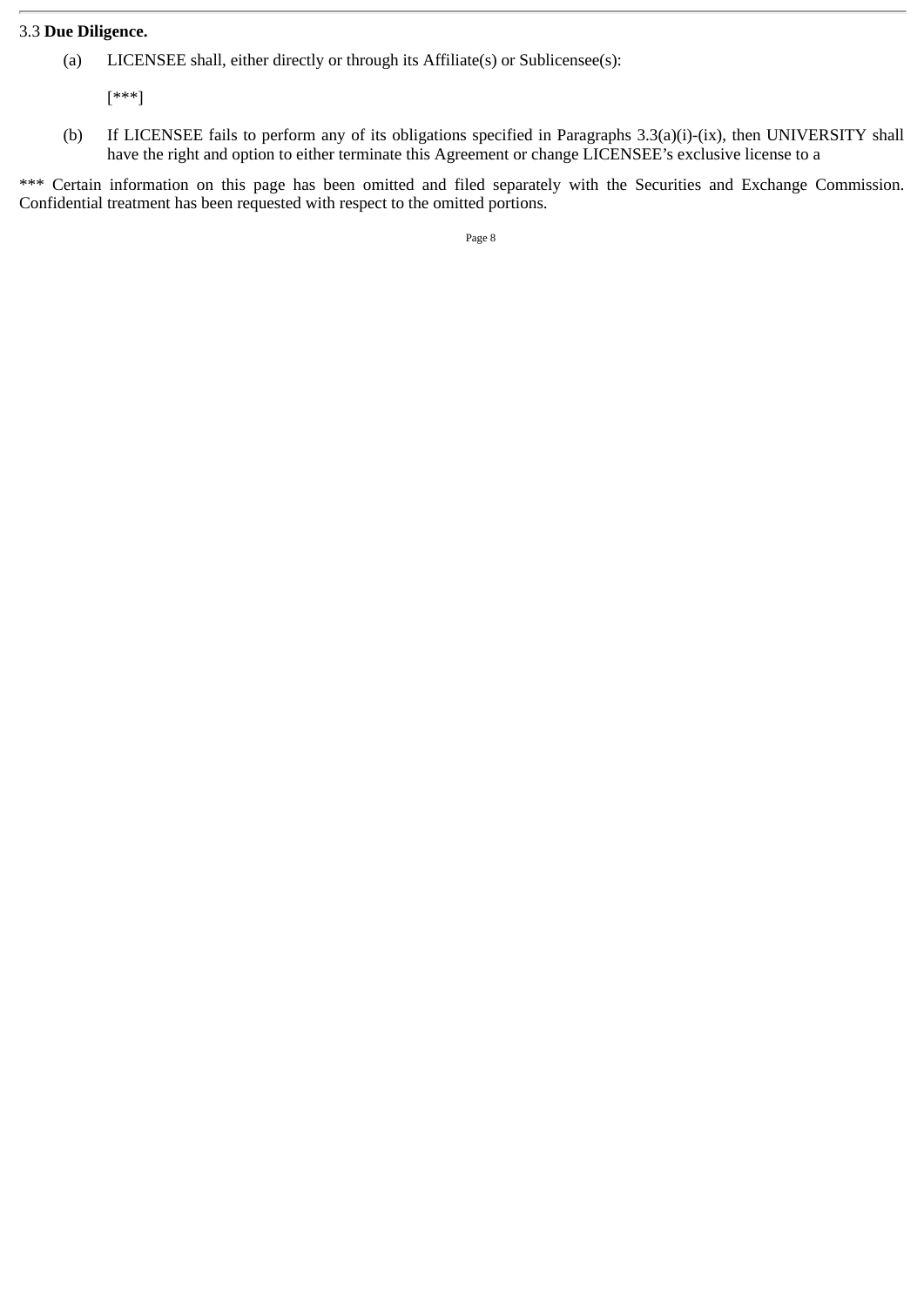nonexclusive license. This right, if exercised by UNIVERSITY, supersedes the rights granted in Article 2. The VA also has termination rights under Article 7 of the VA/UC Agreement.

(c) The rights of the U.S. Government as provided for in Paragraph 3.5.4 of the VA/UC Agreement apply to LICENSEE under this Agreement.

# **ARTICLE 4. REPORTS, RECORDS AND PAYMENTS**

# 4.1 **Reports.**

- (a) **Progress Reports.** Beginning six months after Effective Date and ending on the date of first commercial sale of a Licensed Product in the United States, LICENSEE shall report to UNIVERSITY progress covering LICENSEE's (and Affiliate's and Sublicensee's) activities for the preceding six months to develop and test all Licensed Products and obtain governmental approvals necessary for marketing the same. Such semi-annual reports shall be due within sixty days of the reporting period and include a summary of work completed, summary of work in progress, current schedule of anticipated events or milestones, market plans for introduction of Licensed Products, and summary of resources (dollar value) spent in the reporting period.
- (b) **Royalty Reports.** After the first commercial sale of a Licensed Product anywhere in the world, LICENSEE shall submit to UNIVERSITY quarterly royalty reports on or before each [\*\*\*]. Each royalty report shall cover LICENSEE's (and each Affiliate's and Sublicensee's) most recently completed calendar quarter and shall show:
	- (i) the date of first commercial sale of a Licensed Product in each country;
	- (ii) the gross sales, deductions as provided in the definition of Net Sales in Article 1, and Net Sales during the most recently completed calendar quarter and the royalties, in US dollars, payable with respect thereto;
	- (iii) the number of each type of Licensed Product sold;
	- (iv) sublicense fees and royalties received during the most recently completed calendar quarter in US dollars, payable with respect thereto;

\*\*\* Certain information on this page has been omitted and filed separately with the Securities and Exchange Commission. Confidential treatment has been requested with respect to the omitted portions.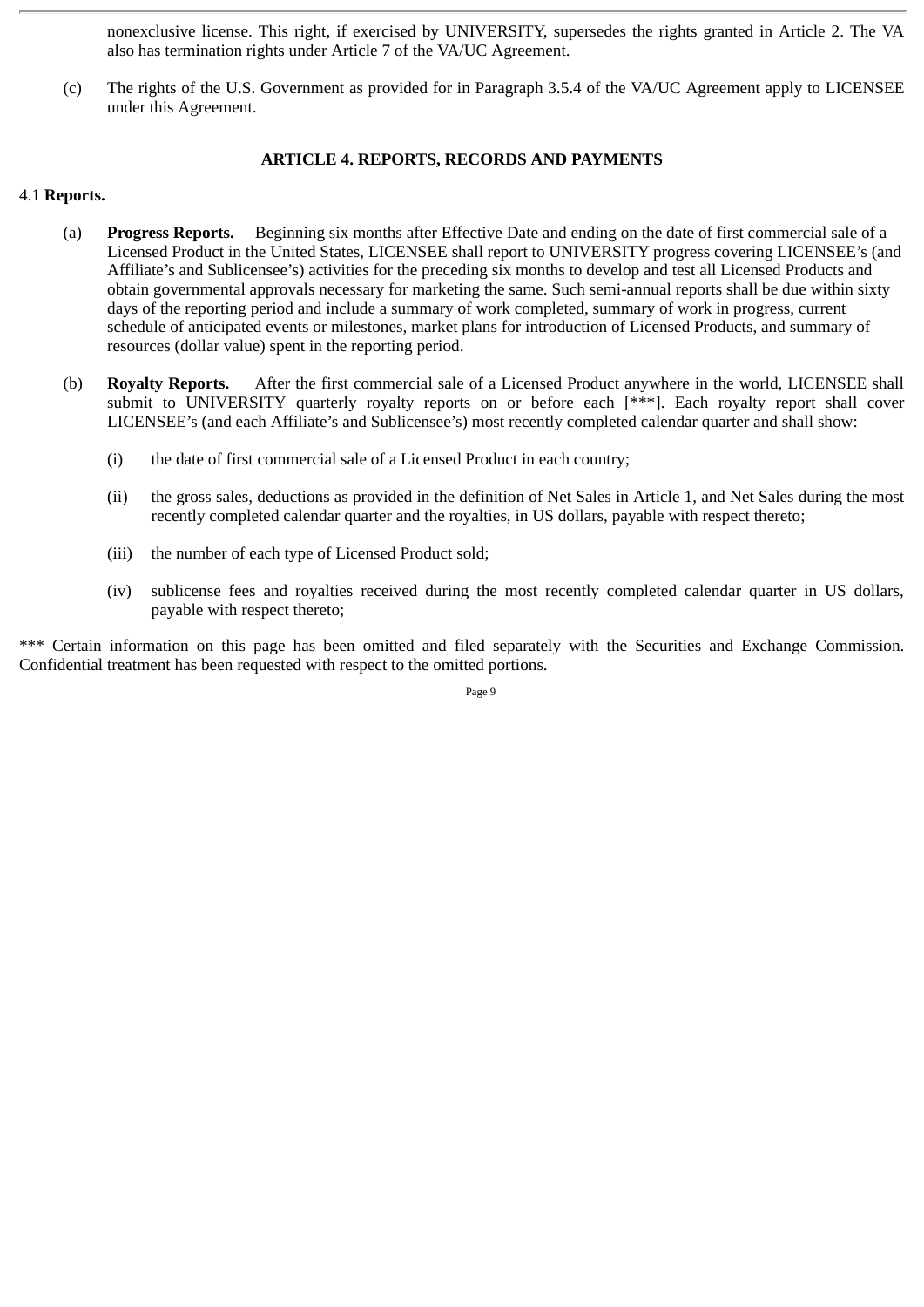- (v) the method used to calculate the royalties; and
- (vi) the exchange rates used.

If no sales of Licensed Products have been made and no sublicense revenue has been received by LICENSEE during any reporting period, LICENSEE shall so report.

## 4.2 **Records & Audits.**

- (a) LICENSEE shall keep, and shall require its Affiliates and Sublicensees to keep, accurate and correct records of all Licensed Products manufactured, used, and sold, and sublicense fees received under this Agreement. Such records shall be retained by LICENSEE for at least [\*\*\*] ([\*\*\*]) years following a given reporting period.
- (b) All records shall be available during normal business hours for inspection at the expense of UNIVERSITY by UNIVERSITY's Internal Audit Department or by a Certified Public Accountant selected by UNIVERSITY and in compliance with the other terms of this Agreement for the sole purpose of verifying reports and payments or other compliance issues. Such inspector shall not disclose to UNIVERSITY any information other than information relating to the accuracy of reports and payments made under this Agreement or other compliance issues. In the event that any such inspection shows an under reporting and underpayment in excess of [\*\*\*] percent ([\*\*\*]%) for any [\*\*\*] ([\*\*\*]) period, then LICENSEE shall pay the cost of the audit as well as any additional sum that would have been payable to UNIVERSITY had the LICENSEE reported correctly, plus an interest charge at a rate of [\*\*\*] percent ([\*\*\*]%) per year. Such interest shall be calculated from the date the correct payment was due to UNIVERSITY up to the date when such payment is actually made by LICENSEE. For underpayment not in excess of  $[***]$  percent  $([***]$ %) for any [\*\*\*] ([\*\*\*]) period, LICENSEE shall pay the difference within [\*\*\*] ([\*\*\*]) days without interest charge or inspection cost.
- (c) UNIVERSITY may provide the VA with all financial information obtained from LICENSEE under Paragraph 4.1 hereof to the extent required under the VA/UC Agreement, and if such information is provided to the VA, UNIVERSITY will require that the VA not disclose it to third parties.

\*\*\* Certain information on this page has been omitted and filed separately with the Securities and Exchange Commission. Confidential treatment has been requested with respect to the omitted portions.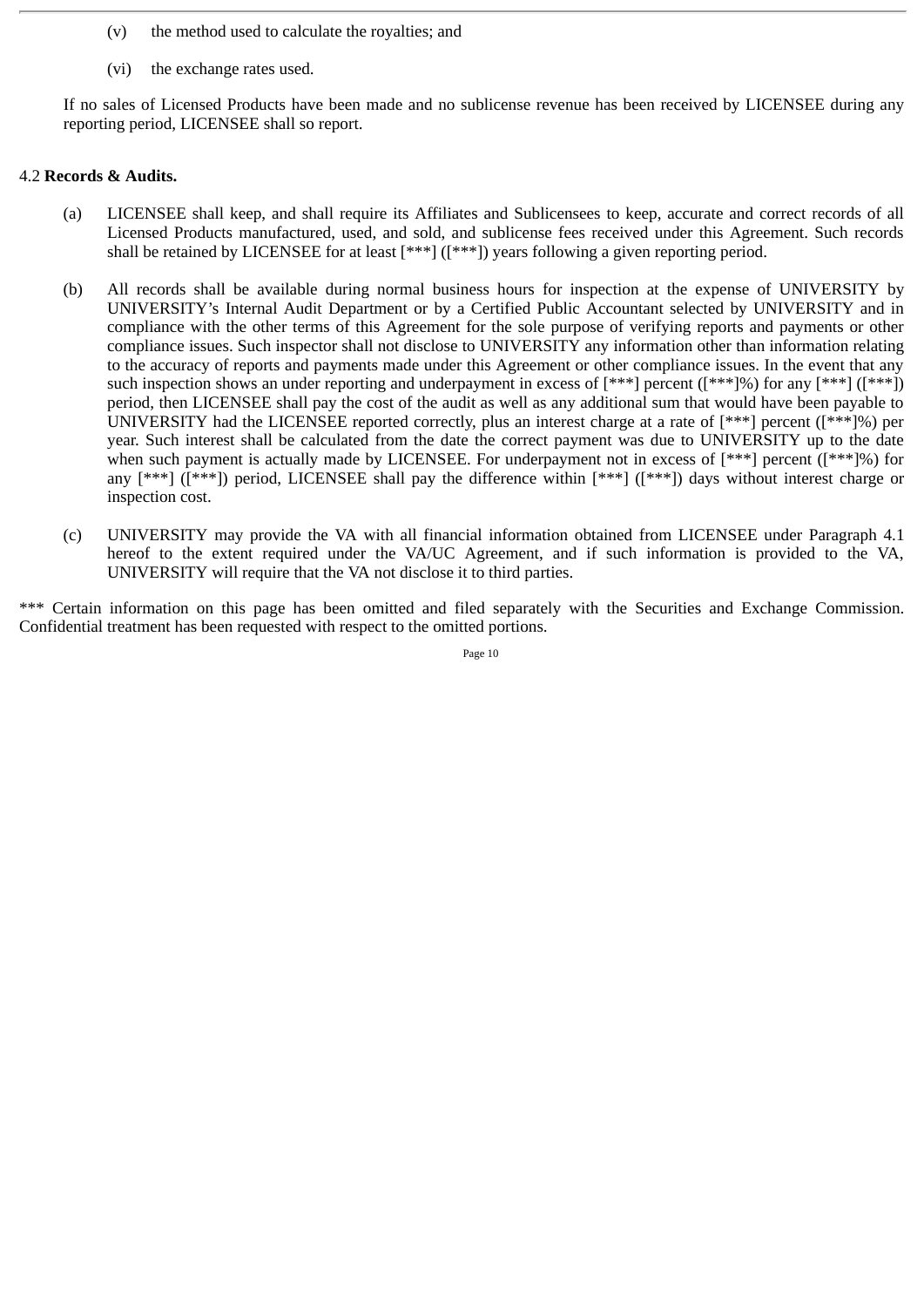## 4.3 **Payments.**

- (a) All fees reimbursements and royalties due UNIVERSITY shall be paid in United States dollars and all checks shall be made payable to "The Regents of the University of California", referencing UNIVERSITY's taxpayer identification number, 95-6006144, and sent to UNIVERSITY according to Paragraph 10.1 (Correspondence). When Licensed Products are sold in currencies other than United States dollars, LICENSEE shall first determine the earned royalty in the currency of the country in which Licensed Products were sold and then convert the amount into equivalent United States funds, using the exchange rate quoted in the Wall Street Journal on the last business day of the applicable reporting period.
- (b) Royalty Payments.
	- (i) Royalties shall accrue when Licensed Products are invoiced, or if not invoiced, when delivered to a third party or Affiliate.
	- (ii) LICENSEE shall pay earned royalties quarterly on or before [\*\*\*]. Each such payment shall be for earned royalties accrued within LICENSEE's most recently completed calendar quarter.
	- (iii) Royalties earned on sales occurring or under sublicense granted pursuant to this Agreement in any country outside the United States shall not be reduced by LICENSEE for any taxes, fees, or other charges imposed by the government of such country on the payment of royalty income, except that all payments made by LICENSEE in fulfillment of UNIVERSITY's tax liability in any particular country may be credited against earned royalties or fees due UNIVERSITY for that country. LICENSEE shall pay all bank charges resulting from the transfer of such royalty payments.
	- (iv) If at any time legal restrictions prevent the prompt remittance of part or all royalties by LICENSEE with respect to any country where a Licensed Product is sold or a sublicense is granted pursuant to this Agreement, LICENSEE shall convert the amount owed to UNIVERSITY into US currency and shall pay UNIVERSITY directly from its US sources of fund for as long as the legal restrictions apply.
	- (v) In the event that any patent or patent claim within Patent Rights is held invalid in a final decision by a patent office from which no appeal or additional patent prosecution has been or can be taken, or

\*\*\* Certain information on this page has been omitted and filed separately with the Securities and Exchange Commission. Confidential treatment has been requested with respect to the omitted portions.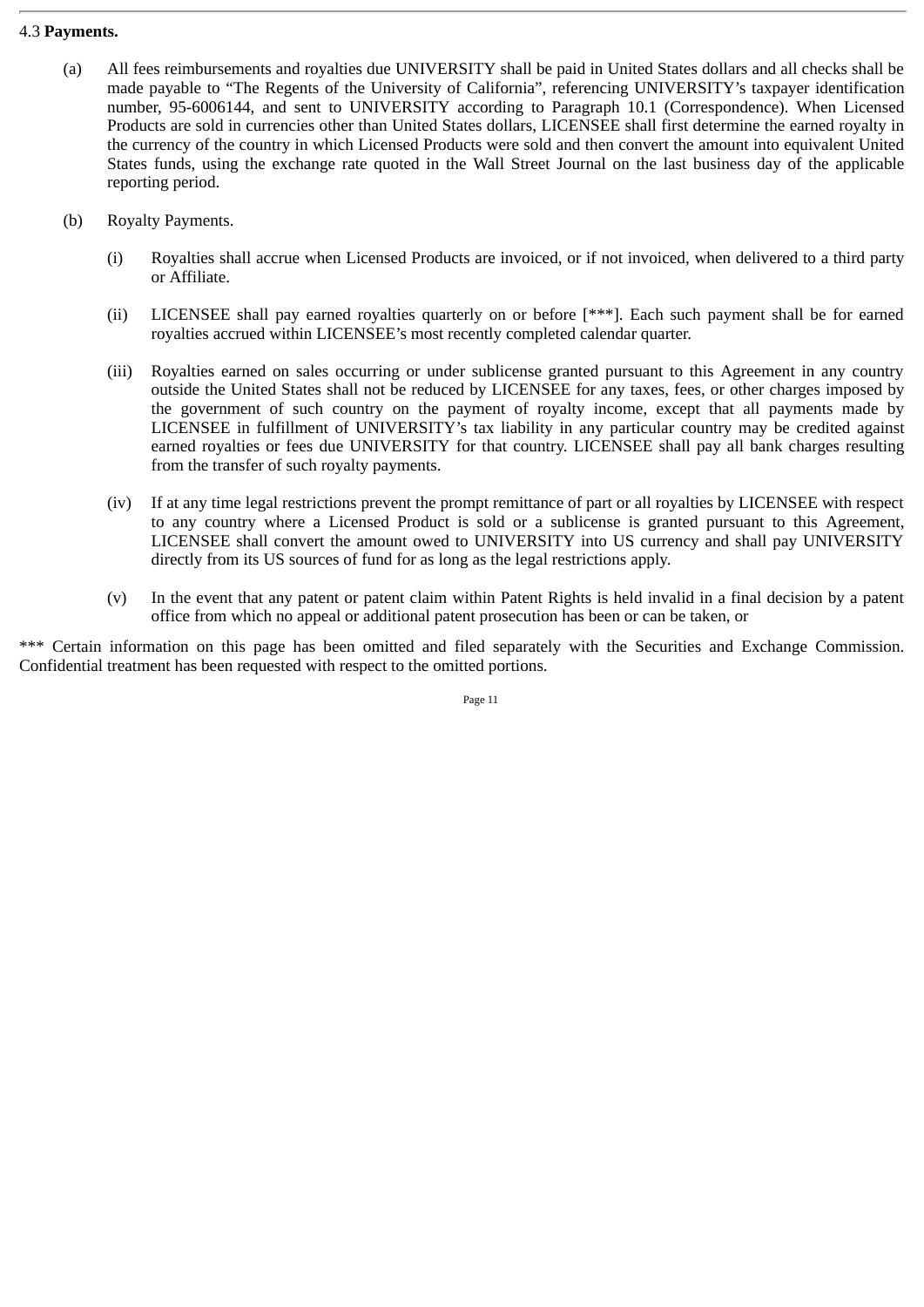by a court of competent jurisdiction and last resort and from which no appeal has or can be taken, all obligation to pay royalties based solely on that patent or claim or any claim patentably indistinct therefrom shall cease as of the date of such final decision. LICENSEE shall not, however, be relieved from paying any royalties that accrued before the date of such final decision, that are based on another patent or claim not involved in such final decision

(c) Late Payments. In the event royalty, reimbursement and/or fee payments are not received by UNIVERSITY when due, LICENSEE shall pay to UNIVERSITY interest charges at a rate of [\*\*\*] percent ([\*\*\*]%) per year. Such interest shall be calculated from the date payment was due until actually received by UNIVERSITY.

# **ARTICLE 5. PATENT MATTERS**

## 5.1 **Patent Prosecution and Maintenance.**

- (a) LICENSEE shall diligently prosecute and maintain United States and, if available, foreign patents, and applications in Patent Rights using counsel of its choice. LICENSEE shall provide UNIVERSITY with copies of all relevant documentation relating to such prosecution. The counsel shall take instructions only from LICENSEE, and all patents and patent applications in Patent Rights shall be assigned jointly to UNIVERSITY, the VA and LICENSEE.
- (b) LICENSEE shall consider amending any patent application in Patent Rights to include claims reasonably requested by UNIVERSITY.
- (c) LICENSEE may elect to terminate its payment obligations with respect to any patent application or patent in Patent Rights upon three (3) months' written notice to UNIVERSITY. LICENSEE shall use reasonable efforts to curtail further Patent Costs for such application or patent when such notice of termination is sent to UNIVERSITY. UNIVERSITY, at its sole discretion and at its sole expense, may continue prosecution and maintenance of said patent application or patent, and LICENSEE shall have no further license with respect thereto. Non-payment of any portion of Patent Costs with respect to any application or patent may be deemed by UNIVERSITY as an election by LICENSEE to terminate all obligations with respect to such application or patent. The UNIVERSITY is not obligated to file, prosecute or maintain Patent Rights outside the Territory at any time or to file, prosecute or maintain Patent Rights to which LICENSEE has terminated its license hereunder.

\*\*\* Certain information on this page has been omitted and filed separately with the Securities and Exchange Commission. Confidential treatment has been requested with respect to the omitted portions.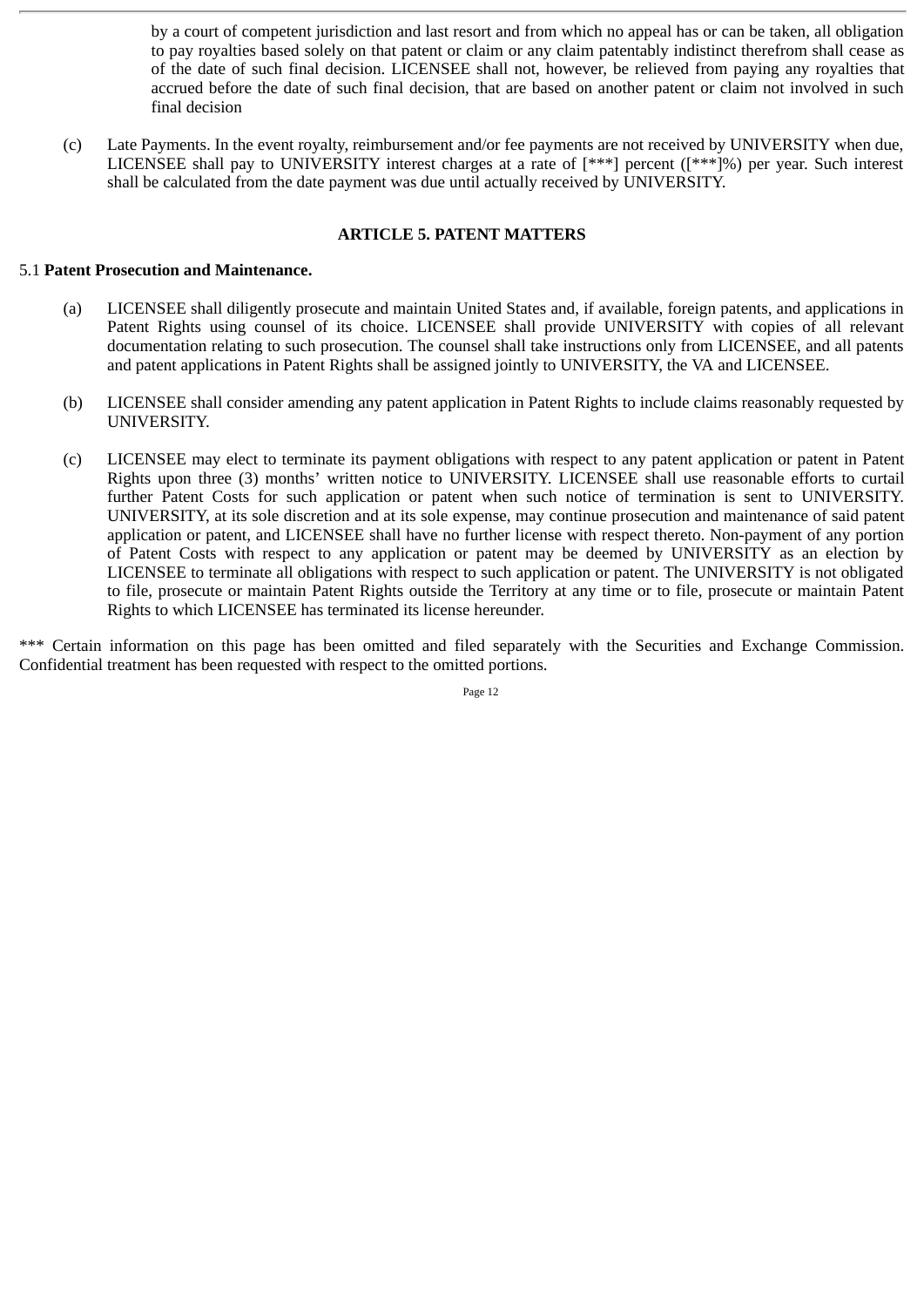(d) LICENSEE shall apply for an extension of the term of any patent in Patent Rights if appropriate under the Drug Price Competition and Patent Term restoration Act of 1984 and/or European, Japanese and other foreign counterparts of this law. LICENSEE shall prepare all documents for such application, and shall execute such documents and take any additional action as required in connection herewith.

## 5.2 **Patent Infringement.**

- (a) If LICESNEE learns of the substantial infringement of any patent licensed under this Agreement, then LICENSEE shall call UNIVERSITY's attention thereto in writing and provide UNIVERSITY with reasonable evidence of infringement. Neither party will notify a third party of the infringement of any of UNIVERSITY's Patent Rights without first obtaining the consent of the other party, which consent will not be unreasonably denied. Both parties shall use their best efforts in cooperation with each other to terminate infringement without litigation.
- (b) LICENSEE may request that the UNIVERSITY take legal action against the infringement of University's Patent Rights. Such request must be in writing and must include reasonable evidence of infringement and damages to LICENSEE. If the infringing activity has not abated within ninety (90) days following the effective date of request, then the UNIVERSITY or the U.S. Government has the right to:

commence suit on its own account; or refuse to participate in the suit, and

the UNIVERSITY shall give notice of its election in writing to LICENSEE by the end of the one-hundredth (100th) day after receiving notice of written request from LICENSEE. LICENSEE may thereafter bring suit for patent infringement, at its own expense, if and only if the UNIVERSITY and the U.S. Government elect not to commence suit and if the infringement occurred during the period and in a jurisdiction where LICENSEE had exclusive rights under this Agreement. If, however, LICENSEE elects to bring suit in accordance with this Paragraph 5.2, then the UNIVERSITY or the U.S. Government may thereafter join that suit at its own expense. LICENSEE agrees not to bring suit for patent infringement without following the procedures of this Paragraph, and both parties agree to be bound by the outcome of a suit for patent infringement, patent infringement issues and patent infringement defenses raised through the pendency of such a suit under this Paragraph 5.2 (b).

(c) Legal action, as is decided on, will be at the expense of the party bringing suit and all damages recovered thereby will belong to the party bringing suit, but legal action brought jointly by the UNIVERSITY and/or the U.S.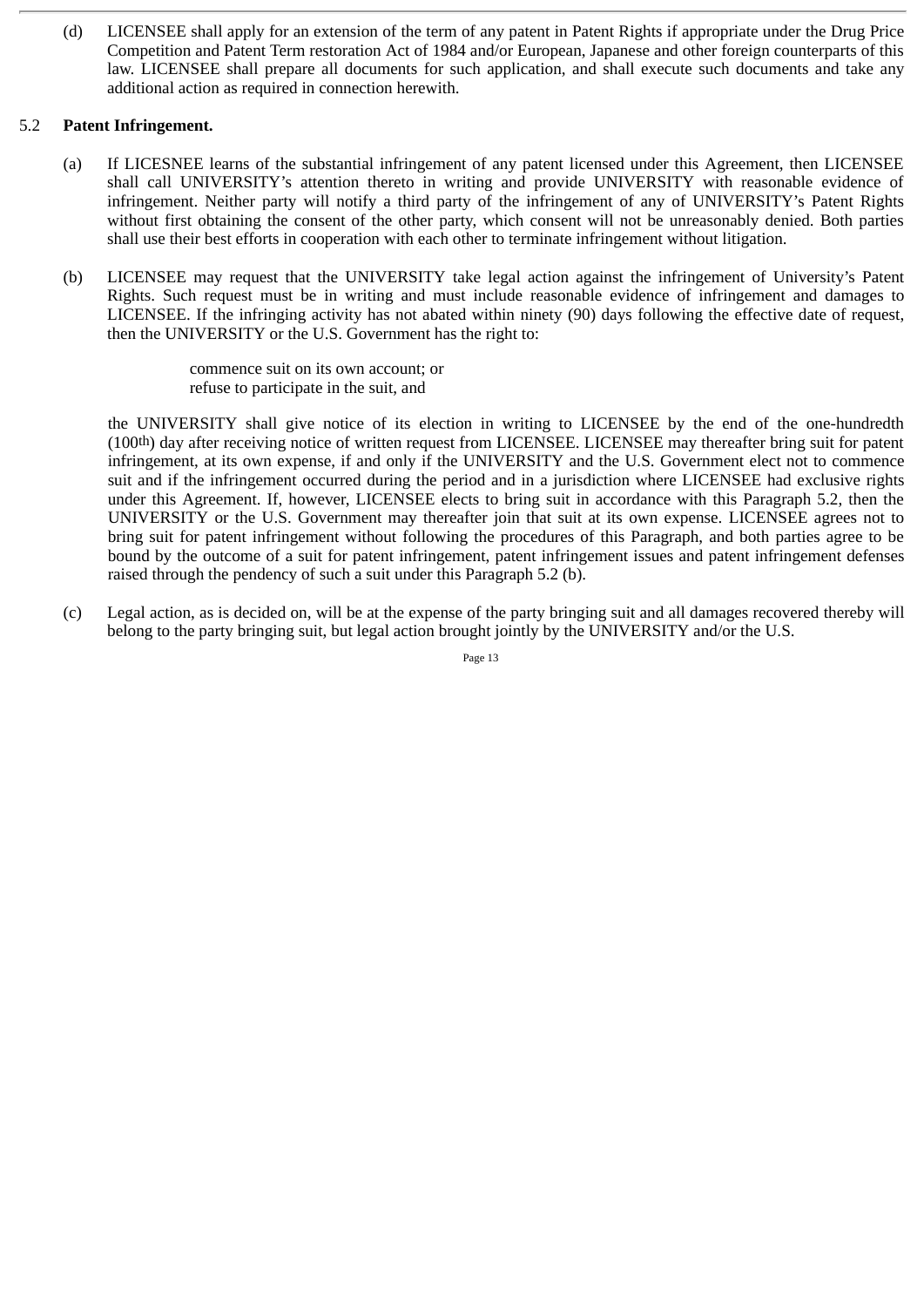Government and by LICENSEE and fully participated in by them will be at the joint expense of the parties and all recoveries will be shared jointly by them in proportion to the share of expense paid by each party.

- (d) Any recovery or settlement received in connection with any suit will first be shared by UNIVERSITY and LICENSEE equally to cover the litigation costs each incurred, and next shall be paid to UNIVERSITY or LICENSEE to cover any litigation costs it incurred in excess of the litigation costs of the other. In any suit initiated by LICENSEE, any recovery in excess of litigation costs will be shared between LICENSEE and UNIVERSITY as follows: (i) for any recovery other than amounts paid for willful infringement: (A) UNIVERSITY will receive [\*\*\*] percent ([\*\*\*]%) of the recovery if UNIVERSITY was not a party in the litigation and did not incur any litigation costs; (B) UNIVERSITY will receive [\*\*\*] percent ([\*\*\*]%) of the recovery if UNIVERSITY was a party in the litigation, but did not incur any litigation costs, including the provisions of Paragraph 5.2(b) above, or (C) UNIVERSITY will receive [\*\*\*] percent ([\*\*\*]%) of the recovery if UNIVERSITY incurred any litigation costs in connection with the litigation; and (ii) for any recovery for willful infringement, UNIVERSITY will receive [\*\*\*] percent ([\*\*\*]%) of the recovery. In any suit initiated by UNIVERSITY, any recovery in excess of litigation costs will belong to UNIVERSITY. UNIVERSITY and LICENSEE agree to be bound by all determinations of patent infringement, validity, and enforceability (but no other issue) resolved by any adjudicated judgment in a suit brought in compliance with this Section 5.2.
- (e) Each party shall cooperate with the other in litigation proceedings instituted hereunder but at the expense of the party bringing suit. Litigation will be controlled by the party bringing the suit, except that UNIVERSITY may be represented by counsel of its choice in any suit brought by LICENSEE.
- **5.3 Patent Marking.** LICENSEE shall mark all Licensed Products made, used or sold under the terms of this Agreement, or their containers, in accordance with the applicable patent marking laws.

# **ARTICLE 6. GOVERNMENTAL MATTERS**

6.1 **Governmental Approval or Registration.** If this Agreement or any associated transaction is required by the law of any nation to be either approved or registered with any governmental agency, LICENSEE shall assume all legal obligations to do so.

\*\*\* Certain information on this page has been omitted and filed separately with the Securities and Exchange Commission. Confidential treatment has been requested with respect to the omitted portions.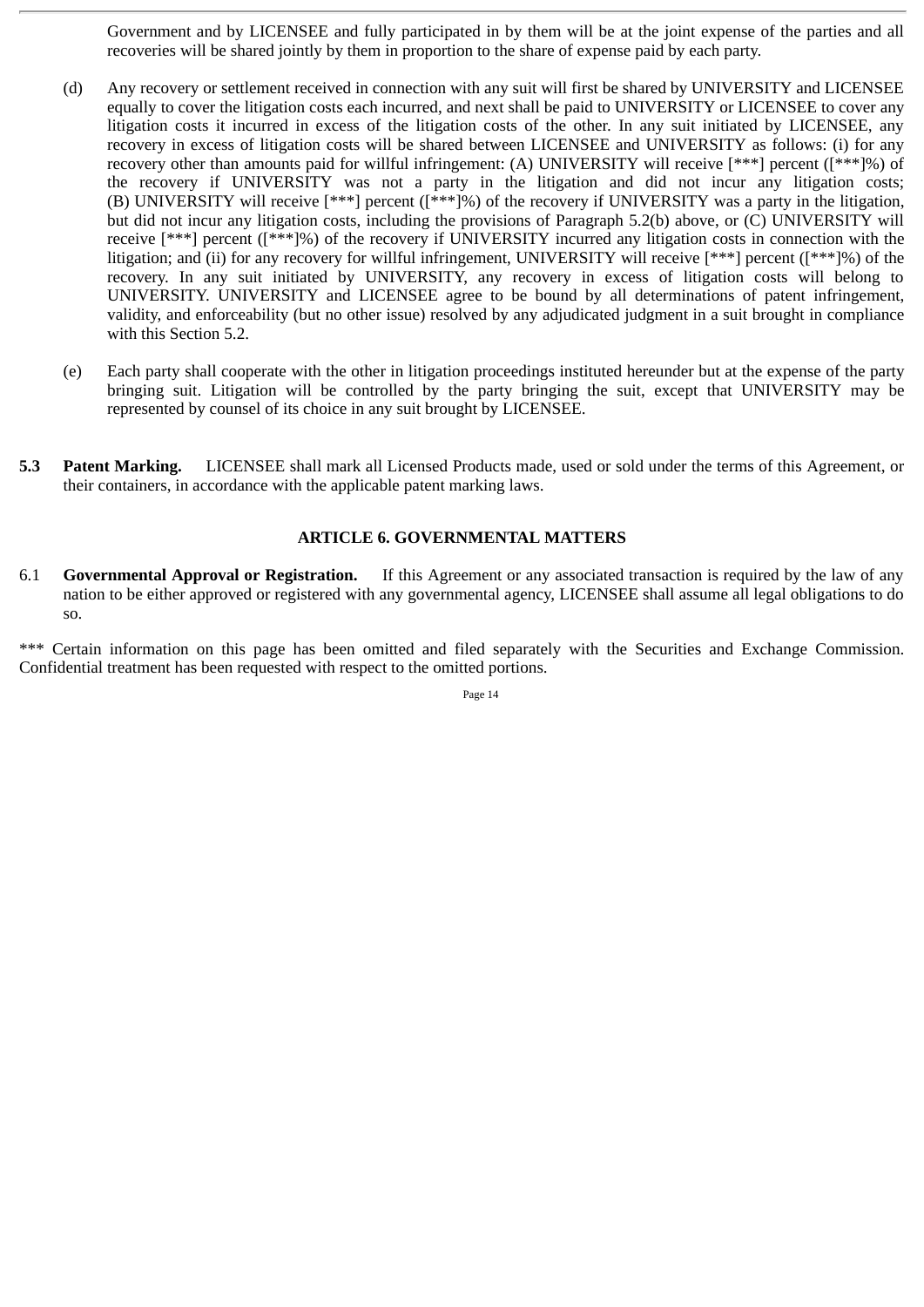LICENSEE shall notify UNIVERSITY if it becomes aware that this Agreement is subject to a United States or foreign government reporting or approval requirement. LICENSEE shall make all necessary filings and pay all costs including fees, penalties, and all other out-of-pocket costs associated with such reporting or approval process.

- 6.2 **Export Control Laws.** LICENSEE shall observe all applicable United States and foreign laws with respect to the transfer of Licensed Products and related technical data to foreign countries, including, without limitation, the International Traffic in Arms Regulations and the Export Administration Regulations.
- 6.3 **Preference for United States Industry.** If LICENSEE sells a Licensed Product or Combination Product in the US, LICENSEE shall manufacture said product substantially in the US.

# **ARTICLE 7. TERMINATION OF THE AGREEMENT**

# 7.1 **Termination by UNIVERSITY.**

- (a) If LICENSEE fails to perform or violates any term of this Agreement, then UNIVERSITY may give written notice of default ("Notice of Default") to LICENSEE. If LICENSEE fails to cure the default within sixty (60) days of the Notice of Default, UNIVERSITY may terminate this Agreement and the license granted herein by a second written notice ("Notice of Termination") to LICENSEE. If a Notice of Termination is sent to LICENSEE, this Agreement shall automatically terminate on the effective date of that notice. Termination shall not relieve LICENSEE of its obligation to pay any fees owed at the time of termination and shall not impair any accrued right of UNIVERSITY. The VA also has termination rights under Article 7 of the VA/UC Agreement.
- (b) This Agreement will terminate immediately, without the obligation to provide 60 days notice as set forth in Paragraph 7.1(a), if LICENSEE files a claim including in any way the assertion that any portion of UNIVERSITY's Patent Rights is invalid or unenforceable where the filing is by the LICENSEE, a third party on behalf of the LICENSEE, or a third party at the written urging of the LICENSEE.

# 7.2 **Termination by LICENSEE.**

(a) LICENSEE shall have the right at any time and for any reason to terminate this Agreement upon a ninety (90)-day written notice to UNIVERSITY. Said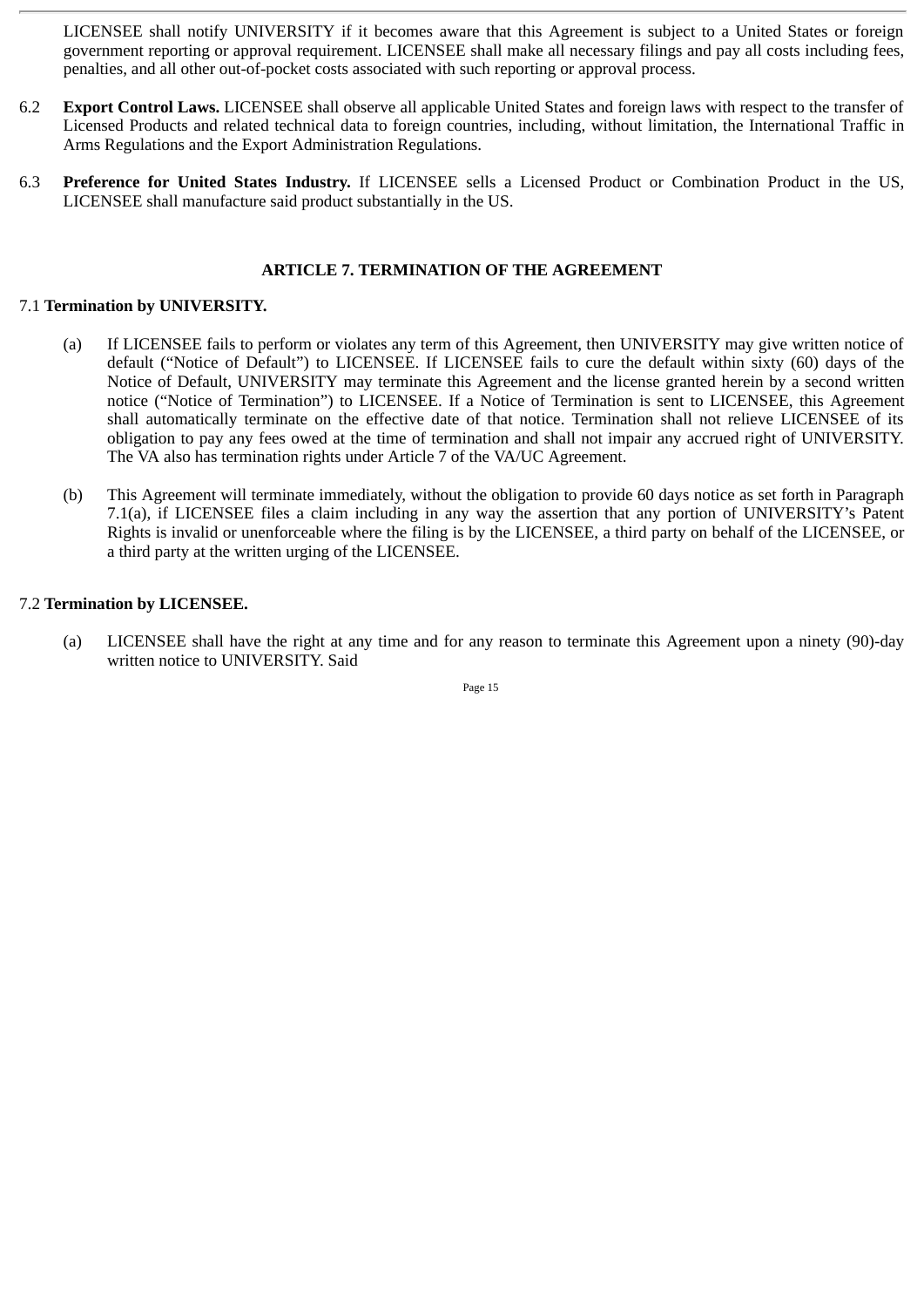notice shall state LICENSEE's reason for terminating this Agreement. The VA also has termination rights under Article 7 of the VA/UC Agreement.

(b) Any termination under Paragraph 7.2(a) shall not relieve LICENSEE of any obligation or liability accrued under this Agreement prior to termination or rescind any payment made to UNIVERSITY or action by LICENSEE prior to the time termination becomes effective. Termination shall not affect in any manner any rights of UNIVERSITY arising under this Agreement prior to termination.

**7.3 Survival on Termination.** The following Paragraphs and Articles shall survive the termination of this Agreement:

- (a) Article 4 (REPORTS, RECORDS AND PAYMENTS);
- (b) Paragraph 7.4 (Disposition of Licensed Products on Hand);
- (c) Paragraph 8.2 (Indemnification);
- (d) Article 9 (USE OF NAMES AND TRADEMARKS);
- (e) Paragraph 10.2 hereof (Secrecy); and
- (f) Paragraph 10.5 (Failure to Perform).
- **7.4 Disposition of Licensed Products on Hand.** Upon termination of this Agreement, LICENSEE may dispose of all previously made or partially made Licensed Product within a period of one hundred and twenty (120) days of the effective date of such termination provided that the sale of such Licensed Product by LICENSEE, its Sublicensees, or Affiliates shall be subject to the terms of this Agreement, including but not limited to the rendering of reports and payment of royalties required under this Agreement.

## **ARTICLE 8. LIMITED WARRANTY AND INDEMNIFICATION**

#### 8.1 **Limited Warranty.**

- (a) UNIVERSITY warrants that it has the lawful right to grant this license.
- (b) The license granted herein is provided "AS IS" and without WARRANTY OF MERCHANTABILITY or WARRANTY OF FITNESS FOR A PARTICULAR PURPOSE or any other warranty, express or implied. UNIVERSITY and VA make no representation or warranty that the Licensed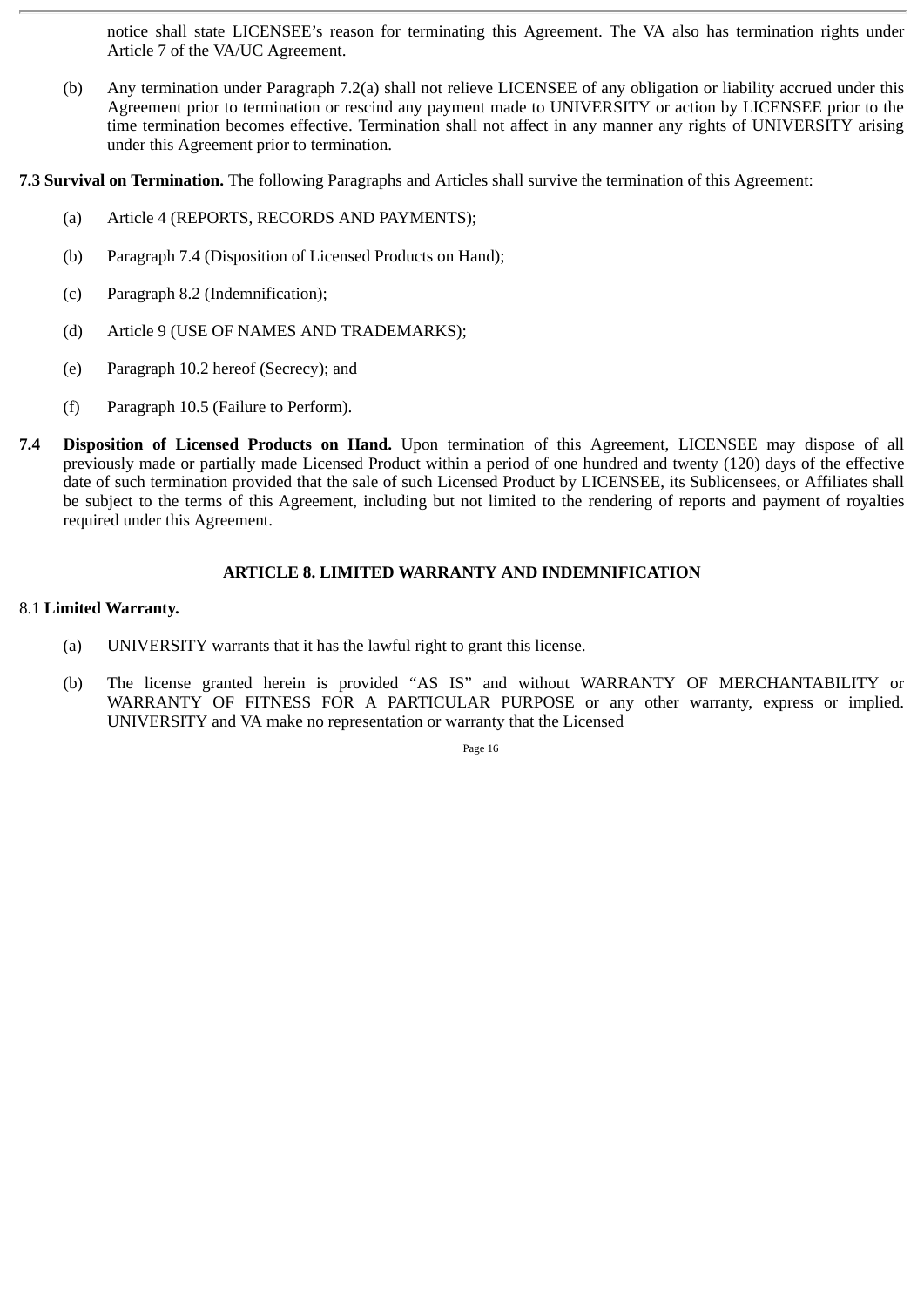Product, Licensed Method or the use of Patent Rights will not infringe any other patent or other proprietary rights.

- (c) NEITHER UNIVERSITY NOR THE VA WILL BE LIABLE FOR ANY LOST PROFITS, COSTS OR PROCURING SUBSTITUTE GOODS OR SERVICES, LOST BUSINESS, ENHANCED DAMAGES FOR INTELLECTUAL PROPERTY INFRINGEMENT OR ANY INDIRECT, INCIDENTAL, CONSEQUENTIAL, PUNITIVE OR OTHER SPECIAL DAMAGES SUFFERED BY LICENSEE, SUBLICENSEES, JOINT VENTURES, AFFILIATES OR DEVELOPMENT PARTNERS ARISING OUT OF OR RELATED TO THIS AGREEMENT FOR ALL CAUSES OF ACTION OF ANY KIND (INCLUDING TORT, CONTRACT, NEGLIGENCE, STRICT LIABILITY AND BREACH OF WARRANTY) EVEN IF UNIVERSITY OR THE VA HAS BEEN ADVISED OF THE POSSIBILITY OF SUCH DAMAGES.
- (d) Nothing in this Agreement shall be construed as:
	- (i) a warranty or representation by UNIVERSITY or VA as to the validity or scope of any Patent Rights;
	- (ii) a warranty or representation that anything made, used, sold or otherwise disposed of under any license granted in this Agreement is or shall be free from infringement of patents of third parties;
	- (iii) an obligation to bring or prosecute actions or suits against third parties for patent infringement except as provided in Paragraph 5.2 hereof;
	- (iv) conferring by implication, estoppel or otherwise any license or rights under any patents of UNIVERSITY or the U.S. Government other than Patent Rights as defined in this Agreement, regardless of whether those patents are dominant or subordinate to Patent Rights; or
	- (v) an obligation to furnish any know-how not provided in Patent Rights.

# 8.2 **Indemnification.**

(a) LICENSEE shall indemnify, hold harmless and defend the U.S. Government, the UNIVERSITY, its officers, employees, and agents; the sponsors of the research that led to the Invention; and the Inventors of the patents and patent applications in Patent Rights and their employers against any and all claims,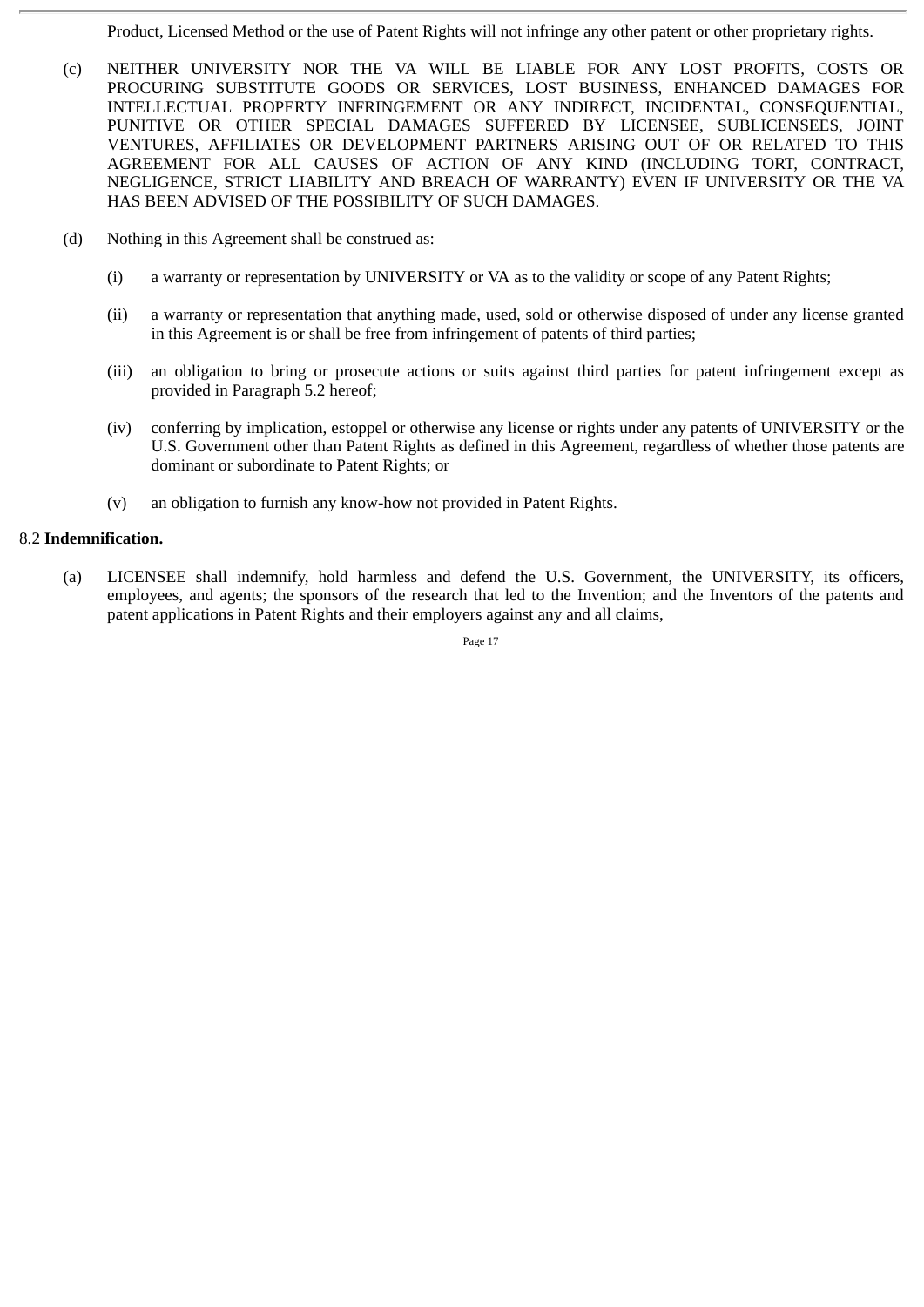suits, losses, damage, costs, fees, and expenses resulting from or arising out of exercise of this license or any sublicense. This indemnification shall include, but not be limited to, any product liability.

- (b) LICENSEE, at its sole cost and expense, shall insure its activities in connection with the work under this Agreement and obtain, keep in force and maintain insurance or an equivalent program of self insurance as follows:
	- (i) prior to initiation of human clinical trials: comprehensive or commercial general liability insurance (contractual liability included) with limits of at least : (A) each occurrence, five hundred thousand dollars (US\$500,000); (B) products/completed operations aggregate, one million dollars (US\$1,000,000); (C) personal and advertising injury, five hundred thousand dollars (US\$500,000); (D) general aggregate (commercial form only), one million dollars (US\$1,000,000);
	- (ii) upon initiation of human clinical trials: comprehensive or commercial general liability insurance (contractual liability included) with limits of at least: (A) each occurrence, five million dollars (US\$5,000,000); (B) products/completed operations aggregate, ten million dollars (US\$10,000,000); (C) personal and advertising injury, five million dollars (US\$5,000,000); and (D) general aggregate (commercial foul only), ten million dollars (US\$10,000,000); and
	- (iii) the coverage and limits referred to above shall not in any way limit the liability of LICENSEE.

(c) LICENSEE shall furnish UNIVERSITY with certificates of insurance showing compliance with all requirements. Such certificates shall:

(i) provide for thirty (30) day advance written notice to UNIVERSITY of any modification; (ii) indicate that UNIVERSITY has been endorsed as an additional insured under the coverage referred to above; and (iii) include a provision that the coverage shall be primary and shall not participate with nor shall be excess over any valid and collectable insurance or program of self-insurance carried or maintained by UNIVERSITY.

(d) UNIVERSITY shall notify LICENSEE in writing of any claim or suit brought against UNIVERSITY or U.S. Government in respect of which UNIVERSITY or U.S. Government intends to invoke the provisions of this Article. LICENSEE shall keep UNIVERSITY informed on a current basis of its defense of any claims under this Article.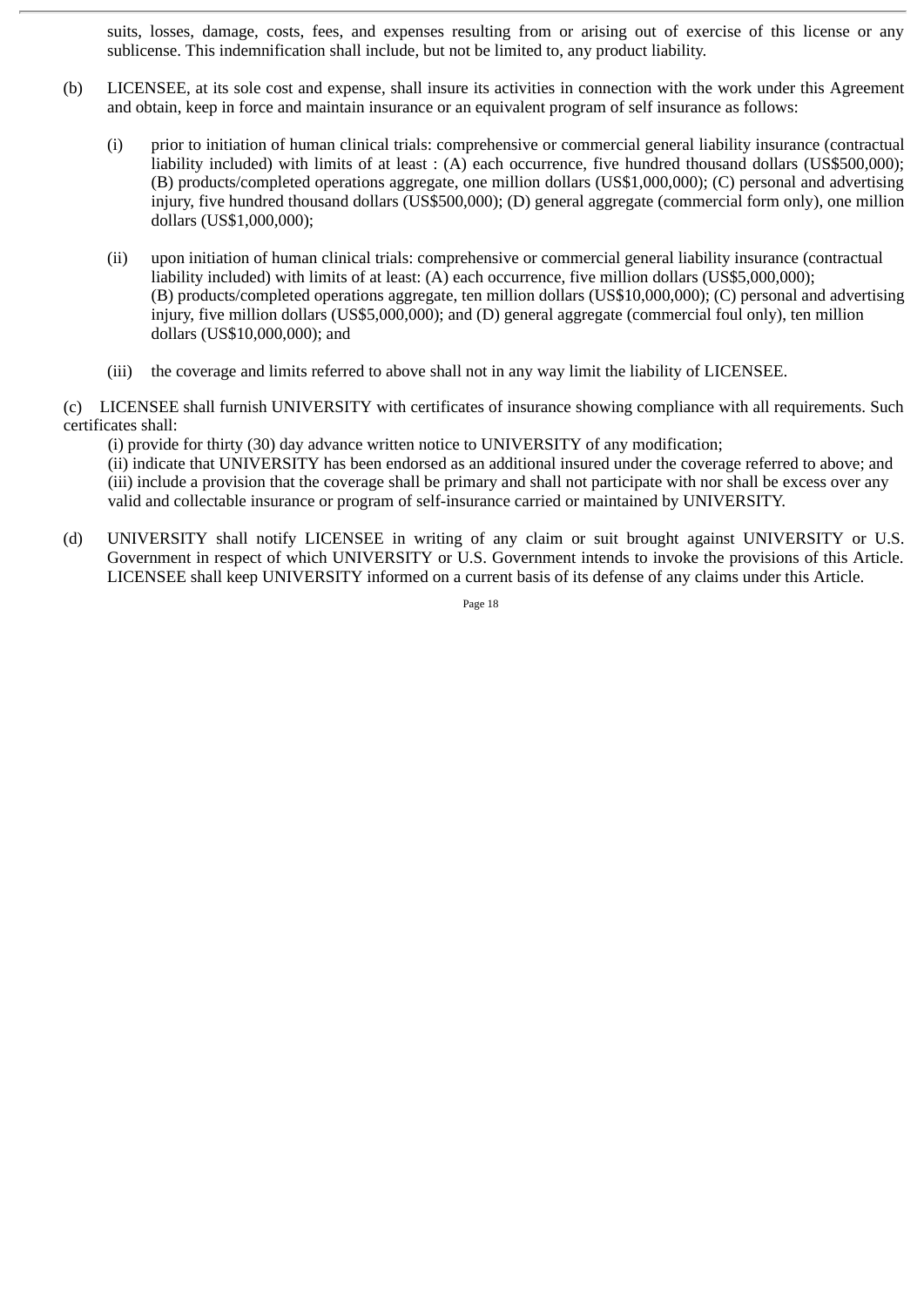## **ARTICLE 9. USE OF NAMES AND TRADEMARKS**

- 9.1 Nothing contained in this Agreement confers any right to use in advertising, publicity, or other promotional activities any name, trade name, trademark, or other designation of either party hereto or the VA (including contraction, abbreviation or simulation of any of the foregoing). Unless required by law, the use by LICENSEE of the name, "The Regents of the University of California" or the name of any campus of the University Of California or the VA is prohibited, without the express written consent of UNIVERSITY. Unless required by law, the use by LICENSEE of the name "U.S. Department of Veteran Affairs" is prohibited.
- 9.2 UNIVERSITY may disclose to the Inventors the terms and conditions of this Agreement upon their request. If such disclosure is made, UNIVERSITY shall request the Inventors not disclose such terms and conditions to others.
- 9.3 UNIVERSITY or VA may acknowledge the existence of this Agreement and the extent of the grant in Article 2 to third parties, but UNIVERSITY shall not disclose the financial terms of this Agreement to third parties, except where UNIVERSITY is required by law to do so, such as under the California Public Records Act.

## **ARTICLE 10. MISCELLANEOUS PROVISIONS**

- 10.1 **Correspondence.** Any notice or payment required to be given to either party under this Agreement shall be deemed to have been properly given and effective:
	- (a) on the date of delivery if delivered in person, or
	- (b) five (5) days after mailing if mailed by first-class or certified mail, postage paid, to the respective addresses given below, or to such other address as is designated by written notice given to the other party.

If sent to LICENSEE:

Otonomy, Inc. 5626 Oberlin Drive, Suite 100 San Diego, California 92121 Attention : Jay Lichter, Ph.D. Phone: (858) 768-7826 Fax: (858) 200-0821 With a copy to: Court R. Turner

If sent to UNIVERSITY by mail: University of California, San Diego Technology Transfer Office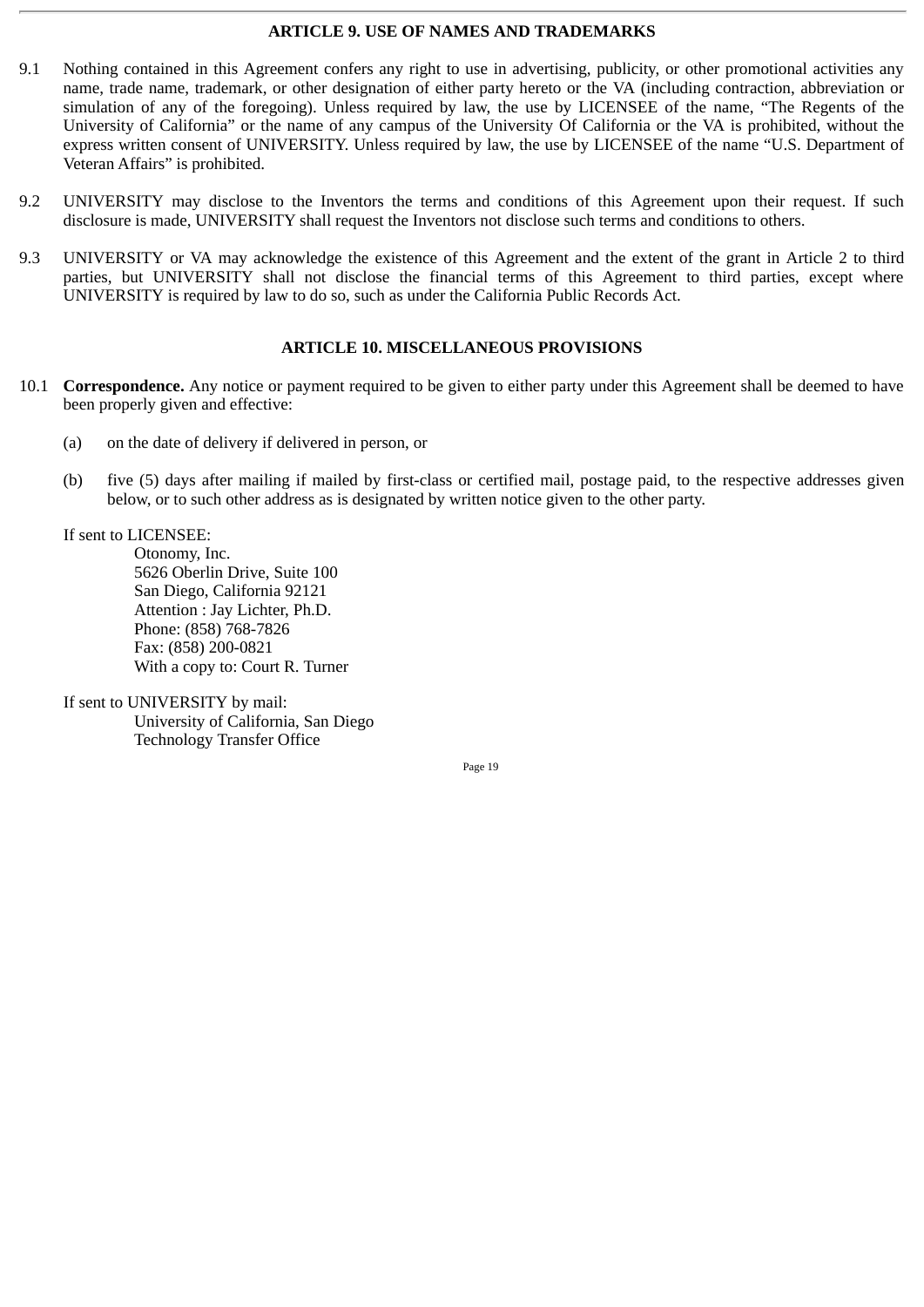9500 Gilman Drive Mail Code 0910 La Jolla, CA 92093-0910 Attention: Assistant Vice Chancellor

If sent to UNIVERSITY by courier: University of California, San Diego Technology Transfer Office 10300 North Torrey Pines Road Torrey Pines Center North, First Floor La Jolla, CA 92037 Attention : Assistant Vice Chancellor

#### 10.2 **Secrecy.**

- (a) "Confidential Information" shall mean information relating to the Invention and disclosed by UNIVERSITY to LICENSEE during the term of this Agreement, which if disclosed in writing shall be marked "Confidential", or if first disclosed otherwise, shall within thirty (30) days of such disclosure be reduced to writing by UNIVERSITY and sent to LICENSEE:
- (b) Licensee shall:
	- (i) use the Confidential Information for the sole purpose of performing under the terms of this Agreement;
	- (ii) safeguard Confidential Information against disclosure to others with the same degree of care as it exercises with its own data of a similar nature;
	- (iii) not disclose Confidential Information to others (except to its employees, agents or consultants who are bound to LICENSEE by a like obligation of confidentiality) without the express written permission of UNIVERSITY, except that LICENSEE shall not be prevented from using or disclosing any of the Confidential Information that:
		- (A) LICENSEE can demonstrate by written records was previously known to it;
		- (B) is now, or becomes in the future, public knowledge other than through acts or omissions of LICENSEE;
		- (C) is lawfully obtained by LICENSEE from sources independent of UNIVERSITY; or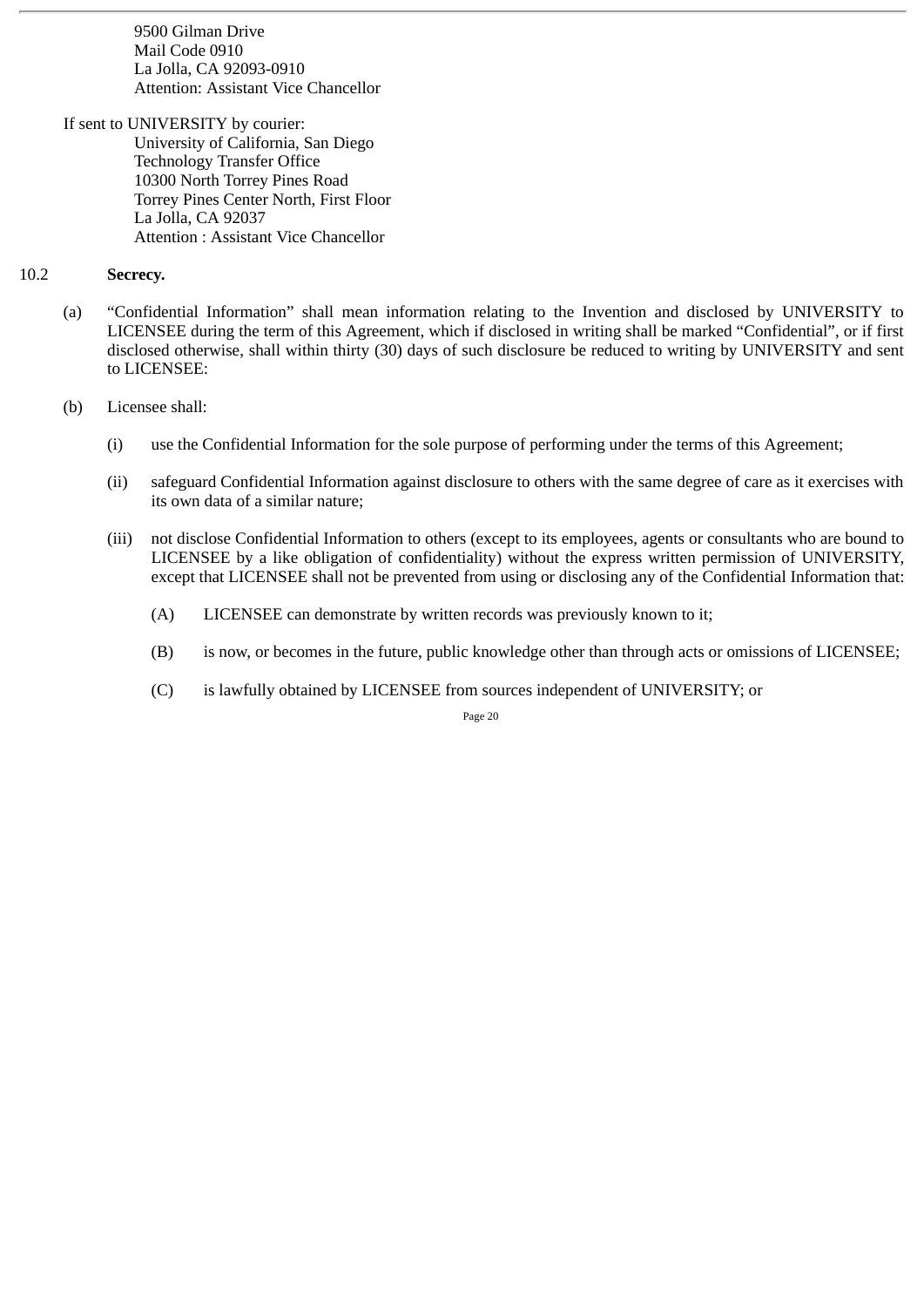- (D) is required to be disclosed by law or a court of competent jurisdiction; and
- (c) The secrecy obligations of LICENSEE with respect to Confidential Information shall continue for a period ending five (5) years from the termination date of this Agreement.
- 10.3 **Assignability.** This Agreement may be assigned by UNIVERSITY, but is personal to LICENSEE and assignable by LICENSEE only with the written consent of UNIVERSITY. LICENSEE may assign in connection with the sale or merger of all or substantially all of its assets with or into another party subject to approval by UNIVERSITY. The consent of UNIVERSITY will not be unreasonably withheld or delayed if the assignment is in conjunction with the transfer of all or substantially all of the business of LICENSEE to which this Agreement relates. However, UNIVERSITY will not be deemed to be unreasonable in withholding consent where the assignment is prohibited by State or Federal Law or is likely to cause damage to the UNIVERSITY reputation or is counter to the UNIVERSITY'S stated missions as a public entity.
- 10.4 **No Waiver.** No waiver by either party of any breach or default of any covenant or agreement set forth in this Agreement shall be deemed a waiver as to any subsequent and/or similar breach or default.
- 10.5 **Failure to Perform.** In the event of a failure of performance due under this Agreement and if it becomes necessary for either party to undertake legal action against the other on account thereof, then the prevailing party shall be entitled to reasonable attorney's fees in addition to costs and necessary disbursements.
- 10.6 **Governing Laws.** THIS AGREEMENT SHALL BE INTERPRETED AND CONSTRUED IN ACCORDANCE WITH THE LAWS OF THE STATE OF CALIFORNIA, but the scope and validity of any patent or patent application shall be governed by the applicable laws of the country of the patent or patent application.
- 10.7 **Force Majeure.** A party to this Agreement may be excused from any performance required herein if such performance is rendered impossible or unfeasible due to any catastrophe or other major event beyond its reasonable control, including, without limitation, war, riot, and insurrection; laws, proclamations, edicts, ordinances, or regulations; strikes, lockouts, or other serious labor disputes; and floods, fires, explosions, or other natural disasters. When such events have abated, the non-performing party's obligations herein shall resume.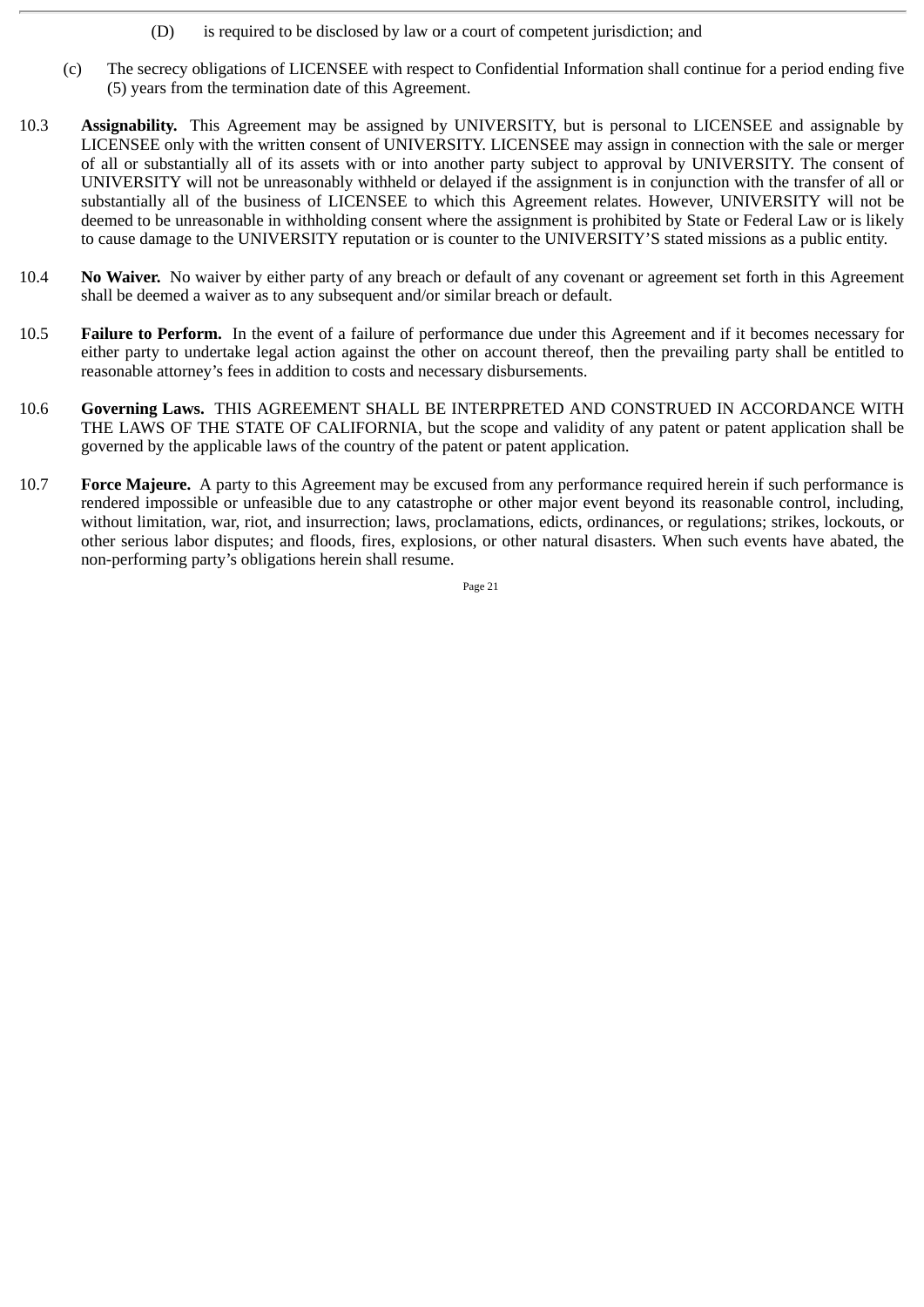- 10.8 **Headings.** The headings of the several sections are inserted for convenience of reference only and are not intended to be a part of or to affect the meaning or interpretation of this Agreement.
- 10.9 **Entire Agreement.** This Agreement embodies the entire understanding of the parties and supersedes all previous communications, representations or understandings, either oral or written, between the parties relating to the subject matter hereof.
- 10.10 **Amendments.** No amendment or modification of this Agreement shall be valid or binding on the parties unless made in writing and signed on behalf of each party.
- 10.11 **Severability.** In the event that any of the provisions contained in this Agreement is held to be invalid, illegal, or unenforceable in any respect, such invalidity, illegality or unenforceability shall not affect any other provisions of this Agreement, and this Agreement shall be construed as if the invalid, illegal, or unenforceable provisions had never been contained in it.

*IN WITNESS WHEREOF,* both UNIVERSITY and LICENSEE have executed this Agreement, in duplicate originals, by their respective and duly authorized officers on the day and year written.

## **OTONOMY: THE REGENTS OF THE UNIVERSITY OF CALIFORNIA:**

| By:        | /s/ Jay Lichter, Ph.D.<br>(Signature) | /s/ Jane C. Moores, Ph.D.<br>By:<br>(Signature) |
|------------|---------------------------------------|-------------------------------------------------|
|            | Name: Jay Lichter, Ph.D.              | Name: Jane C. Moores, Ph.D.                     |
| Title: CEO |                                       | Title: Assistant Vice Chancellor-IP             |
|            | Date: 11/5/08                         | Date: 10/30/08                                  |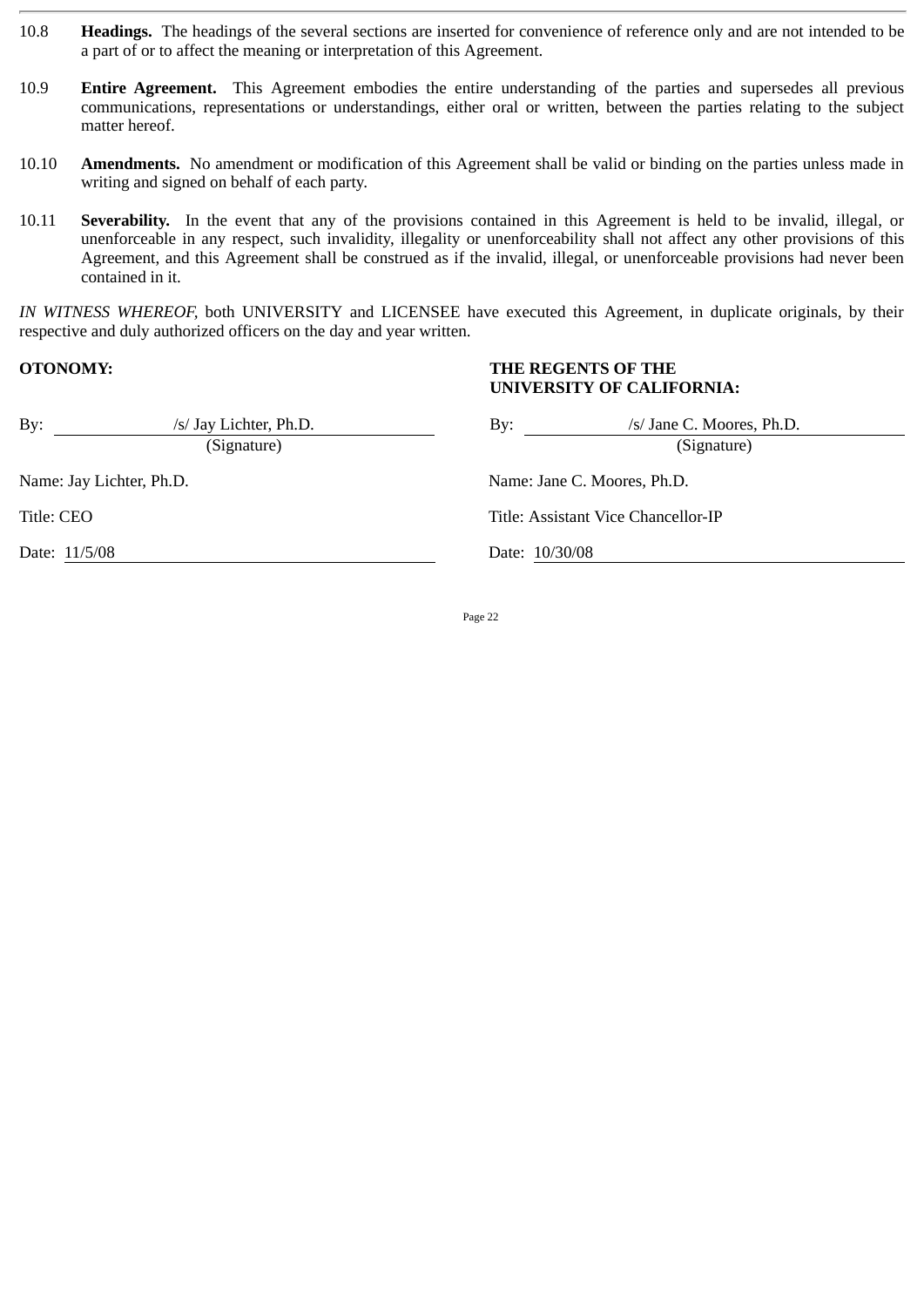# **Exhibit A**

# **Inventions Included in this Agreement**

[\*\*\*]

\*\*\* Certain information on this page has been omitted and filed separately with the Securities and Exchange Commission. Confidential treatment has been requested with respect to the omitted portions.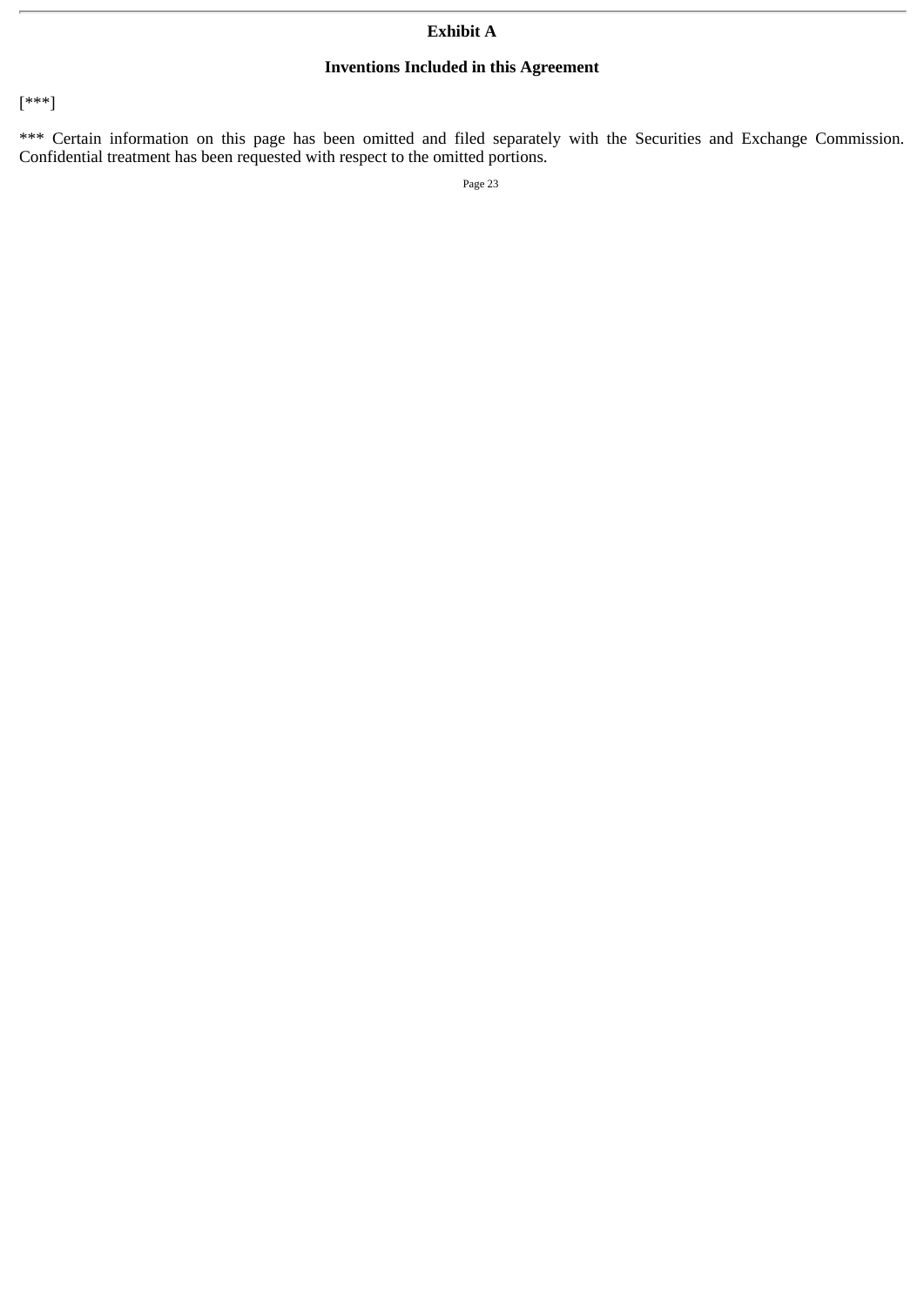# [\*\*\*]

\*\*\* Certain information on this page has been omitted and filed separately with the Securities and Exchange Commission. Confidential treatment has been requested with respect to the omitted portions.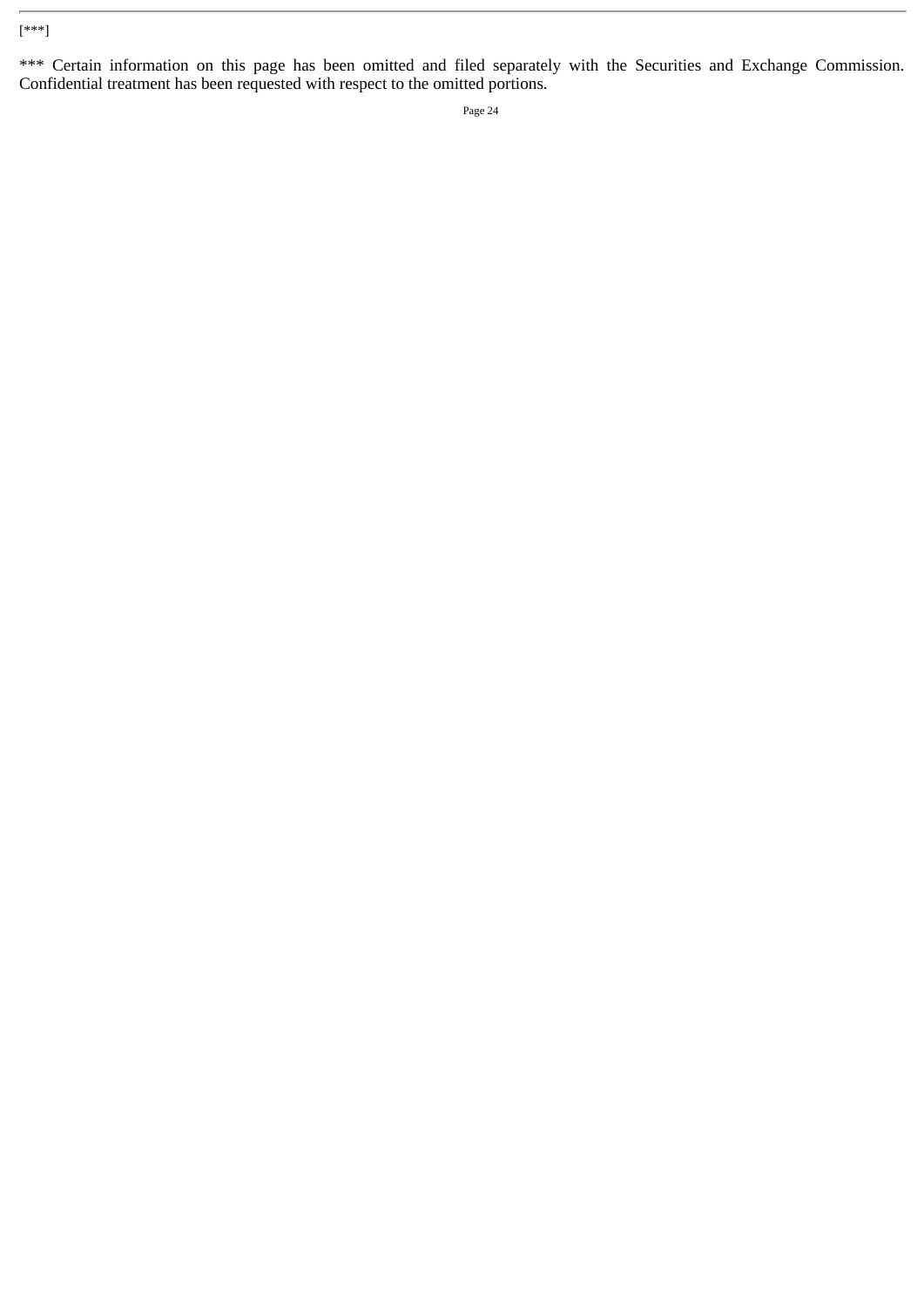# **Patent Applications**

[\*\*\*]

\*\*\* Certain information on this page has been omitted and filed separately with the Securities and Exchange Commission. Confidential treatment has been requested with respect to the omitted portions.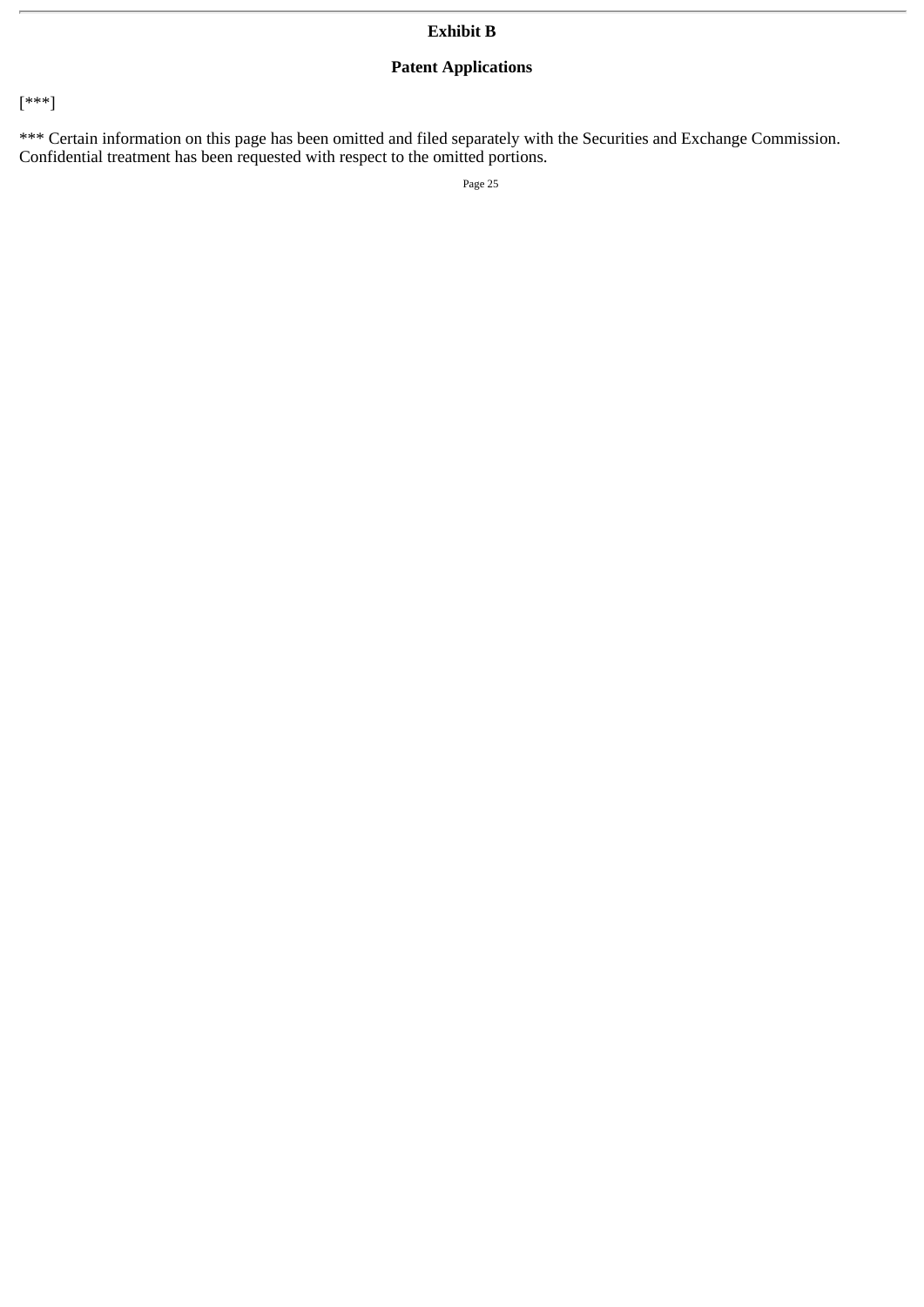# [\*\*\*]

\*\*\* Certain information on this page has been omitted and filed separately with the Securities and Exchange Commission. Confidential treatment has been requested with respect to the omitted portions.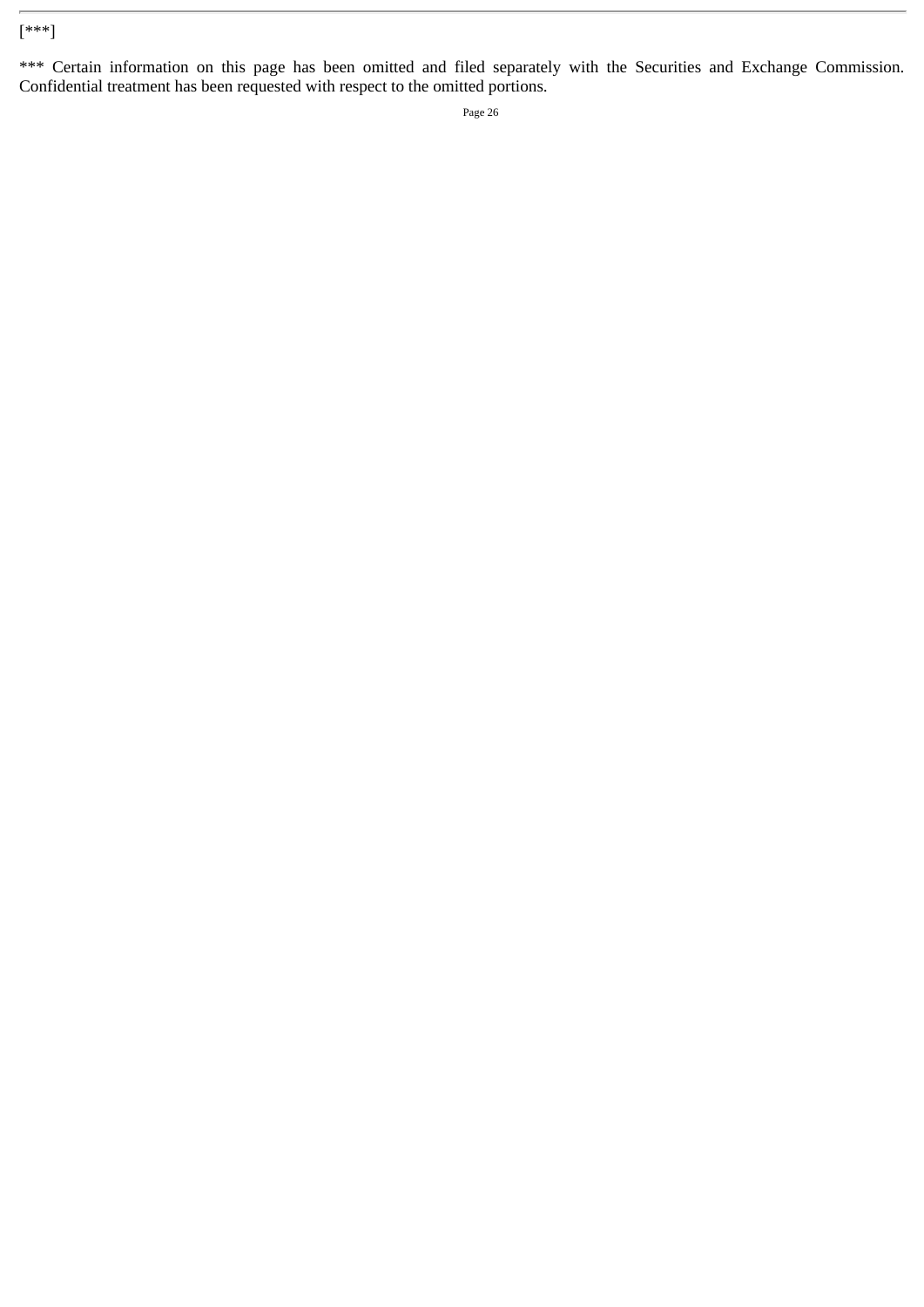# **VA/UC Agreement**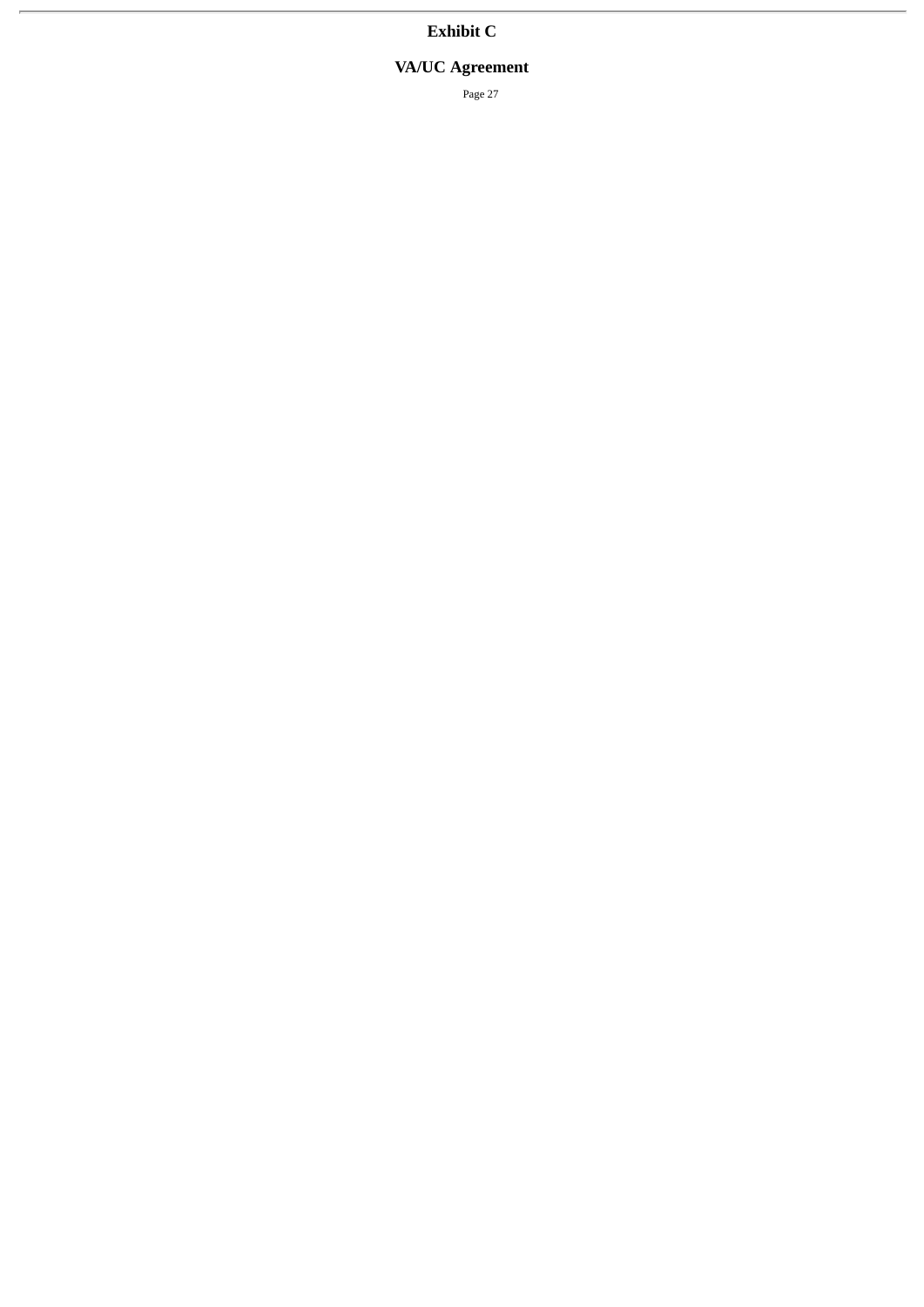# U.S. DEPARTMENT OF VETERANS AFFAIRS

# AND THE UNIVERSITY OF CALIFORNIA

# COOPERATIVE TECHNOLOGY ADMINISTRATION AGREEMENT

This Cooperative Technology Administration Agreement ("Agreement") is made as of this 19th day of May, 2000, by and between the United States Department of Veterans Affairs (hereinafter referred to as "VA"), as represented by the Technology Transfer Program, Office of Research and Development, having an address at 810 Vermont Avenue N.W., Washington, D.C. 20420, and The Regents of the University of California, as represented by the Office of Technology Transfer, having an address at 1111 Franklin Street, 5th Floor, Oakland, California 94607-5200 ("University").

#### **RECITALS**

Whereas, VA and University through their employment relationship with certain faculty and staff, through 37 CFR Part 501, and/or through 35 U.S.C. 200-212, as well as state law and implementing policies, have an interest in inventions made by their employees;

Whereas, VA and University policies promote disclosure of research results for the public's use and benefit, as well as to define and protect the rights of inventors, provide for an equitable distribution of the rewards and responsibilities associated with the invention(s), and provide that income from such invention(s) be used for the purpose of promoting research and education;

Whereas, pursuant to their shared objectives, it is the mutual desire of VA and University that their respective interests in such inventions be administered and managed exclusively by University on behalf of both parties in a manner to ensure the timely commercialization of such inventions and to make their benefits widely available for society's use and benefit;

Whereas, VA is authorized to transfer to and to undertake all suitable steps to administer its rights in any such existing or future invention through contract with a nonprofit organization (including a university) under 35 U.S.C. 202(e) (to the maximum extent permitted by law), 35 U.S.C. 207(a)(3), or 15 U.S.C. 3710a;

Now, therefore, the parties hereto agree as follows:

- 1. DEFINITIONS
	- 1.1 "Dual Appointment Personnel (DAP)" means any person who is employed by and has entered into and signed an employment or patent agreement with both VA and University.
	- 1.2 "Patent Rights" means all United States patent applications and patents and corresponding patent applications and patents filed in countries other than the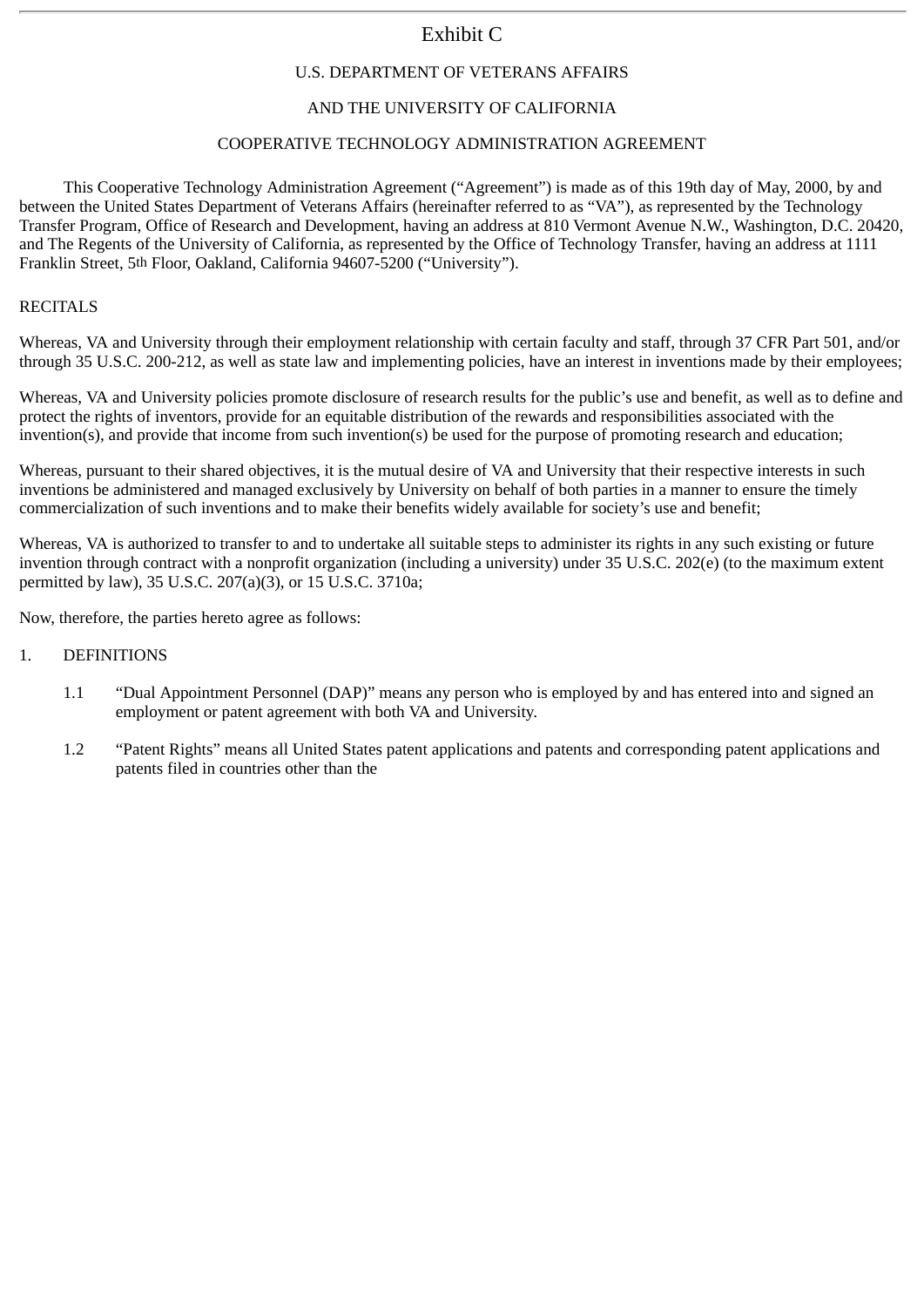United States that are assigned to VA and University, including any reissues, extensions, substitutions, divisions, continuations, and continuation-in-part applications (only to the extent, however, that claims in the continuations-inpart applications are entitled to the priority filing date of the parent patent application) based on the subject matter claimed in or covered by a Subject Invention.

- 1.3 "Property Rights" means all personal property rights covering the tangible personal property in biological materials directly associated with any Subject Invention.
- 1.4 "Made" in relation to any Subject Invention means the conception or first actual reduction to practice of such Subject Invention.
- 1.5 "Subject Invention" means Patent Rights and/or related Property Rights covering any existing or future disclosed invention in which both parties have an interest under their various policies, that is made either by a DAP or at least one inventor from each party, and that is not a Disclaimed Invention.
- 1.6 "Disclaimed Invention" means any Subject Invention for which University declines to pursue patenting, license or commercialization activities under Section 2.2 of this Agreement.
- 1.7 "License Agreement" means any executed agreement entered into by University under this Agreement that grants Licensee the right to make, use, sell, offer for sale, or import products covered by or claimed by the Subject Invention being licensed under such agreement or otherwise deals with administration of the Subject Invention, such as option or secrecy agreements.
- 1.8 "Licensee" means any party, not including the United States Government, that enters into a License Agreement with University.
- 1.9 "Government" means the Government of the United States of America.
- 1.10 "Fiscal Year" means July 1 through June 30.
- 1.11 "Gross Revenues" means consideration received by University from the licensing of any Subject Invention, but not including consideration in the form of research funding or other research support.
- 1.12 "Net Revenues" means Gross Revenues, less any prior contractual obligations to third party research supporters or joint owners, then less Administrative Fee, Expenses, Inventors Share, and Research Share for each Subject Invention.
- 1.13 "Inventors Share" means those revenues due under the applicable University of California policy to named inventors for each Subject Invention.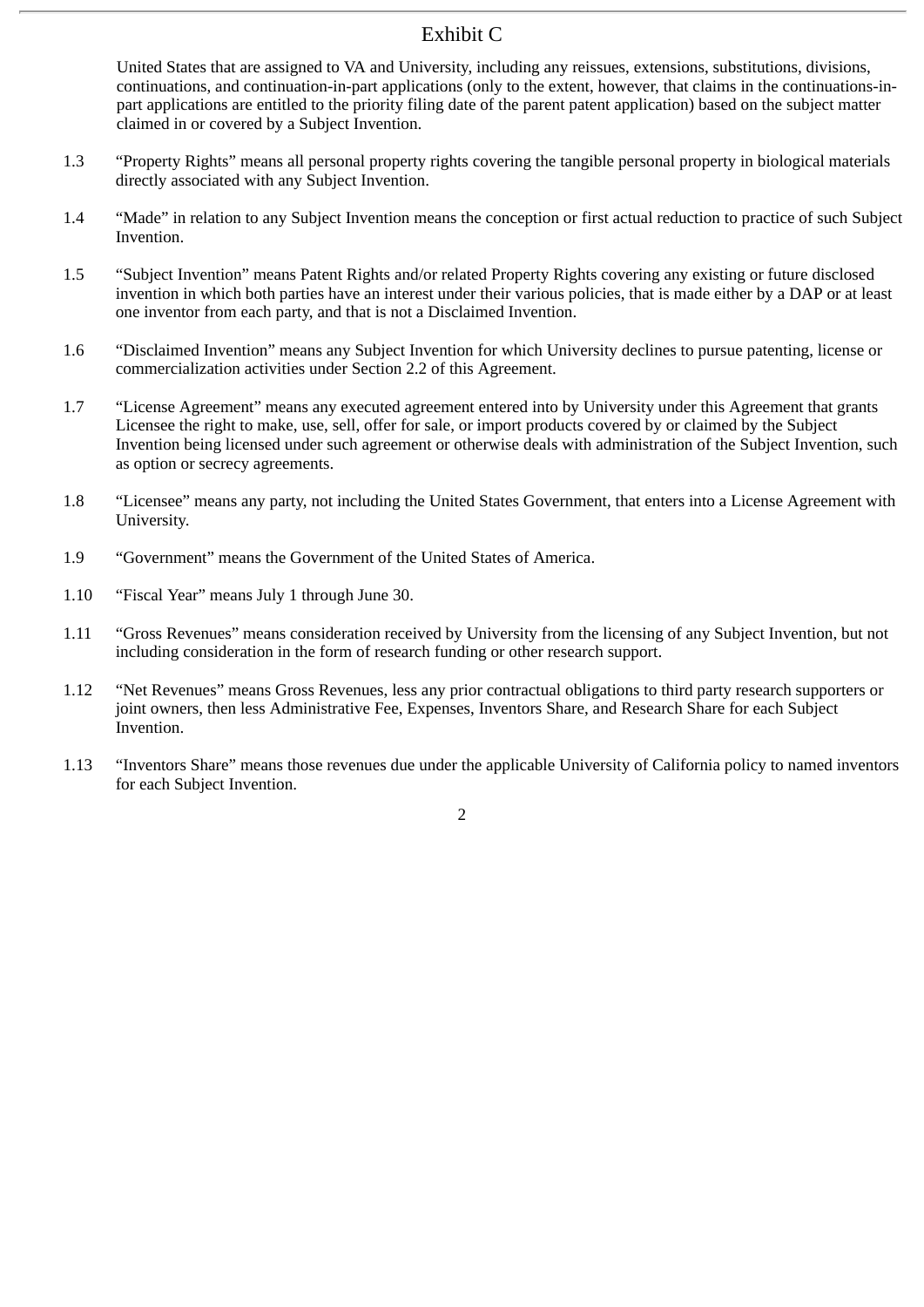- 1.14 "Research Share" means those revenues to be allocated directly for research purposes, if any, under the applicable University of California Patent Policy for each Subject Invention.
- 1.15 "Expenses" means legal and other direct expenses incurred by University (that are not otherwise reimbursed from a third party) for patenting, protecting and preserving U.S. and foreign patent, copyright and related property rights, maintaining patents and such other costs, taxes, or reimbursements as may be necessary or required by law for each Subject Invention.
- 1.16 "Administrative Fee" means 15% fee of Gross Revenues retained by University in consideration of University's commercialization efforts for each Subject Invention.
- 1.17 "UC Site" means the campus or U.S. Department of Energy Laboratory managed by University at which a Subject Invention is made.
- 1.18 "Pooled Amount" means Net Revenues aggregated by UC site cumulatively over time beginning the effective date of this Agreement for all of that UC Site's Subject Inventions.

# 2. PATENT PROSECUTION AND PROTECTION

- 2.1 Disclosure. The parties agree to promptly and in confidence report to the other party each Subject Invention. VA agrees to provide to University a copy of its Determination of Rights letter to inventors regarding any potential Subject Invention.
- 2.2 Disclaimed Inventions. University shall notify VA in writing of any individual Subject Invention for which the University declines to pursue patenting, licensing or commercialization activities, and as of the date of such notice, that invention shall no longer be considered a Subject Invention under this Agreement.
- 2.3 VA authorizes University to have the exclusive right to prepare, file, prosecute, and maintain patent application(s) and patents covering any Subject Invention. University shall promptly provide to VA, upon request, all serial numbers and filing dates, together with copies of all such applications, including, on request copies of all Patent Office Actions, responses, and all other Patent Office communications. In addition, University shall be granted Power of Attorney for all such patent applications.
- 2.4 University shall make an election with respect to foreign filing including in which countries foreign filing will be done prior to the election, within ten (10) months of any United States filing. If any foreign patent applications are filed, University shall promptly, upon request, provide to VA all serial numbers and filing dates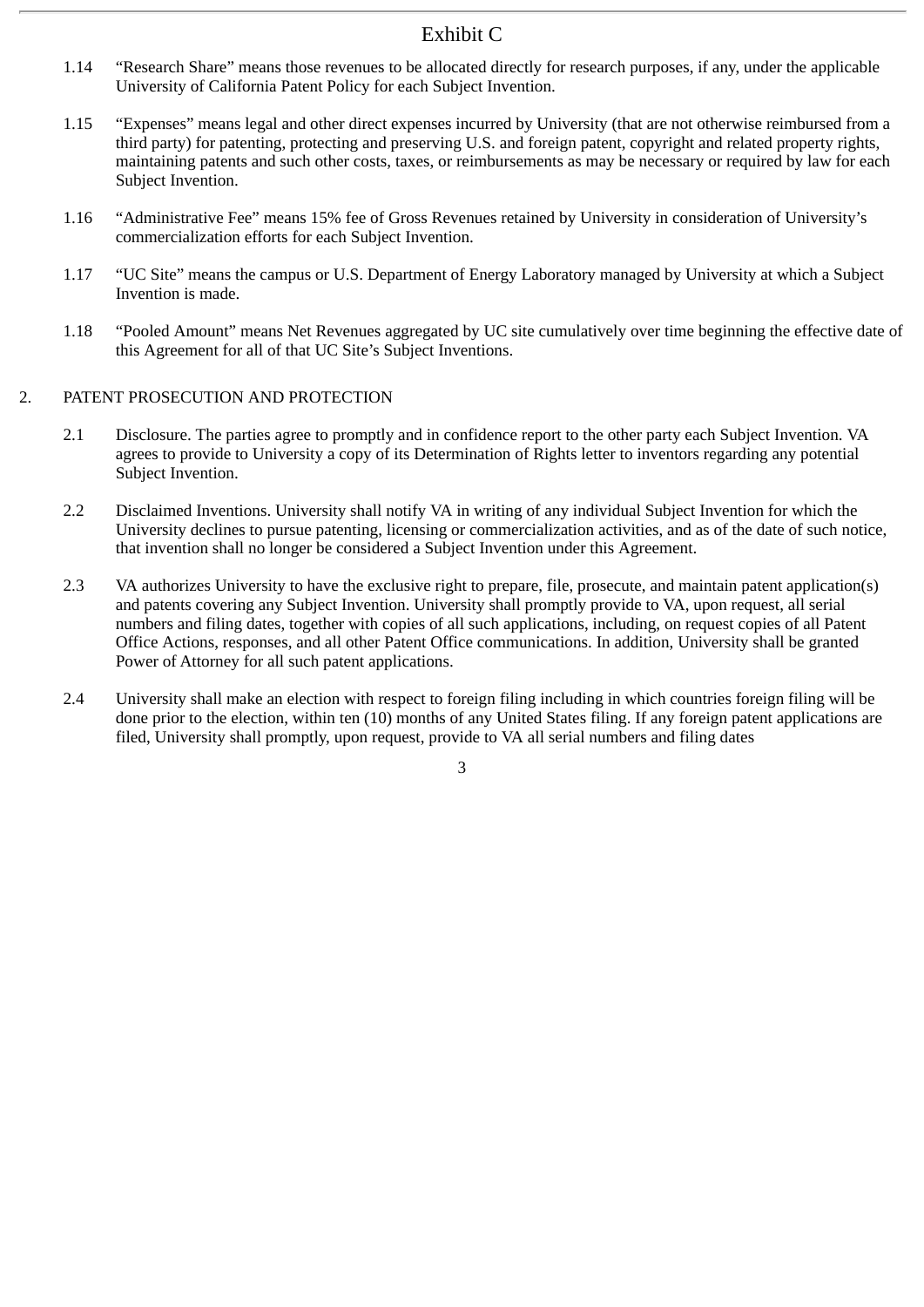together with copies of all such foreign patent applications, including on request, copies of all Patent Office Actions.

- 2.5 University shall promptly record assignments of domestic patent rights covering a Subject Invention in the United States Patent and Trademark Office and shall promptly provide VA with a copy of each recorded assignment with respect to VA.
- 2.6 Notwithstanding any other provision of this Agreement, University shall not abandon the prosecution of any patent application including provisional patent applications (except for purposes of filing continuation application(s)) or the maintenance of any patent for a Subject Invention without prior written notice to VA. Upon receiving such written notice, VA may, at its sole option and expense, take over the prosecution of any such patent application, or the maintenance of any such patent, and such invention shall no longer be considered a Subject Invention under this Agreement.
- 2.7 University may decide to bail Property Rights as a more efficient commercialization method than patenting. If University so decides, then University will follow the guidelines issued by the U.S. National Institutes of Health on such commercialization approach.

# 3. LICENSING

- 3.1 VA authorizes University to have the exclusive right to negotiate, execute, and administer any License Agreement. VA shall not license to any third parties any Subject Invention unless this Agreement is terminated in accordance with Article 7 (Termination) and there are no License Agreements in effect or under negotiation. VA also agrees to not pre-commit any Subject Inventions or future inventions that would be Subject Inventions under this Agreement to a commercial research sponsor or other entity through prior agreements made by VA foundations or others.
- 3.2 VA authorizes University to have the sole right to diligently seek a Licensee and negotiate and enter into License Agreements for the commercial development of any Subject Invention and to administer all such License Agreements for the mutual benefit of the parties and in the public interest.
- 3.3 University shall have the final authority to enter into negotiations and execute License Agreements. In accordance with Section 5.2, University shall provide VA with a copy of all executed License Agreements. VA shall keep these documents and related documentation confidential, unless such disclosure is required by law, except that VA may disclose the existence of any License Agreement, but only to the extent of the granting clause. VA will not disclose the names of the Licensee or any other terms contained in the License Agreement unless such disclosure is required under law.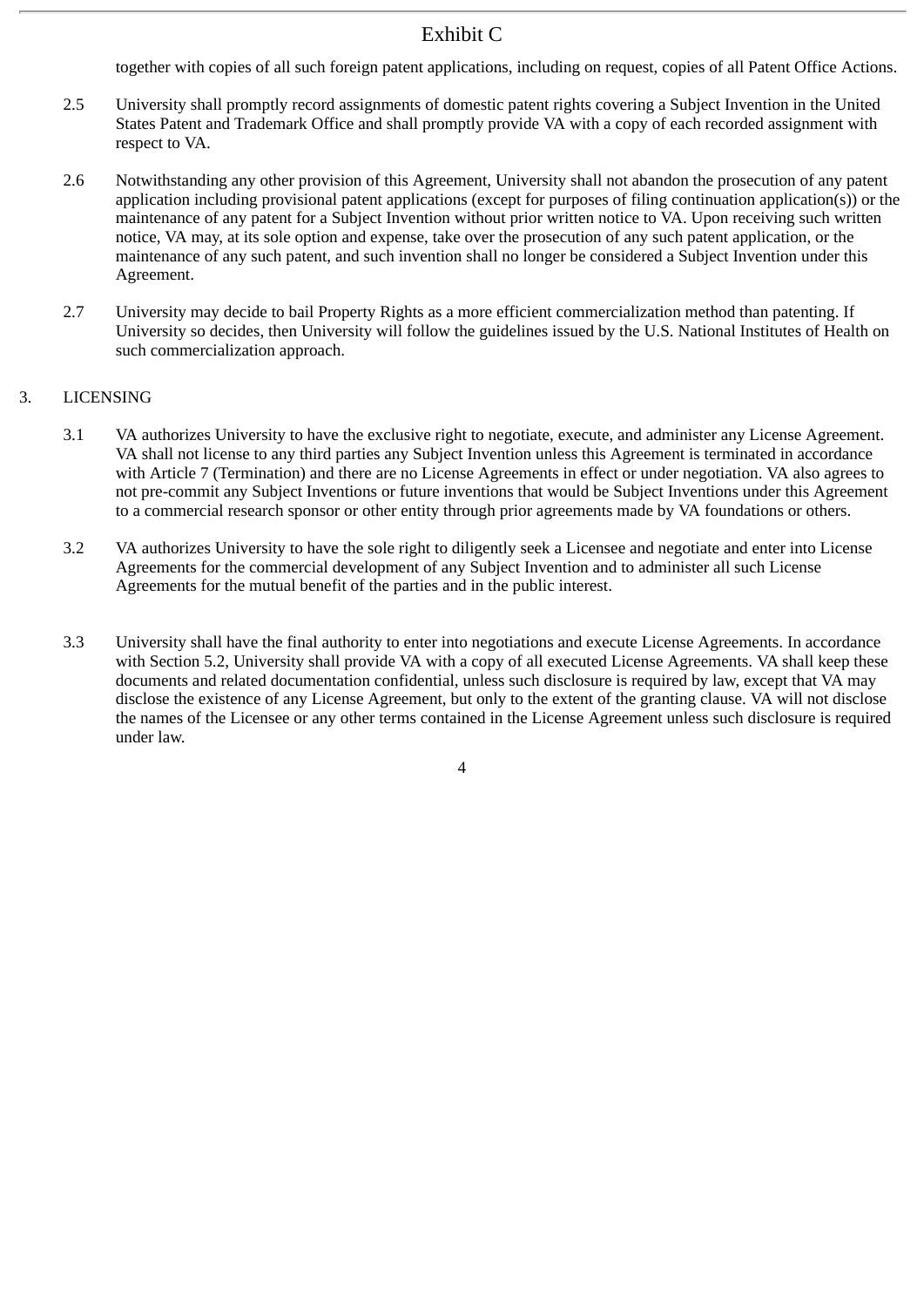- 3.4 University agrees to not enter into a License Agreement for commercial development of Subject Invention with a company who is identified on the current list of companies debarred from covered transactions as provided, and updated from time to time, by the VA.
- 3.5 Any respective License Agreement will include provisions that address the following:
	- 3.5.1 The License Agreement will be subject to the overriding obligations to the U.S. Government, including those set forth in 35 U.S.C. §200-212 or 15 U.S.C. 3710a, and applicable governmental implementing regulations, whichever may be appropriate.
	- 3.5.2 For a License Agreement granting an exclusive right to use or sell the Subject Invention in the United States, Licensee knowledges that any patent products embodying the Subject Invention or produced through the use thereof will be manufactured substantially in the United States.
	- 3.5.3 The Government shall have the nonexclusive, nontransferable, irrevocable, royalty-free, paid-up right to practice or have practiced the Subject Invention throughout the world by or on behalf of the Government and on behalf of any foreign government or international organization pursuant to any existing or future treaty or agreement to which the Government is a signatory.
	- 3.5.4 The Government shall retain the right to require University to grant to a responsible applicant a nonexclusive, partially exclusive, or exclusive license to use the invention in the applicant's licensed field of use on terms that are reasonable under the circumstances; or, if University fails to grant such a license, to grant the license itself. The Government may exercise its rights retained herein only in exceptional circumstances and only if the Government determines that (i) the action is necessary to meet health or safety needs that are not reasonably satisfied by University; (ii) the action is necessary to meet requirements for public use specified by Federal regulations, and such requirements are not reasonably satisfied by University; or (iii) University has failed to comply with an agreement containing provisions described in 35 U.S.C. 204 or 15 U.S.C.  $3710a(c)(4)(B)$ , whichever is appropriate.

## 4. REVENUES

4.1 Inventor Share. University shall be solely responsible for calculating and distributing Inventor Share pursuant to University of California policy. Inventor Share will be distributed equally among the named inventors unless mutually agreed in writing by all inventors.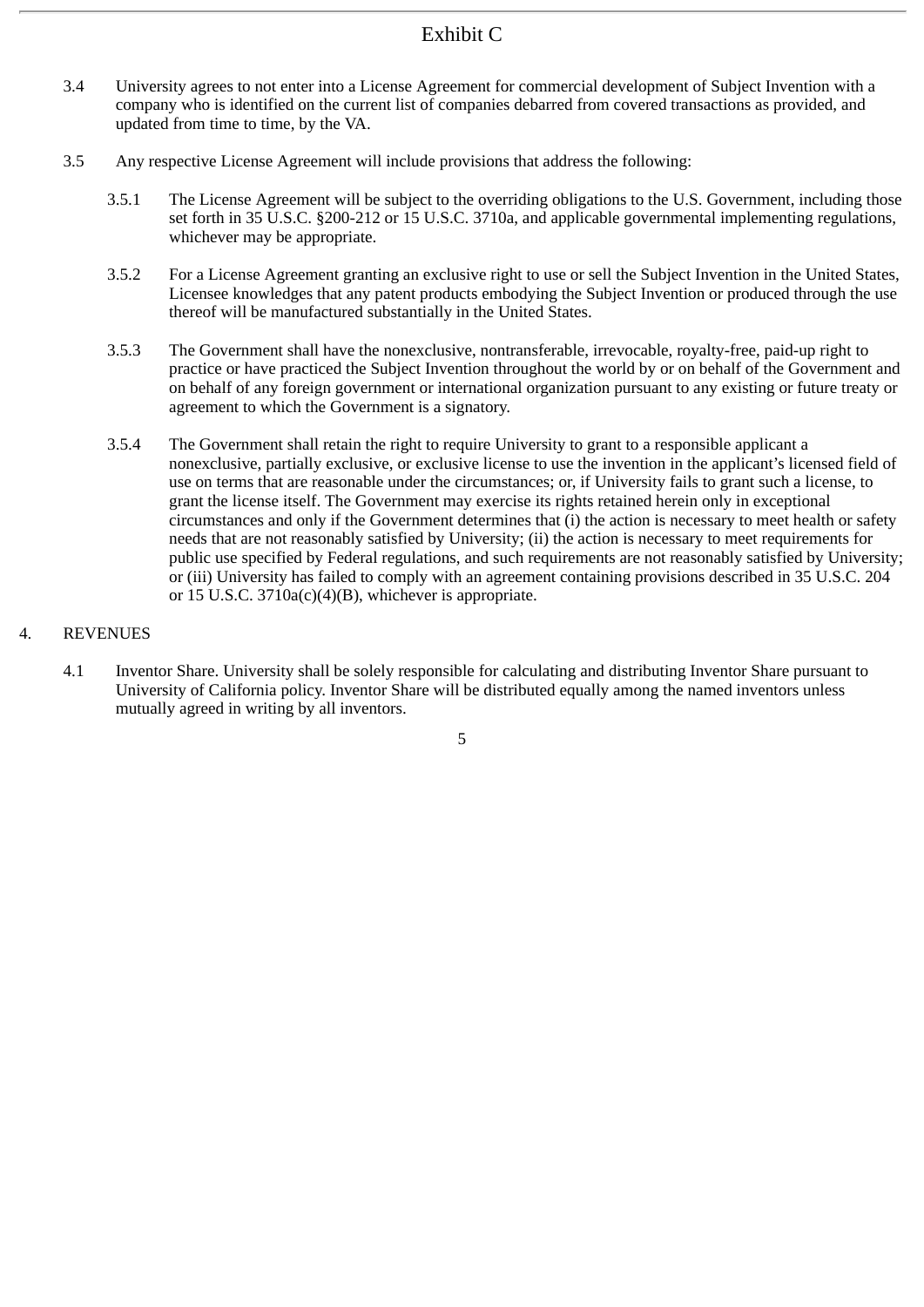- 4.2 Research Share. University shall be solely responsible for calculating and distributing Research Share. The Research Share will be pro-rated in proportion to the number of sole University, sole VA and DAP employee inventors. For financial calculation purposes under this section, any DAP will be considered to be 50% VA and 50% University, regardless of actual employment percentages.
	- Example: For an invention made by a DAP inventor and two sole VA inventors, University would direct from 15% Research Share, 2.5% to the appropriate University research program and 12.5% to the VA for its appropriate research program.
- 4.3 Net Revenues. University agrees to pay to VA an amount equivalent to 50% of the Pooled Amount for each UC Site less payments made by University to VA for previous Fiscal Years. University's obligation to make payments to VA shall commence from the date that the Pooled Amount calculation is positive for a UC Site. Such payments are payable in annual installments and are due no later than January 31 for Pooled Amount calculation made for the prior Fiscal Year.
- 4.4 All payments to VA, required under this Agreement shall be in U.S. Dollars and shall be made by University by check or bank draft drawn on United States banks and shall be payable, as appropriate, to the "Department of Veterans Affairs (royalty)." All such payments shall be sent to the following address:

Department of Veterans Affairs Technology Transfer Financial Management Office (12TT) 810 Vermont Avenue NW Washington, D.C. 20420

The payment under Section 4.3 will be accompanied with an itemized accounting of performance of each individual Subject Invention.

# 5. RECORDS AND REPORTS

- 5.1 University shall keep complete, true, and accurate accounts of all Expenses and of all Gross Revenues received by it under each License Agreement and shall permit VA or VA's designated agent to examine its books and records in order to verify the payments due or owed under this Agreement.
- 5.2 University shall submit to VA at the address identified in Article 8 a semi-annual report, not later than January 31 covering the period through the prior June 30 and not later than April 30 covering the period through the prior December 31, setting forth the status of all patent prosecution, commercial development, and licensing activity concerning Subject Invention(s), and upon request of the VA, copies of patents issued and, in confidence, License Agreements executed during that period.
	- 6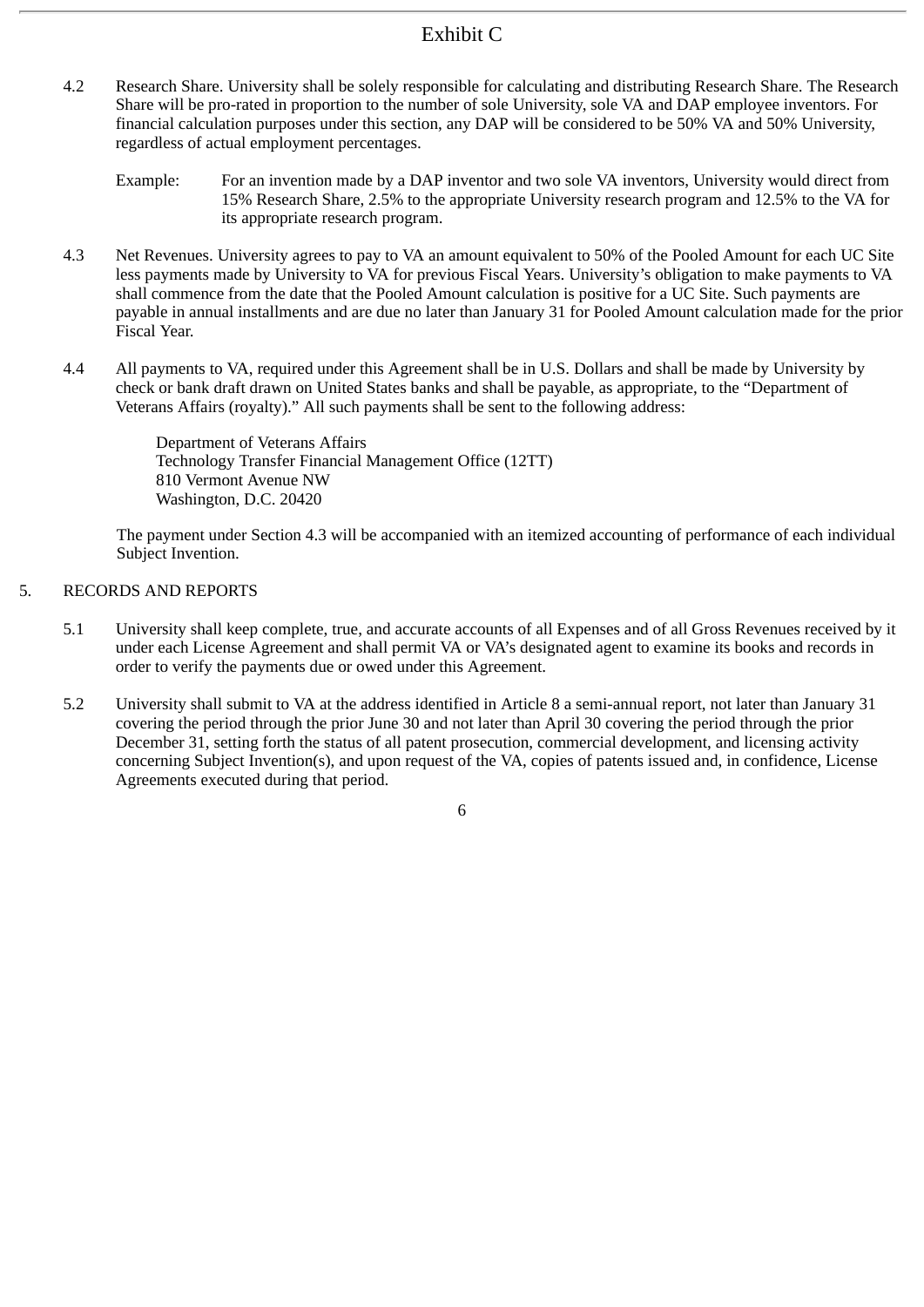5.3 The report required under Section 5.2 shall also be made within sixty (60) days of the termination of this Agreement.

# 6. PATENT INFRINGEMENT

- 6.1 If the administrators responsible for this Agreement at VA or University learns of the substantial infringement of any Subject Invention, then the party who learns of the infringement will promptly call attention to the infringement in writing to the other party and provide the other party with reasonable evidence of the infringement. Neither party will notify a third party of infringement without first obtaining written consent of the other party, which consent will not be unreasonably withheld. University, in cooperation with VA, will use its best efforts to terminate the infringement without litigation. If the efforts of the parties are not successful in abating the infringement within 90 days after the infringement was formally brought to the attention of the parties, then either party will have the right to elect to:
	- 6.1.1 commence suit on its own account;
	- 6.1.2 permit an exclusive Licensee to bring suit separately, but only if University or VA elects not to bring suit;
	- 6.1.3 join with the other party or an exclusive Licensee in the suit; or
	- 6.1.4 refuse to participate in the suit;

and each party will give written notice of its election to the other party within 10 days after the 90-day period. University may permit an exclusive Licensee to bring suit on its own account, either by formal notice or by failure to act within the period, but only if University or VA elects not to commence suit or join each other in any suit.

- 6.2 Such legal action as is decided upon will be at the expense of the party on account of whom suit is brought and all recoveries recovered thereby will belong to such party, provided, however, that legal action brought by VA, University, and/or an exclusive Licensee, and participated in by the parties bringing suit will be at the expense of such parties, and all recoveries will be allocated in the following order:
	- 6.2.1 to each party reimbursement in equal amounts of the attorney's costs, fees, and other related expenses to the extent each party paid for such costs, fees, and expenses until all such costs, fees, and expenses are consumed for each party; and
	- 6.2.2 any remaining amount shared by them in proportion to the share of expenses paid by each party.

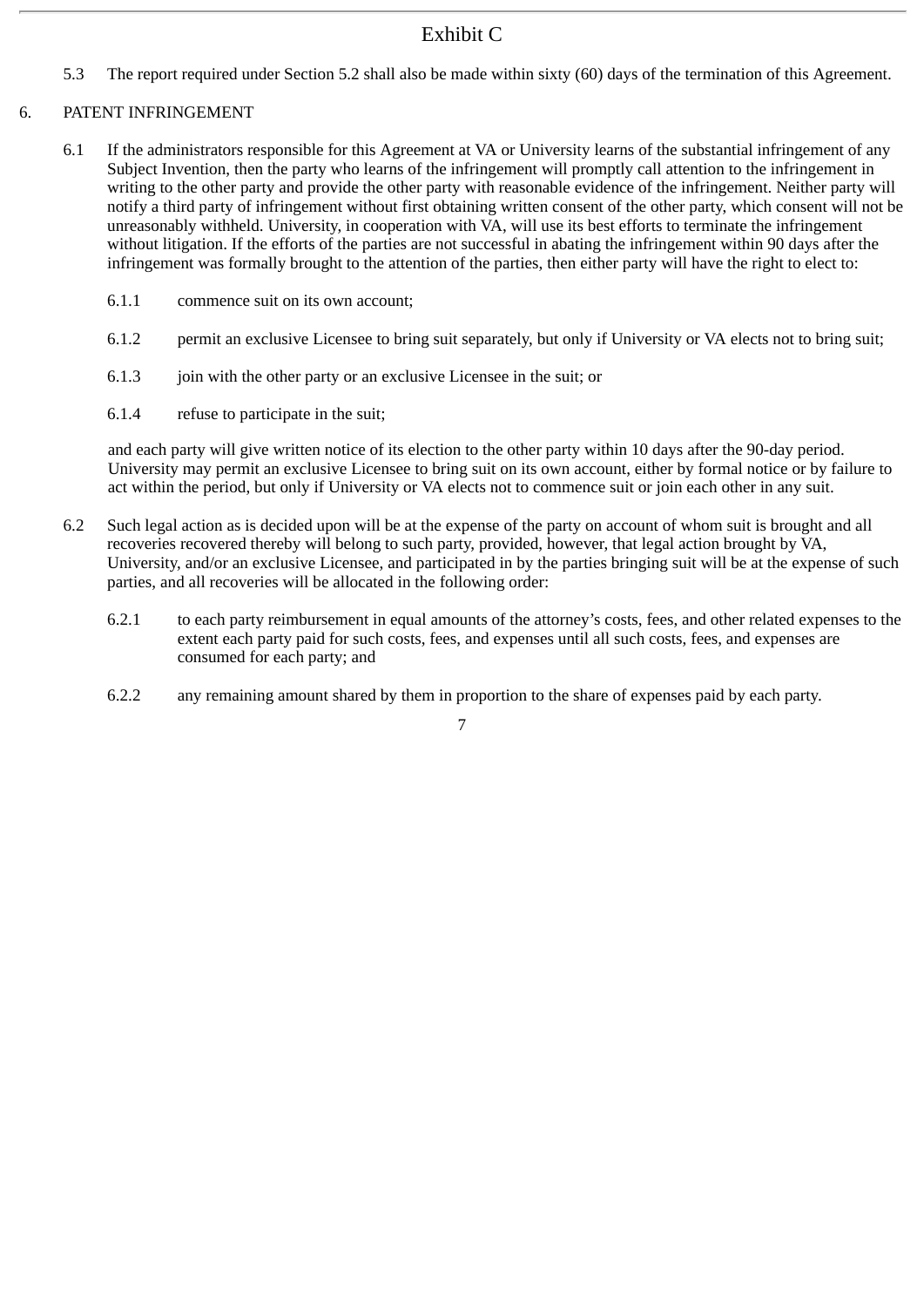6.3 Each party will cooperate with the other in litigation proceedings instituted under this Agreement but at the expense of the party on account of whom suit is brought. This litigation (including settlement) will be controlled by the party bringing the suit, except that University will control the suit if brought jointly. Either party may be represented at its sole expense by counsel of its choice in any suit brought by the other party or an exclusive Licensee. VA's agreement in this paragraph is subject to U.S. Department of Justice approval on a case-by-case basis.

# 7. TERM AND TERMINATION

- 7.1 Term. This Agreement is effective when signed by both parties and shall extend until the expiration of the last-toexpire of the License Agreements or patents covering a Subject Invention included under this Agreement, whichever is later, unless otherwise terminated by operation of law or by acts of the parties in accordance with the terms of this Agreement.
- 7.2 Termination by Mutual Consent. University and VA may elect to terminate this Agreement, or portions thereof, at any time by mutual consent in writing. In such event, any outstanding commitments to third parties through License Agreements, options thereto, or research agreements concerning any Subject Invention(s) or future inventions that would be Subject Inventions under this Agreement that were entered into by University or were reliant on this Agreement prior to the effective termination date shall survive this Agreement.
- 7.3 Termination by Unilateral Action.
	- 7.3.1 Written Notice. Either Party may unilaterally terminate this entire Agreement at any time by giving the other Party prior written notice, but not less than six (6) months prior to the desired termination date.
	- 7.3.2 Commitments. In such event, any outstanding commitments to third parties through License Agreements, options thereto, or research agreements concerning any Subject Invention(s) or future inventions that would be Subject Inventions under this Agreement that were entered into by University or were reliant on this Agreement prior to the effective termination date shall survive this Agreement. All uncancelable obligations shall be included within Expenses.
- 7.4 Termination of License Agreement by VA. The VA may terminate a License Agreement if it is determined by VA that:
	- 7.4.1 University or any of its Licensees substantially fail to meet the material obligations set forth in the License Agreement: or
	- 7.4.2 The VA determines that such action is necessary to meet requirements for public use specified by federal regulations issued after the date of this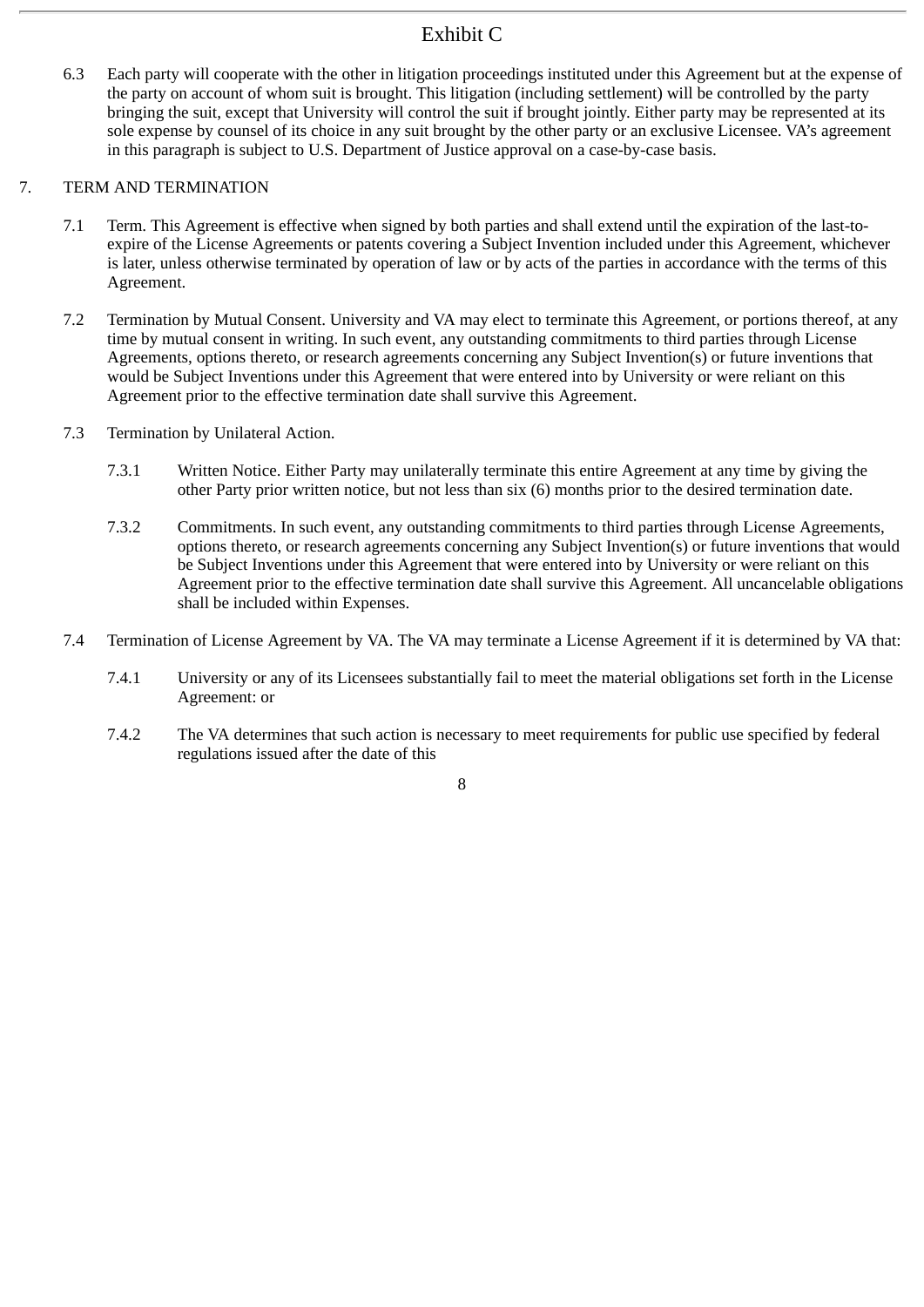Agreement and such requirements are not reasonably satisfied by University or any Licensees; or

- 7.4.3 University or any Licensees have willfully made a material false statement of, or willfully omitted, a material fact in any report required by this Agreement: or
- 7.4.4 University or any Licensees commit a substantial breach of covenant or agreement contained in the License Agreement; or
- 7.4.5 University or any Licensees materially defaults in making any payment or report required by this Agreement or a License Agreement; or
- 7.4.6 University or any Licensees is adjudged as bankrupt or has its assets placed in the hands of the receiver or makes any assignment or other accommodation for the benefit of creditors; or
- 7.4.7 University is held by a court of competent jurisdiction, without taking a further appeal, to have misused any patent rights covering a Subject Invention.
- 7.5 Prior to any termination of the License Agreement, VA shall furnish University and any Licensee of record a written notice of intention to terminate, and University and any notified Licensee shall be allowed 30 days after the date of such notice to remedy any breach or default of any covenant or agreement of the License Agreement or to show cause why the License Agreement should not be terminated.
- 7.6 The word termination' and cognate words, such as 'term' and 'terminate,' used in this Article 7 and elsewhere in this Agreement are to be read, except where the contrary is specifically indicated, as omitting from their effect the following rights and obligations all of which survive any termination to the degree necessary to permit their complete fulfillment or discharge;
	- 7.6.1 University's obligation to supply a terminal report as specified in Section 5.3 of this Agreement.
	- 7.6.2 VA's right to receive or recover and University's obligation to share Net Revenues or accruable for payment at the time of any termination as specified in Article 4 of this Agreement.
	- 7.6.3 University's obligation to maintain records and VA's right to conduct a final audit pursuant to Section 5.1 of this Agreement.
	- 7.6.4 Sublicenses, releases, and agreements of non-assertion running in favor of Licensees prior to any termination and on which royalties shall have been paid.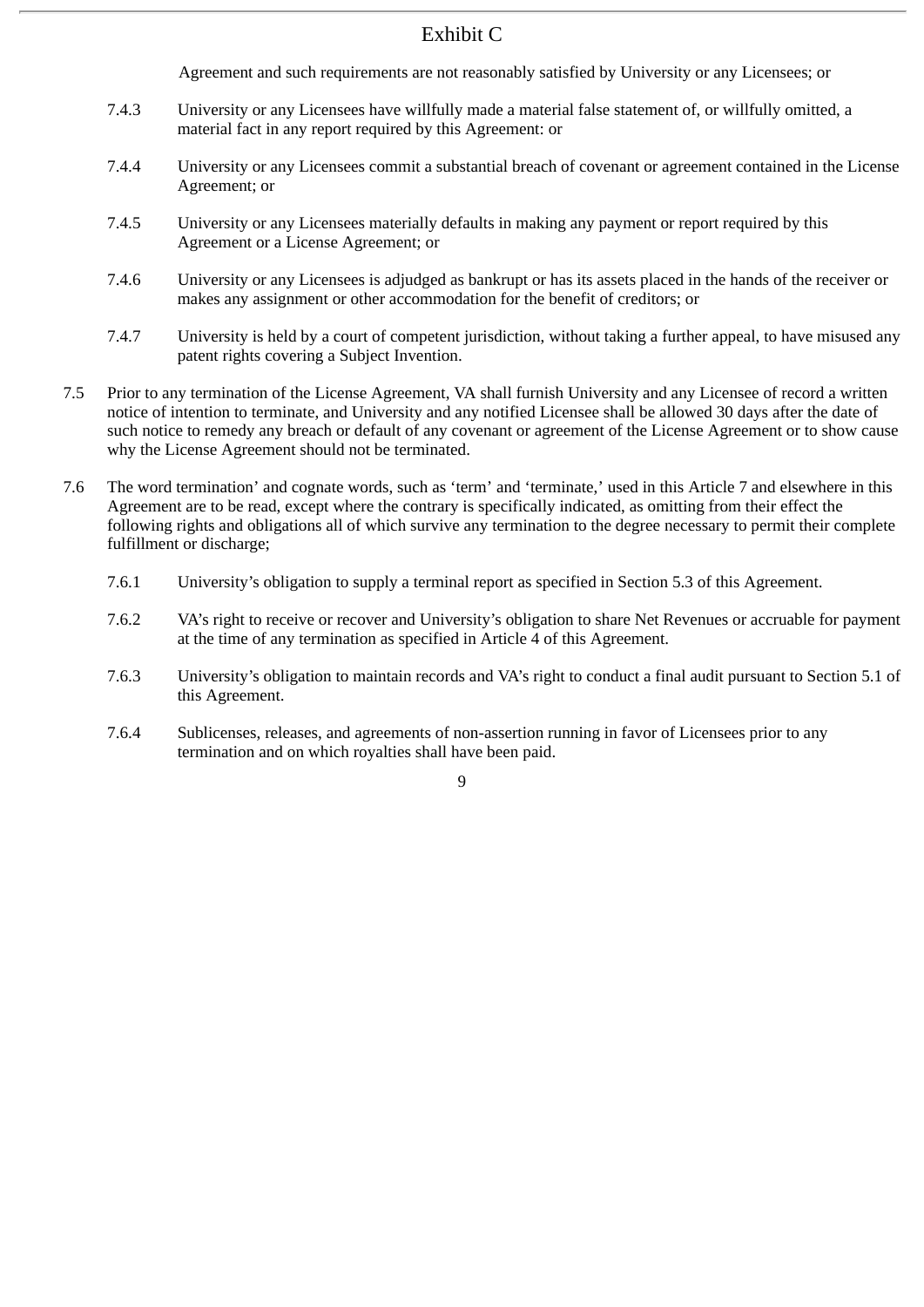- 7.6.5 Any cause of action or claim VA accrued or to accrue, because of any breach or default by University.
- 7.7 In the event the termination of this Agreement or conversion of this Agreement, any Licensee of record granted pursuant to this Agreement may, at Licensee's option, be converted to a license directly between Licensee and VA.
- 7.8 After effective termination, each party may separately license its interests in Subject Inventions according to its own policy. Apart from specific obligations of the parties under this Agreement accrued prior to termination, the parties will have no further rights or obligations under this Agreement after such termination.

#### 8. NOTICES

All notices required or permitted by this Agreement to be given to the parties thereto shall be deemed to have been properly given if delivered in writing, in person or mailed by prepaid, first class, registered or certified mail or by an express/overnight delivery service provided by a commercial carrier, properly addressed to the other Party. Notices shall be considered timely if such notices are received on or before the established deadline date or sent on or before the deadline date as verifiable by U.S. Postal Service postmark or dated receipt from a commercial carrier. Parties should request a legibly dated U.S. Postal Service postmark or obtain a dated receipt from a commercial carrier or the U.S. Postal Service. Private metered postmarks shall not be acceptable as proof of timely mailing.

Notices shall be sent to the mailing address below, or alternative address(es) for individual Subject Inventions as identified in writing by the VA Director, Technology Transfer Program or by the University Executive Director, Research Administration and Technology Transfer.

| To VA:         | Director (122)                                  |
|----------------|-------------------------------------------------|
|                | <b>Technology Transfer Program</b>              |
|                | Office of Research and Development              |
|                | U.S. Department of Veterans Affairs             |
|                | 810 Vermont Avenue N.W.                         |
|                | Washington, D.C. 20420                          |
| To University: | The Regents of the University of California     |
|                | Office of the President                         |
|                | Office of Technology Transfer (OTT)             |
|                | 1111 Franklin Street, 5th Floor                 |
|                | Oakland, California 94607-5200                  |
|                | Attention: Executive Director,                  |
|                | Research Administration and Technology Transfer |
|                |                                                 |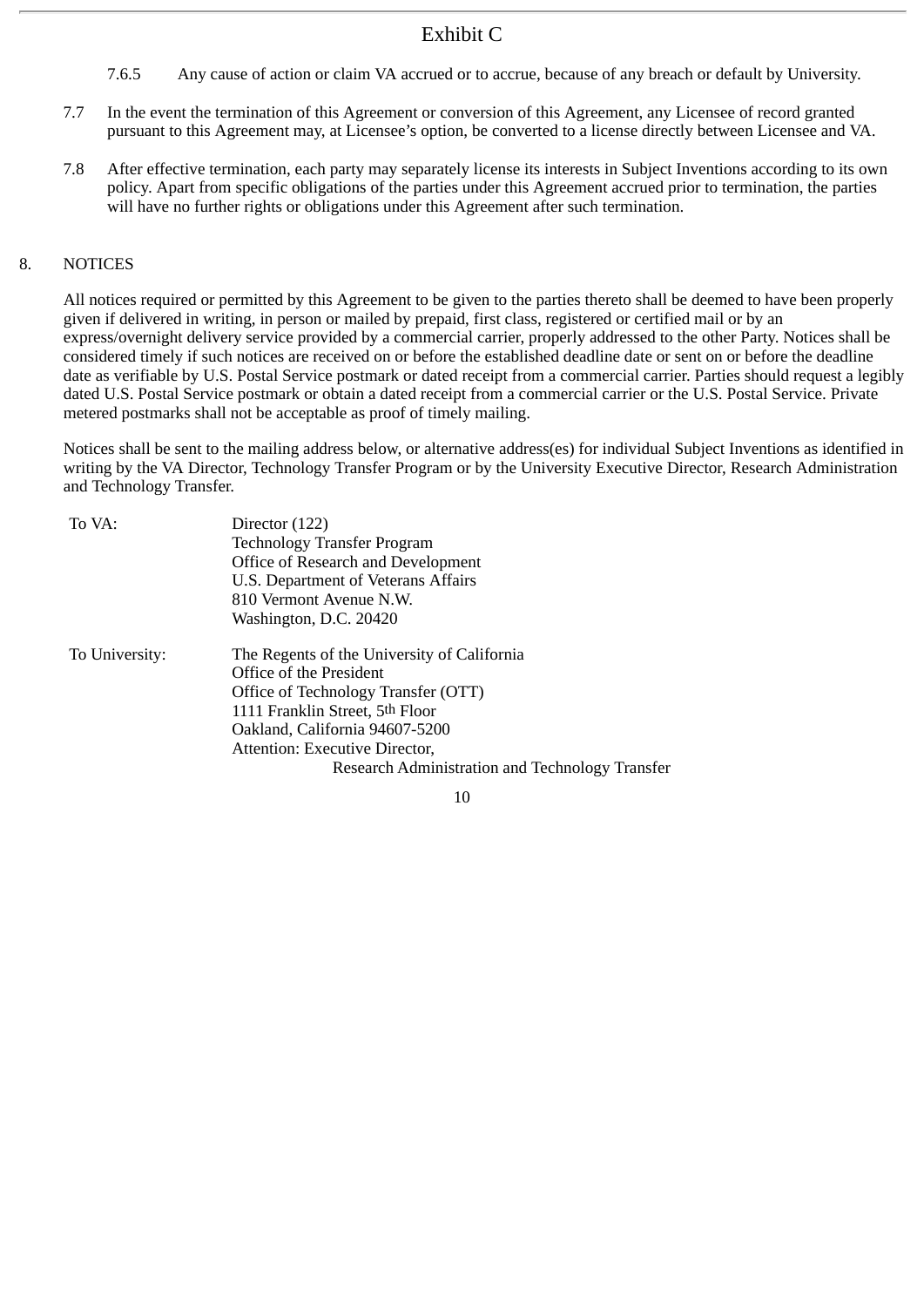# Exhibit C

## 9. GOVERNING LAWS, SETTLING DISPUTES

- 9.1 This Agreement shall be construed in accordance with U.S. Federal law and the law of the State of California when not in conflict with U.S. Federal law. Federal law and regulations will preempt any conflicting or inconsistent provisions in this Agreement. University shall have all defenses available to it under California law.
- 9.2 Any controversy or any disputed claim by either party against the other arising under or related to this Agreement shall be submitted jointly to University, Executive Director of Research Administration and Technology Transfer, and to the VA, Director, Technology Transfer Program, Office of Research and Development. University and VA will be free after written decisions are issued by those officials to pursue any and all administrative and/or judicial remedies that may be available.

## 10. MISCELLANEOUS

- 10.1 The Agreement or anything related thereto shall not be construed to confer on any person any immunity from or defenses under the antitrust laws or from a charge of patent misuse, and the acquisition and use of rights pursuant to this Agreement shall not be immunized from the operation of state or Federal law by reason of the source of the grant.
- 10.2 It is agreed that no waiver by either party hereto of any breach or default of any of the covenants or agreements herein set forth shall be deemed a waiver as to any subsequent and/or similar breach or default.
- 10.3 This Agreement is binding upon and shall inure to the benefit of the parties hereto, their successors or assigns, but this Agreement may not be assigned by either party without the prior written consent of the other party.
- 10.4 This Agreement confers no license or rights by implication, estoppel, or otherwise under any patent applications or patents of University or VA other than Subject Inventions regardless of whether such patents are dominant or subordinate to Subject Inventions.
- 10.5 Any modification to this Agreement must be in writing and agreed to by both parties.
- 10.6 It is understood and agreed by University and VA that this Agreement constitutes the entire agreement, both written and oral, between the parties, and that all prior agreements respecting the subject matter hereof, either written or oral, express or implied, shall be abrogated, canceled, and are null and void and of no effect.

11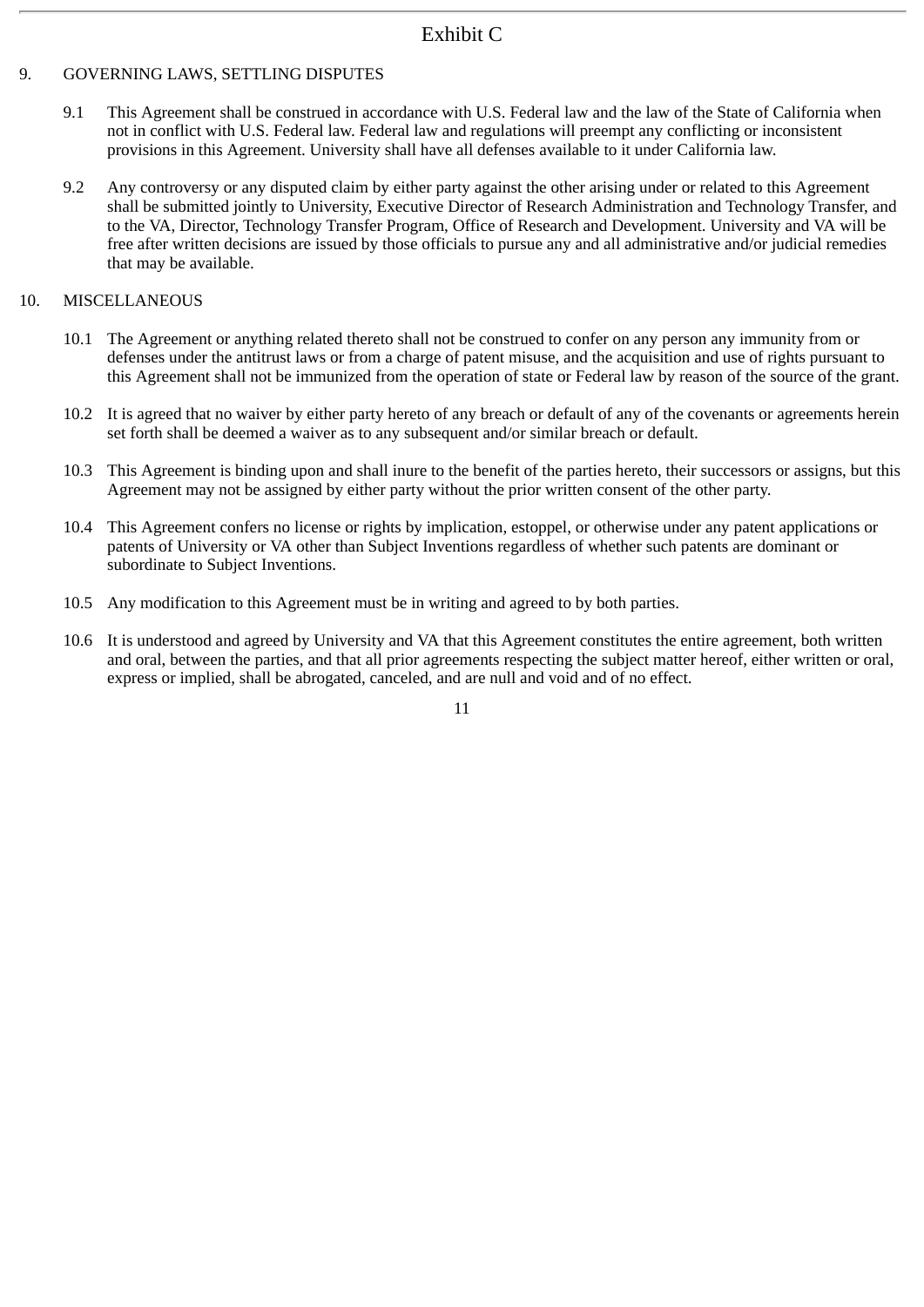# Exhibit C

10.7 Use of Name. Neither party may use the name of the other party in any way for advertising or publicity without the express written consent of the other party, provided, however, that while University may not allow a Licensee to use the name of VA for advertising or publicity, it does have the right to use the name of VA in connection with negotiating a License Agreement or sublicense agreement and where required by law.

IN WITNESS WHEREOF, the Parties have caused this Agreement to be executed by their duly authorized representatives as follows:

| <b>AFFAIRS</b>                                | U.S. DEPARTMENT OF VETERANS | THE REGENTS OF THE<br>UNIVERSITY OF CALIFORNIA |                                                 |  |  |
|-----------------------------------------------|-----------------------------|------------------------------------------------|-------------------------------------------------|--|--|
| By: /s/ John R. Feussner, M.D.                |                             | By: /s/ Alan B. Bennett                        |                                                 |  |  |
| Name: John R. Feussner, M.D.                  |                             | Name: Alan B. Bennett                          |                                                 |  |  |
| Title: Chief Research and Development Officer |                             | Title: Executive Director,                     | Research Administration and Technology Transfer |  |  |
| Date:                                         | 5/19/00                     | 5/18/00<br>Date:                               |                                                 |  |  |
|                                               |                             | 12                                             |                                                 |  |  |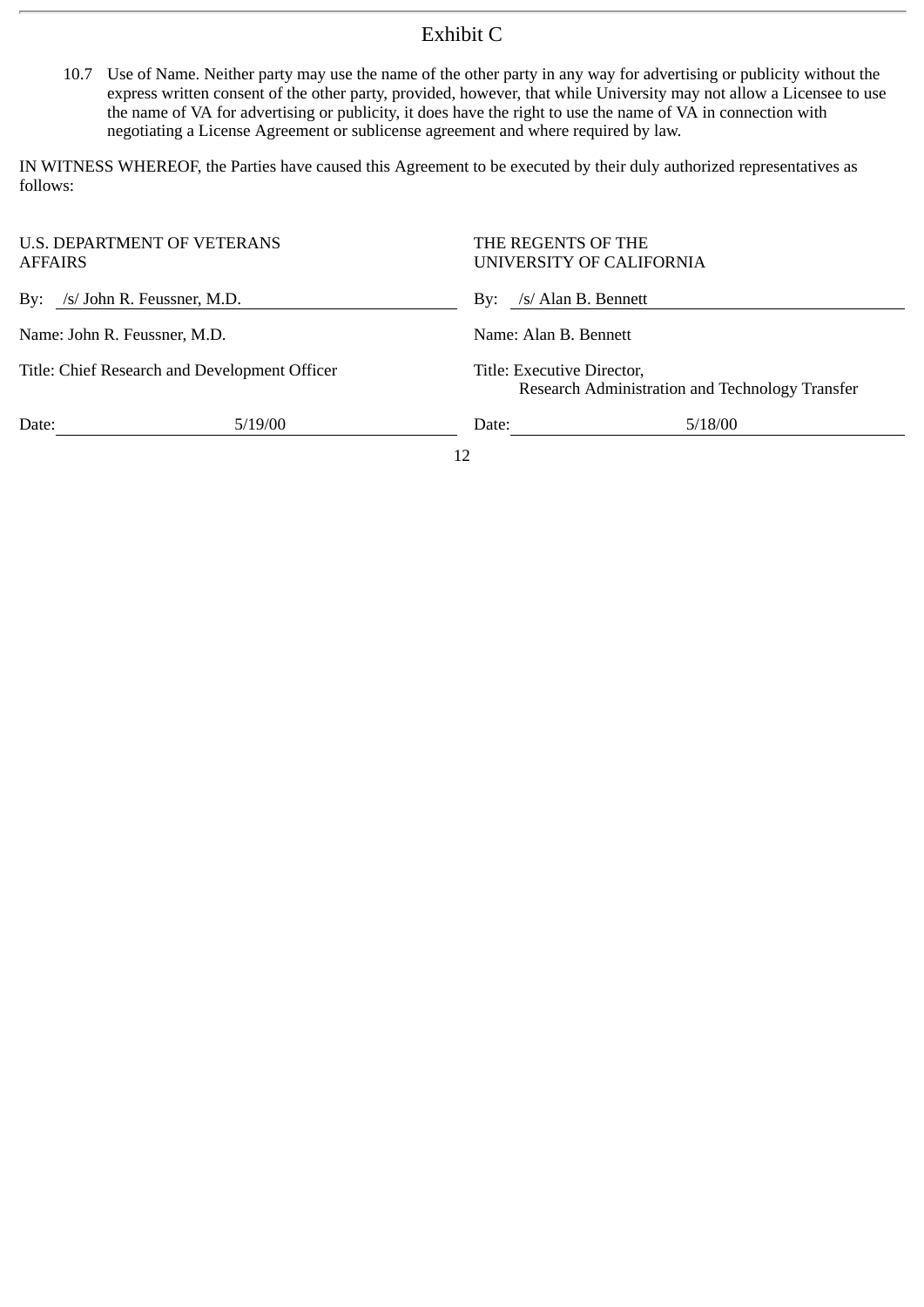### AMENDMENT NO. 1 TO THE LICENSE AGREEMENT BETWEEN OTONOMY, INC. AND THE REGENTS OF THE UNIVERSITY OF CALIFORNIA FOR UCSD CASE NO. SD2008-274, SD2009-077 THROUGH SD2009-098 AND SD2009-126

This amendment to the agreement ("Amendment") is made by and between Otonomy, Inc., a Delaware corporation ("OTONOMY") and The Regents of the University of California, a California corporation having its statewide administrative offices at 1111 Franklin Street, Oakland, California 94607-5200 ("UNIVERSITY"), as represented by its San Diego campus having an address at University of California, San Diego, Technology Transfer Office, Mail-code 0910, 9500 Gilman Drive, La Jolla, California 92093-0910 ("UCSD"). The amendment is effective as of the date of the last signature below ("Amendment Effective Date").

*Whereas,* OTONOMY has entered into a License Agreement ("License Agreement") with the UNIVERSITY effective November 5, 2008 (UC Control No. 2009-03-0242) wherein OTONOMY was granted certain rights;

*Whereas,* the parties to the License Agreement wish to put in place certain modifications to the License Agreement which more accurately reflect the OTONOMY business strategy and commercialization plan for Licensed Products, and to make corrections to the License Agreement;

*Whereas,* the VA has released rights to the Inventions covered under the License Agreement and Amendment.

These changes are effective on the Amendment Effective Date.

Therefore, the parties agree as follows:

#### **WITH RESPECT TO "VA/UC AGREEMENT":**

1. Replace "Exhibit A" with "Exhibit C" in Paragraph 1.11.

### **WITH RESPECT TO FIELD:**

2. Paragraph 1.3 of the License Agreement shall be amended to read:

"Field" shall mean therapies for human otic diseases.

#### **WITH RESPECT TO SUBLICENSE:**

3. Paragraph 2.2(c) of the License Agreement shall be DELETED in its entirely and REPLACED with:

Upon termination of this Agreement for any reason, UNIVERSITY, at its sole discretion, shall determine whether LICENSEE shall cancel or assign to UNIVERSITY any and all Sublicenses; provided, however, that LICENSEE may submit a proposed Sublicense to UNIVERSITY in advance for UNIVERSITY's prior approval, such approval not to be unreasonably withheld or delayed, and if UNIVERSITY approves such Sublicense, and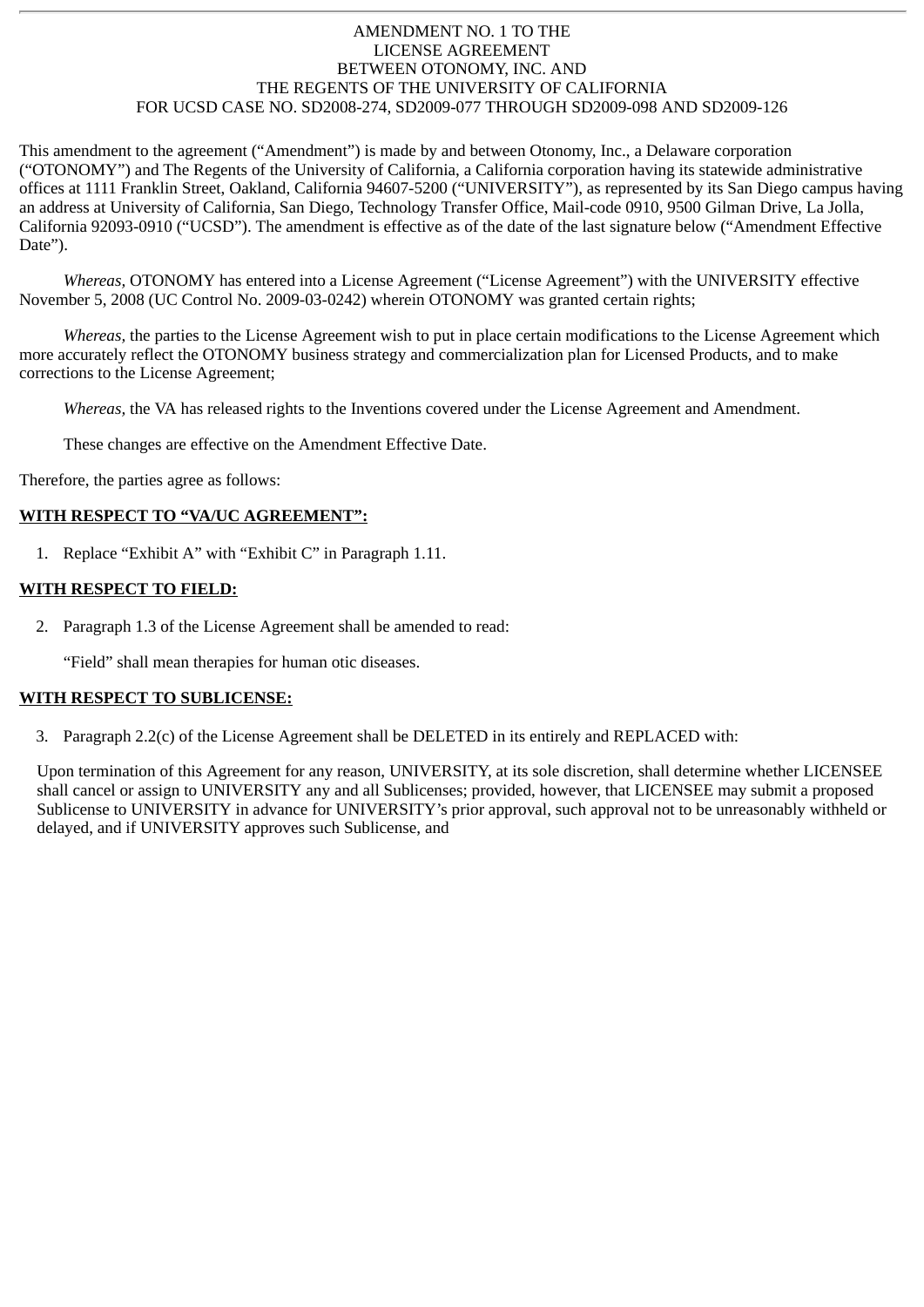Sublicensee agrees to the terms of this Agreement, the UNIVERSITY's duties under any Sublicense are to be no greater than the UNIVERSITY's duties under this Agreement, and UNIVERSITY's rights will be no less than under this Agreement, then such Sublicense shall become a direct license between Sublicensee and UNIVERSITY upon termination of this Agreement for any reason.

## **WITH RESPECT TO RESERVATION OF RIGHTS:**

- 4. In Paragraph 2.3 (c) DELETE:
	- "...in their facilities."

## **WITH RESPECT TO LICENSE MAINTENANCE FEE:**

5. Paragraph 3.1(b) of the License Agreement shall be amended to read:

**license maintenance fees** of [\*\*\*] dollars (US\$[\*\*\*]) per year and payable on the first anniversary of Effective Date and annually thereafter on each anniversary; provided however, that LICENSEE's obligation to pay this fee shall end on the date when LICENSEE is commercially selling a Licensed Product;

## **WITH RESPECT TO MILESTONE PAYMENTS:**

6. Paragraph 3.1(c) (i) Date or Event of the License Agreement shall be amended to read:

[\*\*\*]

## **WITH RESPECT TO SUBLICENSE FEES:**

7. Paragraph 3.1 (f) shall be replaced in its entirety with the following:

[\*\*\*]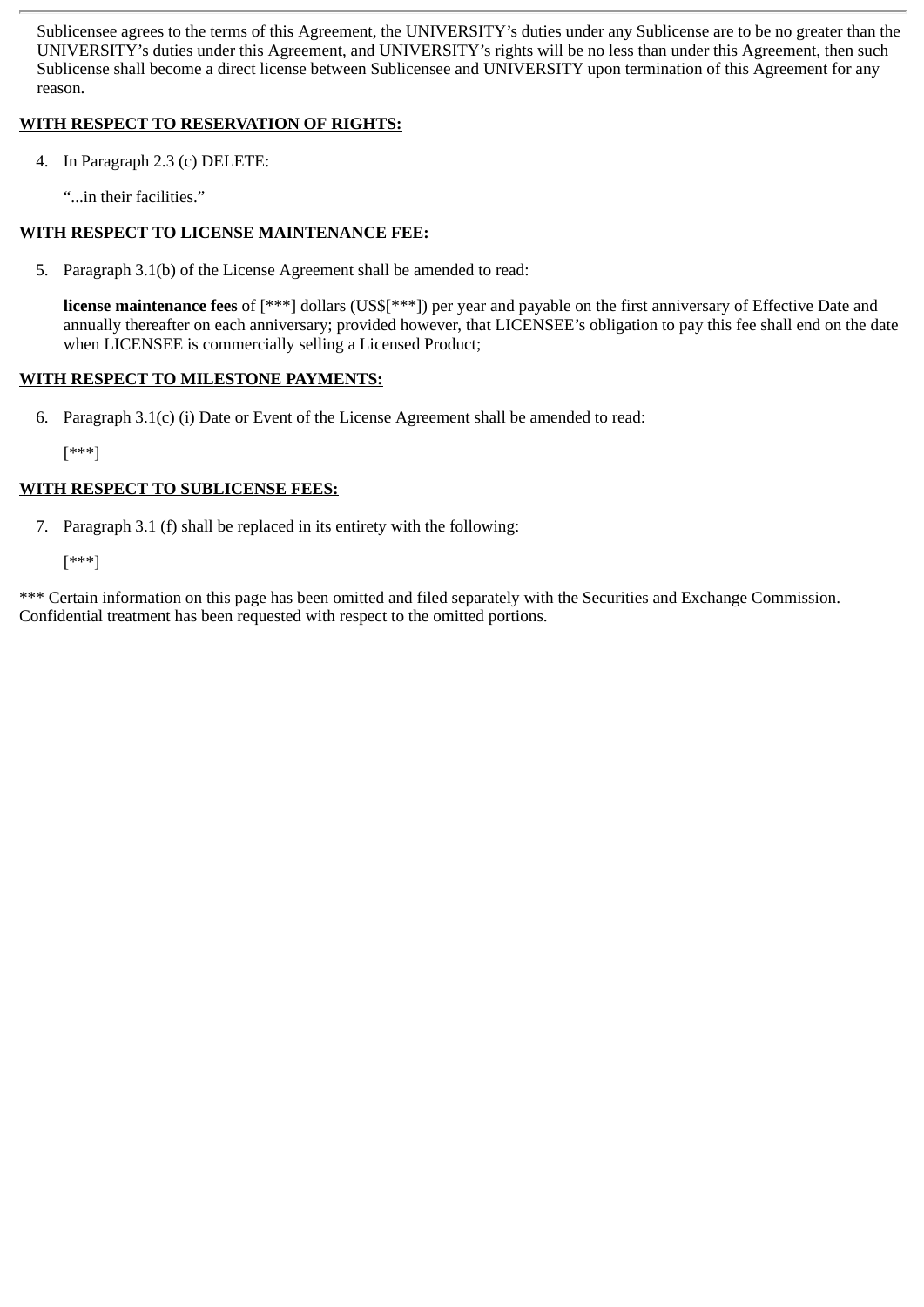For the purposes of this Agreement, Sublicense Fees means all consideration received by LICENSEE from Sublicensees that are not:

(i) earned royalties,

(ii) research payments and reimbursement of research expenses which are explicitly earmarked for research and development activities under the Sublicense towards the commercialization of Licensed Products,

(iii) payments as reimbursements for patent expenses for the prosecution, maintenance and litigation matters regarding Patent Rights,

(iv) payments for equity investments, but only to the extent such equity investments do not exceed a per share price

(a) of the previous round of private equity financing; or (b) reflective of the fair market value on a public trade, or

(v) loans which are not forgiven.

For the purpose of the above paragraph, research payments and reimbursement of research expenses shall not include salaries of LICENSEE employees or compensation paid to parties that perform financial management, human resources, publicity or fund raising functions for LICENSEE or any other individuals whose job functions do not contribute directly to the research and development of Licensed Product.

### **WITH RESPECT TO DUE DILIGENCE:**

8. Paragraph 3.3 (a) will be amended as follows:

DELETE: 3.3(a)(iv) DELETE: 3.3(a)(vi)

### **WITH RESPECT TO PATENT MATTERS:**

9. Paragraph 5.1 (a) is amended as follows:

LICENSEE shall diligently prosecute and maintain United States and, if applicable, foreign patents, and applications in Patent Rights using counsel of its choice. LICENSEE shall provide UNIVERSITY with copies of all relevant documentation relating to such prosecution and share proposed responses to a patent office sufficiently in advance of a deadline to permit UNIVERSITY to comment. The counsel shall take instructions only from LICENSEE, and all patents and patent applications in Patent Rights shall be jointly assigned to UNIVERSITY and LICENSEE.

10. Paragraph 5.2 (b) is amended as follows adding this sentence to the end of the paragraph: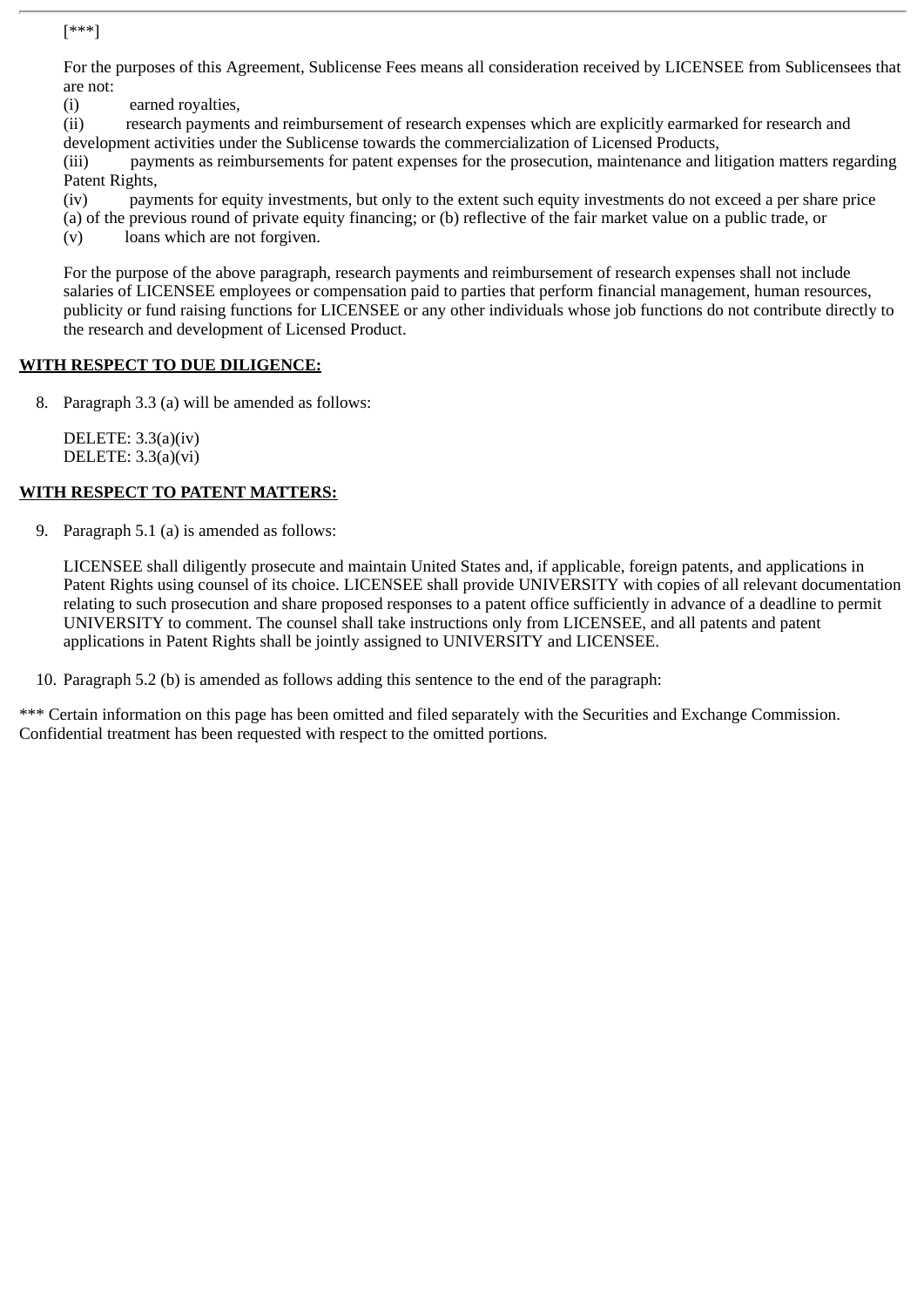LICENSEE my not join UNIVERSITY in such a suit without UNIVERSITY's written permission.

## **WITH RESPECT TO INVENTIONS INCLUDED:**

11. Exhibit A will be amended to include the following cases:

[\*\*\*]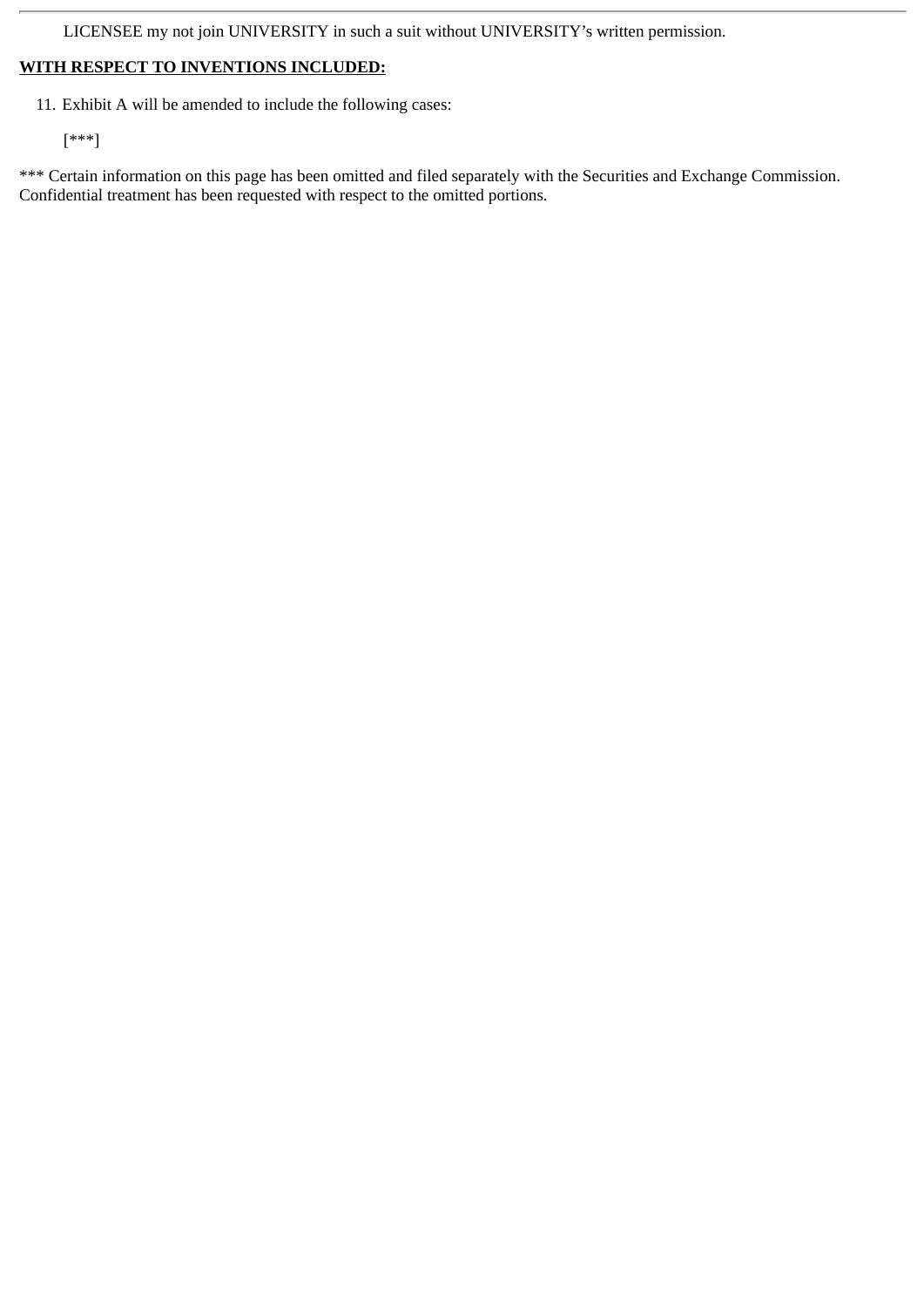## **WITH RESPECT TO PATENTS INCLUDED:**

12. Exhibit B will be amended to include the following patent applications:

[\*\*\*]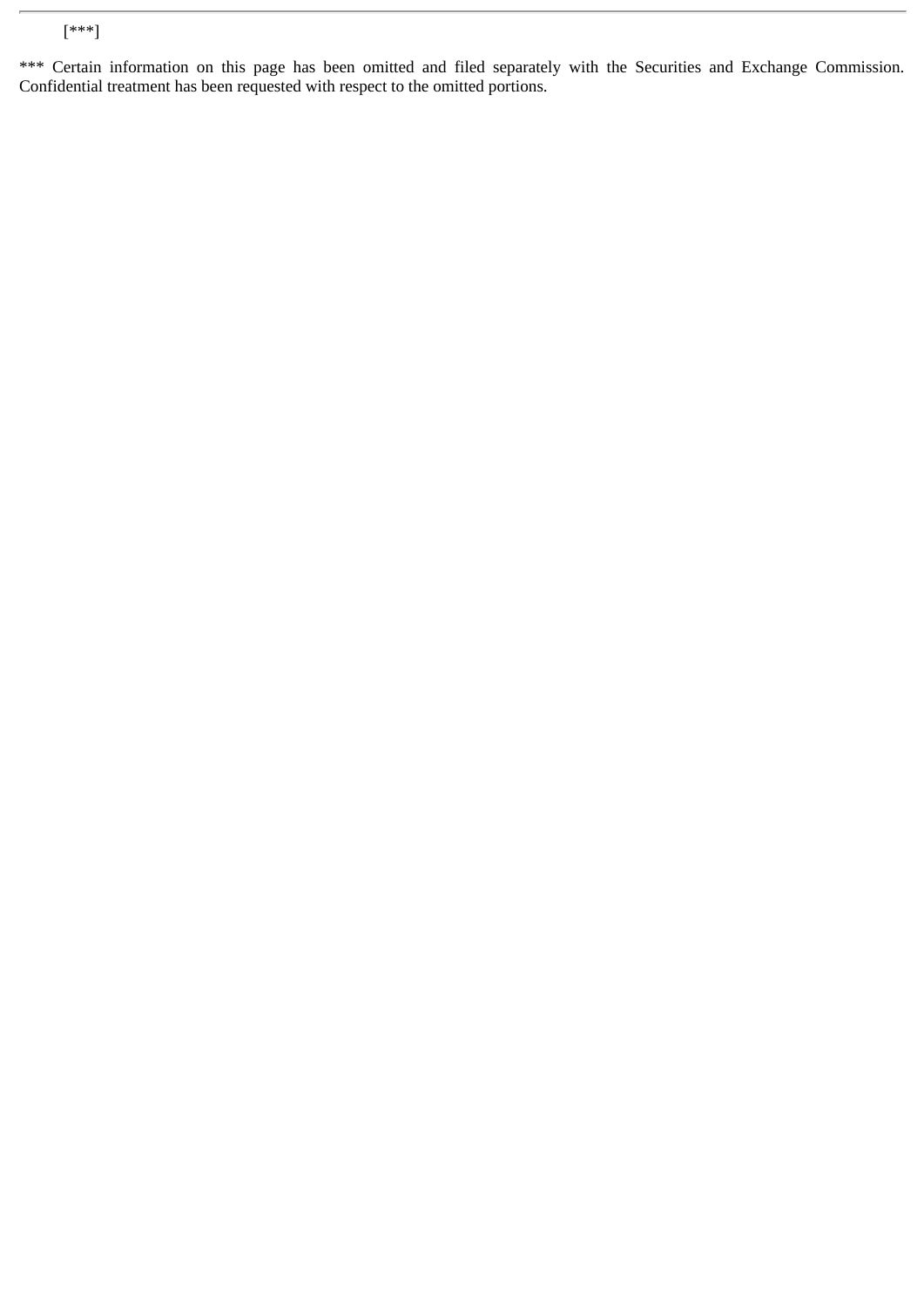LICENSEE shall pay to UNIVERSITY a License Amendment Fee of [\*\*\*] dollars (US\$ [\*\*\*]) within thirty (30) days of the Amendment Effective Date.

All other terms and conditions in the License Agreement between OTONOMY and UNIVERSITY, effective November 5, 2008, shall remain unchanged and in effect.

The parties agree that this Amendment may be executed by facsimile and in two (2) or more counterparts each of which shall be deemed an original and all of which together shall constitute but one and the same instrument.

|        | <b>OTONOMY, INC.:</b> | THE REGENTS OF THE<br>UNIVERSITY OF CALIFORNIA:<br>By: /s/ Jane C. Moores, PhD |                                                           |
|--------|-----------------------|--------------------------------------------------------------------------------|-----------------------------------------------------------|
|        | By: /s/ Jay Lichter   |                                                                                |                                                           |
|        | Name: Jay Lichter     |                                                                                | Name: Jane C. Moores, PhD                                 |
| Title: | President & CEO       | Title:                                                                         | Assistant Vice Chancellor -<br><b>Technology Transfer</b> |
| Date:  | 1/27/10               | Date:                                                                          | $1 - 21 - 10$                                             |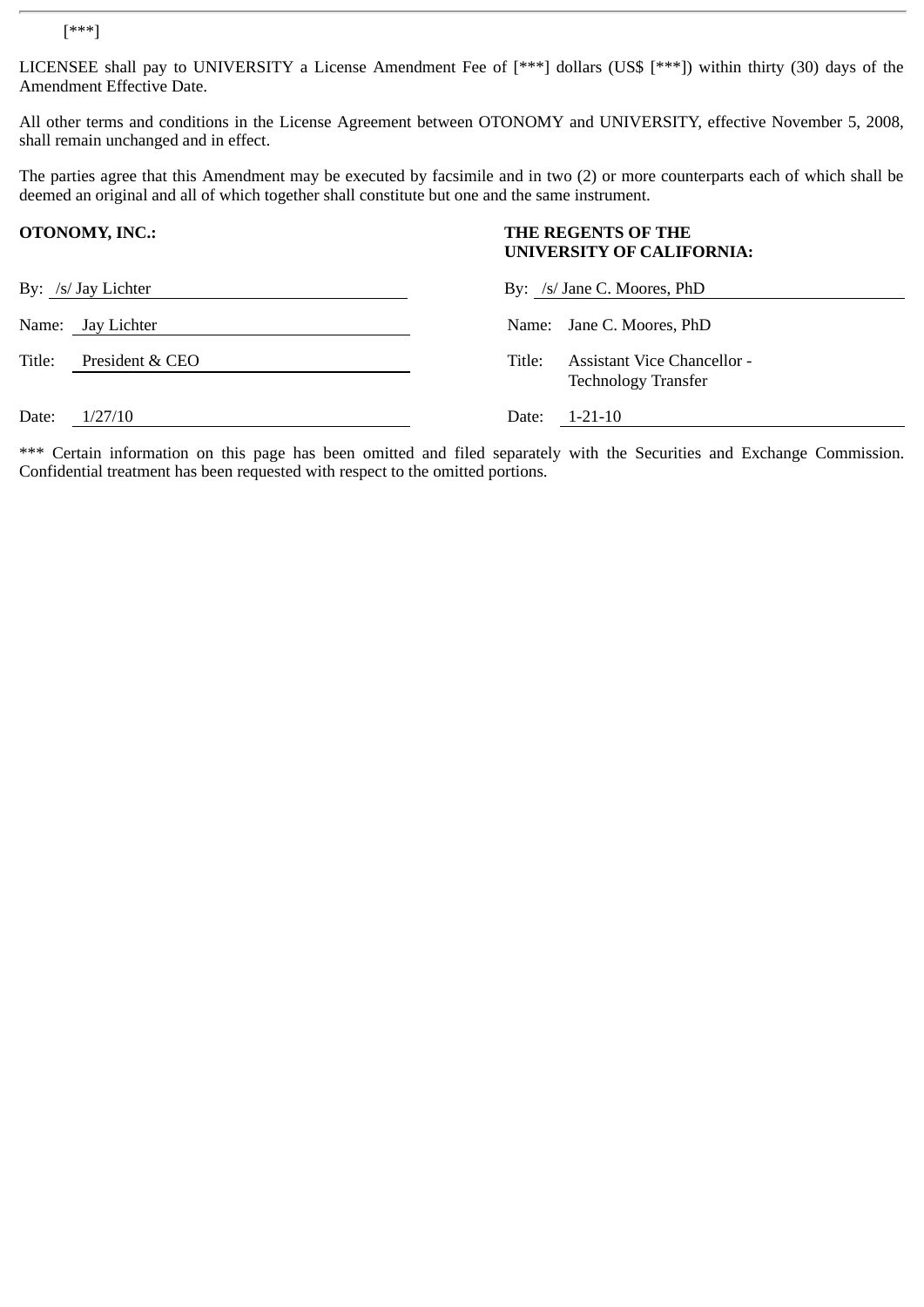### AMENDMENT NO. 2 TO THE LICENSE AGREEMENT BETWEEN OTONOMY, INC. AND THE REGENTS OF THE UNIVERSITY OF CALIFORNIA FOR UCSD CASE NO. SD2008-274, SD2009-077 THROUGH SD2009-098 AND SD2009-126

This amendment to the agreement ("Amendment No. 2") is made by and between Otonomy, Inc., a Delaware corporation having an address at 5626 Oberlin Drive, Suite 100, San Diego, California 92121 ("OTONOMY") and The Regents of the University of California, a California corporation having its statewide administrative offices at 1111 Franklin Street, Oakland, California 94607- 5200 ("UNIVERSITY"), as represented by its San Diego campus having an address at University of California, San Diego, Technology Transfer Office, Mail-code 0910, 9500 Gilman Drive, La Jolla, California 92093-0910 ("UCSD"). The amendment is effective as of the date of the last signature below ("Amendment No. 2 Effective Date").

*Whereas,* OTONOMY has entered into a License Agreement ("License Agreement") with the UNIVERSITY effective November 5, 2008 (UC Control No. 2009-03-0242) wherein OTONOMY was granted certain rights;

*Whereas,* OTONOMY has entered into an Amendment ("Amendment No. 1") with the UNIVERSITY effective January 27, 2010 (UC Control No. 2009-03-024A) wherein certain changes were made to the License Agreement;

*Whereas,* the parties to the License Agreement wish to put in place a modification and clarification to the License Agreement.

This change is effective on the Amendment No. 2 Effective Date.

Therefore, the parties agree as follows:

#### **WITH RESPECT TO ARTICLE 3. COMPENSATION:**

Paragraph 3.1 (c) (iv) shall be amended to read:

| $[***]$ |
|---------|
|         |

Delete Paragraph 3.1(c)(v):

(v)  $\frac{1}{2}$  [\*\*\*] [\*\*\*]

Replace Paragraph  $3.1(c)(v)$  with the following:

 $(v)$  \$[\*\*\*] [\*\*\*]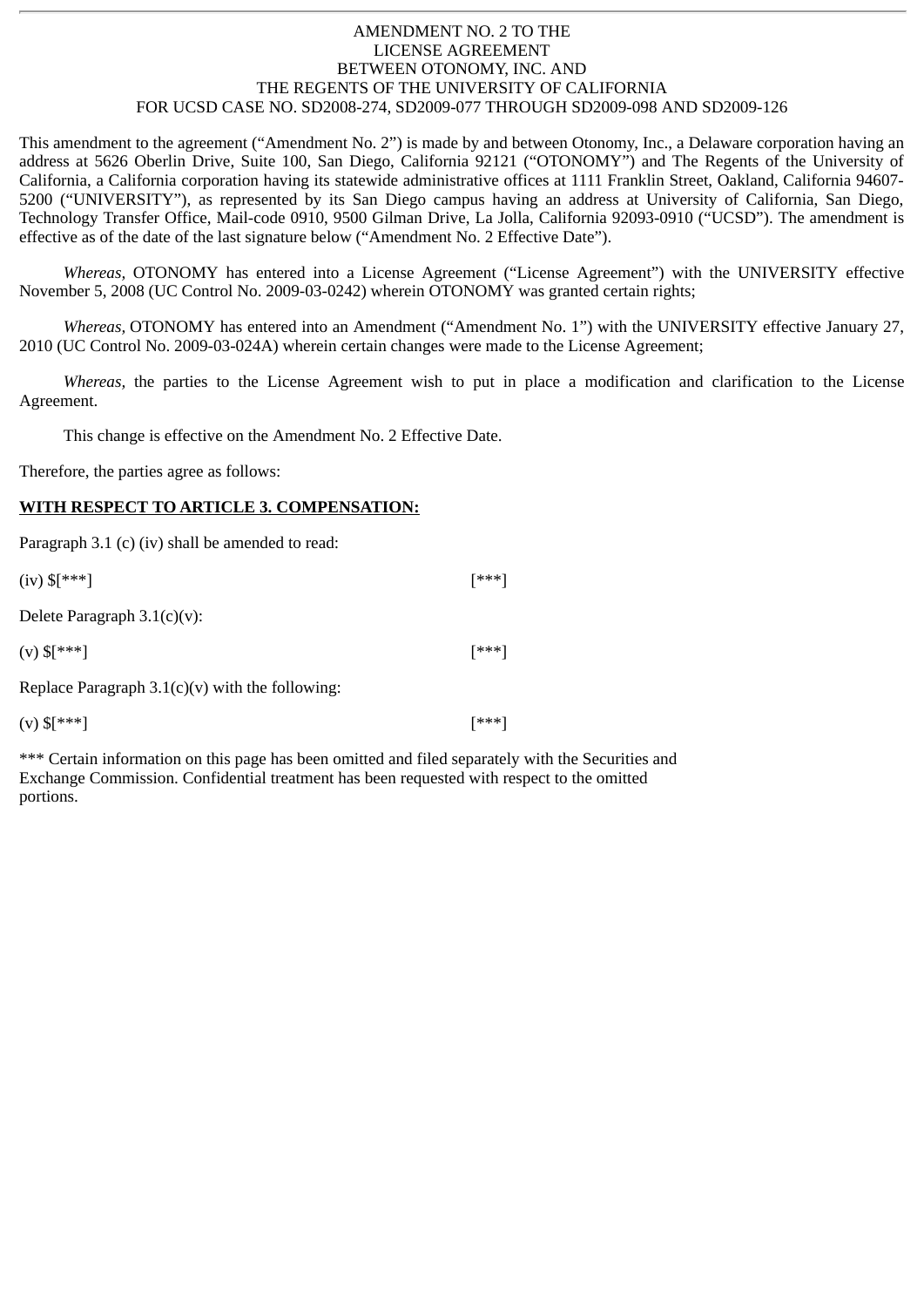Add to Paragraph 3.1:

| $(vi)$ \$[***]            | [***] |
|---------------------------|-------|
| (vii) $\mathcal{S}[***]$  | [***] |
| (viii) $\mathcal{S}[***]$ | [***] |

### **WITH RESPECT TO ARTICLE 5. PATENT MATTERS:**

Paragraph 5.2 (b) shall be deleted in its entirety and replaced with the following:

LICENSEE may request that the UNIVERSITY take legal action against the infringement of University's Patent Rights. Such request must be in writing and must include reasonable evidence of infringement and damages to LICENSEE. If the infringing activity has not abated within ninety (90) days following the effective date of request, then the UNIVERSITY or the U.S. Government has the right to:

> commence suit on its own account; or refuse to participate in the suit, and

the UNIVERSITY shall give notice of its election in writing to LICENSEE by the end of the one-hundredth (100th) day after receiving notice of written request from LICENSEE; provided, however, in the event of a litigation commenced under the Hatch-Waxman Act, UNIVERSITY shall give notice of its election in writing to LICENSEE by the end of the thirtieth (30th) day after receiving notice of written request from LICENSEE. LICENSEE may thereafter bring suit for patent infringement, at its own expense, if and only if the UNIVERSITY and the U.S. Government elect not to commence suit and if the infringement occurred during the period and in a jurisdiction where LICENSEE had exclusive rights under this Agreement. If, however, LICENSEE elects to bring suit in accordance with this Paragraph 5.2, then the UNIVERSITY or the U.S. Government may thereafter join that suit at its own expense. LICENSEE agrees not to bring suit for patent infringement without following the procedures of this Paragraph, and both parties agree to be bound by the outcome of a suit for patent infringement, patent infringement issues and patent infringement defenses raised through the pendency of such a suit under this Paragraph 5.2 (b).

All other terms and conditions in the License Agreement between OTONOMY and UNIVERSITY, effective November 5, 2008 and amended in Amendment No. 1, effective January 27, 2010, shall remain unchanged and in effect.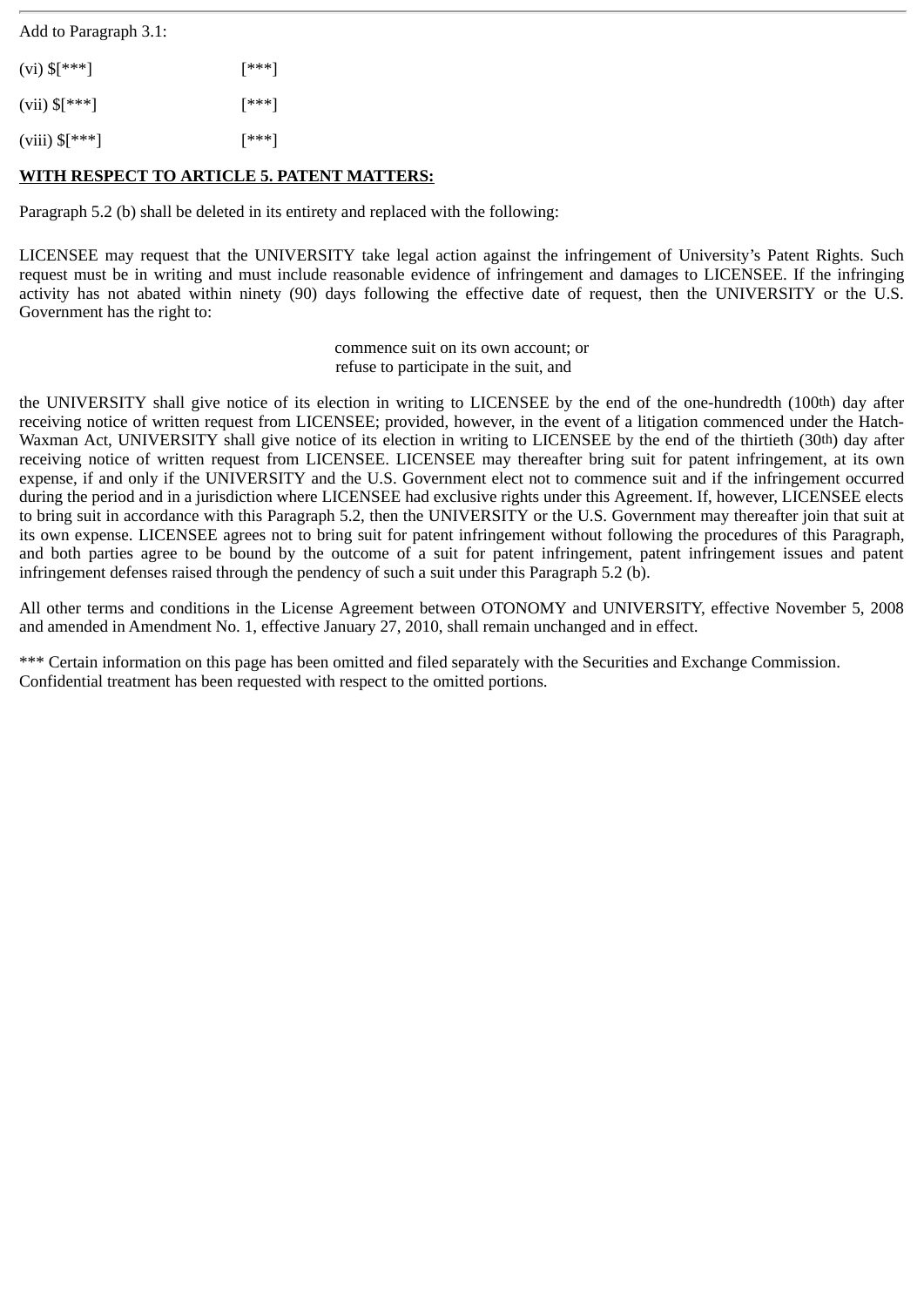The parties agree that this Amendment No. 2 may be executed by facsimile and in two (2) or more counterparts each of which shall be deemed an original and all of which together shall constitute but one and the same instrument.

| OTONOMY, INC.       | THE REGENTS OF THE<br>UNIVERSITY OF CALIFORNIA |
|---------------------|------------------------------------------------|
| By: /s/ Jay Lichter | By: /s/ Jane C. Moores, Ph.D.                  |
| Name: Jay Lichter   | Name: Jane C. Moores, Ph.D.                    |
| Title: CEO          | Title: Assistant Vice Chancellor               |
| Date: June 9, 2010  | Date: 6/9/10                                   |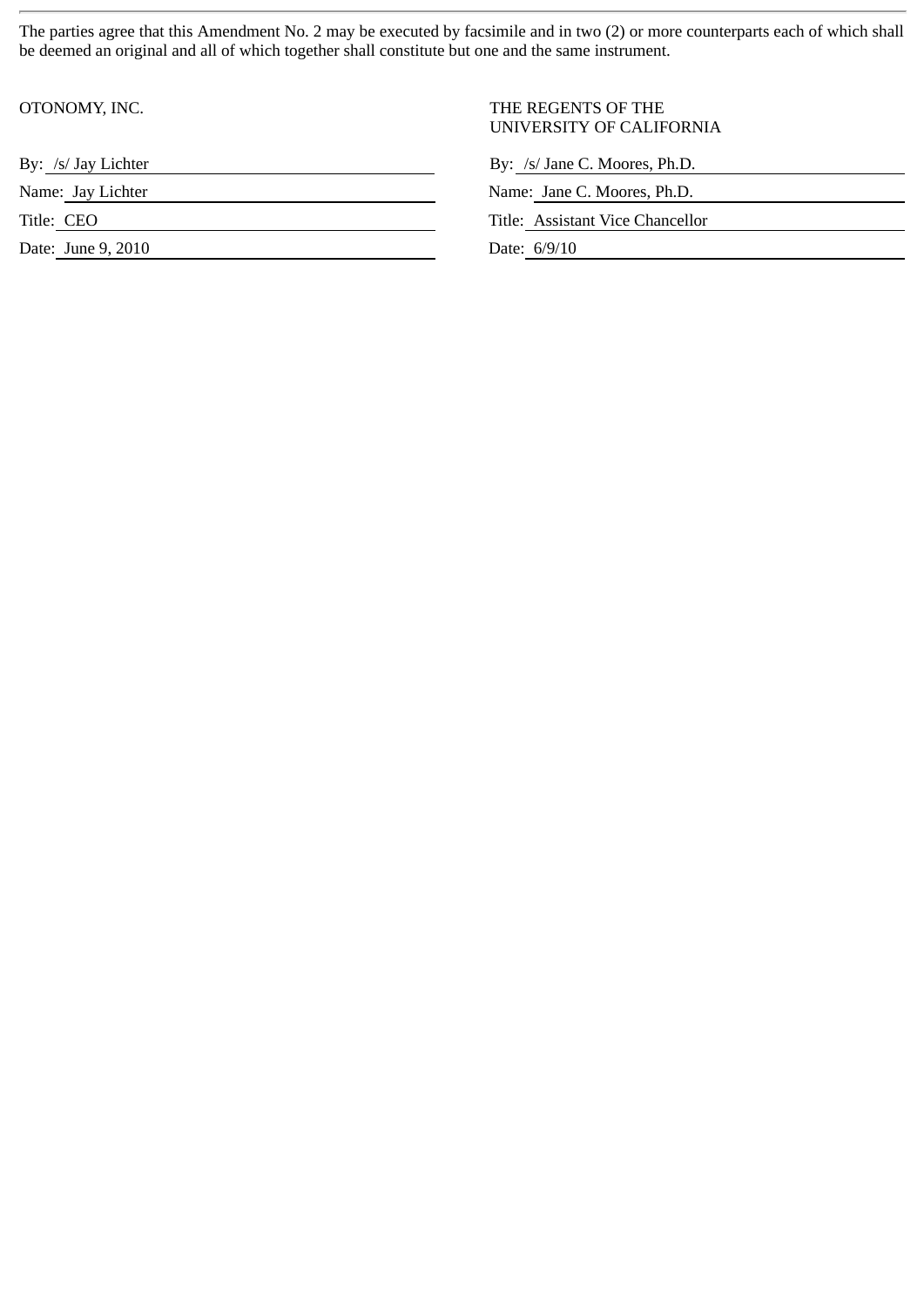### AMENDMENT NO. 3 TO THE LICENSE AGREEMENT

#### BETWEEN OTONOMY, INC. AND THE REGENTS OF THE UNIVERSITY OF CALIFORNIA

#### FOR USCD CASE NO. SD2008-274, SD2009-077 THROUGH SD2009-098, SD200-126, SD2009-230 THROUGH SD2009-234, SD2009-302 THROUGH SD2009-305, SD2009-355 THROUGH SD2009- 357, SD2009-389, SD2010-011, SD2010-052 THROUGH SD2010-060, SD2010-147 THROUGH SD2010-149

This amendment to the agreement ("Amendment No. 3") is made by and between Otonomy, Inc., a Delaware corporation having an address at 6275 Nancy Ridge Drive, Suite 100, San Diego, California 92121 ("Otonomy") and The Regents of the University of California, a California corporation having its statewide administrative offices at 1111 Franklin Street, Oakland, California 94607- 5200 ("UNIVERSITY"), as represented by its San Diego campus having an address at University of California, San Diego, Technology Transfer Office, Mail Code 0910, 9500 Gilman Drive, La Jolla, California 92093-0910 ("UCSD"). Amendment No. 3 is effective as of the date of the last signature below ("Amendment No. 3 Effective Date").

Whereas, OTONOMY has entered into a License Agreement with the UNIVERSITY effective November 5, 2008 (UC Control No. 2009-03-0242), Amendment No. 1 effective January 27th, 2010 (UC Control No. 2009-03-0242REVA) and Amendment No. 2 effective June 9th, 2010 (UC Control No. 2009-03-0242REVB), (collectively, "License Agreement") wherein OTONOMY was granted certain rights;

Whereas, the parties wish to put in place a modification to the License Agreement.

Therefore, the parties agree as follows:

#### **WITH RESPECT TO ARTICLE 3. CONSIDERATION:**

Paragraph 3.1(e) shall be deleted in its entirety and replaced with:

In the event LICENSEE is required to pay royalties or milestone fees or sublicense fees to a third party in consideration for intellectual property rights which LICENSEE determines are necessary to make, use or sell Licensed Product, then LICENSEE may deduct [\*\*\*] percent ([\*\*\*]%) of such royalties or milestone fees or sublicense fees owing to such third party from any royalties or milestone fees or sublicense fees due under this Agreement, provided that in no event shall (i) the amounts due to UNIVERSITY under Paragraph 3.1(f) be reduced to less than [\*\*\*] percent ([\*\*\*]%) of the amount that would otherwise be due to UNIVERSITY thereunder, and (ii) royalties or milestone fees due to UNIVERSITY be reduced to less than [\*\*\*] percent ([\*\*\*]%) of the amount that would otherwise be due to UNIVERSITY.

All other terms and conditions in the License Agreement between OTONOMY and UNIVERSITY shall remain unchanged and in effect.

The parties agree that this Amendment No. 3 may be executed electronically and in two or more counterparts each of which shall be deemed an original and all of which together shall constitute but one and the same instrument.

In consideration for this Amendment No. 3, OTONOMY shall pay an amendment fee in the amount of [\*\*\*] (\$[\*\*\*]) dollars. Payment shall be made within thirty (30) days after the Amendment No. 3 Effective Date and receipt of invoice.